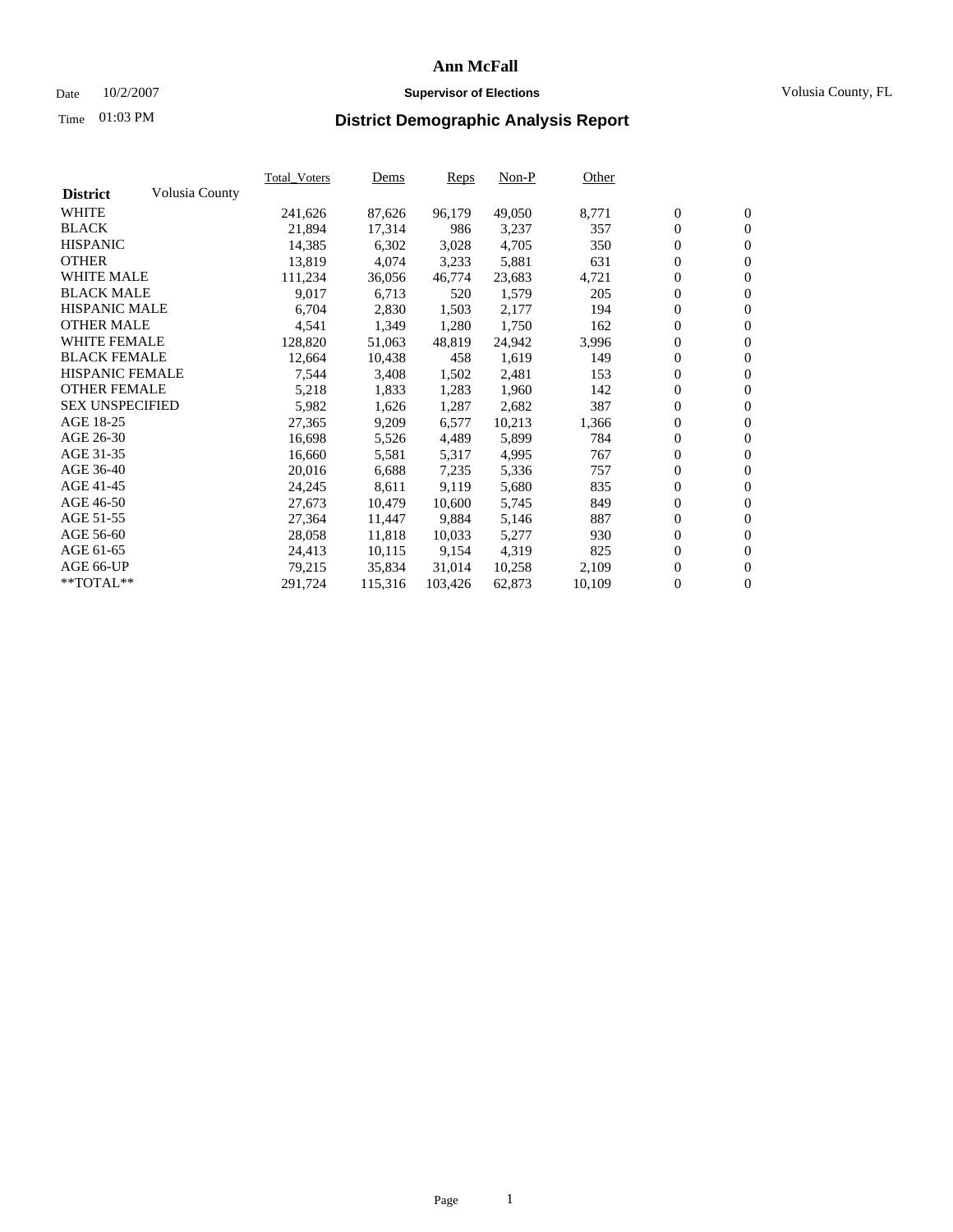### Date  $10/2/2007$  **Supervisor of Elections** Volusia County, FL

|                        | Total_Voters              | Dems   | <b>Reps</b> | Non-P  | Other |                  |                  |  |
|------------------------|---------------------------|--------|-------------|--------|-------|------------------|------------------|--|
| <b>District</b>        | County Council District 1 |        |             |        |       |                  |                  |  |
| <b>WHITE</b>           | 45,461                    | 16,619 | 18,858      | 8,170  | 1,814 | $\boldsymbol{0}$ | $\mathbf{0}$     |  |
| <b>BLACK</b>           | 3,505                     | 2,830  | 155         | 464    | 56    | $\boldsymbol{0}$ | $\mathbf{0}$     |  |
| <b>HISPANIC</b>        | 1,971                     | 758    | 421         | 719    | 73    | $\boldsymbol{0}$ | $\mathbf{0}$     |  |
| <b>OTHER</b>           | 2,336                     | 673    | 618         | 945    | 100   | $\boldsymbol{0}$ | $\mathbf{0}$     |  |
| <b>WHITE MALE</b>      | 20,720                    | 6,784  | 9,083       | 3,903  | 950   | $\boldsymbol{0}$ | $\mathbf{0}$     |  |
| <b>BLACK MALE</b>      | 1,372                     | 1,054  | 71          | 211    | 36    | $\boldsymbol{0}$ | $\boldsymbol{0}$ |  |
| <b>HISPANIC MALE</b>   | 905                       | 343    | 207         | 317    | 38    | $\overline{0}$   | $\mathbf{0}$     |  |
| <b>OTHER MALE</b>      | 740                       | 205    | 239         | 266    | 30    | $\overline{0}$   | $\mathbf{0}$     |  |
| <b>WHITE FEMALE</b>    | 24,491                    | 9,755  | 9,688       | 4,190  | 858   | $\mathbf{0}$     | $\mathbf{0}$     |  |
| <b>BLACK FEMALE</b>    | 2,101                     | 1,753  | 81          | 247    | 20    | $\boldsymbol{0}$ | $\mathbf{0}$     |  |
| <b>HISPANIC FEMALE</b> | 1,049                     | 410    | 211         | 395    | 33    | $\boldsymbol{0}$ | $\boldsymbol{0}$ |  |
| <b>OTHER FEMALE</b>    | 897                       | 319    | 240         | 311    | 27    | 0                | $\mathbf{0}$     |  |
| <b>SEX UNSPECIFIED</b> | 998                       | 257    | 232         | 458    | 51    | $\boldsymbol{0}$ | $\mathbf{0}$     |  |
| AGE 18-25              | 4,702                     | 1,332  | 1,345       | 1,782  | 243   | $\boldsymbol{0}$ | $\mathbf{0}$     |  |
| AGE 26-30              | 3,120                     | 950    | 967         | 1,010  | 193   | $\overline{0}$   | $\mathbf{0}$     |  |
| AGE 31-35              | 3,222                     | 1,031  | 1,164       | 867    | 160   | $\boldsymbol{0}$ | $\mathbf{0}$     |  |
| AGE 36-40              | 3,900                     | 1,278  | 1,480       | 987    | 155   | $\boldsymbol{0}$ | $\boldsymbol{0}$ |  |
| AGE 41-45              | 4,628                     | 1,548  | 1,916       | 988    | 176   | $\boldsymbol{0}$ | $\mathbf{0}$     |  |
| AGE 46-50              | 5,163                     | 1,954  | 2,070       | 962    | 177   | 0                | $\mathbf{0}$     |  |
| AGE 51-55              | 5,055                     | 2,107  | 1,940       | 806    | 202   | $\boldsymbol{0}$ | $\boldsymbol{0}$ |  |
| AGE 56-60              | 5,105                     | 2,223  | 1,921       | 769    | 192   | $\overline{0}$   | $\mathbf{0}$     |  |
| AGE 61-65              | 4,447                     | 1,967  | 1,679       | 641    | 160   | $\mathbf{0}$     | $\mathbf{0}$     |  |
| AGE 66-UP              | 13,928                    | 6,488  | 5,570       | 1,485  | 385   | $\boldsymbol{0}$ | $\boldsymbol{0}$ |  |
| **TOTAL**              | 53,273                    | 20,880 | 20,052      | 10,298 | 2,043 | 0                | $\overline{0}$   |  |
|                        |                           |        |             |        |       |                  |                  |  |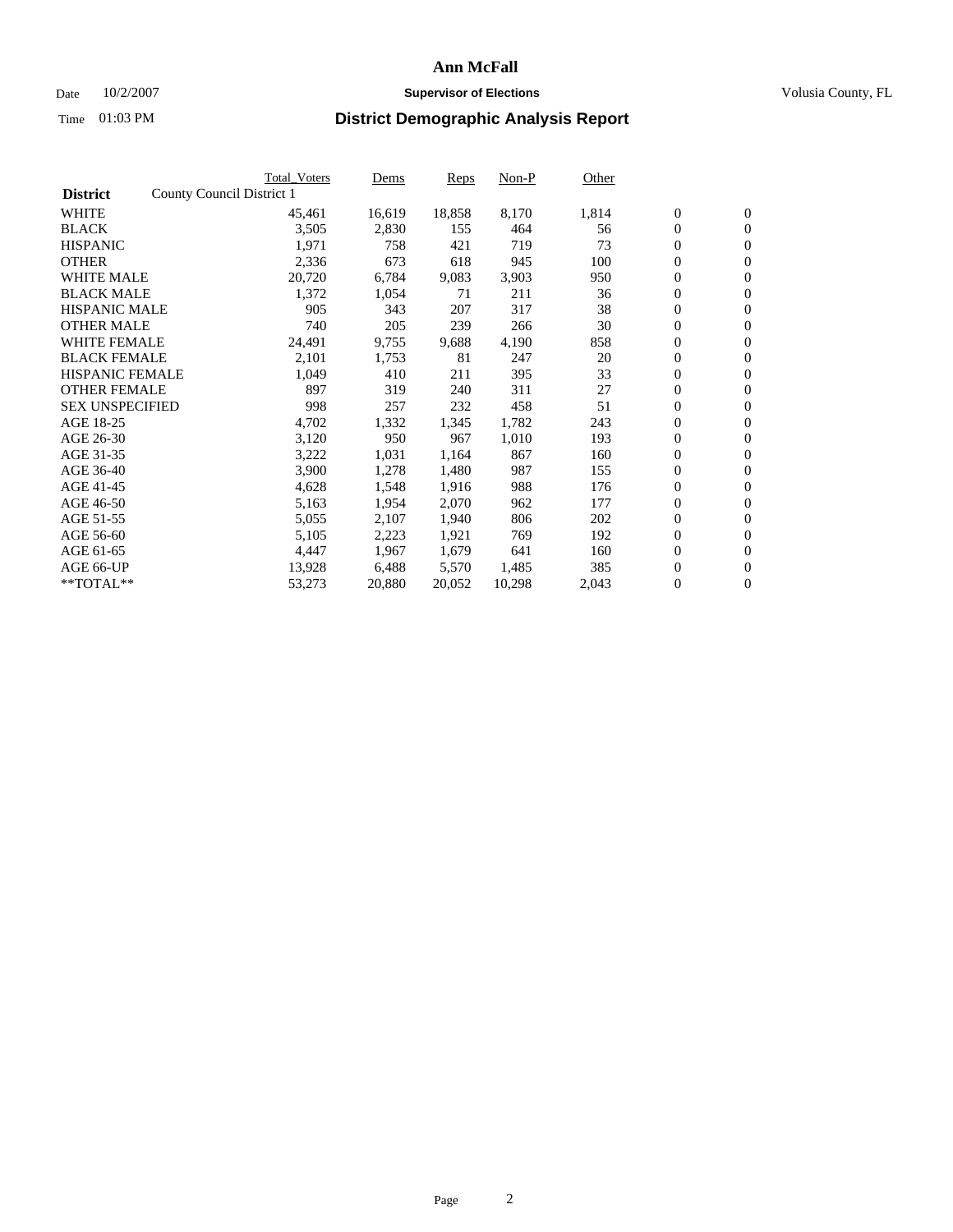### Date  $10/2/2007$  **Supervisor of Elections** Volusia County, FL

|                        | Total_Voters              | Dems   | <b>Reps</b> | Non-P  | Other |                  |                  |  |
|------------------------|---------------------------|--------|-------------|--------|-------|------------------|------------------|--|
| <b>District</b>        | County Council District 2 |        |             |        |       |                  |                  |  |
| <b>WHITE</b>           | 39,335                    | 15,229 | 14,272      | 8,376  | 1,458 | $\boldsymbol{0}$ | $\mathbf{0}$     |  |
| <b>BLACK</b>           | 8,701                     | 7,004  | 303         | 1,283  | 111   | $\boldsymbol{0}$ | $\mathbf{0}$     |  |
| <b>HISPANIC</b>        | 913                       | 367    | 185         | 333    | 28    | $\boldsymbol{0}$ | $\mathbf{0}$     |  |
| <b>OTHER</b>           | 2,857                     | 1,003  | 528         | 1,218  | 108   | $\boldsymbol{0}$ | $\mathbf{0}$     |  |
| <b>WHITE MALE</b>      | 18,307                    | 6,322  | 7,043       | 4,105  | 837   | $\boldsymbol{0}$ | $\mathbf{0}$     |  |
| <b>BLACK MALE</b>      | 3,507                     | 2,684  | 160         | 604    | 59    | $\boldsymbol{0}$ | $\boldsymbol{0}$ |  |
| <b>HISPANIC MALE</b>   | 431                       | 170    | 84          | 162    | 15    | $\overline{0}$   | $\mathbf{0}$     |  |
| <b>OTHER MALE</b>      | 950                       | 337    | 219         | 364    | 30    | $\boldsymbol{0}$ | $\mathbf{0}$     |  |
| <b>WHITE FEMALE</b>    | 20,746                    | 8,813  | 7,132       | 4,198  | 603   | $\mathbf{0}$     | $\mathbf{0}$     |  |
| <b>BLACK FEMALE</b>    | 5,100                     | 4,251  | 140         | 659    | 50    | $\boldsymbol{0}$ | $\mathbf{0}$     |  |
| <b>HISPANIC FEMALE</b> | 473                       | 194    | 98          | 168    | 13    | $\boldsymbol{0}$ | $\mathbf{0}$     |  |
| <b>OTHER FEMALE</b>    | 1,036                     | 426    | 188         | 402    | 20    | 0                | $\mathbf{0}$     |  |
| <b>SEX UNSPECIFIED</b> | 1,256                     | 406    | 224         | 548    | 78    | $\boldsymbol{0}$ | $\mathbf{0}$     |  |
| AGE 18-25              | 5,975                     | 2,766  | 971         | 2,027  | 211   | $\boldsymbol{0}$ | $\mathbf{0}$     |  |
| AGE 26-30              | 3,035                     | 1,223  | 652         | 1,036  | 124   | $\overline{0}$   | $\mathbf{0}$     |  |
| AGE 31-35              | 2,679                     | 1,063  | 729         | 786    | 101   | $\boldsymbol{0}$ | $\mathbf{0}$     |  |
| AGE 36-40              | 3,092                     | 1,258  | 890         | 826    | 118   | $\boldsymbol{0}$ | $\mathbf{0}$     |  |
| AGE 41-45              | 3,759                     | 1,611  | 1,153       | 864    | 131   | $\boldsymbol{0}$ | $\mathbf{0}$     |  |
| AGE 46-50              | 4,455                     | 1,978  | 1,408       | 924    | 145   | 0                | $\mathbf{0}$     |  |
| AGE 51-55              | 4,411                     | 2,091  | 1,327       | 864    | 129   | $\boldsymbol{0}$ | $\mathbf{0}$     |  |
| AGE 56-60              | 4,860                     | 2,211  | 1,484       | 995    | 170   | $\overline{0}$   | $\mathbf{0}$     |  |
| AGE 61-65              | 4,278                     | 1,865  | 1,427       | 828    | 158   | $\mathbf{0}$     | $\boldsymbol{0}$ |  |
| AGE 66-UP              | 15,257                    | 7,534  | 5,246       | 2,059  | 418   | $\boldsymbol{0}$ | $\mathbf{0}$     |  |
| **TOTAL**              | 51,806                    | 23,603 | 15,288      | 11,210 | 1,705 | $\boldsymbol{0}$ | $\overline{0}$   |  |
|                        |                           |        |             |        |       |                  |                  |  |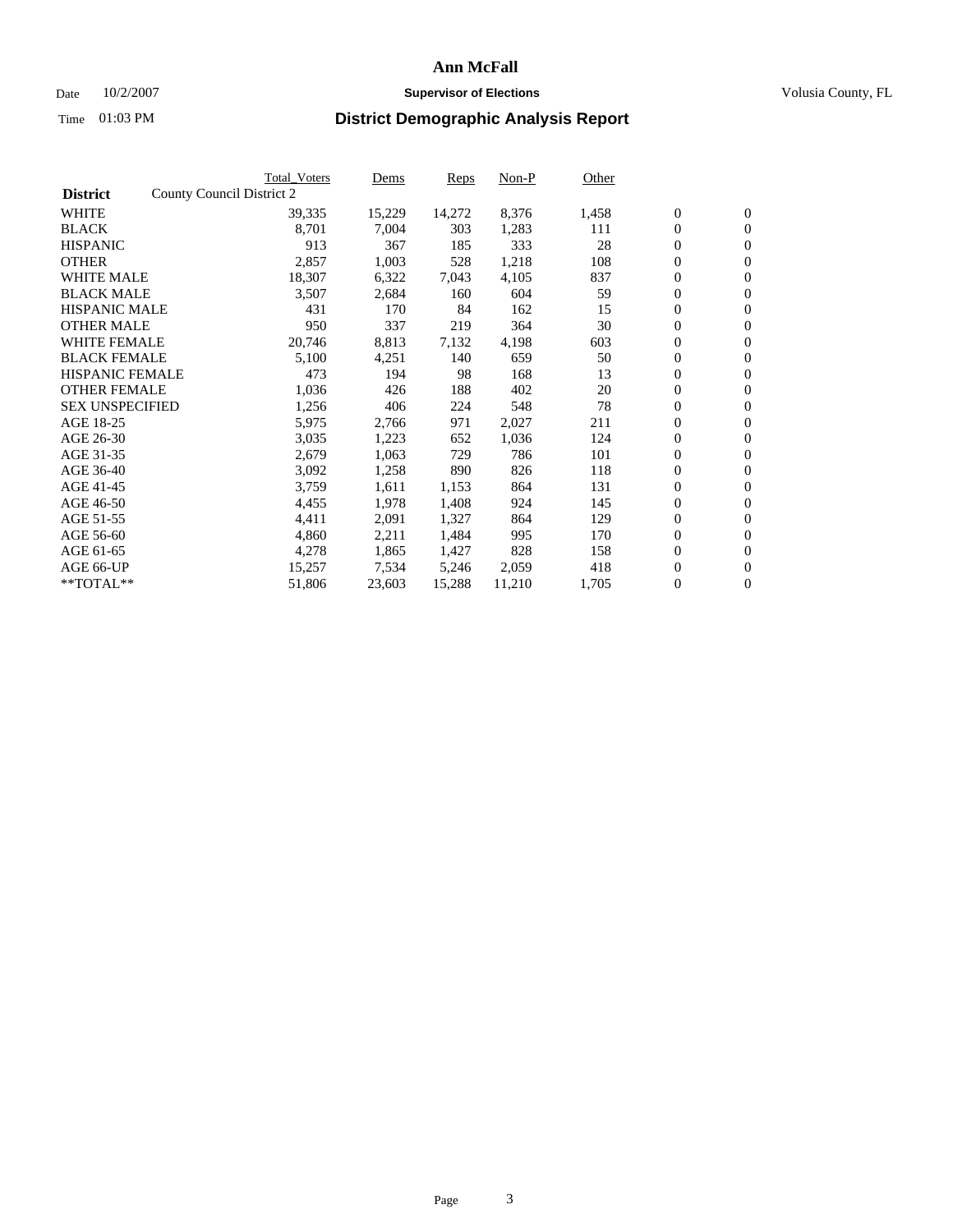## Date  $10/2/2007$  **Supervisor of Elections Supervisor of Elections** Volusia County, FL

|                        | <b>Total_Voters</b>       | Dems   | <b>Reps</b> | Non-P  | Other |                  |                  |  |
|------------------------|---------------------------|--------|-------------|--------|-------|------------------|------------------|--|
| <b>District</b>        | County Council District 3 |        |             |        |       |                  |                  |  |
| <b>WHITE</b>           | 60,804                    | 22,127 | 23,696      | 13,192 | 1,789 | $\boldsymbol{0}$ | $\mathbf{0}$     |  |
| <b>BLACK</b>           | 1,633                     | 1,298  | 83          | 230    | 22    | $\overline{0}$   | $\mathbf{0}$     |  |
| <b>HISPANIC</b>        | 708                       | 244    | 183         | 266    | 15    | $\overline{0}$   | $\mathbf{0}$     |  |
| <b>OTHER</b>           | 2,312                     | 593    | 564         | 1,036  | 119   | $\overline{0}$   | $\overline{0}$   |  |
| <b>WHITE MALE</b>      | 27,965                    | 9,147  | 11,517      | 6,363  | 938   | $\overline{0}$   | $\mathbf{0}$     |  |
| <b>BLACK MALE</b>      | 734                       | 544    | 45          | 129    | 16    | $\boldsymbol{0}$ | $\boldsymbol{0}$ |  |
| <b>HISPANIC MALE</b>   | 312                       | 93     | 81          | 129    | 9     | 0                | $\mathbf{0}$     |  |
| <b>OTHER MALE</b>      | 749                       | 196    | 223         | 303    | 27    | 0                | $\mathbf{0}$     |  |
| <b>WHITE FEMALE</b>    | 32,397                    | 12,833 | 12,022      | 6,701  | 841   | 0                | $\mathbf{0}$     |  |
| <b>BLACK FEMALE</b>    | 880                       | 739    | 36          | 100    | 5     | $\overline{0}$   | $\mathbf{0}$     |  |
| <b>HISPANIC FEMALE</b> | 387                       | 148    | 100         | 133    | 6     | 0                | $\mathbf{0}$     |  |
| <b>OTHER FEMALE</b>    | 879                       | 273    | 239         | 336    | 31    | $\overline{0}$   | $\mathbf{0}$     |  |
| <b>SEX UNSPECIFIED</b> | 1,154                     | 289    | 263         | 530    | 72    | $\boldsymbol{0}$ | $\boldsymbol{0}$ |  |
| AGE 18-25              | 5,063                     | 1,494  | 1,305       | 2,003  | 261   | $\overline{0}$   | $\mathbf{0}$     |  |
| AGE 26-30              | 3,175                     | 974    | 829         | 1,252  | 120   | $\boldsymbol{0}$ | $\mathbf{0}$     |  |
| AGE 31-35              | 3,173                     | 947    | 1,022       | 1,070  | 134   | 0                | $\mathbf{0}$     |  |
| AGE 36-40              | 4,024                     | 1,221  | 1,501       | 1,170  | 132   | $\boldsymbol{0}$ | $\mathbf{0}$     |  |
| AGE 41-45              | 5,097                     | 1,665  | 2,007       | 1,299  | 126   | 0                | $\mathbf{0}$     |  |
| AGE 46-50              | 6,113                     | 2,140  | 2,424       | 1,392  | 157   | $\overline{0}$   | $\mathbf{0}$     |  |
| AGE 51-55              | 6,477                     | 2,595  | 2,455       | 1,254  | 173   | 0                | $\mathbf{0}$     |  |
| AGE 56-60              | 6,623                     | 2,658  | 2,443       | 1,335  | 187   | $\overline{0}$   | $\mathbf{0}$     |  |
| AGE 61-65              | 6,066                     | 2,350  | 2,369       | 1,166  | 181   | 0                | $\boldsymbol{0}$ |  |
| AGE 66-UP              | 19,643                    | 8,218  | 8,170       | 2,781  | 474   | 0                | $\bf{0}$         |  |
| $*$ TOTAL $**$         | 65,457                    | 24,262 | 24,526      | 14,724 | 1,945 | 0                | $\boldsymbol{0}$ |  |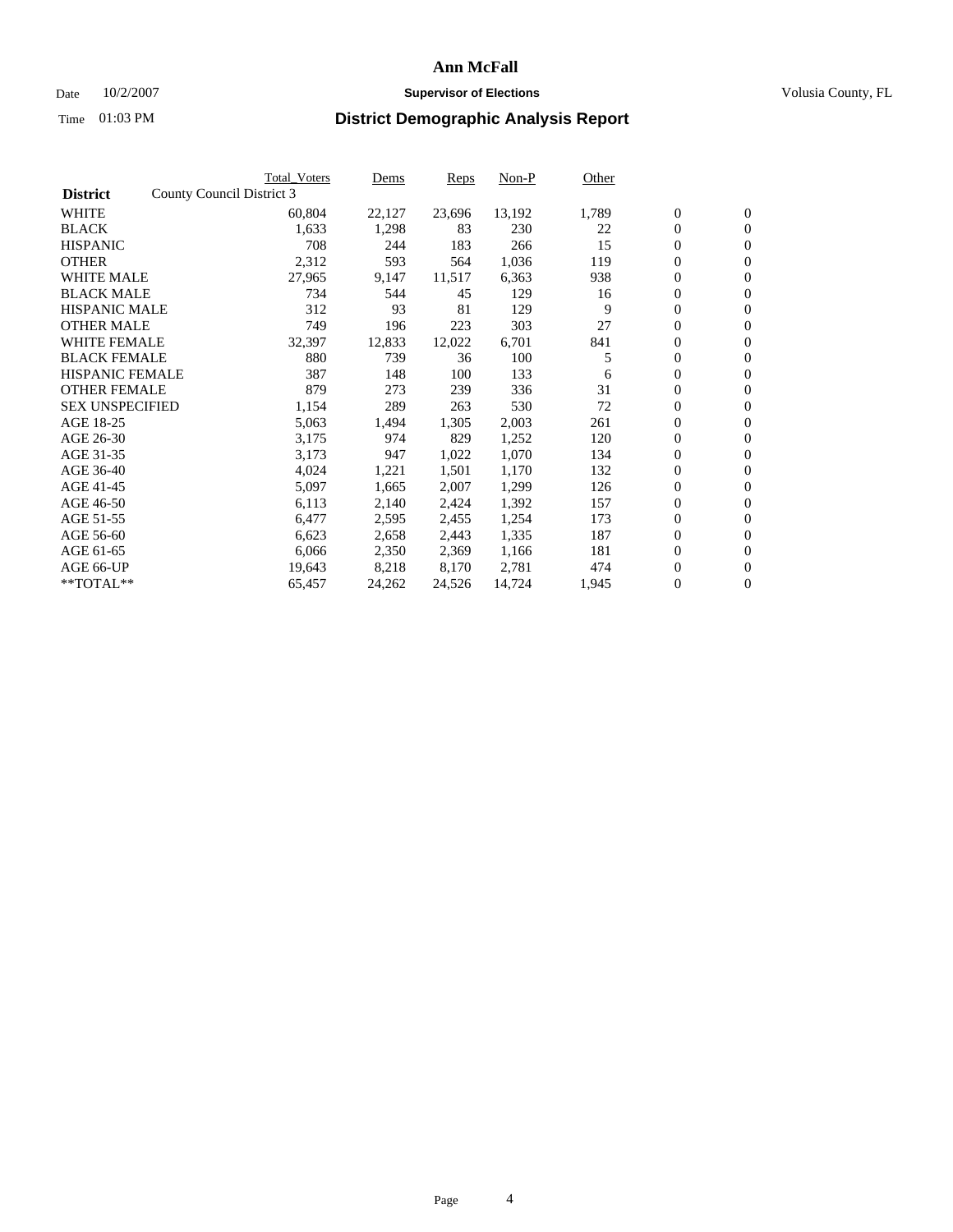### Date  $10/2/2007$  **Supervisor of Elections** Volusia County, FL

|                        |                           | Total_Voters | Dems   | <b>Reps</b> | Non-P  | Other |                  |                  |  |
|------------------------|---------------------------|--------------|--------|-------------|--------|-------|------------------|------------------|--|
| <b>District</b>        | County Council District 4 |              |        |             |        |       |                  |                  |  |
| <b>WHITE</b>           |                           | 51,031       | 18,813 | 20,606      | 9,909  | 1,703 | $\overline{0}$   | $\mathbf{0}$     |  |
| <b>BLACK</b>           |                           | 4,067        | 3,231  | 187         | 584    | 65    | $\overline{0}$   | $\mathbf{0}$     |  |
| <b>HISPANIC</b>        |                           | 871          | 350    | 242         | 258    | 21    | $\boldsymbol{0}$ | $\mathbf{0}$     |  |
| <b>OTHER</b>           |                           | 3,059        | 931    | 794         | 1,196  | 138   | $\boldsymbol{0}$ | $\mathbf{0}$     |  |
| <b>WHITE MALE</b>      |                           | 23,287       | 7,631  | 9,915       | 4,827  | 914   | 0                | $\mathbf{0}$     |  |
| <b>BLACK MALE</b>      |                           | 1,620        | 1,201  | 101         | 276    | 42    | $\boldsymbol{0}$ | $\boldsymbol{0}$ |  |
| <b>HISPANIC MALE</b>   |                           | 385          | 136    | 121         | 115    | 13    | $\overline{0}$   | $\mathbf{0}$     |  |
| <b>OTHER MALE</b>      |                           | 1,026        | 288    | 319         | 378    | 41    | $\overline{0}$   | $\mathbf{0}$     |  |
| <b>WHITE FEMALE</b>    |                           | 27,424       | 11,079 | 10,565      | 5,002  | 778   | $\mathbf{0}$     | $\mathbf{0}$     |  |
| <b>BLACK FEMALE</b>    |                           | 2,420        | 2,009  | 86          | 302    | 23    | $\boldsymbol{0}$ | $\mathbf{0}$     |  |
| <b>HISPANIC FEMALE</b> |                           | 473          | 206    | 116         | 143    | 8     | $\boldsymbol{0}$ | $\boldsymbol{0}$ |  |
| <b>OTHER FEMALE</b>    |                           | 1,153        | 421    | 319         | 386    | 27    | 0                | $\mathbf{0}$     |  |
| <b>SEX UNSPECIFIED</b> |                           | 1,240        | 354    | 287         | 518    | 81    | $\boldsymbol{0}$ | $\mathbf{0}$     |  |
| AGE 18-25              |                           | 5,276        | 1,767  | 1,446       | 1,812  | 251   | $\boldsymbol{0}$ | $\mathbf{0}$     |  |
| AGE 26-30              |                           | 2,987        | 1,027  | 815         | 1,012  | 133   | $\overline{0}$   | $\mathbf{0}$     |  |
| AGE 31-35              |                           | 2,886        | 1,002  | 917         | 832    | 135   | $\overline{0}$   | $\mathbf{0}$     |  |
| AGE 36-40              |                           | 3,614        | 1,245  | 1,372       | 883    | 114   | $\boldsymbol{0}$ | $\mathbf{0}$     |  |
| AGE 41-45              |                           | 4,477        | 1,605  | 1,720       | 993    | 159   | $\boldsymbol{0}$ | $\mathbf{0}$     |  |
| AGE 46-50              |                           | 5,312        | 2,046  | 2,062       | 1,065  | 139   | 0                | $\mathbf{0}$     |  |
| AGE 51-55              |                           | 5,476        | 2,305  | 1,999       | 1,015  | 157   | $\boldsymbol{0}$ | $\boldsymbol{0}$ |  |
| AGE 56-60              |                           | 5,879        | 2,463  | 2,120       | 1,107  | 189   | $\overline{0}$   | $\mathbf{0}$     |  |
| AGE 61-65              |                           | 5,250        | 2,114  | 2,033       | 927    | 176   | $\mathbf{0}$     | $\mathbf{0}$     |  |
| AGE 66-UP              |                           | 17,869       | 7,751  | 7,343       | 2,301  | 474   | $\boldsymbol{0}$ | $\boldsymbol{0}$ |  |
| **TOTAL**              |                           | 59,028       | 23,325 | 21,829      | 11,947 | 1,927 | $\boldsymbol{0}$ | $\overline{0}$   |  |
|                        |                           |              |        |             |        |       |                  |                  |  |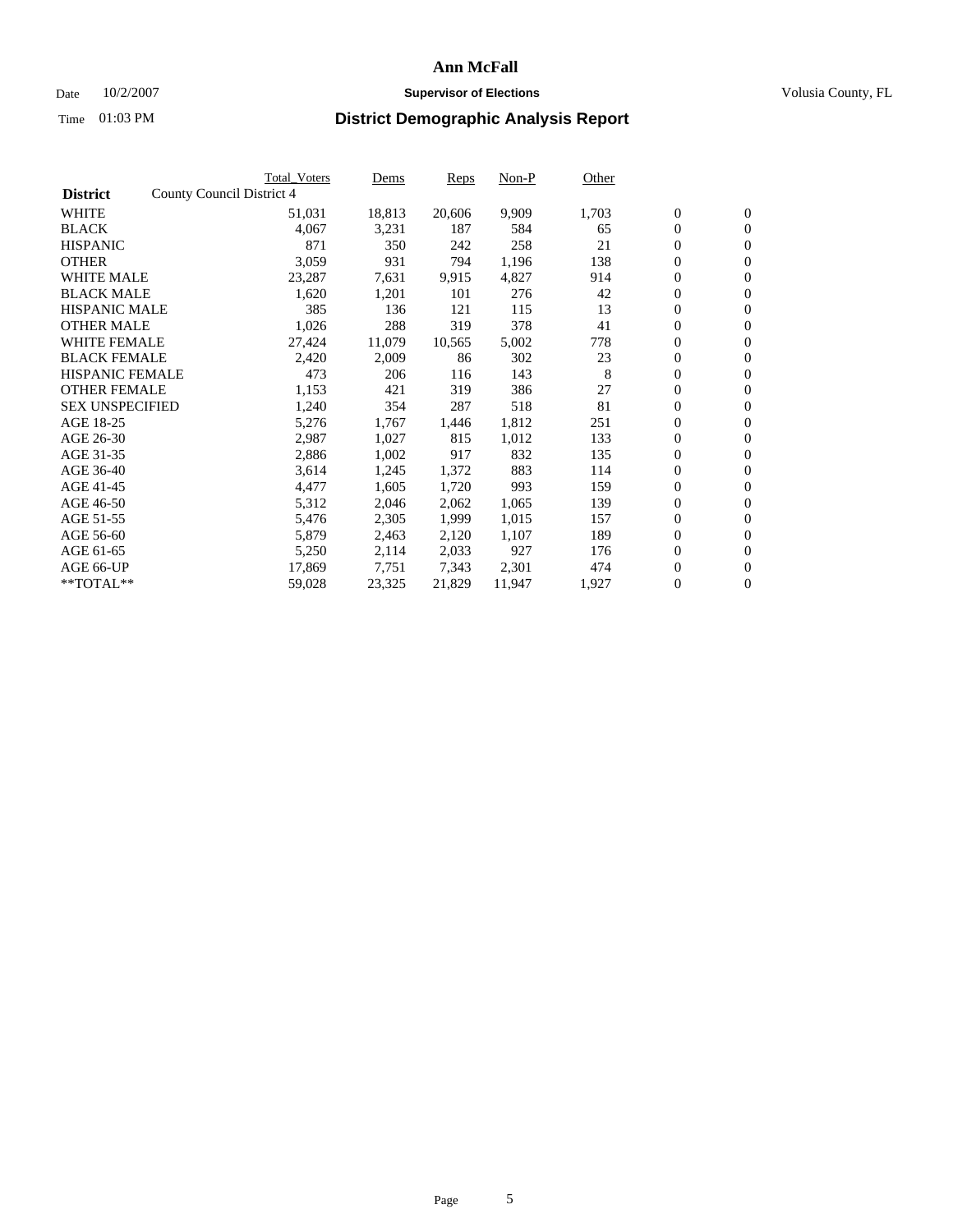### Date  $10/2/2007$  **Supervisor of Elections** Volusia County, FL

|                        |                           | <b>Total Voters</b> | Dems   | <b>Reps</b> | Non-P  | Other |                  |                  |  |
|------------------------|---------------------------|---------------------|--------|-------------|--------|-------|------------------|------------------|--|
| <b>District</b>        | County Council District 5 |                     |        |             |        |       |                  |                  |  |
| <b>WHITE</b>           |                           | 44,995              | 14,838 | 18,747      | 9,403  | 2,007 | $\boldsymbol{0}$ | $\mathbf{0}$     |  |
| <b>BLACK</b>           |                           | 3,988               | 2,951  | 258         | 676    | 103   | $\boldsymbol{0}$ | $\mathbf{0}$     |  |
| <b>HISPANIC</b>        |                           | 9,922               | 4,583  | 1,997       | 3,129  | 213   | $\boldsymbol{0}$ | $\mathbf{0}$     |  |
| <b>OTHER</b>           |                           | 3,255               | 874    | 729         | 1,486  | 166   | $\boldsymbol{0}$ | $\mathbf{0}$     |  |
| <b>WHITE MALE</b>      |                           | 20,955              | 6,172  | 9,216       | 4,485  | 1,082 | 0                | $\mathbf{0}$     |  |
| <b>BLACK MALE</b>      |                           | 1,784               | 1,230  | 143         | 359    | 52    | $\boldsymbol{0}$ | $\mathbf{0}$     |  |
| <b>HISPANIC MALE</b>   |                           | 4,671               | 2,088  | 1,010       | 1,454  | 119   | $\overline{0}$   | $\mathbf{0}$     |  |
| <b>OTHER MALE</b>      |                           | 1,076               | 323    | 280         | 439    | 34    | $\boldsymbol{0}$ | $\mathbf{0}$     |  |
| <b>WHITE FEMALE</b>    |                           | 23,762              | 8,583  | 9,412       | 4,851  | 916   | $\mathbf{0}$     | $\mathbf{0}$     |  |
| <b>BLACK FEMALE</b>    |                           | 2,163               | 1,686  | 115         | 311    | 51    | $\boldsymbol{0}$ | $\mathbf{0}$     |  |
| <b>HISPANIC FEMALE</b> |                           | 5,162               | 2,450  | 977         | 1,642  | 93    | $\boldsymbol{0}$ | $\mathbf{0}$     |  |
| <b>OTHER FEMALE</b>    |                           | 1,253               | 394    | 297         | 525    | 37    | 0                | $\mathbf{0}$     |  |
| <b>SEX UNSPECIFIED</b> |                           | 1,334               | 320    | 281         | 628    | 105   | $\boldsymbol{0}$ | $\mathbf{0}$     |  |
| AGE 18-25              |                           | 6,349               | 1,850  | 1,510       | 2,589  | 400   | $\boldsymbol{0}$ | $\mathbf{0}$     |  |
| AGE 26-30              |                           | 4,381               | 1,352  | 1,226       | 1,589  | 214   | $\overline{0}$   | $\mathbf{0}$     |  |
| AGE 31-35              |                           | 4,700               | 1,538  | 1,485       | 1,440  | 237   | $\boldsymbol{0}$ | $\mathbf{0}$     |  |
| AGE 36-40              |                           | 5,386               | 1,686  | 1,992       | 1,470  | 238   | $\boldsymbol{0}$ | $\mathbf{0}$     |  |
| AGE 41-45              |                           | 6,284               | 2,182  | 2,323       | 1,536  | 243   | $\boldsymbol{0}$ | $\mathbf{0}$     |  |
| AGE 46-50              |                           | 6,630               | 2,361  | 2,636       | 1,402  | 231   | $\boldsymbol{0}$ | $\mathbf{0}$     |  |
| AGE 51-55              |                           | 5,945               | 2,349  | 2,163       | 1,207  | 226   | $\boldsymbol{0}$ | $\mathbf{0}$     |  |
| AGE 56-60              |                           | 5,591               | 2,263  | 2,065       | 1,071  | 192   | $\boldsymbol{0}$ | $\mathbf{0}$     |  |
| AGE 61-65              |                           | 4,372               | 1,819  | 1,646       | 757    | 150   | $\boldsymbol{0}$ | $\boldsymbol{0}$ |  |
| AGE 66-UP              |                           | 12,518              | 5,843  | 4,685       | 1,632  | 358   | $\boldsymbol{0}$ | $\mathbf{0}$     |  |
| **TOTAL**              |                           | 62,160              | 23,246 | 21,731      | 14,694 | 2,489 | $\boldsymbol{0}$ | $\overline{0}$   |  |
|                        |                           |                     |        |             |        |       |                  |                  |  |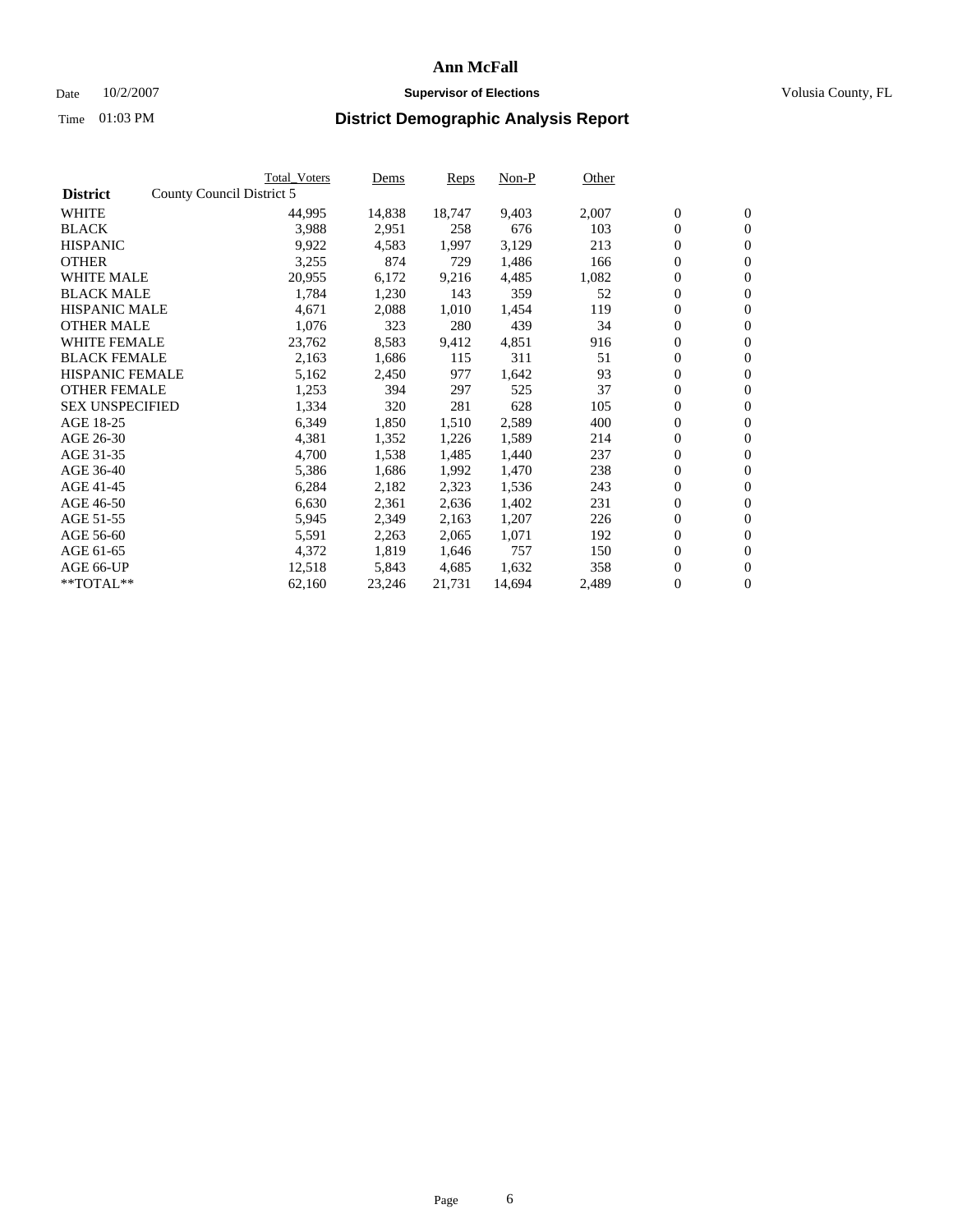## Date  $10/2/2007$  **Supervisor of Elections Supervisor of Elections** Volusia County, FL

|                        |                                     | <b>Total_Voters</b> | Dems | <b>Reps</b> | Non-P          | Other          |                |              |  |
|------------------------|-------------------------------------|---------------------|------|-------------|----------------|----------------|----------------|--------------|--|
| <b>District</b>        | <b>Indigo Community Development</b> |                     |      |             |                |                |                |              |  |
| <b>WHITE</b>           |                                     | 471                 | 118  | 227         | 103            | 23             | $\overline{0}$ | $\mathbf{0}$ |  |
| <b>BLACK</b>           |                                     | 41                  | 28   | 4           | 9              | $\Omega$       | 0              | 0            |  |
| <b>HISPANIC</b>        |                                     | 22                  | 12   | 5           | 5              | 0              | 0              | 0            |  |
| <b>OTHER</b>           |                                     | 49                  | 14   | 21          | 12             | 2              |                |              |  |
| <b>WHITE MALE</b>      |                                     | 227                 | 41   | 118         | 54             | 14             |                |              |  |
| <b>BLACK MALE</b>      |                                     | 19                  | 12   |             |                | 0              | 0              |              |  |
| HISPANIC MALE          |                                     | 6                   | 3    |             | 2              |                |                |              |  |
| <b>OTHER MALE</b>      |                                     | 19                  | 4    | 8           |                |                | 0              |              |  |
| WHITE FEMALE           |                                     | 241                 | 77   | 107         | 49             | 8              |                |              |  |
| <b>BLACK FEMALE</b>    |                                     | 22                  | 16   |             | 5              | 0              | 0              | $\theta$     |  |
| <b>HISPANIC FEMALE</b> |                                     | 16                  | 9    | 4           |                |                |                |              |  |
| <b>OTHER FEMALE</b>    |                                     | 23                  |      | 10          | 5              |                |                |              |  |
| <b>SEX UNSPECIFIED</b> |                                     | 10                  | 3    | 5           | $\overline{0}$ |                |                |              |  |
| AGE 18-25              |                                     | 40                  | 6    | 18          | 14             | 2              | 0              |              |  |
| AGE 26-30              |                                     | 37                  | 14   | 5           | 16             | 2              | 0              |              |  |
| AGE 31-35              |                                     | 69                  | 15   | 33          | 19             | 2              | 0              |              |  |
| AGE 36-40              |                                     | 58                  | 17   | 25          | 13             | 3              | 0              | 0            |  |
| AGE 41-45              |                                     | 32                  | 15   | 9           |                |                |                |              |  |
| AGE 46-50              |                                     | 44                  | 12   | 26          |                | $\overline{c}$ | 0              | 0            |  |
| AGE 51-55              |                                     | 45                  | 16   | 22          | 5              | 2              |                |              |  |
| AGE 56-60              |                                     | 76                  | 25   | 29          | 19             | 3              | 0              |              |  |
| AGE 61-65              |                                     | 67                  | 19   | 32          | 11             |                |                |              |  |
| AGE 66-UP              |                                     | 114                 | 33   | 57          | 21             |                |                |              |  |
| **TOTAL**              |                                     | 583                 | 172  | 257         | 129            | 25             | 0              | 0            |  |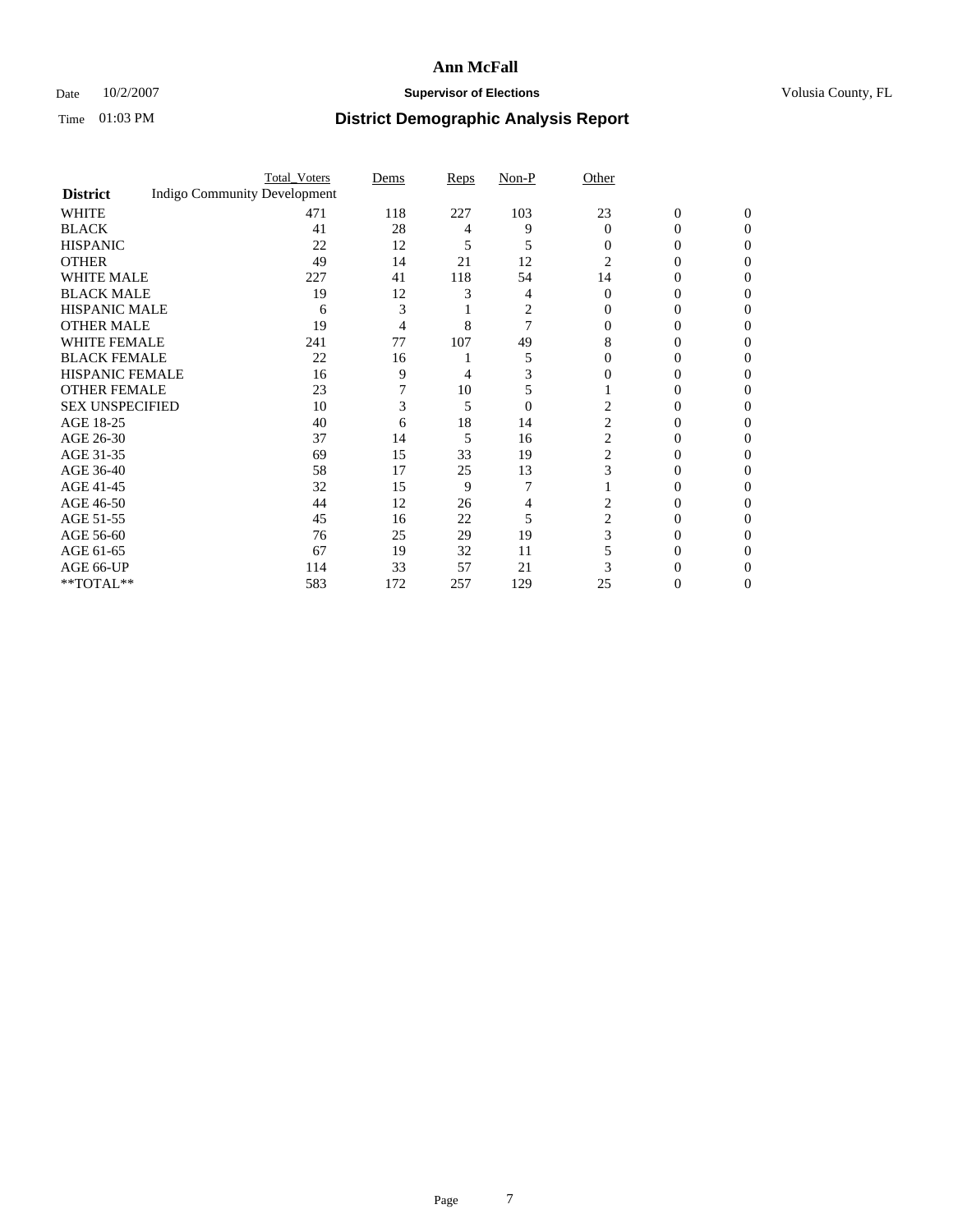## Date  $10/2/2007$  **Supervisor of Elections Supervisor of Elections** Volusia County, FL

|                        |                              | <b>Total_Voters</b> | Dems           | Reps | Non-P | Other    |                |          |  |
|------------------------|------------------------------|---------------------|----------------|------|-------|----------|----------------|----------|--|
| <b>District</b>        | DeBary Community Development |                     |                |      |       |          |                |          |  |
| <b>WHITE</b>           |                              | 586                 | 169            | 273  | 126   | 18       | $\overline{0}$ | $\Omega$ |  |
| <b>BLACK</b>           |                              | 6                   |                | 2    |       | $\Omega$ | 0              | 0        |  |
| <b>HISPANIC</b>        |                              | 9                   |                | 2    |       |          |                | O        |  |
| <b>OTHER</b>           |                              | 27                  |                | 8    | 13    |          |                |          |  |
| <b>WHITE MALE</b>      |                              | 298                 | 77             | 147  | 64    | 10       |                |          |  |
| <b>BLACK MALE</b>      |                              |                     |                |      |       |          |                |          |  |
| HISPANIC MALE          |                              |                     |                |      |       |          |                |          |  |
| <b>OTHER MALE</b>      |                              | 11                  | 0              |      |       |          |                |          |  |
| WHITE FEMALE           |                              | 283                 | 91             | 124  | 60    |          |                |          |  |
| <b>BLACK FEMALE</b>    |                              |                     | $\overline{c}$ |      | 0     | 0        |                |          |  |
| <b>HISPANIC FEMALE</b> |                              |                     |                |      |       |          |                |          |  |
| <b>OTHER FEMALE</b>    |                              | 11                  |                | 3    |       |          |                |          |  |
| <b>SEX UNSPECIFIED</b> |                              | 10                  | 2              | 3    |       |          |                |          |  |
| AGE 18-25              |                              | 70                  | 12             | 24   | 32    | 2        |                |          |  |
| AGE 26-30              |                              | 25                  |                | 8    | 8     | 2        |                |          |  |
| AGE 31-35              |                              | 23                  | 3              | 10   | 9     |          |                |          |  |
| AGE 36-40              |                              | 52                  | 11             | 22   | 17    |          | $\theta$       |          |  |
| AGE 41-45              |                              | 87                  | 21             | 46   | 18    |          |                |          |  |
| AGE 46-50              |                              | 104                 | 25             | 54   | 21    |          |                |          |  |
| AGE 51-55              |                              | 95                  | 30             | 50   | 14    |          |                |          |  |
| AGE 56-60              |                              | 66                  | 20             | 33   | 12    |          |                |          |  |
| AGE 61-65              |                              | 57                  | 26             | 19   | 9     |          |                |          |  |
| AGE 66-UP              |                              | 49                  | 25             | 19   |       |          |                |          |  |
| **TOTAL**              |                              | 628                 | 180            | 285  | 144   | 19       | 0              | 0        |  |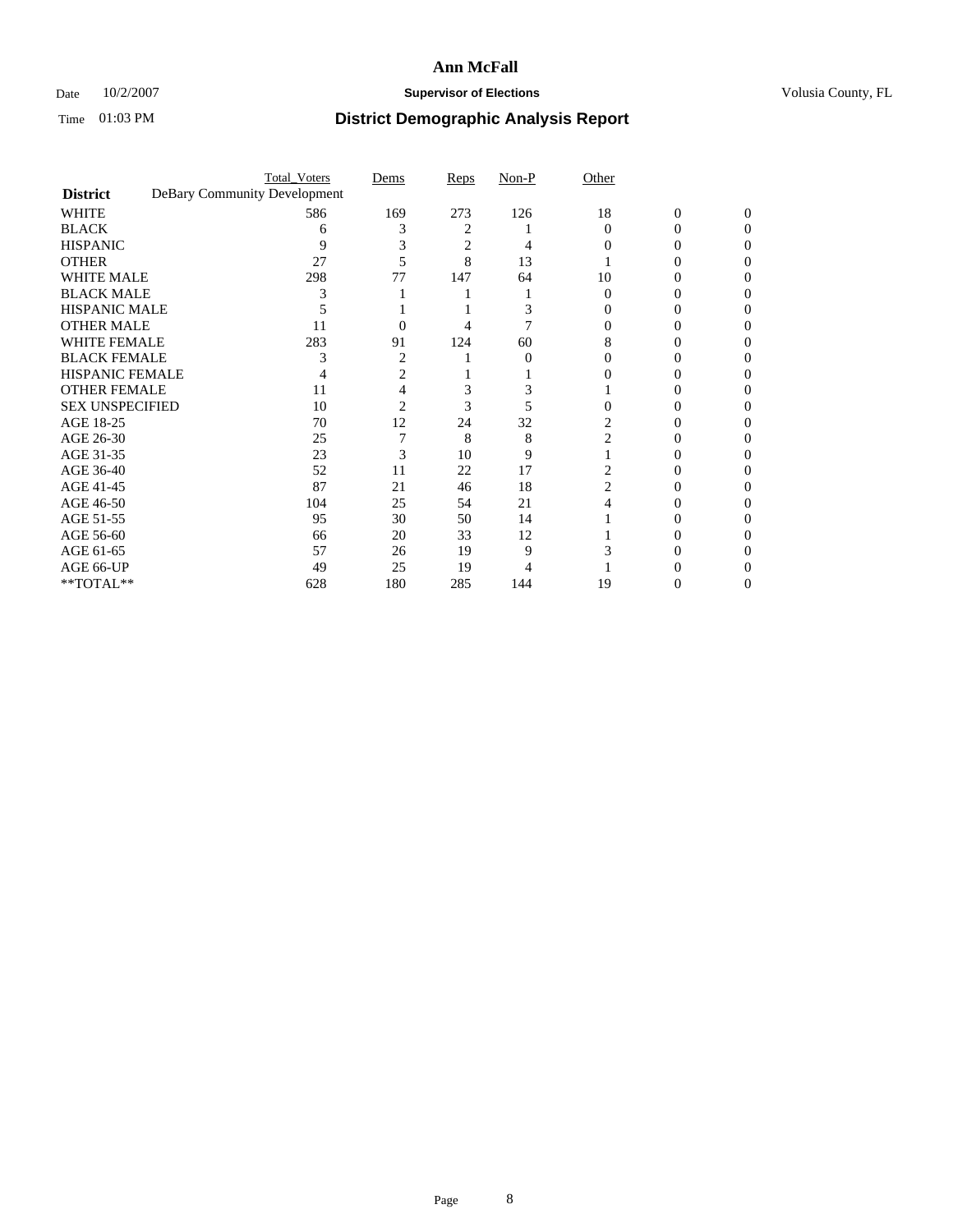### Date  $10/2/2007$  **Supervisor of Elections** Volusia County, FL

|                        |                          | <b>Total Voters</b> | Dems  | Reps  | Non-P | Other |                  |                  |  |
|------------------------|--------------------------|---------------------|-------|-------|-------|-------|------------------|------------------|--|
| <b>District</b>        | Congressional District 3 |                     |       |       |       |       |                  |                  |  |
| <b>WHITE</b>           |                          | 4,826               | 1,716 | 2,091 | 822   | 197   | $\boldsymbol{0}$ | $\mathbf{0}$     |  |
| <b>BLACK</b>           |                          | 2,026               | 1,697 | 68    | 231   | 30    | $\mathbf{0}$     | $\mathbf{0}$     |  |
| <b>HISPANIC</b>        |                          | 272                 | 95    | 54    | 109   | 14    | 0                | $\overline{0}$   |  |
| <b>OTHER</b>           |                          | 353                 | 117   | 88    | 132   | 16    | 0                | $\mathbf{0}$     |  |
| <b>WHITE MALE</b>      |                          | 2,289               | 730   | 1,047 | 403   | 109   | 0                | $\mathbf{0}$     |  |
| <b>BLACK MALE</b>      |                          | 762                 | 628   | 26    | 91    | 17    | 0                | $\boldsymbol{0}$ |  |
| <b>HISPANIC MALE</b>   |                          | 132                 | 47    | 26    | 54    | 5     | 0                | $\mathbf{0}$     |  |
| <b>OTHER MALE</b>      |                          | 118                 | 42    | 40    | 30    | 6     | $\mathbf{0}$     | $\mathbf{0}$     |  |
| <b>WHITE FEMALE</b>    |                          | 2,503               | 978   | 1,027 | 410   | 88    | 0                | $\mathbf{0}$     |  |
| <b>BLACK FEMALE</b>    |                          | 1,241               | 1,053 | 40    | 135   | 13    | $\boldsymbol{0}$ | $\mathbf{0}$     |  |
| <b>HISPANIC FEMALE</b> |                          | 136                 | 48    | 28    | 52    | 8     | 0                | $\boldsymbol{0}$ |  |
| <b>OTHER FEMALE</b>    |                          | 128                 | 51    | 29    | 43    | 5     | 0                | $\mathbf{0}$     |  |
| <b>SEX UNSPECIFIED</b> |                          | 168                 | 48    | 38    | 76    | 6     | 0                | $\mathbf{0}$     |  |
| AGE 18-25              |                          | 728                 | 276   | 140   | 273   | 39    | 0                | $\mathbf{0}$     |  |
| AGE 26-30              |                          | 450                 | 201   | 95    | 131   | 23    | $\mathbf{0}$     | $\mathbf{0}$     |  |
| AGE 31-35              |                          | 493                 | 223   | 144   | 108   | 18    | 0                | $\mathbf{0}$     |  |
| AGE 36-40              |                          | 545                 | 248   | 146   | 137   | 14    | 0                | $\mathbf{0}$     |  |
| AGE 41-45              |                          | 601                 | 277   | 196   | 114   | 14    | 0                | $\mathbf{0}$     |  |
| AGE 46-50              |                          | 742                 | 374   | 238   | 111   | 19    | 0                | $\mathbf{0}$     |  |
| AGE 51-55              |                          | 692                 | 357   | 207   | 99    | 29    | $\boldsymbol{0}$ | $\boldsymbol{0}$ |  |
| AGE 56-60              |                          | 720                 | 350   | 269   | 80    | 21    | 0                | $\mathbf{0}$     |  |
| AGE 61-65              |                          | 660                 | 359   | 190   | 84    | 27    | $\mathbf{0}$     | $\mathbf{0}$     |  |
| AGE 66-UP              |                          | 1,845               | 959   | 676   | 157   | 53    | $\boldsymbol{0}$ | $\boldsymbol{0}$ |  |
| **TOTAL**              |                          | 7,477               | 3,625 | 2,301 | 1,294 | 257   | 0                | $\boldsymbol{0}$ |  |
|                        |                          |                     |       |       |       |       |                  |                  |  |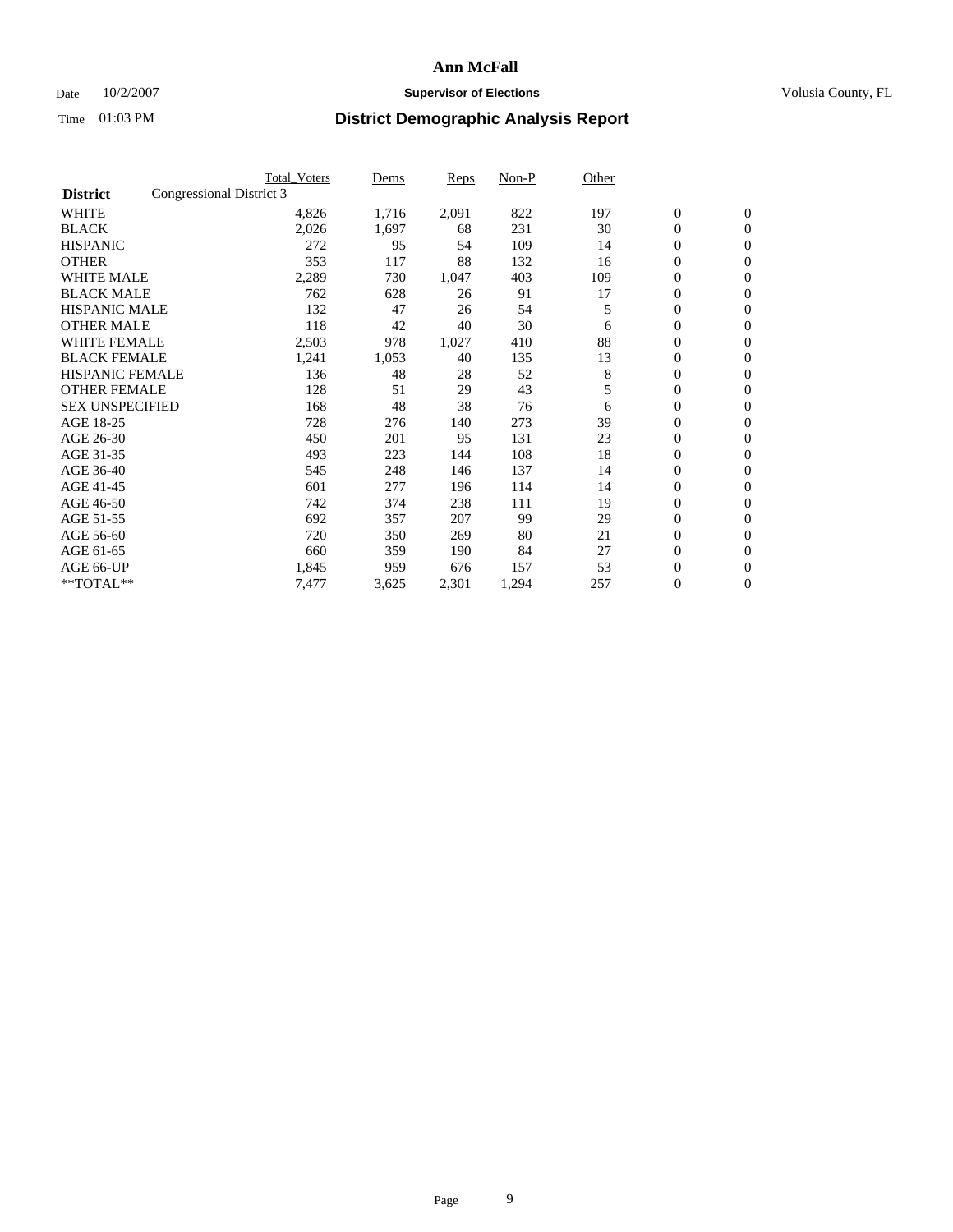### Date  $10/2/2007$  **Supervisor of Elections** Volusia County, FL

|                        |                          | Total_Voters | Dems   | <b>Reps</b> | Non-P  | Other |                  |                  |  |
|------------------------|--------------------------|--------------|--------|-------------|--------|-------|------------------|------------------|--|
| <b>District</b>        | Congressional District 7 |              |        |             |        |       |                  |                  |  |
| <b>WHITE</b>           |                          | 132,769      | 48,737 | 52,928      | 25,933 | 5,171 | $\boldsymbol{0}$ | $\mathbf{0}$     |  |
| <b>BLACK</b>           |                          | 16,017       | 12,664 | 695         | 2,401  | 257   | $\overline{0}$   | $\mathbf{0}$     |  |
| <b>HISPANIC</b>        |                          | 9,751        | 4,352  | 2,032       | 3,138  | 229   | $\boldsymbol{0}$ | $\mathbf{0}$     |  |
| <b>OTHER</b>           |                          | 8,648        | 2,678  | 1,968       | 3,636  | 366   | $\boldsymbol{0}$ | $\mathbf{0}$     |  |
| <b>WHITE MALE</b>      |                          | 60,965       | 19,962 | 25,691      | 12,525 | 2,787 | 0                | $\mathbf{0}$     |  |
| <b>BLACK MALE</b>      |                          | 6,547        | 4,863  | 374         | 1,155  | 155   | $\boldsymbol{0}$ | $\boldsymbol{0}$ |  |
| <b>HISPANIC MALE</b>   |                          | 4,574        | 1,961  | 1,025       | 1,465  | 123   | $\overline{0}$   | $\mathbf{0}$     |  |
| <b>OTHER MALE</b>      |                          | 2,787        | 871    | 772         | 1,050  | 94    | $\overline{0}$   | $\mathbf{0}$     |  |
| <b>WHITE FEMALE</b>    |                          | 71,009       | 28,515 | 26,939      | 13,199 | 2,356 | $\overline{0}$   | $\mathbf{0}$     |  |
| <b>BLACK FEMALE</b>    |                          | 9,325        | 7,689  | 318         | 1,218  | 100   | $\boldsymbol{0}$ | $\mathbf{0}$     |  |
| <b>HISPANIC FEMALE</b> |                          | 5,092        | 2,345  | 994         | 1,648  | 105   | $\boldsymbol{0}$ | $\boldsymbol{0}$ |  |
| <b>OTHER FEMALE</b>    |                          | 3,253        | 1,197  | 786         | 1,192  | 78    | 0                | $\mathbf{0}$     |  |
| <b>SEX UNSPECIFIED</b> |                          | 3,633        | 1,028  | 724         | 1,656  | 225   | $\boldsymbol{0}$ | $\mathbf{0}$     |  |
| AGE 18-25              |                          | 16,893       | 6,050  | 3,855       | 6,171  | 817   | $\boldsymbol{0}$ | $\mathbf{0}$     |  |
| AGE 26-30              |                          | 9,969        | 3,414  | 2,670       | 3,384  | 501   | $\overline{0}$   | $\mathbf{0}$     |  |
| AGE 31-35              |                          | 9,834        | 3,420  | 3,056       | 2,883  | 475   | $\overline{0}$   | $\mathbf{0}$     |  |
| AGE 36-40              |                          | 11,856       | 4,056  | 4,278       | 3,057  | 465   | $\boldsymbol{0}$ | $\boldsymbol{0}$ |  |
| AGE 41-45              |                          | 14,198       | 5,167  | 5,272       | 3,236  | 523   | $\boldsymbol{0}$ | $\mathbf{0}$     |  |
| AGE 46-50              |                          | 15,991       | 6,298  | 5,961       | 3,200  | 532   | 0                | $\mathbf{0}$     |  |
| AGE 51-55              |                          | 15,660       | 6,718  | 5,527       | 2,876  | 539   | $\boldsymbol{0}$ | $\mathbf{0}$     |  |
| AGE 56-60              |                          | 15,832       | 6,885  | 5,583       | 2,815  | 549   | $\overline{0}$   | $\mathbf{0}$     |  |
| AGE 61-65              |                          | 13,319       | 5,737  | 4,915       | 2,217  | 450   | $\mathbf{0}$     | $\boldsymbol{0}$ |  |
| AGE 66-UP              |                          | 43,625       | 20,682 | 16,505      | 5,266  | 1,172 | $\boldsymbol{0}$ | $\mathbf{0}$     |  |
| **TOTAL**              |                          | 167,185      | 68,431 | 57,623      | 35,108 | 6,023 | $\boldsymbol{0}$ | $\overline{0}$   |  |
|                        |                          |              |        |             |        |       |                  |                  |  |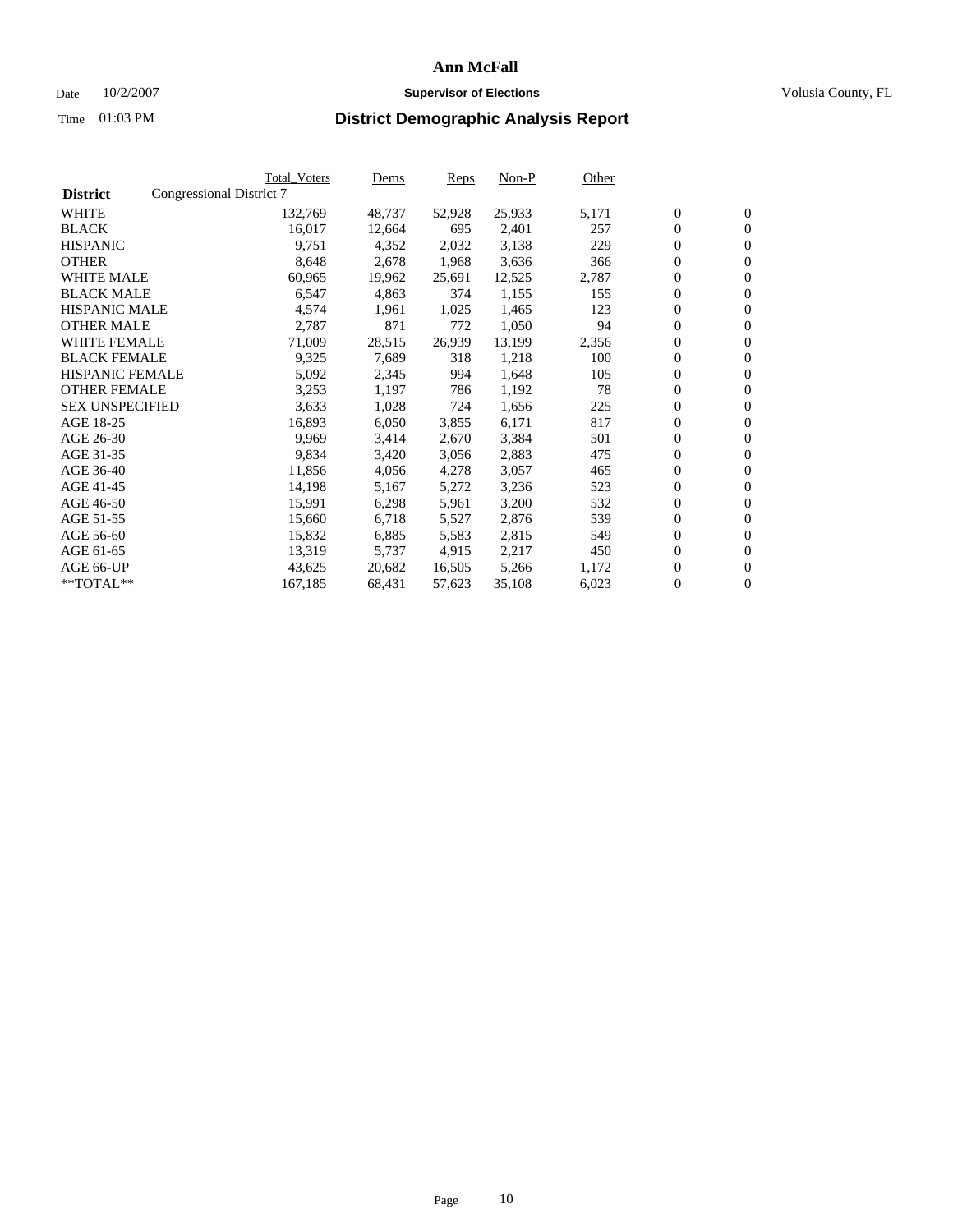### Date  $10/2/2007$  **Supervisor of Elections** Volusia County, FL

|                        |                           | Total_Voters | Dems   | <b>Reps</b> | Non-P  | Other |                  |                |  |
|------------------------|---------------------------|--------------|--------|-------------|--------|-------|------------------|----------------|--|
| <b>District</b>        | Congressional District 24 |              |        |             |        |       |                  |                |  |
| <b>WHITE</b>           |                           | 104,031      | 37,173 | 41,160      | 22,295 | 3,403 | $\boldsymbol{0}$ | $\mathbf{0}$   |  |
| <b>BLACK</b>           |                           | 3,851        | 2,953  | 223         | 605    | 70    | $\overline{0}$   | $\mathbf{0}$   |  |
| <b>HISPANIC</b>        |                           | 4,362        | 1,855  | 942         | 1,458  | 107   | $\boldsymbol{0}$ | $\mathbf{0}$   |  |
| <b>OTHER</b>           |                           | 4,818        | 1,279  | 1,177       | 2,113  | 249   | $\boldsymbol{0}$ | $\mathbf{0}$   |  |
| <b>WHITE MALE</b>      |                           | 47,980       | 15,364 | 20,036      | 10,755 | 1,825 | 0                | $\mathbf{0}$   |  |
| <b>BLACK MALE</b>      |                           | 1,708        | 1,222  | 120         | 333    | 33    | $\boldsymbol{0}$ | $\mathbf{0}$   |  |
| <b>HISPANIC MALE</b>   |                           | 1,998        | 822    | 452         | 658    | 66    | $\overline{0}$   | $\mathbf{0}$   |  |
| <b>OTHER MALE</b>      |                           | 1,636        | 436    | 468         | 670    | 62    | $\overline{0}$   | $\mathbf{0}$   |  |
| <b>WHITE FEMALE</b>    |                           | 55,308       | 21,570 | 20,853      | 11,333 | 1,552 | $\mathbf{0}$     | $\mathbf{0}$   |  |
| <b>BLACK FEMALE</b>    |                           | 2,098        | 1,696  | 100         | 266    | 36    | $\boldsymbol{0}$ | $\mathbf{0}$   |  |
| <b>HISPANIC FEMALE</b> |                           | 2,316        | 1,015  | 480         | 781    | 40    | $\boldsymbol{0}$ | $\mathbf{0}$   |  |
| <b>OTHER FEMALE</b>    |                           | 1,837        | 585    | 468         | 725    | 59    | 0                | $\mathbf{0}$   |  |
| <b>SEX UNSPECIFIED</b> |                           | 2,181        | 550    | 525         | 950    | 156   | $\boldsymbol{0}$ | $\mathbf{0}$   |  |
| AGE 18-25              |                           | 9,744        | 2,883  | 2,582       | 3,769  | 510   | $\boldsymbol{0}$ | $\mathbf{0}$   |  |
| AGE 26-30              |                           | 6,279        | 1,911  | 1,724       | 2,384  | 260   | $\overline{0}$   | $\mathbf{0}$   |  |
| AGE 31-35              |                           | 6,333        | 1,938  | 2,117       | 2,004  | 274   | $\overline{0}$   | $\mathbf{0}$   |  |
| AGE 36-40              |                           | 7,615        | 2,384  | 2,811       | 2,142  | 278   | $\boldsymbol{0}$ | $\mathbf{0}$   |  |
| AGE 41-45              |                           | 9,446        | 3,167  | 3,651       | 2,330  | 298   | $\boldsymbol{0}$ | $\mathbf{0}$   |  |
| AGE 46-50              |                           | 10,940       | 3,807  | 4,401       | 2,434  | 298   | 0                | $\mathbf{0}$   |  |
| AGE 51-55              |                           | 11,012       | 4,372  | 4,150       | 2,171  | 319   | $\boldsymbol{0}$ | $\mathbf{0}$   |  |
| AGE 56-60              |                           | 11,506       | 4,583  | 4,181       | 2,382  | 360   | $\overline{0}$   | $\mathbf{0}$   |  |
| AGE 61-65              |                           | 10,434       | 4,019  | 4,049       | 2,018  | 348   | $\mathbf{0}$     | $\mathbf{0}$   |  |
| AGE 66-UP              |                           | 33,745       | 14,193 | 13,833      | 4,835  | 884   | $\boldsymbol{0}$ | $\mathbf{0}$   |  |
| **TOTAL**              |                           | 117,062      | 43,260 | 43,502      | 26,471 | 3,829 | $\boldsymbol{0}$ | $\overline{0}$ |  |
|                        |                           |              |        |             |        |       |                  |                |  |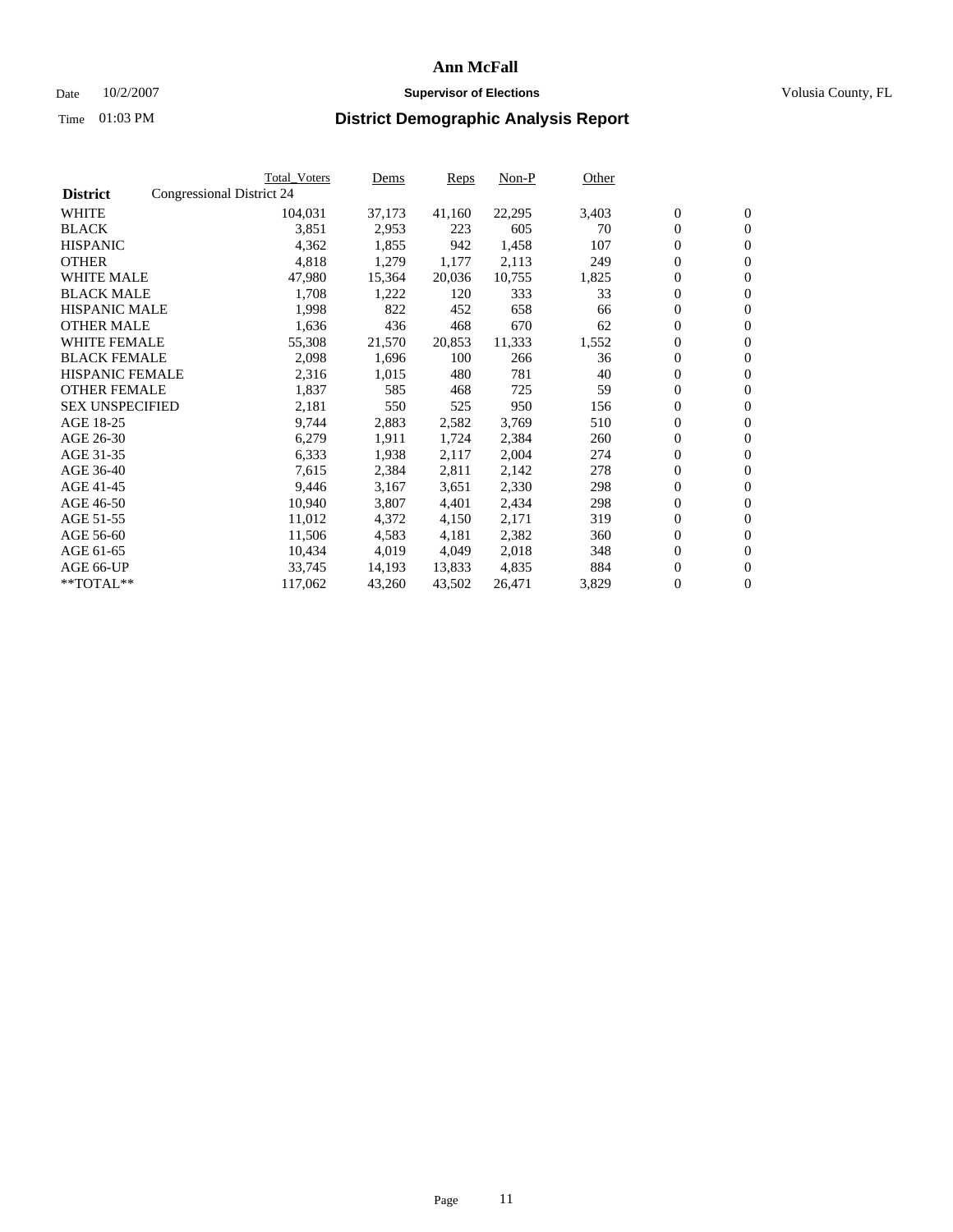### Date  $10/2/2007$  **Supervisor of Elections** Volusia County, FL

|                        |               | <b>Total Voters</b> | Dems   | Reps  | Non-P | Other |                  |                |  |
|------------------------|---------------|---------------------|--------|-------|-------|-------|------------------|----------------|--|
| <b>District</b>        | Daytona Beach |                     |        |       |       |       |                  |                |  |
| <b>WHITE</b>           |               | 19,907              | 7,817  | 7,044 | 4,254 | 792   | $\boldsymbol{0}$ | $\mathbf{0}$   |  |
| <b>BLACK</b>           |               | 10,441              | 8,473  | 342   | 1,493 | 133   | $\mathbf{0}$     | $\mathbf{0}$   |  |
| <b>HISPANIC</b>        |               | 639                 | 258    | 129   | 236   | 16    | $\boldsymbol{0}$ | $\mathbf{0}$   |  |
| <b>OTHER</b>           |               | 2,325               | 852    | 391   | 1,002 | 80    | $\boldsymbol{0}$ | $\mathbf{0}$   |  |
| <b>WHITE MALE</b>      |               | 9,557               | 3,318  | 3,601 | 2,157 | 481   | 0                | $\mathbf{0}$   |  |
| <b>BLACK MALE</b>      |               | 4,172               | 3,217  | 182   | 692   | 81    | $\boldsymbol{0}$ | $\mathbf{0}$   |  |
| <b>HISPANIC MALE</b>   |               | 314                 | 121    | 63    | 122   | 8     | $\mathbf{0}$     | $\mathbf{0}$   |  |
| <b>OTHER MALE</b>      |               | 677                 | 259    | 140   | 257   | 21    | $\mathbf{0}$     | $\mathbf{0}$   |  |
| <b>WHITE FEMALE</b>    |               | 10,218              | 4,452  | 3,403 | 2,060 | 303   | $\mathbf{0}$     | $\mathbf{0}$   |  |
| <b>BLACK FEMALE</b>    |               | 6,164               | 5,179  | 158   | 777   | 50    | $\boldsymbol{0}$ | $\mathbf{0}$   |  |
| <b>HISPANIC FEMALE</b> |               | 319                 | 133    | 65    | 113   | 8     | $\boldsymbol{0}$ | $\mathbf{0}$   |  |
| <b>OTHER FEMALE</b>    |               | 795                 | 348    | 135   | 295   | 17    | 0                | $\mathbf{0}$   |  |
| <b>SEX UNSPECIFIED</b> |               | 1,096               | 373    | 159   | 512   | 52    | $\boldsymbol{0}$ | $\mathbf{0}$   |  |
| AGE 18-25              |               | 5,338               | 2,626  | 760   | 1,779 | 173   | $\boldsymbol{0}$ | $\mathbf{0}$   |  |
| AGE 26-30              |               | 2,339               | 1,071  | 398   | 783   | 87    | $\mathbf{0}$     | $\mathbf{0}$   |  |
| AGE 31-35              |               | 1,950               | 912    | 435   | 527   | 76    | $\boldsymbol{0}$ | $\mathbf{0}$   |  |
| AGE 36-40              |               | 2,034               | 985    | 452   | 531   | 66    | $\boldsymbol{0}$ | $\mathbf{0}$   |  |
| AGE 41-45              |               | 2,342               | 1,226  | 545   | 493   | 78    | $\boldsymbol{0}$ | $\mathbf{0}$   |  |
| AGE 46-50              |               | 2,809               | 1,474  | 713   | 535   | 87    | $\boldsymbol{0}$ | $\mathbf{0}$   |  |
| AGE 51-55              |               | 2,772               | 1,534  | 653   | 509   | 76    | $\boldsymbol{0}$ | $\mathbf{0}$   |  |
| AGE 56-60              |               | 2,897               | 1,545  | 737   | 527   | 88    | $\mathbf{0}$     | $\mathbf{0}$   |  |
| AGE 61-65              |               | 2,370               | 1,239  | 651   | 403   | 77    | $\mathbf{0}$     | $\mathbf{0}$   |  |
| AGE 66-UP              |               | 8,457               | 4,786  | 2,561 | 897   | 213   | $\boldsymbol{0}$ | $\mathbf{0}$   |  |
| **TOTAL**              |               | 33,312              | 17,400 | 7,906 | 6,985 | 1,021 | 0                | $\overline{0}$ |  |
|                        |               |                     |        |       |       |       |                  |                |  |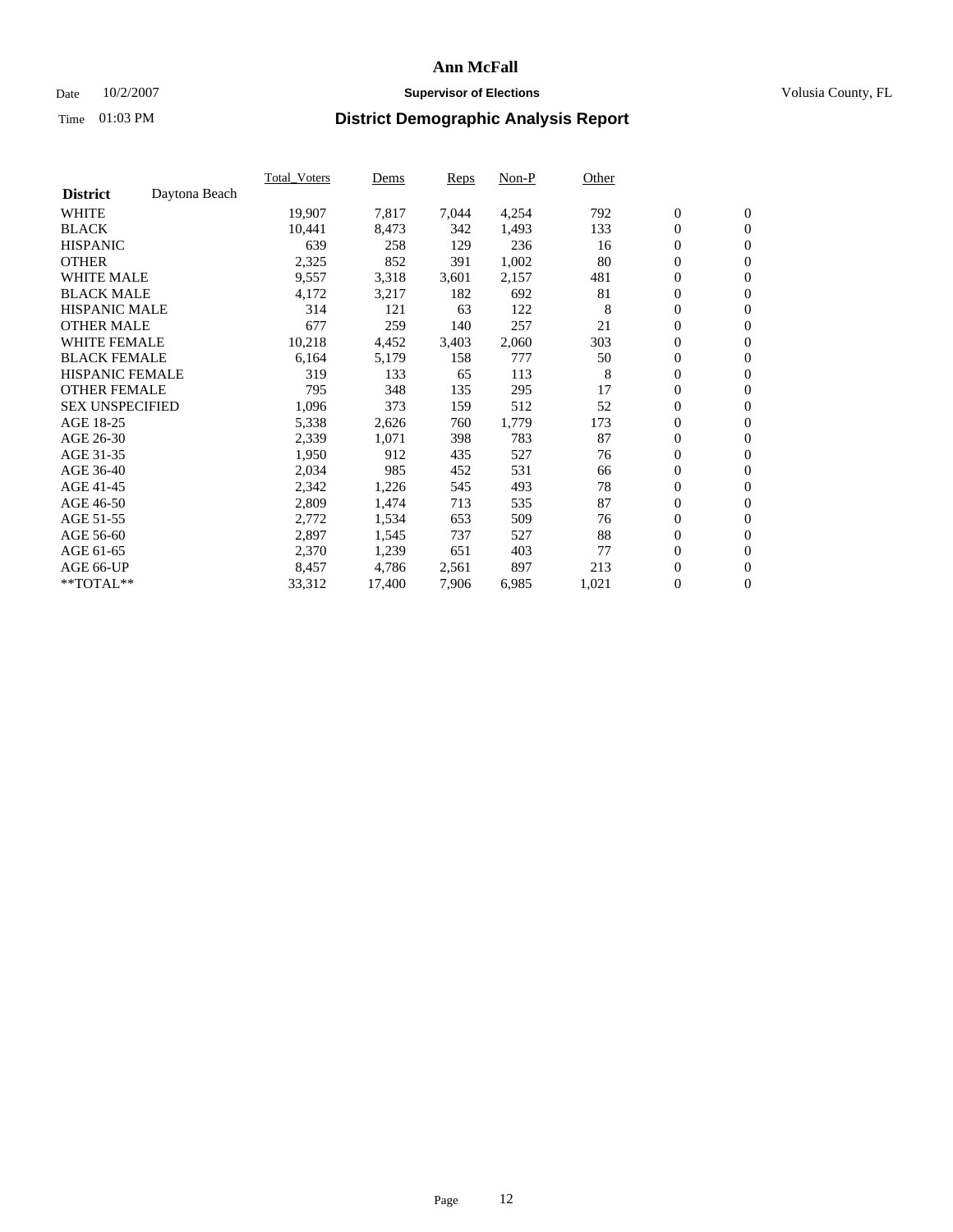## Date  $10/2/2007$  **Supervisor of Elections Supervisor of Elections** Volusia County, FL

|                        | <b>Total Voters</b>  | Dems | Reps  | Non-P | Other    |                  |              |  |
|------------------------|----------------------|------|-------|-------|----------|------------------|--------------|--|
| <b>District</b>        | Daytona Beach Shores |      |       |       |          |                  |              |  |
| <b>WHITE</b>           | 2,925                | 895  | 1,341 | 587   | 102      | $\boldsymbol{0}$ | $\mathbf{0}$ |  |
| <b>BLACK</b>           | 25                   | 10   | 10    | 5     | $\Omega$ | 0                | $\mathbf{0}$ |  |
| <b>HISPANIC</b>        | 31                   | 13   | 13    | 4     |          | 0                | $\Omega$     |  |
| <b>OTHER</b>           | 142                  | 42   | 46    | 49    |          | $\overline{0}$   | $\theta$     |  |
| <b>WHITE MALE</b>      | 1,356                | 378  | 625   | 299   | 54       | 0                | 0            |  |
| <b>BLACK MALE</b>      | 16                   | 6    | 6     | 4     | 0        | 0                | 0            |  |
| <b>HISPANIC MALE</b>   | 14                   |      | 7     |       |          | 0                |              |  |
| <b>OTHER MALE</b>      | 53                   | 19   | 17    | 15    | 2        | 0                | 0            |  |
| WHITE FEMALE           | 1,540                | 505  | 704   | 284   | 47       | 0                | 0            |  |
| <b>BLACK FEMALE</b>    | 9                    | 4    | 4     |       | $\Omega$ | 0                | 0            |  |
| <b>HISPANIC FEMALE</b> | 16                   | 8    | 5     | 3     | 0        | 0                | $\Omega$     |  |
| <b>OTHER FEMALE</b>    | 67                   | 18   | 23    | 23    | 3        | 0                | $\theta$     |  |
| <b>SEX UNSPECIFIED</b> | 52                   | 17   | 19    | 15    |          | 0                | $\theta$     |  |
| AGE 18-25              | 83                   | 22   | 27    | 30    |          | 0                | $_{0}$       |  |
| AGE 26-30              | 50                   | 16   | 13    | 19    | 2        | 0                | 0            |  |
| AGE 31-35              | 49                   | 18   | 16    | 11    | 4        | 0                | 0            |  |
| AGE 36-40              | 73                   | 18   | 26    | 26    | 3        | 0                | 0            |  |
| AGE 41-45              | 88                   | 31   | 27    | 29    |          | 0                | 0            |  |
| AGE 46-50              | 145                  | 34   | 65    | 45    |          | 0                | $\Omega$     |  |
| AGE 51-55              | 197                  | 49   | 102   | 36    | 10       | 0                | $\theta$     |  |
| AGE 56-60              | 316                  | 80   | 141   | 79    | 16       | 0                | $\theta$     |  |
| AGE 61-65              | 355                  | 115  | 148   | 75    | 17       | 0                | 0            |  |
| AGE 66-UP              | 1,767                | 577  | 845   | 295   | 50       | 0                |              |  |
| **TOTAL**              | 3,123                | 960  | 1,410 | 645   | 108      | 0                | 0            |  |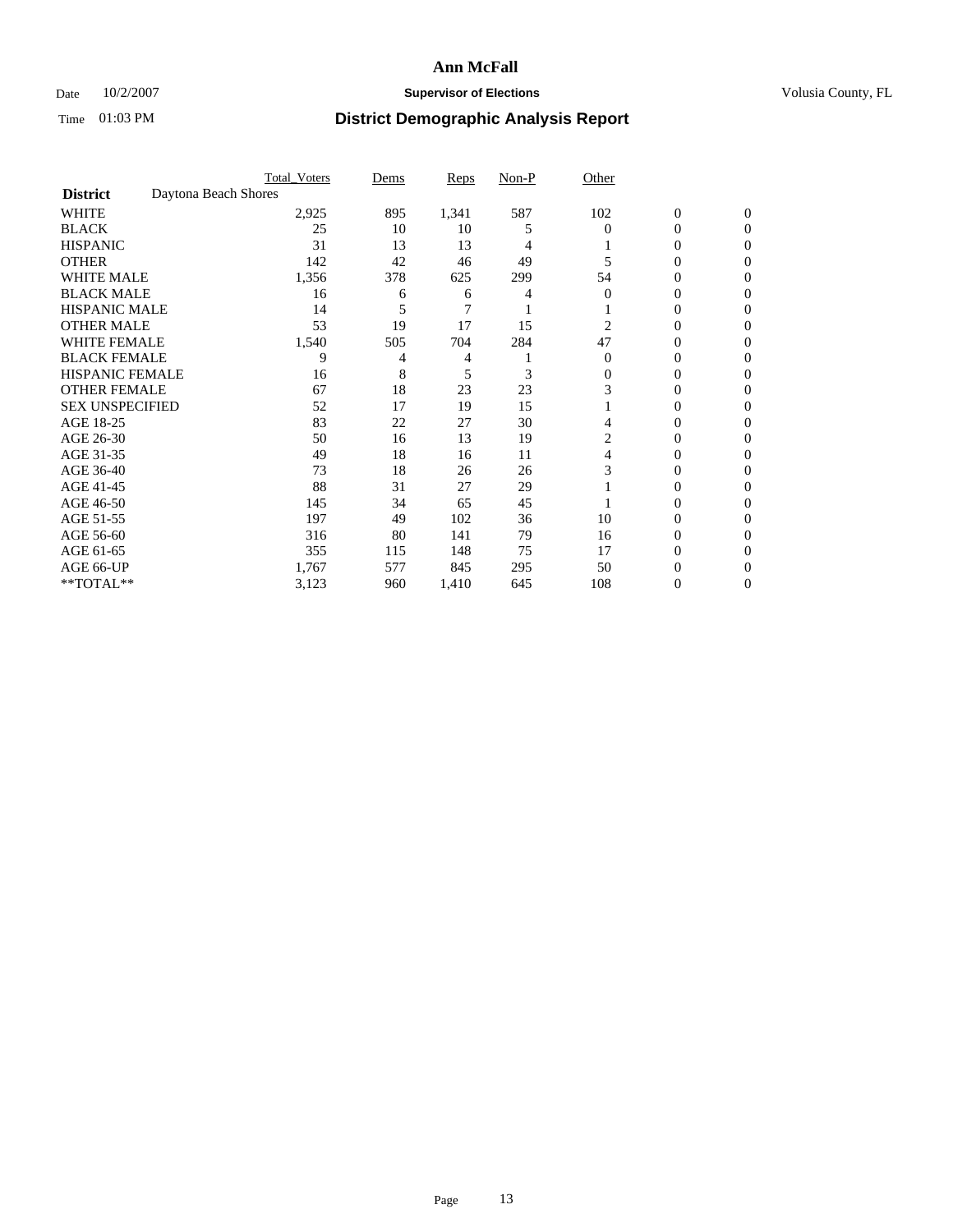## Date  $10/2/2007$  **Supervisor of Elections Supervisor of Elections** Volusia County, FL

|                        |        | Total Voters | Dems  | <b>Reps</b> | Non-P | Other |                  |                  |  |
|------------------------|--------|--------------|-------|-------------|-------|-------|------------------|------------------|--|
| <b>District</b>        | DeBary |              |       |             |       |       |                  |                  |  |
| <b>WHITE</b>           |        | 10,752       | 3,214 | 5,049       | 2,034 | 455   | $\boldsymbol{0}$ | $\mathbf{0}$     |  |
| <b>BLACK</b>           |        | 321          | 227   | 28          | 52    | 14    | $\overline{0}$   | $\mathbf{0}$     |  |
| <b>HISPANIC</b>        |        | 546          | 211   | 167         | 158   | 10    | $\overline{0}$   | $\mathbf{0}$     |  |
| <b>OTHER</b>           |        | 548          | 129   | 173         | 219   | 27    | $\overline{0}$   | $\mathbf{0}$     |  |
| <b>WHITE MALE</b>      |        | 5,012        | 1,279 | 2,497       | 990   | 246   | $\overline{0}$   | $\mathbf{0}$     |  |
| <b>BLACK MALE</b>      |        | 148          | 97    | 12          | 33    | 6     | $\boldsymbol{0}$ | $\mathbf{0}$     |  |
| <b>HISPANIC MALE</b>   |        | 266          | 91    | 88          | 82    | 5     | 0                | $\mathbf{0}$     |  |
| <b>OTHER MALE</b>      |        | 191          | 47    | 63          | 75    | 6     | $\boldsymbol{0}$ | $\mathbf{0}$     |  |
| <b>WHITE FEMALE</b>    |        | 5,673        | 1,919 | 2,515       | 1,033 | 206   | 0                | $\mathbf{0}$     |  |
| <b>BLACK FEMALE</b>    |        | 168          | 125   | 16          | 19    | 8     | $\overline{0}$   | $\mathbf{0}$     |  |
| <b>HISPANIC FEMALE</b> |        | 276          | 118   | 79          | 74    | 5     | 0                | $\mathbf{0}$     |  |
| <b>OTHER FEMALE</b>    |        | 211          | 58    | 70          | 75    | 8     | $\overline{0}$   | $\mathbf{0}$     |  |
| <b>SEX UNSPECIFIED</b> |        | 222          | 47    | 77          | 82    | 16    | $\boldsymbol{0}$ | $\mathbf{0}$     |  |
| AGE 18-25              |        | 834          | 183   | 283         | 323   | 45    | $\overline{0}$   | $\mathbf{0}$     |  |
| AGE 26-30              |        | 566          | 140   | 208         | 193   | 25    | $\boldsymbol{0}$ | $\mathbf{0}$     |  |
| AGE 31-35              |        | 664          | 178   | 258         | 191   | 37    | $\overline{0}$   | $\mathbf{0}$     |  |
| AGE 36-40              |        | 924          | 213   | 419         | 251   | 41    | $\boldsymbol{0}$ | $\mathbf{0}$     |  |
| AGE 41-45              |        | 1,060        | 297   | 507         | 216   | 40    | $\mathbf{0}$     | $\mathbf{0}$     |  |
| AGE 46-50              |        | 1,205        | 343   | 581         | 234   | 47    | $\overline{0}$   | $\mathbf{0}$     |  |
| AGE 51-55              |        | 1,244        | 422   | 545         | 230   | 47    | $\mathbf{0}$     | $\mathbf{0}$     |  |
| AGE 56-60              |        | 1,277        | 419   | 605         | 208   | 45    | $\boldsymbol{0}$ | $\mathbf{0}$     |  |
| AGE 61-65              |        | 1,107        | 348   | 529         | 177   | 53    | $\boldsymbol{0}$ | $\mathbf{0}$     |  |
| AGE 66-UP              |        | 3,285        | 1,238 | 1,482       | 439   | 126   | 0                | $\bf{0}$         |  |
| $*$ TOTAL $**$         |        | 12,167       | 3,781 | 5,417       | 2,463 | 506   | 0                | $\boldsymbol{0}$ |  |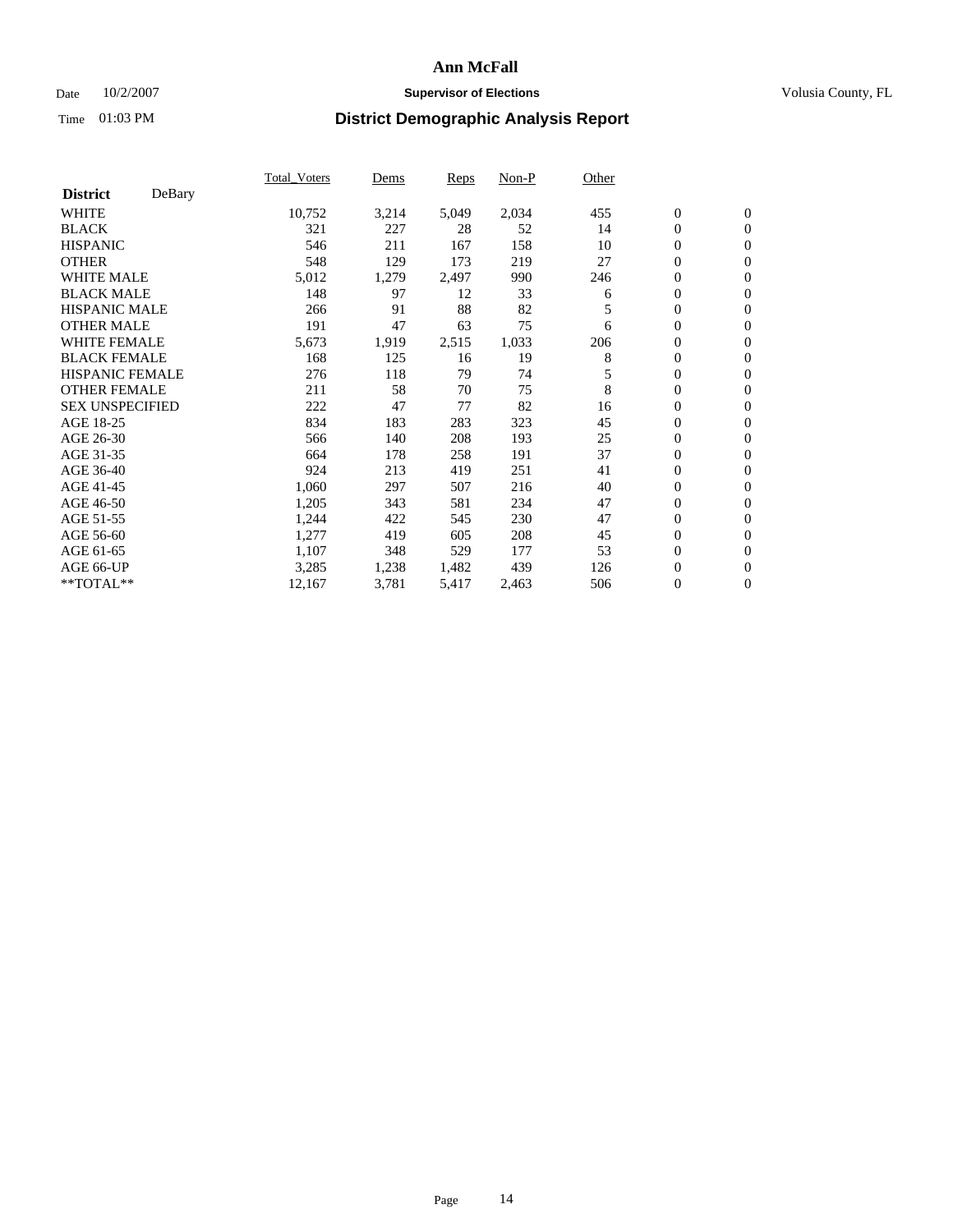## Date  $10/2/2007$  **Supervisor of Elections Supervisor of Elections** Volusia County, FL

|                        |        | Total_Voters | Dems  | <b>Reps</b> | Non-P | Other |                  |                  |  |
|------------------------|--------|--------------|-------|-------------|-------|-------|------------------|------------------|--|
| <b>District</b>        | DeLand |              |       |             |       |       |                  |                  |  |
| <b>WHITE</b>           |        | 9,946        | 3,647 | 4,190       | 1,664 | 445   | $\boldsymbol{0}$ | $\mathbf{0}$     |  |
| <b>BLACK</b>           |        | 1,883        | 1,530 | 78          | 244   | 31    | $\overline{0}$   | $\mathbf{0}$     |  |
| <b>HISPANIC</b>        |        | 478          | 190   | 94          | 171   | 23    | $\overline{0}$   | $\mathbf{0}$     |  |
| <b>OTHER</b>           |        | 614          | 202   | 153         | 230   | 29    | $\overline{0}$   | $\mathbf{0}$     |  |
| <b>WHITE MALE</b>      |        | 4,293        | 1,383 | 1,896       | 796   | 218   | $\overline{0}$   | $\mathbf{0}$     |  |
| <b>BLACK MALE</b>      |        | 701          | 541   | 36          | 102   | 22    | $\boldsymbol{0}$ | $\boldsymbol{0}$ |  |
| <b>HISPANIC MALE</b>   |        | 208          | 80    | 38          | 79    | 11    | 0                | $\mathbf{0}$     |  |
| <b>OTHER MALE</b>      |        | 174          | 57    | 61          | 49    |       | $\boldsymbol{0}$ | $\boldsymbol{0}$ |  |
| <b>WHITE FEMALE</b>    |        | 5,607        | 2,250 | 2,279       | 855   | 223   | $\overline{0}$   | $\mathbf{0}$     |  |
| <b>BLACK FEMALE</b>    |        | 1,165        | 976   | 41          | 139   | 9     | $\overline{0}$   | $\mathbf{0}$     |  |
| <b>HISPANIC FEMALE</b> |        | 266          | 110   | 55          | 90    | 11    | $\overline{0}$   | $\mathbf{0}$     |  |
| <b>OTHER FEMALE</b>    |        | 230          | 92    | 51          | 76    | 11    | $\overline{0}$   | $\mathbf{0}$     |  |
| <b>SEX UNSPECIFIED</b> |        | 277          | 80    | 58          | 123   | 16    | $\boldsymbol{0}$ | $\boldsymbol{0}$ |  |
| AGE 18-25              |        | 1,180        | 432   | 289         | 404   | 55    | $\overline{0}$   | $\mathbf{0}$     |  |
| AGE 26-30              |        | 779          | 287   | 217         | 224   | 51    | $\boldsymbol{0}$ | $\mathbf{0}$     |  |
| AGE 31-35              |        | 881          | 334   | 290         | 215   | 42    | 0                | $\mathbf{0}$     |  |
| AGE 36-40              |        | 984          | 378   | 354         | 216   | 36    | $\boldsymbol{0}$ | $\mathbf{0}$     |  |
| AGE 41-45              |        | 1,006        | 396   | 364         | 198   | 48    | $\overline{0}$   | $\mathbf{0}$     |  |
| AGE 46-50              |        | 1,017        | 452   | 356         | 175   | 34    | $\overline{0}$   | $\mathbf{0}$     |  |
| AGE 51-55              |        | 1,013        | 491   | 328         | 156   | 38    | $\mathbf{0}$     | $\mathbf{0}$     |  |
| AGE 56-60              |        | 1,111        | 531   | 383         | 154   | 43    | $\boldsymbol{0}$ | $\mathbf{0}$     |  |
| AGE 61-65              |        | 933          | 445   | 317         | 135   | 36    | $\boldsymbol{0}$ | $\boldsymbol{0}$ |  |
| AGE 66-UP              |        | 4,017        | 1,823 | 1,617       | 432   | 145   | 0                | $\mathbf{0}$     |  |
| $*$ TOTAL $**$         |        | 12,921       | 5,569 | 4,515       | 2,309 | 528   | 0                | $\boldsymbol{0}$ |  |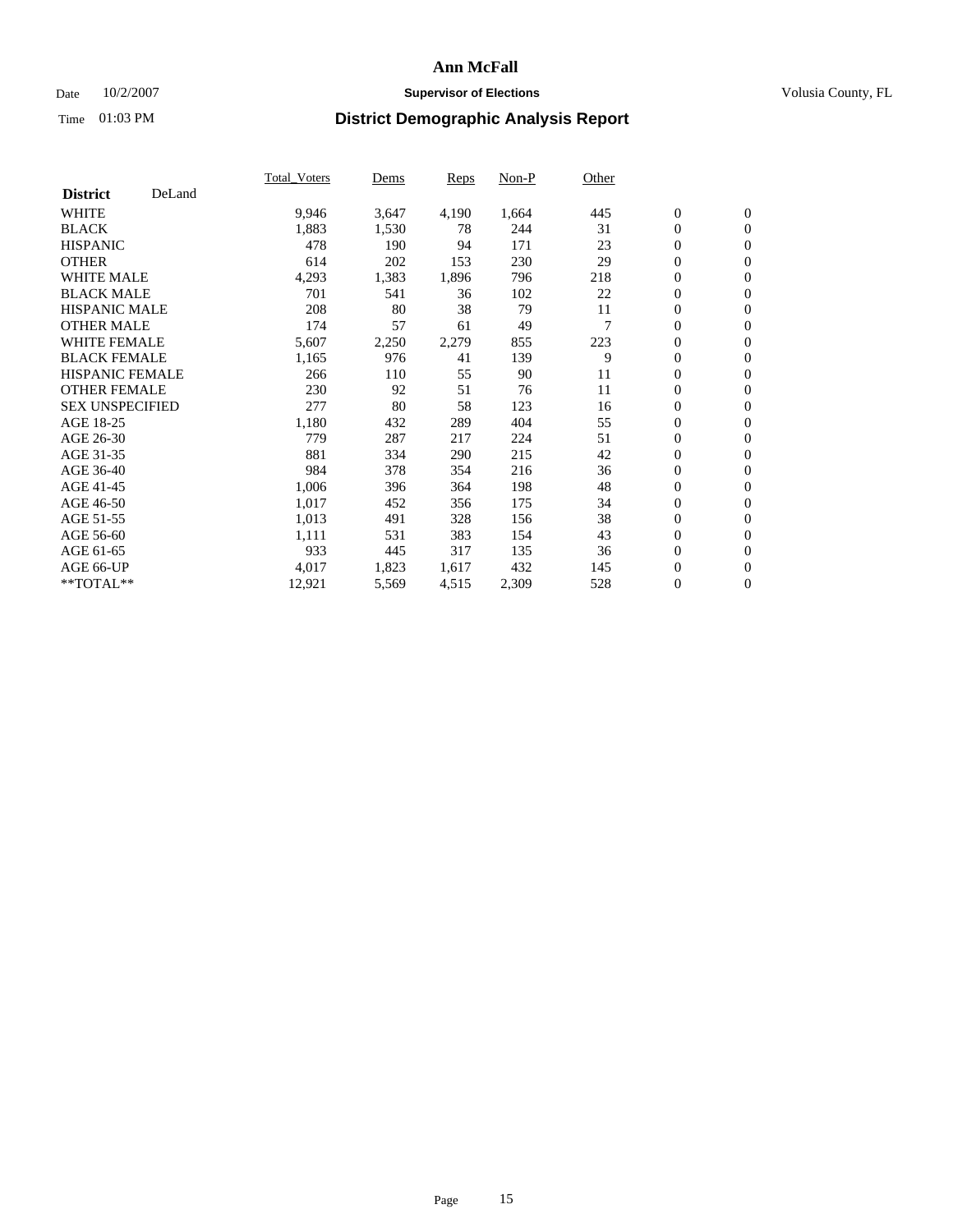### Date  $10/2/2007$  **Supervisor of Elections** Volusia County, FL

|                        |         | Total_Voters | Dems   | <b>Reps</b> | Non-P  | Other |                  |                  |  |
|------------------------|---------|--------------|--------|-------------|--------|-------|------------------|------------------|--|
| <b>District</b>        | Deltona |              |        |             |        |       |                  |                  |  |
| <b>WHITE</b>           |         | 31,398       | 10,770 | 12,365      | 6,829  | 1,434 | $\overline{0}$   | $\mathbf{0}$     |  |
| <b>BLACK</b>           |         | 3,535        | 2,626  | 221         | 602    | 86    | $\overline{0}$   | $\mathbf{0}$     |  |
| <b>HISPANIC</b>        |         | 9,172        | 4,297  | 1,775       | 2,900  | 200   | $\boldsymbol{0}$ | $\mathbf{0}$     |  |
| <b>OTHER</b>           |         | 2,547        | 699    | 505         | 1,211  | 132   | $\boldsymbol{0}$ | $\mathbf{0}$     |  |
| <b>WHITE MALE</b>      |         | 14,560       | 4,524  | 6,044       | 3,224  | 768   | 0                | $\mathbf{0}$     |  |
| <b>BLACK MALE</b>      |         | 1,574        | 1,092  | 125         | 313    | 44    | $\boldsymbol{0}$ | $\boldsymbol{0}$ |  |
| <b>HISPANIC MALE</b>   |         | 4,308        | 1,960  | 892         | 1,344  | 112   | $\overline{0}$   | $\mathbf{0}$     |  |
| <b>OTHER MALE</b>      |         | 832          | 260    | 199         | 348    | 25    | $\overline{0}$   | $\mathbf{0}$     |  |
| WHITE FEMALE           |         | 16,654       | 6,188  | 6,249       | 3,557  | 660   | $\mathbf{0}$     | $\mathbf{0}$     |  |
| <b>BLACK FEMALE</b>    |         | 1,925        | 1,504  | 96          | 283    | 42    | $\boldsymbol{0}$ | $\mathbf{0}$     |  |
| <b>HISPANIC FEMALE</b> |         | 4,780        | 2,295  | 873         | 1,525  | 87    | $\boldsymbol{0}$ | $\boldsymbol{0}$ |  |
| <b>OTHER FEMALE</b>    |         | 977          | 319    | 205         | 424    | 29    | 0                | $\mathbf{0}$     |  |
| <b>SEX UNSPECIFIED</b> |         | 1,042        | 250    | 183         | 524    | 85    | $\boldsymbol{0}$ | $\mathbf{0}$     |  |
| AGE 18-25              |         | 5,211        | 1,590  | 1,124       | 2,156  | 341   | $\boldsymbol{0}$ | $\mathbf{0}$     |  |
| AGE 26-30              |         | 3,648        | 1,170  | 955         | 1,344  | 179   | $\mathbf{0}$     | $\mathbf{0}$     |  |
| AGE 31-35              |         | 3,835        | 1,299  | 1,157       | 1,189  | 190   | $\overline{0}$   | $\mathbf{0}$     |  |
| AGE 36-40              |         | 4,172        | 1,397  | 1,444       | 1,147  | 184   | $\boldsymbol{0}$ | $\mathbf{0}$     |  |
| AGE 41-45              |         | 4,907        | 1,812  | 1,661       | 1,249  | 185   | $\boldsymbol{0}$ | $\mathbf{0}$     |  |
| AGE 46-50              |         | 5,041        | 1,921  | 1,860       | 1,091  | 169   | 0                | $\mathbf{0}$     |  |
| AGE 51-55              |         | 4,334        | 1,808  | 1,457       | 904    | 165   | $\boldsymbol{0}$ | $\mathbf{0}$     |  |
| AGE 56-60              |         | 3,954        | 1,726  | 1,293       | 802    | 133   | $\overline{0}$   | $\mathbf{0}$     |  |
| AGE 61-65              |         | 2,961        | 1,348  | 994         | 528    | 91    | $\mathbf{0}$     | $\boldsymbol{0}$ |  |
| AGE 66-UP              |         | 8,586        | 4,318  | 2,921       | 1,132  | 215   | $\boldsymbol{0}$ | $\mathbf{0}$     |  |
| **TOTAL**              |         | 46,652       | 18,392 | 14,866      | 11,542 | 1,852 | 0                | $\overline{0}$   |  |
|                        |         |              |        |             |        |       |                  |                  |  |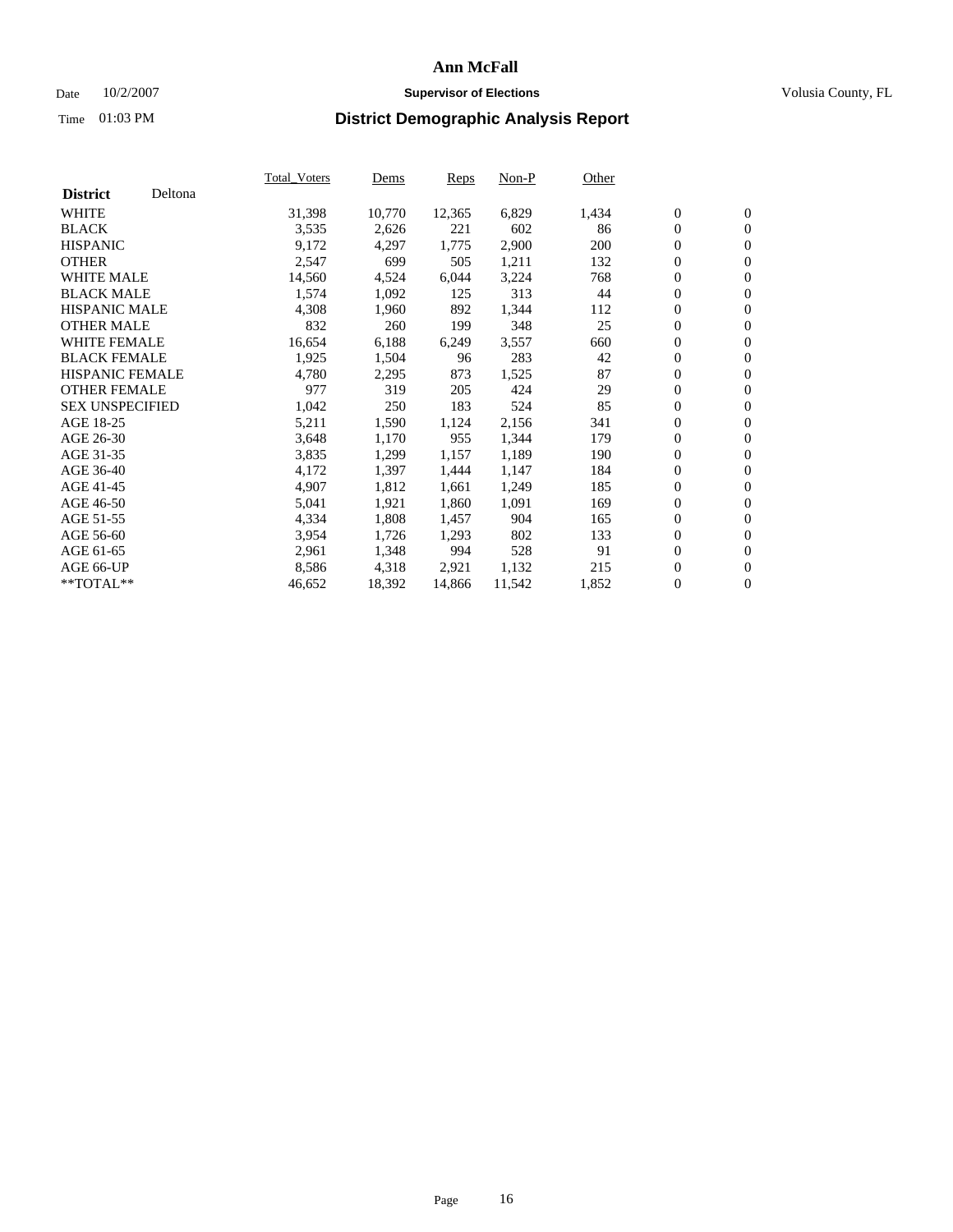## Date  $10/2/2007$  **Supervisor of Elections Supervisor of Elections** Volusia County, FL

|                        |           | Total_Voters | Dems  | <b>Reps</b> | Non-P | Other |                  |                  |  |
|------------------------|-----------|--------------|-------|-------------|-------|-------|------------------|------------------|--|
| <b>District</b>        | Edgewater |              |       |             |       |       |                  |                  |  |
| <b>WHITE</b>           |           | 12,689       | 4,897 | 4,319       | 3,110 | 363   | $\boldsymbol{0}$ | $\mathbf{0}$     |  |
| <b>BLACK</b>           |           | 204          | 150   | 10          | 37    |       | $\overline{0}$   | $\mathbf{0}$     |  |
| <b>HISPANIC</b>        |           | 139          | 52    | 30          | 55    | 2     | $\overline{0}$   | $\mathbf{0}$     |  |
| <b>OTHER</b>           |           | 399          | 108   | 73          | 204   | 14    | 0                | $\mathbf{0}$     |  |
| <b>WHITE MALE</b>      |           | 5,731        | 2,001 | 2,096       | 1,454 | 180   | 0                | $\overline{0}$   |  |
| <b>BLACK MALE</b>      |           | 100          | 69    | 5           | 21    | 5     | $\boldsymbol{0}$ | $\mathbf{0}$     |  |
| <b>HISPANIC MALE</b>   |           | 59           | 18    | 13          | 26    | 2     | 0                | $\Omega$         |  |
| <b>OTHER MALE</b>      |           | 127          | 46    | 33          | 44    | 4     | 0                | $\mathbf{0}$     |  |
| <b>WHITE FEMALE</b>    |           | 6,868        | 2,865 | 2,192       | 1,629 | 182   | 0                | $\Omega$         |  |
| <b>BLACK FEMALE</b>    |           | 100          | 78    | 5           | 16    |       | $\overline{0}$   | $\mathbf{0}$     |  |
| <b>HISPANIC FEMALE</b> |           | 77           | 33    | 17          | 27    | 0     | 0                | $\mathbf{0}$     |  |
| <b>OTHER FEMALE</b>    |           | 146          | 40    | 30          | 72    | 4     | 0                | $\mathbf{0}$     |  |
| <b>SEX UNSPECIFIED</b> |           | 223          | 57    | 41          | 117   | 8     | $\boldsymbol{0}$ | $\mathbf{0}$     |  |
| AGE 18-25              |           | 1,190        | 345   | 254         | 530   | 61    | 0                | $\overline{0}$   |  |
| AGE 26-30              |           | 778          | 222   | 193         | 338   | 25    | 0                | $\mathbf{0}$     |  |
| AGE 31-35              |           | 855          | 241   | 248         | 332   | 34    | 0                | $\overline{0}$   |  |
| AGE 36-40              |           | 929          | 303   | 327         | 278   | 21    | $\boldsymbol{0}$ | $\mathbf{0}$     |  |
| AGE 41-45              |           | 1,090        | 388   | 378         | 297   | 27    | $\overline{0}$   | $\mathbf{0}$     |  |
| AGE 46-50              |           | 1,283        | 470   | 458         | 329   | 26    | $\overline{0}$   | $\mathbf{0}$     |  |
| AGE 51-55              |           | 1,310        | 541   | 435         | 302   | 32    | 0                | $\mathbf{0}$     |  |
| AGE 56-60              |           | 1,254        | 536   | 403         | 278   | 37    | $\overline{0}$   | $\mathbf{0}$     |  |
| AGE 61-65              |           | 1,133        | 463   | 409         | 227   | 34    | 0                | $\overline{0}$   |  |
| AGE 66-UP              |           | 3,609        | 1,698 | 1,327       | 495   | 89    | 0                | 0                |  |
| $*$ TOTAL $**$         |           | 13,431       | 5,207 | 4,432       | 3,406 | 386   | 0                | $\boldsymbol{0}$ |  |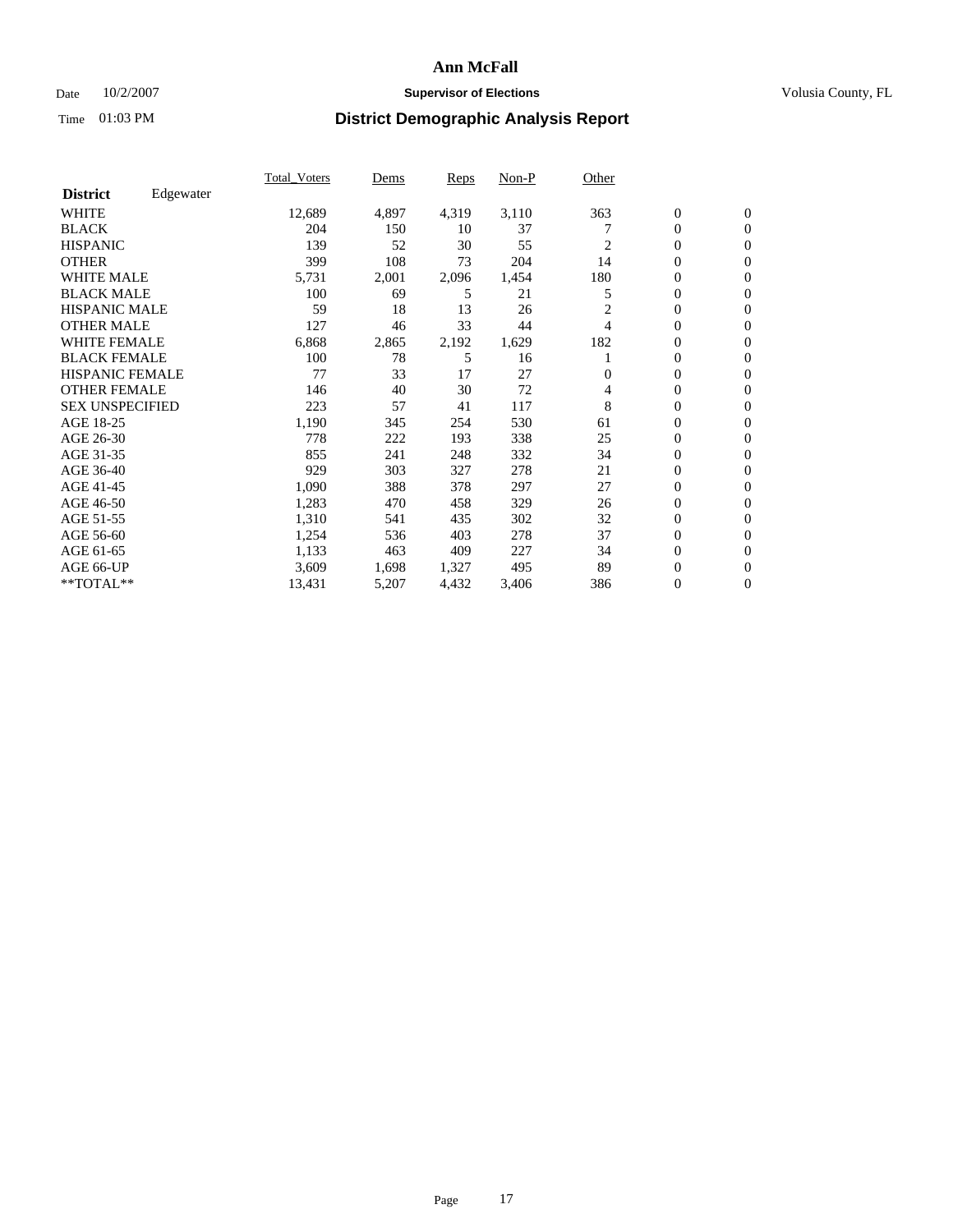## Date  $10/2/2007$  **Supervisor of Elections Supervisor of Elections** Volusia County, FL

|                        |                   | <b>Total Voters</b> | Dems  | <b>Reps</b> | Non-P | Other |                  |                  |  |
|------------------------|-------------------|---------------------|-------|-------------|-------|-------|------------------|------------------|--|
| <b>District</b>        | <b>Holly Hill</b> |                     |       |             |       |       |                  |                  |  |
| <b>WHITE</b>           |                   | 5,369               | 2,358 | 1,612       | 1,186 | 213   | $\boldsymbol{0}$ | $\boldsymbol{0}$ |  |
| <b>BLACK</b>           |                   | 545                 | 419   | 22          | 94    | 10    | $\mathbf{0}$     | $\mathbf{0}$     |  |
| <b>HISPANIC</b>        |                   | 91                  | 44    | 17          | 26    | 4     | $\mathbf{0}$     | $\mathbf{0}$     |  |
| <b>OTHER</b>           |                   | 289                 | 93    | 53          | 127   | 16    | 0                | $\mathbf{0}$     |  |
| <b>WHITE MALE</b>      |                   | 2,377               | 939   | 772         | 561   | 105   | 0                | $\overline{0}$   |  |
| <b>BLACK MALE</b>      |                   | 208                 | 154   | 12          | 38    | 4     | 0                | $\boldsymbol{0}$ |  |
| <b>HISPANIC MALE</b>   |                   | 43                  | 21    | 11          | 10    |       | 0                | $\overline{0}$   |  |
| <b>OTHER MALE</b>      |                   | 87                  | 24    | 21          | 35    |       | $\overline{0}$   | $\mathbf{0}$     |  |
| <b>WHITE FEMALE</b>    |                   | 2,958               | 1,402 | 833         | 619   | 104   | 0                | $\mathbf{0}$     |  |
| <b>BLACK FEMALE</b>    |                   | 334                 | 263   | 10          | 55    | 6     | $\boldsymbol{0}$ | $\mathbf{0}$     |  |
| <b>HISPANIC FEMALE</b> |                   | 48                  | 23    | 6           | 16    | 3     | $\overline{0}$   | $\mathbf{0}$     |  |
| <b>OTHER FEMALE</b>    |                   | 112                 | 40    | 24          | 45    | 3     | $\overline{0}$   | $\mathbf{0}$     |  |
| <b>SEX UNSPECIFIED</b> |                   | 127                 | 48    | 15          | 54    | 10    | $\boldsymbol{0}$ | $\boldsymbol{0}$ |  |
| AGE 18-25              |                   | 619                 | 222   | 137         | 227   | 33    | 0                | $\overline{0}$   |  |
| AGE 26-30              |                   | 418                 | 166   | 76          | 155   | 21    | $\boldsymbol{0}$ | $\mathbf{0}$     |  |
| AGE 31-35              |                   | 375                 | 152   | 84          | 124   | 15    | 0                | $\overline{0}$   |  |
| AGE 36-40              |                   | 448                 | 175   | 116         | 135   | 22    | $\boldsymbol{0}$ | $\mathbf{0}$     |  |
| AGE 41-45              |                   | 574                 | 234   | 165         | 149   | 26    | 0                | $\mathbf{0}$     |  |
| AGE 46-50              |                   | 615                 | 273   | 175         | 136   | 31    | $\mathbf{0}$     | $\mathbf{0}$     |  |
| AGE 51-55              |                   | 599                 | 298   | 153         | 130   | 18    | $\overline{0}$   | $\mathbf{0}$     |  |
| AGE 56-60              |                   | 574                 | 273   | 161         | 116   | 24    | $\boldsymbol{0}$ | $\mathbf{0}$     |  |
| AGE 61-65              |                   | 404                 | 202   | 110         | 77    | 15    | 0                | $\overline{0}$   |  |
| AGE 66-UP              |                   | 1,668               | 919   | 527         | 184   | 38    | 0                | 0                |  |
| $*$ TOTAL $**$         |                   | 6,294               | 2,914 | 1,704       | 1,433 | 243   | $\boldsymbol{0}$ | $\boldsymbol{0}$ |  |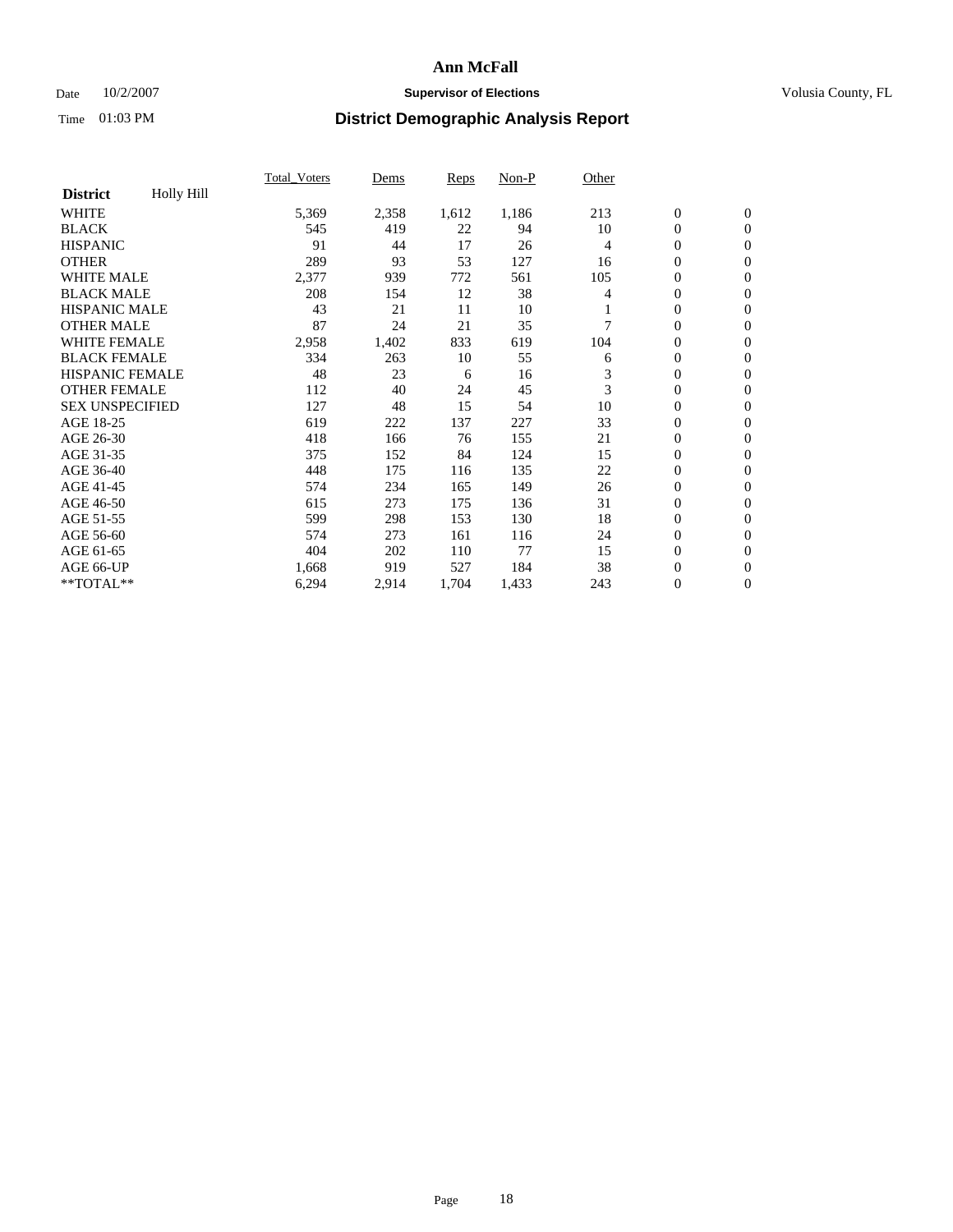## Date  $10/2/2007$  **Supervisor of Elections Supervisor of Elections** Volusia County, FL

|                        |            | <b>Total Voters</b> | Dems | Reps     | Non-P | Other    |                  |              |  |
|------------------------|------------|---------------------|------|----------|-------|----------|------------------|--------------|--|
| <b>District</b>        | Lake Helen |                     |      |          |       |          |                  |              |  |
| <b>WHITE</b>           |            | 1,445               | 580  | 539      | 271   | 55       | $\boldsymbol{0}$ | $\mathbf{0}$ |  |
| <b>BLACK</b>           |            | 186                 | 157  | 9        | 19    |          | 0                | $\mathbf{0}$ |  |
| <b>HISPANIC</b>        |            | 28                  | 9    | 5        | 8     | 6        | 0                | $\Omega$     |  |
| <b>OTHER</b>           |            | 60                  | 16   | 17       | 24    | 3        | $\overline{0}$   | $\theta$     |  |
| <b>WHITE MALE</b>      |            | 647                 | 231  | 259      | 128   | 29       | 0                | 0            |  |
| <b>BLACK MALE</b>      |            | 79                  | 65   | 3        | 10    |          | 0                | 0            |  |
| <b>HISPANIC MALE</b>   |            | 11                  |      | 5        | 2     |          | 0                |              |  |
| <b>OTHER MALE</b>      |            | 13                  | 4    | 3        | 4     | 2        | 0                | 0            |  |
| WHITE FEMALE           |            | 787                 | 347  | 276      | 138   | 26       | 0                | 0            |  |
| <b>BLACK FEMALE</b>    |            | 106                 | 92   | 5        | 9     | $\Omega$ | 0                | 0            |  |
| <b>HISPANIC FEMALE</b> |            | 17                  | 6    | $\theta$ | 6     |          | 0                | $\Omega$     |  |
| <b>OTHER FEMALE</b>    |            | 23                  | 9    | 5        | 9     | $\Omega$ | 0                | $\theta$     |  |
| <b>SEX UNSPECIFIED</b> |            | 36                  | 5    | 14       | 16    |          | 0                | $\theta$     |  |
| AGE 18-25              |            | 135                 | 40   | 35       | 55    |          | 0                | $_{0}$       |  |
| AGE 26-30              |            | 106                 | 46   | 22       | 30    | 8        | 0                | 0            |  |
| AGE 31-35              |            | 81                  | 30   | 22       | 21    | 8        | 0                |              |  |
| AGE 36-40              |            | 114                 | 43   | 27       | 34    | 10       | 0                | 0            |  |
| AGE 41-45              |            | 158                 | 61   | 63       | 28    | 6        | 0                | 0            |  |
| AGE 46-50              |            | 195                 | 83   | 72       | 36    | 4        | 0                | $\Omega$     |  |
| AGE 51-55              |            | 173                 | 78   | 61       | 29    |          | 0                | $\theta$     |  |
| AGE 56-60              |            | 166                 | 83   | 54       | 28    |          | 0                | 0            |  |
| AGE 61-65              |            | 169                 | 91   | 47       | 24    |          | 0                | 0            |  |
| AGE 66-UP              |            | 422                 | 207  | 167      | 37    | 11       | 0                |              |  |
| **TOTAL**              |            | 1,719               | 762  | 570      | 322   | 65       | 0                | 0            |  |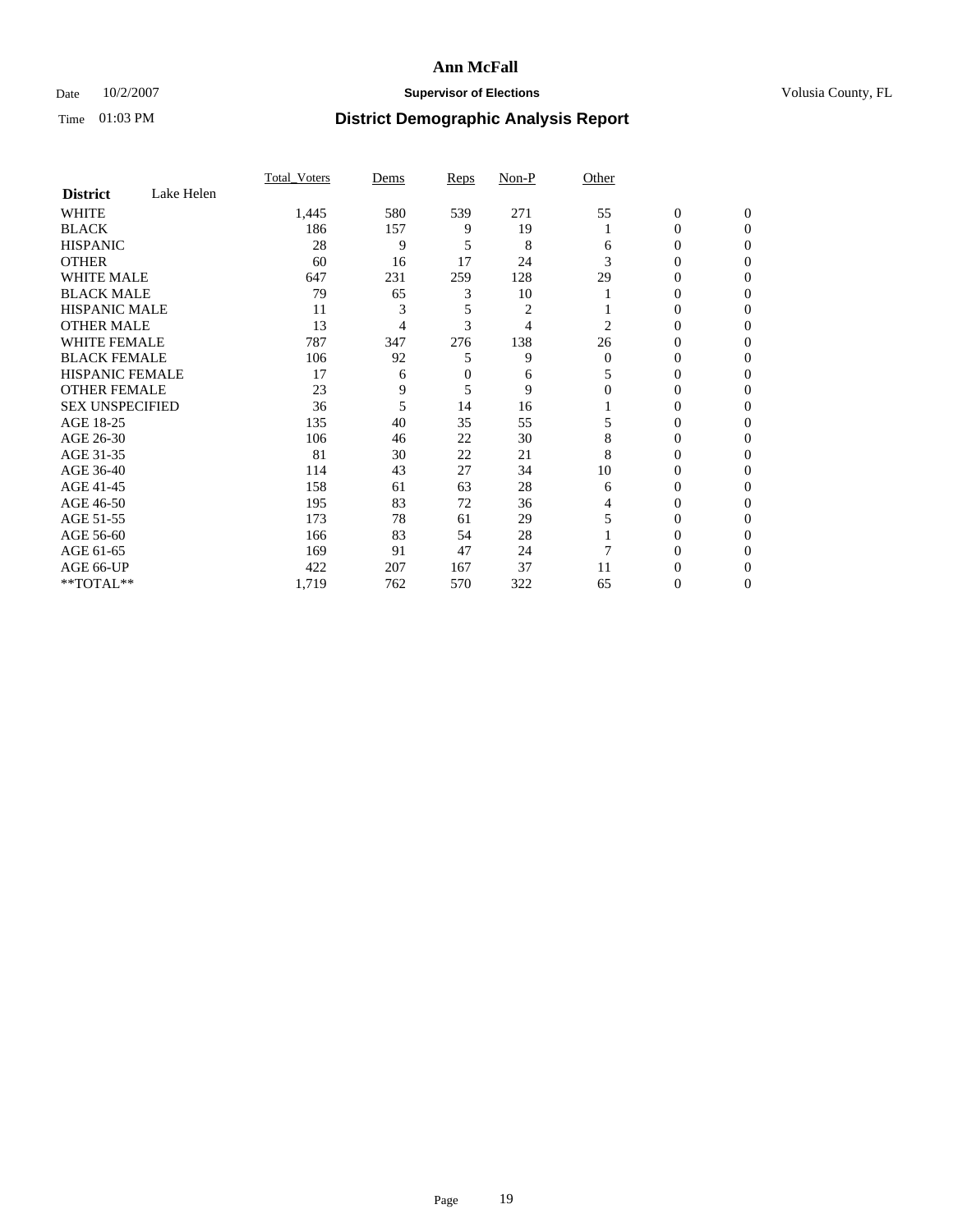### Date  $10/2/2007$  **Supervisor of Elections** Volusia County, FL

|                                     | <b>Total Voters</b> | Dems  | Reps  | Non-P | Other    |                  |              |  |
|-------------------------------------|---------------------|-------|-------|-------|----------|------------------|--------------|--|
| New Smyrna Beach<br><b>District</b> |                     |       |       |       |          |                  |              |  |
| <b>WHITE</b>                        | 13,978              | 4,966 | 5,825 | 2,811 | 376      | $\boldsymbol{0}$ | $\mathbf{0}$ |  |
| <b>BLACK</b>                        | 648                 | 524   | 21    | 97    | 6        | $\mathbf{0}$     | $\mathbf{0}$ |  |
| <b>HISPANIC</b>                     | 108                 | 32    | 27    | 48    |          | 0                | $\mathbf{0}$ |  |
| <b>OTHER</b>                        | 439                 | 102   | 111   | 199   | 27       | 0                | $\mathbf{0}$ |  |
| <b>WHITE MALE</b>                   | 6,361               | 2,007 | 2,754 | 1,399 | 201      | 0                | $\mathbf{0}$ |  |
| <b>BLACK MALE</b>                   | 263                 | 188   | 12    | 58    | 5        | 0                | $\mathbf{0}$ |  |
| <b>HISPANIC MALE</b>                | 50                  | 13    | 11    | 26    | $\Omega$ | 0                | $\mathbf{0}$ |  |
| <b>OTHER MALE</b>                   | 132                 | 31    | 42    | 56    | 3        | $\mathbf{0}$     | $\mathbf{0}$ |  |
| <b>WHITE FEMALE</b>                 | 7,514               | 2,920 | 3,035 | 1,385 | 174      | 0                | $\mathbf{0}$ |  |
| <b>BLACK FEMALE</b>                 | 378                 | 329   | 9     | 39    |          | $\mathbf{0}$     | $\mathbf{0}$ |  |
| <b>HISPANIC FEMALE</b>              | 58                  | 19    | 16    | 22    |          | 0                | $\mathbf{0}$ |  |
| <b>OTHER FEMALE</b>                 | 169                 | 48    | 50    | 62    | 9        | 0                | $\mathbf{0}$ |  |
| <b>SEX UNSPECIFIED</b>              | 248                 | 69    | 55    | 108   | 16       | 0                | $\mathbf{0}$ |  |
| AGE 18-25                           | 929                 | 279   | 208   | 400   | 42       | 0                | $\mathbf{0}$ |  |
| AGE 26-30                           | 681                 | 228   | 167   | 263   | 23       | $\mathbf{0}$     | $\mathbf{0}$ |  |
| AGE 31-35                           | 601                 | 196   | 185   | 198   | 22       | 0                | $\mathbf{0}$ |  |
| AGE 36-40                           | 718                 | 239   | 248   | 204   | 27       | $\boldsymbol{0}$ | $\mathbf{0}$ |  |
| AGE 41-45                           | 909                 | 327   | 350   | 209   | 23       | $\boldsymbol{0}$ | $\mathbf{0}$ |  |
| AGE 46-50                           | 1,281               | 462   | 493   | 287   | 39       | 0                | $\mathbf{0}$ |  |
| AGE 51-55                           | 1,383               | 573   | 513   | 260   | 37       | $\boldsymbol{0}$ | $\mathbf{0}$ |  |
| AGE 56-60                           | 1,521               | 578   | 605   | 310   | 28       | $\mathbf{0}$     | $\mathbf{0}$ |  |
| AGE 61-65                           | 1,494               | 565   | 602   | 297   | 30       | $\mathbf{0}$     | $\mathbf{0}$ |  |
| AGE 66-UP                           | 5,656               | 2,177 | 2,613 | 727   | 139      | 0                | $\mathbf{0}$ |  |
| **TOTAL**                           | 15,173              | 5,624 | 5,984 | 3,155 | 410      | 0                | $\mathbf{0}$ |  |
|                                     |                     |       |       |       |          |                  |              |  |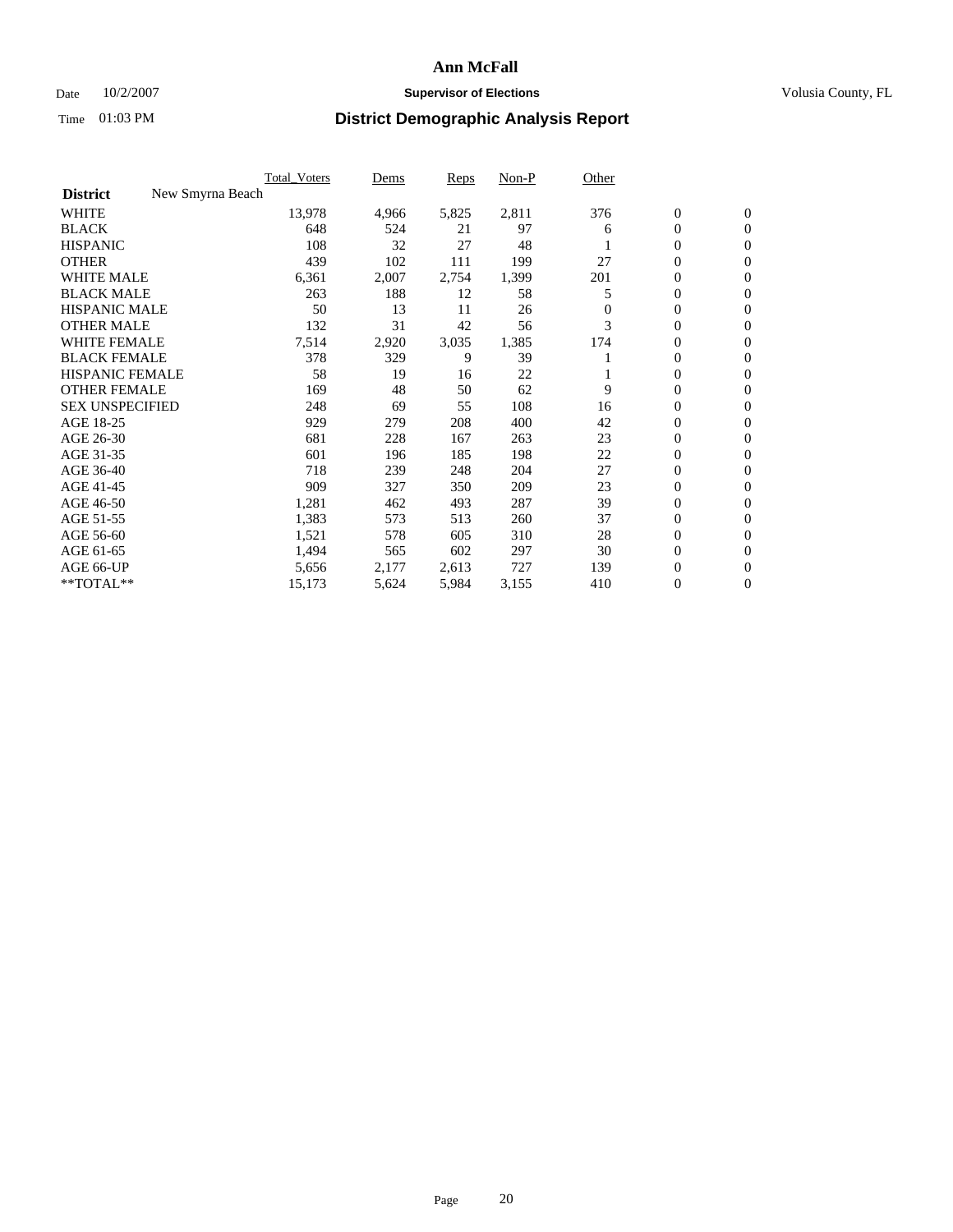## Date  $10/2/2007$  **Supervisor of Elections Supervisor of Elections** Volusia County, FL

|                        |          | <b>Total Voters</b> | Dems           | Reps           | Non-P | Other          |                  |              |  |
|------------------------|----------|---------------------|----------------|----------------|-------|----------------|------------------|--------------|--|
| <b>District</b>        | Oak Hill |                     |                |                |       |                |                  |              |  |
| <b>WHITE</b>           |          | 1,002               | 396            | 352            | 232   | 22             | $\boldsymbol{0}$ | $\mathbf{0}$ |  |
| <b>BLACK</b>           |          | 162                 | 141            |                | 14    | $\overline{0}$ | $\theta$         | $\Omega$     |  |
| <b>HISPANIC</b>        |          | 8                   | 5              | $\overline{c}$ |       | 0              | 0                | $\theta$     |  |
| <b>OTHER</b>           |          | 28                  | 8              | 5              | 14    |                | 0                | 0            |  |
| <b>WHITE MALE</b>      |          | 482                 | 174            | 180            | 115   | 13             | 0                |              |  |
| <b>BLACK MALE</b>      |          | 74                  | 62             | 5              |       | $\theta$       | 0                | $_{0}$       |  |
| <b>HISPANIC MALE</b>   |          | 4                   | $\overline{c}$ |                |       |                | 0                |              |  |
| <b>OTHER MALE</b>      |          | 14                  | $\mathcal{R}$  | 3              | 8     | 0              | 0                | 0            |  |
| WHITE FEMALE           |          | 511                 | 221            | 166            | 115   | 9              | 0                | 0            |  |
| <b>BLACK FEMALE</b>    |          | 87                  | 79             |                |       | $\Omega$       | 0                | 0            |  |
| <b>HISPANIC FEMALE</b> |          | 4                   |                |                | 0     | 0              | 0                | 0            |  |
| <b>OTHER FEMALE</b>    |          | 11                  |                |                | 5     | $\Omega$       | 0                | 0            |  |
| <b>SEX UNSPECIFIED</b> |          | 13                  |                | 8              | 3     |                | 0                | 0            |  |
| AGE 18-25              |          | 82                  | 28             | 24             | 28    | 2              | 0                |              |  |
| AGE 26-30              |          | 65                  | 28             | 19             | 14    |                | 0                |              |  |
| AGE 31-35              |          | 52                  | 21             | 16             | 14    |                | 0                |              |  |
| AGE 36-40              |          | 74                  | 40             | 20             | 13    |                | 0                | 0            |  |
| AGE 41-45              |          | 91                  | 36             | 29             | 26    | 0              | 0                | 0            |  |
| AGE 46-50              |          | 123                 | 64             | 31             | 28    | 0              | 0                | 0            |  |
| AGE 51-55              |          | 117                 | 55             | 33             | 24    |                | 0                | 0            |  |
| AGE 56-60              |          | 130                 | 62             | 30             | 34    |                | 0                | 0            |  |
| AGE 61-65              |          | 130                 | 63             | 34             | 30    | 3              | 0                |              |  |
| AGE 66-UP              |          | 336                 | 153            | 130            | 50    |                |                  |              |  |
| **TOTAL**              |          | 1,200               | 550            | 366            | 261   | 23             | 0                | 0            |  |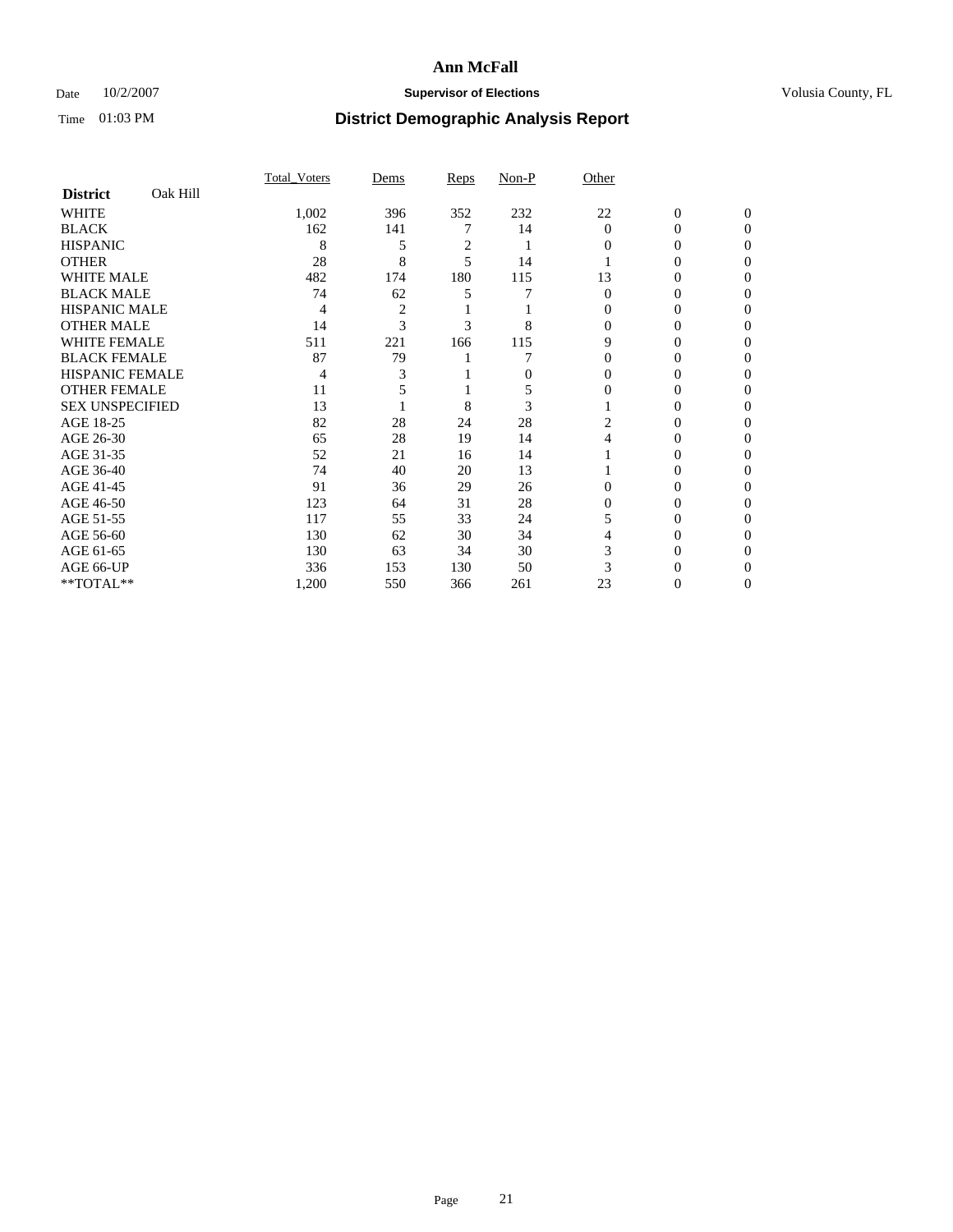## Date  $10/2/2007$  **Supervisor of Elections Supervisor of Elections** Volusia County, FL

|                        |             | <b>Total Voters</b> | Dems  | Reps  | Non-P | Other |                  |                  |  |
|------------------------|-------------|---------------------|-------|-------|-------|-------|------------------|------------------|--|
| <b>District</b>        | Orange City |                     |       |       |       |       |                  |                  |  |
| <b>WHITE</b>           |             | 4,450               | 1,588 | 1,892 | 801   | 169   | $\boldsymbol{0}$ | $\mathbf{0}$     |  |
| <b>BLACK</b>           |             | 193                 | 144   | 13    | 32    | 4     | 0                | $\mathbf{0}$     |  |
| <b>HISPANIC</b>        |             | 345                 | 160   | 60    | 116   | 9     | 0                | $\mathbf{0}$     |  |
| <b>OTHER</b>           |             | 227                 | 65    | 58    | 91    | 13    | 0                | $\mathbf{0}$     |  |
| <b>WHITE MALE</b>      |             | 1,883               | 606   | 833   | 362   | 82    | 0                | $\mathbf{0}$     |  |
| <b>BLACK MALE</b>      |             | 75                  | 49    | 5     | 18    | 3     | 0                | $\mathbf{0}$     |  |
| <b>HISPANIC MALE</b>   |             | 140                 | 70    | 29    | 38    | 3     | 0                | $\mathbf{0}$     |  |
| <b>OTHER MALE</b>      |             | 72                  | 19    | 24    | 27    | 2     | $\mathbf{0}$     | $\mathbf{0}$     |  |
| <b>WHITE FEMALE</b>    |             | 2,537               | 973   | 1,049 | 429   | 86    | 0                | $\mathbf{0}$     |  |
| <b>BLACK FEMALE</b>    |             | 116                 | 93    | 8     | 14    |       | $\mathbf{0}$     | $\mathbf{0}$     |  |
| <b>HISPANIC FEMALE</b> |             | 205                 | 90    | 31    | 78    | 6     | 0                | $\mathbf{0}$     |  |
| <b>OTHER FEMALE</b>    |             | 87                  | 32    | 23    | 27    | 5     | 0                | $\mathbf{0}$     |  |
| <b>SEX UNSPECIFIED</b> |             | 100                 | 25    | 21    | 47    |       | 0                | 0                |  |
| AGE 18-25              |             | 346                 | 98    | 106   | 127   | 15    | 0                | $\Omega$         |  |
| AGE 26-30              |             | 273                 | 66    | 90    | 100   | 17    | $\mathbf{0}$     | $\mathbf{0}$     |  |
| AGE 31-35              |             | 271                 | 90    | 96    | 77    | 8     | 0                | $\mathbf{0}$     |  |
| AGE 36-40              |             | 291                 | 110   | 87    | 87    | 7     | 0                | $\mathbf{0}$     |  |
| AGE 41-45              |             | 334                 | 118   | 116   | 84    | 16    | 0                | $\mathbf{0}$     |  |
| AGE 46-50              |             | 376                 | 130   | 155   | 76    | 15    | 0                | $\Omega$         |  |
| AGE 51-55              |             | 416                 | 173   | 142   | 86    | 15    | $\boldsymbol{0}$ | $\mathbf{0}$     |  |
| AGE 56-60              |             | 398                 | 148   | 155   | 74    | 21    | 0                | $\mathbf{0}$     |  |
| AGE 61-65              |             | 394                 | 169   | 148   | 58    | 19    | $\overline{0}$   | $\mathbf{0}$     |  |
| AGE 66-UP              |             | 2,116               | 855   | 928   | 271   | 62    | 0                | $\mathbf{0}$     |  |
| **TOTAL**              |             | 5,215               | 1,957 | 2,023 | 1,040 | 195   | 0                | $\boldsymbol{0}$ |  |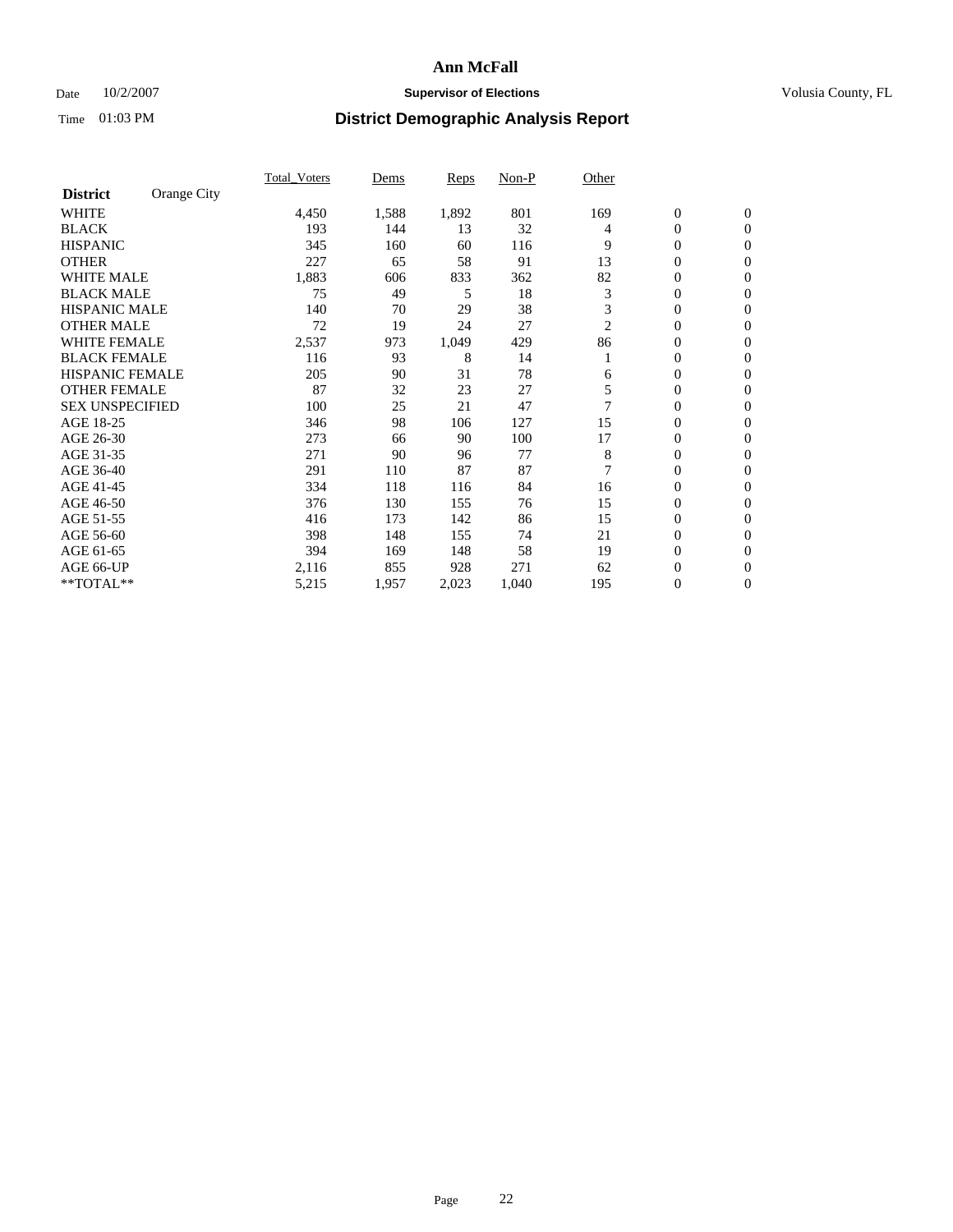## Date  $10/2/2007$  **Supervisor of Elections Supervisor of Elections** Volusia County, FL

|                        |              | <b>Total Voters</b> | Dems  | Reps   | Non-P | Other |                  |                  |  |
|------------------------|--------------|---------------------|-------|--------|-------|-------|------------------|------------------|--|
| <b>District</b>        | Ormond Beach |                     |       |        |       |       |                  |                  |  |
| <b>WHITE</b>           |              | 24,315              | 8,802 | 10,412 | 4,320 | 781   | $\mathbf{0}$     | $\mathbf{0}$     |  |
| <b>BLACK</b>           |              | 615                 | 448   | 54     | 97    | 16    | 0                | $\mathbf{0}$     |  |
| <b>HISPANIC</b>        |              | 342                 | 132   | 99     | 104   |       | 0                | $\overline{0}$   |  |
| <b>OTHER</b>           |              | 1,253               | 383   | 362    | 450   | 58    | 0                | $\mathbf{0}$     |  |
| <b>WHITE MALE</b>      |              | 11,008              | 3,600 | 4,904  | 2,100 | 404   | 0                | $\mathbf{0}$     |  |
| <b>BLACK MALE</b>      |              | 277                 | 187   | 26     | 53    | 11    | 0                | $\mathbf{0}$     |  |
| <b>HISPANIC MALE</b>   |              | 139                 | 41    | 49     | 44    | 5     | 0                | $\mathbf{0}$     |  |
| <b>OTHER MALE</b>      |              | 464                 | 128   | 149    | 170   | 17    | $\mathbf{0}$     | $\mathbf{0}$     |  |
| <b>WHITE FEMALE</b>    |              | 13,179              | 5,165 | 5,461  | 2,181 | 372   | 0                | $\mathbf{0}$     |  |
| <b>BLACK FEMALE</b>    |              | 336                 | 259   | 28     | 44    | 5     | $\boldsymbol{0}$ | $\mathbf{0}$     |  |
| <b>HISPANIC FEMALE</b> |              | 194                 | 86    | 46     | 60    | 2     | 0                | $\mathbf{0}$     |  |
| <b>OTHER FEMALE</b>    |              | 510                 | 183   | 160    | 159   | 8     | 0                | $\mathbf{0}$     |  |
| <b>SEX UNSPECIFIED</b> |              | 418                 | 116   | 104    | 160   | 38    | 0                | $\mathbf{0}$     |  |
| AGE 18-25              |              | 2,042               | 629   | 668    | 635   | 110   | 0                | $\mathbf{0}$     |  |
| AGE 26-30              |              | 1,116               | 332   | 379    | 355   | 50    | $\mathbf{0}$     | $\mathbf{0}$     |  |
| AGE 31-35              |              | 1,155               | 343   | 414    | 333   | 65    | 0                | $\mathbf{0}$     |  |
| AGE 36-40              |              | 1,659               | 465   | 784    | 357   | 53    | 0                | $\mathbf{0}$     |  |
| AGE 41-45              |              | 2,121               | 661   | 941    | 453   | 66    | 0                | $\mathbf{0}$     |  |
| AGE 46-50              |              | 2,425               | 844   | 1,059  | 468   | 54    | 0                | $\mathbf{0}$     |  |
| AGE 51-55              |              | 2,587               | 987   | 1,079  | 450   | 71    | $\boldsymbol{0}$ | $\mathbf{0}$     |  |
| AGE 56-60              |              | 2,664               | 1,080 | 1,045  | 468   | 71    | 0                | $\mathbf{0}$     |  |
| AGE 61-65              |              | 2,352               | 903   | 980    | 395   | 74    | $\mathbf{0}$     | $\mathbf{0}$     |  |
| AGE 66-UP              |              | 8,404               | 3,521 | 3,578  | 1,057 | 248   | 0                | $\boldsymbol{0}$ |  |
| **TOTAL**              |              | 26,525              | 9,765 | 10,927 | 4,971 | 862   | 0                | $\mathbf{0}$     |  |
|                        |              |                     |       |        |       |       |                  |                  |  |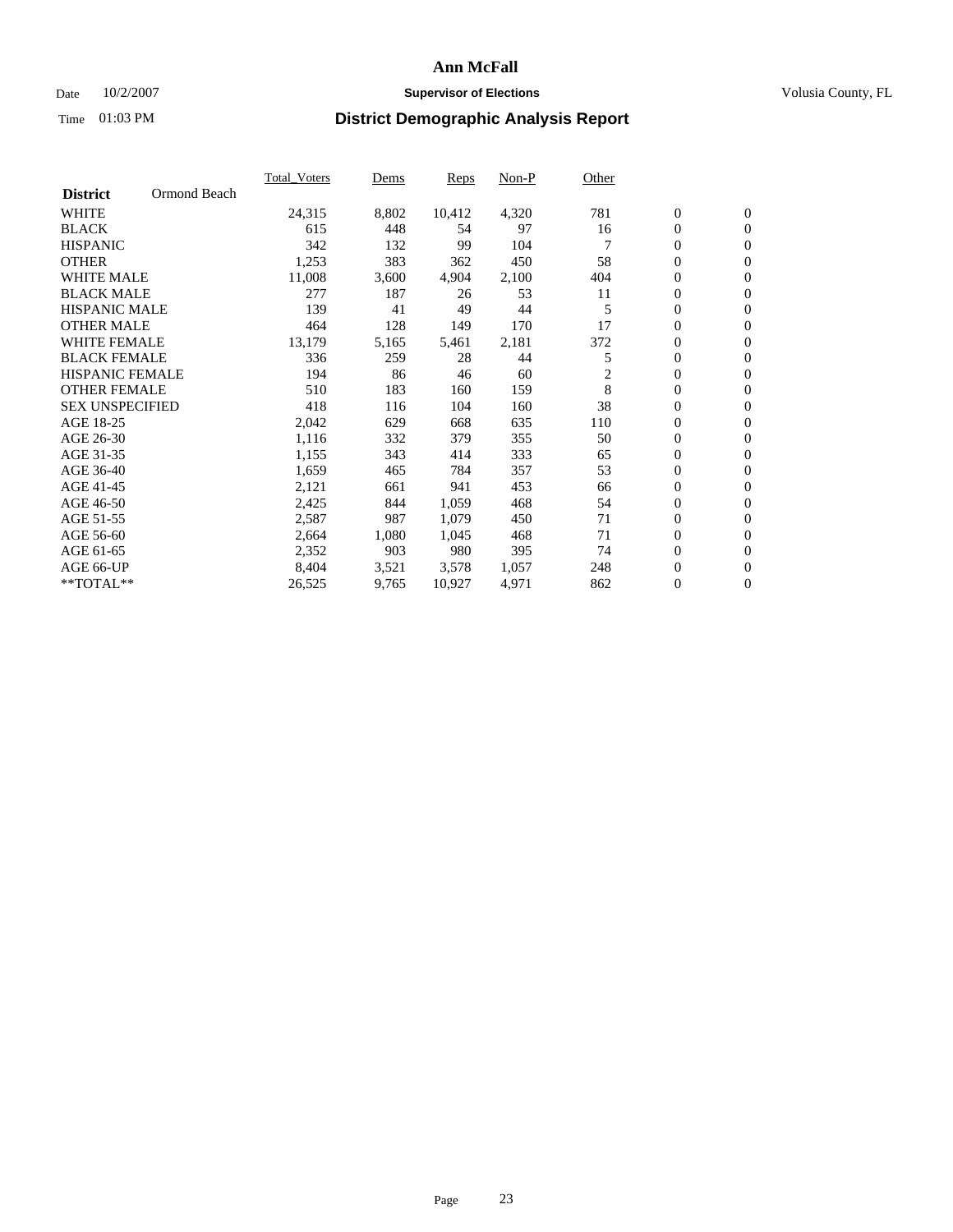## Date  $10/2/2007$  **Supervisor of Elections Supervisor of Elections** Volusia County, FL

|                        |         | <b>Total Voters</b> | Dems           | Reps           | Non-P          | Other          |                  |              |  |
|------------------------|---------|---------------------|----------------|----------------|----------------|----------------|------------------|--------------|--|
| <b>District</b>        | Pierson |                     |                |                |                |                |                  |              |  |
| <b>WHITE</b>           |         | 498                 | 218            | 186            | 79             | 15             | $\boldsymbol{0}$ | $\mathbf{0}$ |  |
| <b>BLACK</b>           |         | 56                  | 46             | 4              | 5              |                | $\theta$         | $\Omega$     |  |
| <b>HISPANIC</b>        |         | 59                  | 20             | 9              | 28             | 2              | 0                | $\theta$     |  |
| <b>OTHER</b>           |         | 28                  | 6              | 2              | 19             |                | 0                | 0            |  |
| <b>WHITE MALE</b>      |         | 244                 | 98             | 102            | 36             | 8              | 0                |              |  |
| <b>BLACK MALE</b>      |         | 20                  | 17             | 2              |                |                | 0                |              |  |
| <b>HISPANIC MALE</b>   |         | 33                  | 12             | 5              | 15             |                | 0                |              |  |
| <b>OTHER MALE</b>      |         | 11                  | $\overline{2}$ | 2              | 7              | 0              | $\theta$         |              |  |
| WHITE FEMALE           |         | 253                 | 120            | 84             | 42             |                | 0                | 0            |  |
| <b>BLACK FEMALE</b>    |         | 36                  | 29             | 2              | 4              |                | 0                | 0            |  |
| <b>HISPANIC FEMALE</b> |         | 25                  | 8              | 4              | 12             |                | 0                | 0            |  |
| <b>OTHER FEMALE</b>    |         | 6                   |                | 0              | $\overline{2}$ |                | 0                | 0            |  |
| <b>SEX UNSPECIFIED</b> |         | 13                  |                | $\overline{0}$ | 12             | $\Omega$       | 0                | 0            |  |
| AGE 18-25              |         | 94                  | 23             | 23             | 45             | 3              | 0                |              |  |
| AGE 26-30              |         | 44                  | 10             | 14             | 18             | 2              | 0                |              |  |
| AGE 31-35              |         | 40                  | 16             | 16             | $\overline{7}$ |                | 0                |              |  |
| AGE 36-40              |         | 47                  | 18             | 12             | 17             | $\Omega$       | 0                | 0            |  |
| AGE 41-45              |         | 53                  | 23             | 21             | 7              | 2              | 0                |              |  |
| AGE 46-50              |         | 55                  | 31             | 16             | 6              | $\overline{2}$ | 0                | 0            |  |
| AGE 51-55              |         | 85                  | 42             | 28             | 14             |                | 0                | 0            |  |
| AGE 56-60              |         | 47                  | 27             | 17             | 2              |                | 0                | 0            |  |
| AGE 61-65              |         | 39                  | 23             | 10             | 5              |                | 0                |              |  |
| AGE 66-UP              |         | 137                 | 77             | 44             | 10             | 6              |                  |              |  |
| **TOTAL**              |         | 641                 | 290            | 201            | 131            | 19             | 0                | 0            |  |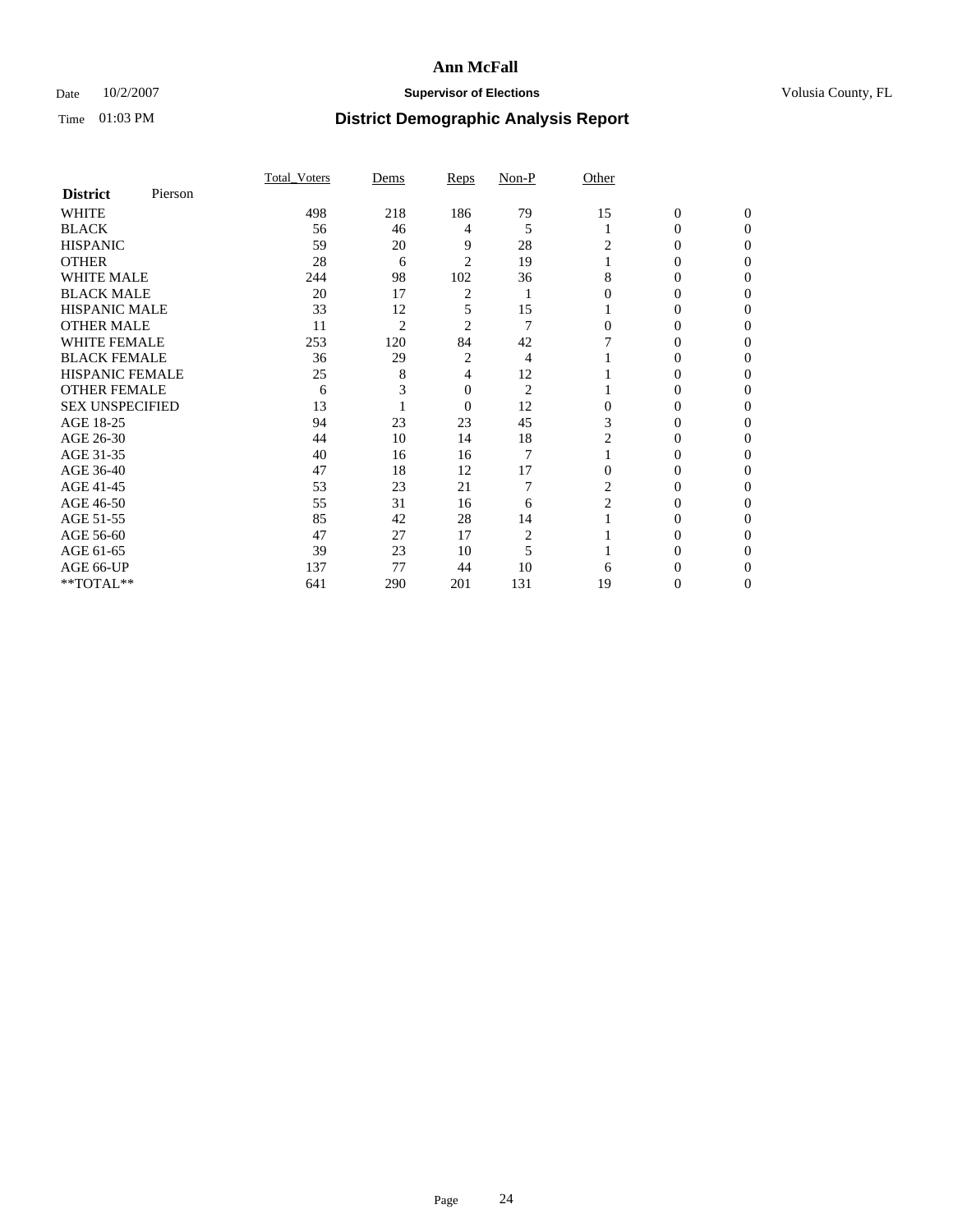## Date  $10/2/2007$  **Supervisor of Elections Supervisor of Elections** Volusia County, FL

|                        |             | <b>Total Voters</b> | Dems           | Reps  | Non-P | Other    |                  |              |  |
|------------------------|-------------|---------------------|----------------|-------|-------|----------|------------------|--------------|--|
| <b>District</b>        | Ponce Inlet |                     |                |       |       |          |                  |              |  |
| <b>WHITE</b>           |             | 2,346               | 629            | 1,177 | 470   | 70       | $\boldsymbol{0}$ | $\mathbf{0}$ |  |
| <b>BLACK</b>           |             | 6                   | 3              |       | 2     | $\Omega$ | 0                | $\Omega$     |  |
| <b>HISPANIC</b>        |             | 22                  | 5              | 10    | 6     |          | 0                | $\Omega$     |  |
| <b>OTHER</b>           |             | 100                 | 26             | 34    | 34    | 6        | 0                | $\theta$     |  |
| <b>WHITE MALE</b>      |             | 1,112               | 271            | 575   | 229   | 37       | 0                | 0            |  |
| <b>BLACK MALE</b>      |             | 4                   |                |       | 2     | 0        | 0                | 0            |  |
| <b>HISPANIC MALE</b>   |             |                     | $\overline{2}$ | 3     |       |          | 0                |              |  |
| <b>OTHER MALE</b>      |             | 40                  | 8              | 16    | 13    |          | 0                | 0            |  |
| WHITE FEMALE           |             | 1,215               | 355            | 594   | 234   | 32       | 0                | 0            |  |
| <b>BLACK FEMALE</b>    |             | 2                   | $\overline{2}$ | 0     | 0     | $\Omega$ | 0                | 0            |  |
| <b>HISPANIC FEMALE</b> |             | 15                  | 3              |       | 5     | 0        | 0                | $\Omega$     |  |
| <b>OTHER FEMALE</b>    |             | 30                  | 12             | 10    | 8     | $\Omega$ | 0                | $\theta$     |  |
| <b>SEX UNSPECIFIED</b> |             | 49                  | 9              | 16    | 20    | 4        | 0                | $\theta$     |  |
| AGE 18-25              |             | 110                 | 31             | 35    | 39    | 5        | 0                | $_{0}$       |  |
| AGE 26-30              |             | 62                  | 14             | 19    | 26    | 3        | 0                | 0            |  |
| AGE 31-35              |             | 55                  | 14             | 21    | 18    | 2        | 0                |              |  |
| AGE 36-40              |             | 74                  | 13             | 43    | 15    | 3        | 0                | 0            |  |
| AGE 41-45              |             | 122                 | 35             | 59    | 25    | 3        | 0                | 0            |  |
| AGE 46-50              |             | 210                 | 48             | 117   | 41    | 4        | 0                | $\Omega$     |  |
| AGE 51-55              |             | 242                 | 72             | 101   | 58    | 11       | 0                | $\theta$     |  |
| AGE 56-60              |             | 348                 | 95             | 163   | 75    | 15       | 0                | $\theta$     |  |
| AGE 61-65              |             | 370                 | 101            | 195   | 61    | 13       | 0                | 0            |  |
| AGE 66-UP              |             | 881                 | 240            | 469   | 154   | 18       | 0                |              |  |
| **TOTAL**              |             | 2,474               | 663            | 1,222 | 512   | 77       | 0                | 0            |  |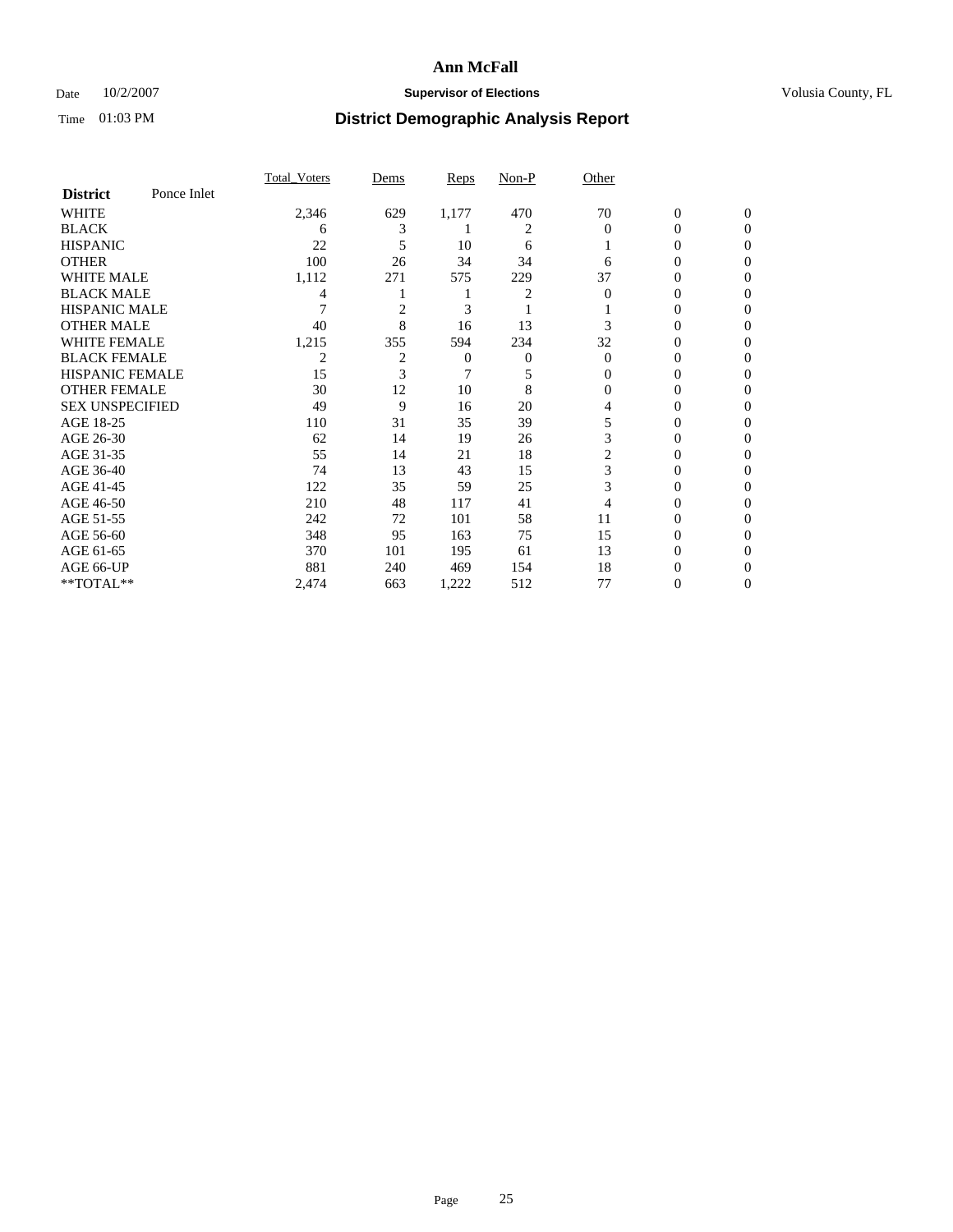### Date  $10/2/2007$  **Supervisor of Elections** Volusia County, FL

|                        |             | Total Voters | Dems   | <b>Reps</b> | Non-P | Other |                  |                  |  |
|------------------------|-------------|--------------|--------|-------------|-------|-------|------------------|------------------|--|
| <b>District</b>        | Port Orange |              |        |             |       |       |                  |                  |  |
| <b>WHITE</b>           |             | 31,381       | 11,351 | 12,183      | 6,779 | 1,068 | $\boldsymbol{0}$ | $\mathbf{0}$     |  |
| <b>BLACK</b>           |             | 636          | 483    | 49          | 87    | 17    | $\overline{0}$   | $\mathbf{0}$     |  |
| <b>HISPANIC</b>        |             | 598          | 220    | 137         | 225   | 16    | $\boldsymbol{0}$ | $\mathbf{0}$     |  |
| <b>OTHER</b>           |             | 1,546        | 438    | 379         | 646   | 83    | $\boldsymbol{0}$ | $\mathbf{0}$     |  |
| <b>WHITE MALE</b>      |             | 14,310       | 4,606  | 5,914       | 3,228 | 562   | 0                | $\mathbf{0}$     |  |
| <b>BLACK MALE</b>      |             | 290          | 212    | 27          | 44    |       | $\boldsymbol{0}$ | $\boldsymbol{0}$ |  |
| <b>HISPANIC MALE</b>   |             | 253          | 90     | 57          | 99    |       | $\overline{0}$   | $\mathbf{0}$     |  |
| <b>OTHER MALE</b>      |             | 529          | 143    | 146         | 219   | 21    | $\overline{0}$   | $\mathbf{0}$     |  |
| <b>WHITE FEMALE</b>    |             | 16,833       | 6,675  | 6,181       | 3,485 | 492   | $\mathbf{0}$     | $\mathbf{0}$     |  |
| <b>BLACK FEMALE</b>    |             | 342          | 269    | 21          | 42    | 10    | $\boldsymbol{0}$ | $\mathbf{0}$     |  |
| <b>HISPANIC FEMALE</b> |             | 339          | 130    | 77          | 123   | 9     | $\boldsymbol{0}$ | $\boldsymbol{0}$ |  |
| <b>OTHER FEMALE</b>    |             | 597          | 208    | 146         | 226   | 17    | 0                | $\mathbf{0}$     |  |
| <b>SEX UNSPECIFIED</b> |             | 668          | 159    | 179         | 271   | 59    | $\boldsymbol{0}$ | $\mathbf{0}$     |  |
| AGE 18-25              |             | 3,009        | 937    | 857         | 1,062 | 153   | $\boldsymbol{0}$ | $\mathbf{0}$     |  |
| AGE 26-30              |             | 1,870        | 566    | 556         | 665   | 83    | $\overline{0}$   | $\mathbf{0}$     |  |
| AGE 31-35              |             | 1,815        | 539    | 649         | 554   | 73    | $\overline{0}$   | $\mathbf{0}$     |  |
| AGE 36-40              |             | 2,317        | 695    | 905         | 639   | 78    | $\boldsymbol{0}$ | $\mathbf{0}$     |  |
| AGE 41-45              |             | 2,863        | 872    | 1,175       | 720   | 96    | $\boldsymbol{0}$ | $\mathbf{0}$     |  |
| AGE 46-50              |             | 3,206        | 1,103  | 1,299       | 703   | 101   | 0                | $\mathbf{0}$     |  |
| AGE 51-55              |             | 3,194        | 1,264  | 1,267       | 573   | 90    | $\boldsymbol{0}$ | $\boldsymbol{0}$ |  |
| AGE 56-60              |             | 3,338        | 1,357  | 1,190       | 681   | 110   | $\overline{0}$   | $\mathbf{0}$     |  |
| AGE 61-65              |             | 2,992        | 1,142  | 1,130       | 608   | 112   | $\mathbf{0}$     | $\mathbf{0}$     |  |
| AGE 66-UP              |             | 9,552        | 4,016  | 3,718       | 1,530 | 288   | $\boldsymbol{0}$ | $\mathbf{0}$     |  |
| **TOTAL**              |             | 34,161       | 12,492 | 12,748      | 7,737 | 1,184 | 0                | $\overline{0}$   |  |
|                        |             |              |        |             |       |       |                  |                  |  |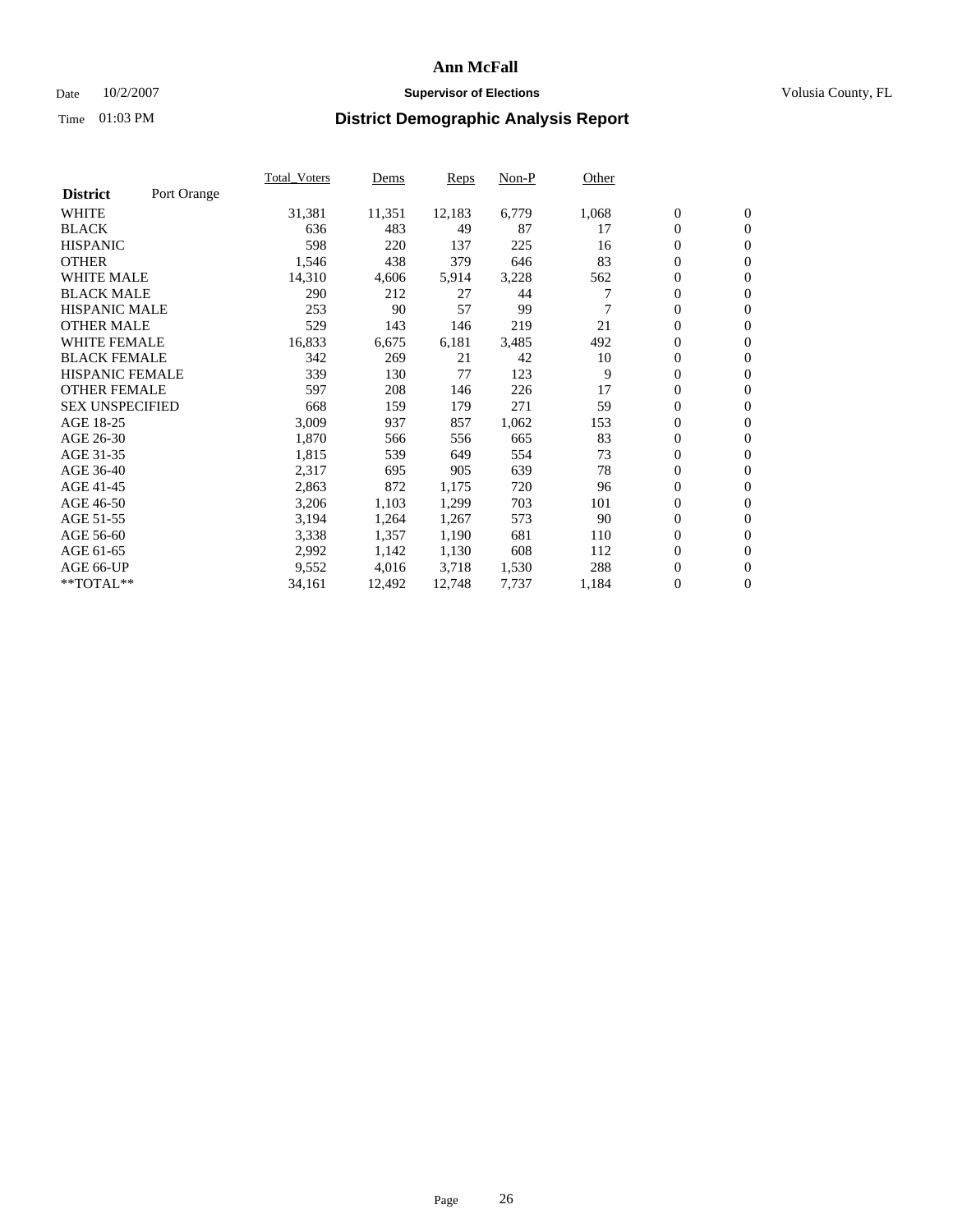## Date  $10/2/2007$  **Supervisor of Elections Supervisor of Elections** Volusia County, FL

|                        |               | <b>Total Voters</b> | Dems  | <b>Reps</b> | Non-P | Other    |                  |                  |  |
|------------------------|---------------|---------------------|-------|-------------|-------|----------|------------------|------------------|--|
| <b>District</b>        | South Daytona |                     |       |             |       |          |                  |                  |  |
| <b>WHITE</b>           |               | 6,409               | 2,709 | 2,181       | 1,312 | 207      | $\boldsymbol{0}$ | $\mathbf{0}$     |  |
| <b>BLACK</b>           |               | 366                 | 288   | 13          | 62    | 3        | $\mathbf{0}$     | $\mathbf{0}$     |  |
| <b>HISPANIC</b>        |               | 147                 | 67    | 25          | 50    | 5        | 0                | $\overline{0}$   |  |
| <b>OTHER</b>           |               | 358                 | 127   | 69          | 150   | 12       | 0                | $\mathbf{0}$     |  |
| <b>WHITE MALE</b>      |               | 2,932               | 1,099 | 1,090       | 618   | 125      | 0                | $\mathbf{0}$     |  |
| <b>BLACK MALE</b>      |               | 138                 | 98    | 6           | 34    | $\Omega$ | 0                | $\mathbf{0}$     |  |
| <b>HISPANIC MALE</b>   |               | 71                  | 30    | 12          | 25    | 4        | 0                | $\mathbf{0}$     |  |
| <b>OTHER MALE</b>      |               | 126                 | 45    | 32          | 47    | 2        | $\mathbf{0}$     | $\mathbf{0}$     |  |
| <b>WHITE FEMALE</b>    |               | 3,445               | 1,595 | 1,080       | 689   | 81       | 0                | $\mathbf{0}$     |  |
| <b>BLACK FEMALE</b>    |               | 223                 | 186   | 6           | 28    | 3        | $\mathbf{0}$     | $\mathbf{0}$     |  |
| <b>HISPANIC FEMALE</b> |               | 73                  | 35    | 12          | 25    |          | 0                | $\mathbf{0}$     |  |
| <b>OTHER FEMALE</b>    |               | 127                 | 56    | 23          | 48    | $\theta$ | 0                | $\mathbf{0}$     |  |
| <b>SEX UNSPECIFIED</b> |               | 145                 | 47    | 27          | 60    | 11       | 0                | $\mathbf{0}$     |  |
| AGE 18-25              |               | 705                 | 259   | 167         | 250   | 29       | 0                | $\mathbf{0}$     |  |
| AGE 26-30              |               | 474                 | 163   | 114         | 172   | 25       | $\mathbf{0}$     | $\mathbf{0}$     |  |
| AGE 31-35              |               | 446                 | 147   | 141         | 139   | 19       | 0                | $\mathbf{0}$     |  |
| AGE 36-40              |               | 572                 | 226   | 181         | 140   | 25       | 0                | $\mathbf{0}$     |  |
| AGE 41-45              |               | 710                 | 262   | 255         | 170   | 23       | 0                | $\mathbf{0}$     |  |
| AGE 46-50              |               | 691                 | 296   | 238         | 141   | 16       | 0                | $\mathbf{0}$     |  |
| AGE 51-55              |               | 637                 | 301   | 196         | 126   | 14       | $\boldsymbol{0}$ | $\mathbf{0}$     |  |
| AGE 56-60              |               | 681                 | 303   | 216         | 134   | 28       | $\mathbf{0}$     | $\mathbf{0}$     |  |
| AGE 61-65              |               | 557                 | 242   | 198         | 97    | 20       | $\mathbf{0}$     | $\mathbf{0}$     |  |
| AGE 66-UP              |               | 1,807               | 992   | 582         | 205   | 28       | $\boldsymbol{0}$ | $\mathbf{0}$     |  |
| **TOTAL**              |               | 7,280               | 3,191 | 2,288       | 1,574 | 227      | 0                | $\boldsymbol{0}$ |  |
|                        |               |                     |       |             |       |          |                  |                  |  |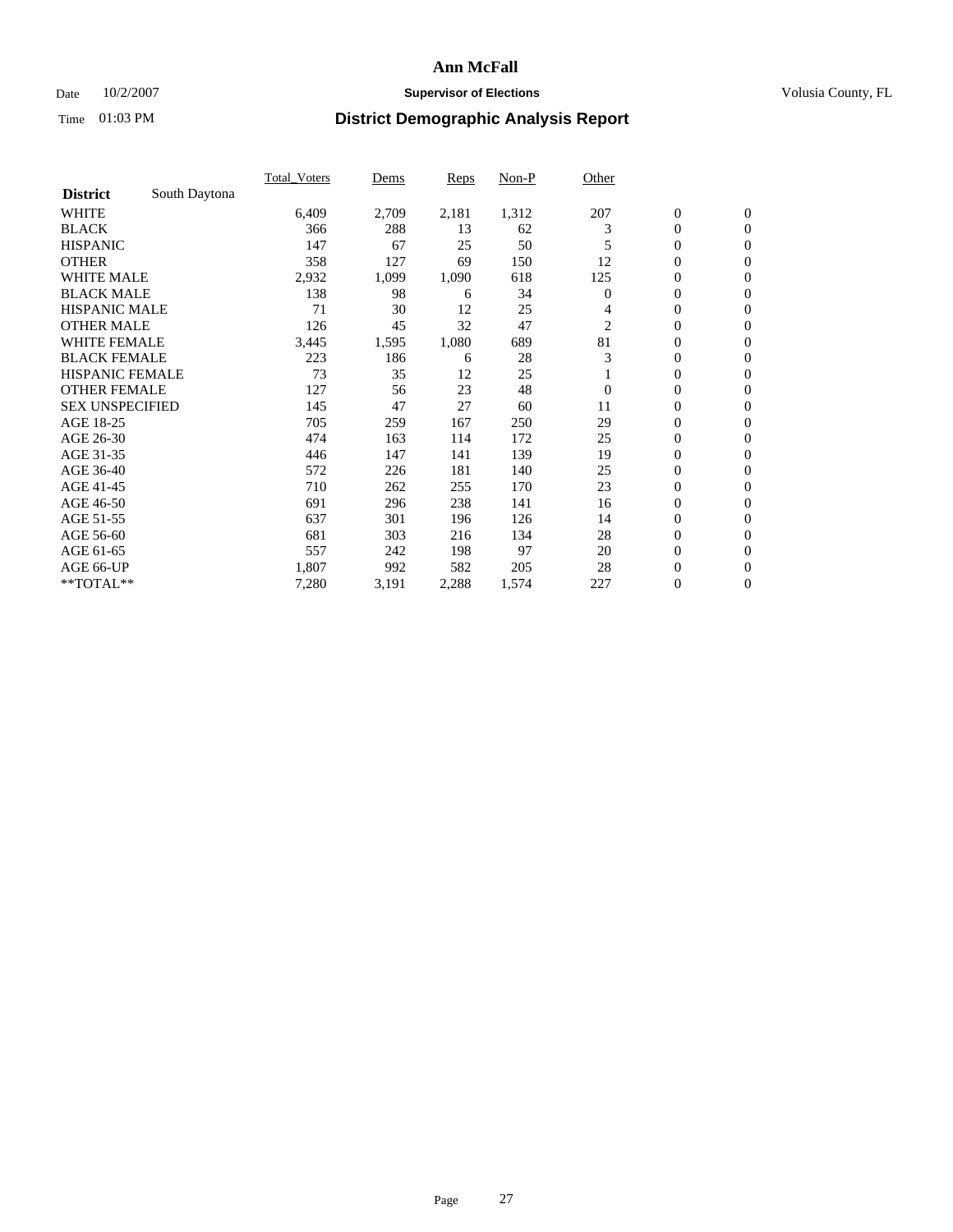## Date  $10/2/2007$  **Supervisor of Elections Supervisor of Elections** Volusia County, FL

|                        |               | <b>Total Voters</b> | Dems     | Reps | $Non-P$  | Other |   |          |  |
|------------------------|---------------|---------------------|----------|------|----------|-------|---|----------|--|
| <b>District</b>        | Flagler Beach |                     |          |      |          |       |   |          |  |
| <b>WHITE</b>           |               | 57                  | 22       | 20   | 14       |       | 0 | $\Omega$ |  |
| <b>BLACK</b>           |               | 0                   | $\Omega$ | 0    | $\Omega$ |       |   |          |  |
| <b>HISPANIC</b>        |               |                     |          |      |          |       |   |          |  |
| <b>OTHER</b>           |               |                     |          | 2    |          |       |   |          |  |
| WHITE MALE             |               | 26                  | 10       | 10   |          |       |   |          |  |
| <b>BLACK MALE</b>      |               |                     | 0        | 0    |          |       |   |          |  |
| HISPANIC MALE          |               |                     |          |      |          |       |   |          |  |
| <b>OTHER MALE</b>      |               |                     |          |      |          |       |   |          |  |
| WHITE FEMALE           |               | 31                  | 12       | 10   |          |       |   |          |  |
| <b>BLACK FEMALE</b>    |               |                     | $\Omega$ | 0    |          |       |   |          |  |
| <b>HISPANIC FEMALE</b> |               |                     |          |      |          |       |   |          |  |
| <b>OTHER FEMALE</b>    |               |                     |          |      |          |       |   |          |  |
| <b>SEX UNSPECIFIED</b> |               |                     |          |      |          |       |   |          |  |
| AGE 18-25              |               |                     |          |      |          |       |   |          |  |
| AGE 26-30              |               |                     | 0        |      |          |       |   |          |  |
| AGE 31-35              |               |                     |          |      |          |       |   |          |  |
| AGE 36-40              |               |                     |          |      |          |       |   |          |  |
| AGE 41-45              |               |                     |          |      |          |       |   |          |  |
| AGE 46-50              |               |                     |          |      |          |       |   |          |  |
| AGE 51-55              |               |                     |          |      |          |       |   |          |  |
| AGE 56-60              |               |                     |          |      |          |       |   |          |  |
| AGE 61-65              |               |                     | 3        | 2    |          |       |   |          |  |
| AGE 66-UP              |               | 41                  | 16       | 18   | 6        |       |   |          |  |
| $**TOTAL**$            |               | 61                  | 23       | 22   | 15       |       | 0 | $_{0}$   |  |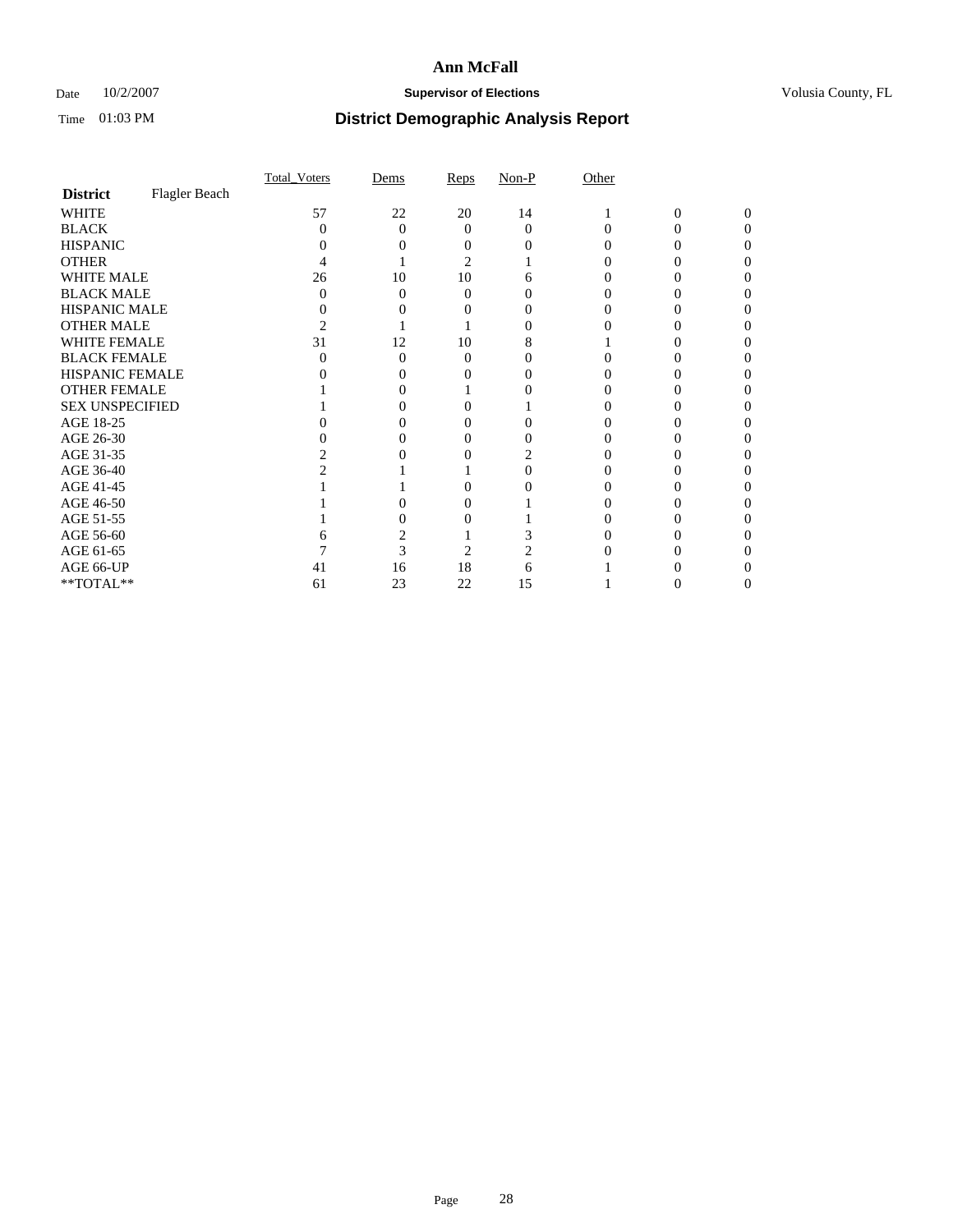### Date  $10/2/2007$  **Supervisor of Elections** Volusia County, FL

|                        |                           | Total Voters | Dems   | <b>Reps</b> | Non-P  | Other |                  |                  |  |
|------------------------|---------------------------|--------------|--------|-------------|--------|-------|------------------|------------------|--|
| <b>District</b>        | <b>Hospital Authority</b> |              |        |             |        |       |                  |                  |  |
| <b>WHITE</b>           |                           | 89,677       | 31,069 | 37,412      | 17,402 | 3,794 | $\overline{0}$   | $\mathbf{0}$     |  |
| <b>BLACK</b>           |                           | 7,495        | 5,776  | 414         | 1,148  | 157   | $\overline{0}$   | $\mathbf{0}$     |  |
| <b>HISPANIC</b>        |                           | 11,888       | 5,341  | 2,418       | 3,842  | 287   | $\boldsymbol{0}$ | $\mathbf{0}$     |  |
| <b>OTHER</b>           |                           | 5,574        | 1,533  | 1,344       | 2,434  | 263   | $\boldsymbol{0}$ | $\mathbf{0}$     |  |
| <b>WHITE MALE</b>      |                           | 41,304       | 12,786 | 18,202      | 8,291  | 2,025 | 0                | $\mathbf{0}$     |  |
| <b>BLACK MALE</b>      |                           | 3,159        | 2,282  | 215         | 575    | 87    | $\boldsymbol{0}$ | $\mathbf{0}$     |  |
| <b>HISPANIC MALE</b>   |                           | 5,576        | 2,430  | 1,218       | 1,770  | 158   | $\overline{0}$   | $\mathbf{0}$     |  |
| <b>OTHER MALE</b>      |                           | 1,810        | 521    | 522         | 707    | 60    | $\overline{0}$   | $\mathbf{0}$     |  |
| <b>WHITE FEMALE</b>    |                           | 47,852       | 18,123 | 19,004      | 8,971  | 1,754 | $\mathbf{0}$     | $\mathbf{0}$     |  |
| <b>BLACK FEMALE</b>    |                           | 4,264        | 3,437  | 196         | 561    | 70    | $\boldsymbol{0}$ | $\mathbf{0}$     |  |
| <b>HISPANIC FEMALE</b> |                           | 6,205        | 2,860  | 1,187       | 2,032  | 126   | $\boldsymbol{0}$ | $\boldsymbol{0}$ |  |
| <b>OTHER FEMALE</b>    |                           | 2,152        | 710    | 541         | 836    | 65    | $\overline{0}$   | $\mathbf{0}$     |  |
| <b>SEX UNSPECIFIED</b> |                           | 2,312        | 570    | 503         | 1,083  | 156   | $\boldsymbol{0}$ | $\mathbf{0}$     |  |
| AGE 18-25              |                           | 10,957       | 3,151  | 2,836       | 4,337  | 633   | $\boldsymbol{0}$ | $\mathbf{0}$     |  |
| AGE 26-30              |                           | 7,446        | 2,289  | 2,182       | 2,569  | 406   | $\overline{0}$   | $\mathbf{0}$     |  |
| AGE 31-35              |                           | 7,882        | 2,558  | 2,634       | 2,294  | 396   | $\overline{0}$   | $\mathbf{0}$     |  |
| AGE 36-40              |                           | 9,215        | 2,928  | 3,472       | 2,428  | 387   | $\boldsymbol{0}$ | $\boldsymbol{0}$ |  |
| AGE 41-45              |                           | 10,887       | 3,714  | 4,237       | 2,520  | 416   | $\boldsymbol{0}$ | $\mathbf{0}$     |  |
| AGE 46-50              |                           | 11,729       | 4,272  | 4,689       | 2,358  | 410   | $\boldsymbol{0}$ | $\mathbf{0}$     |  |
| AGE 51-55              |                           | 10,880       | 4,390  | 4,058       | 2,009  | 423   | $\boldsymbol{0}$ | $\boldsymbol{0}$ |  |
| AGE 56-60              |                           | 10,585       | 4,420  | 3,954       | 1,827  | 384   | $\overline{0}$   | $\mathbf{0}$     |  |
| AGE 61-65              |                           | 8,754        | 3,755  | 3,308       | 1,384  | 307   | $\mathbf{0}$     | $\boldsymbol{0}$ |  |
| AGE 66-UP              |                           | 26,292       | 12,237 | 10,218      | 3,098  | 739   | $\boldsymbol{0}$ | $\boldsymbol{0}$ |  |
| **TOTAL**              |                           | 114,634      | 43,719 | 41,588      | 24,826 | 4,501 | $\boldsymbol{0}$ | $\overline{0}$   |  |
|                        |                           |              |        |             |        |       |                  |                  |  |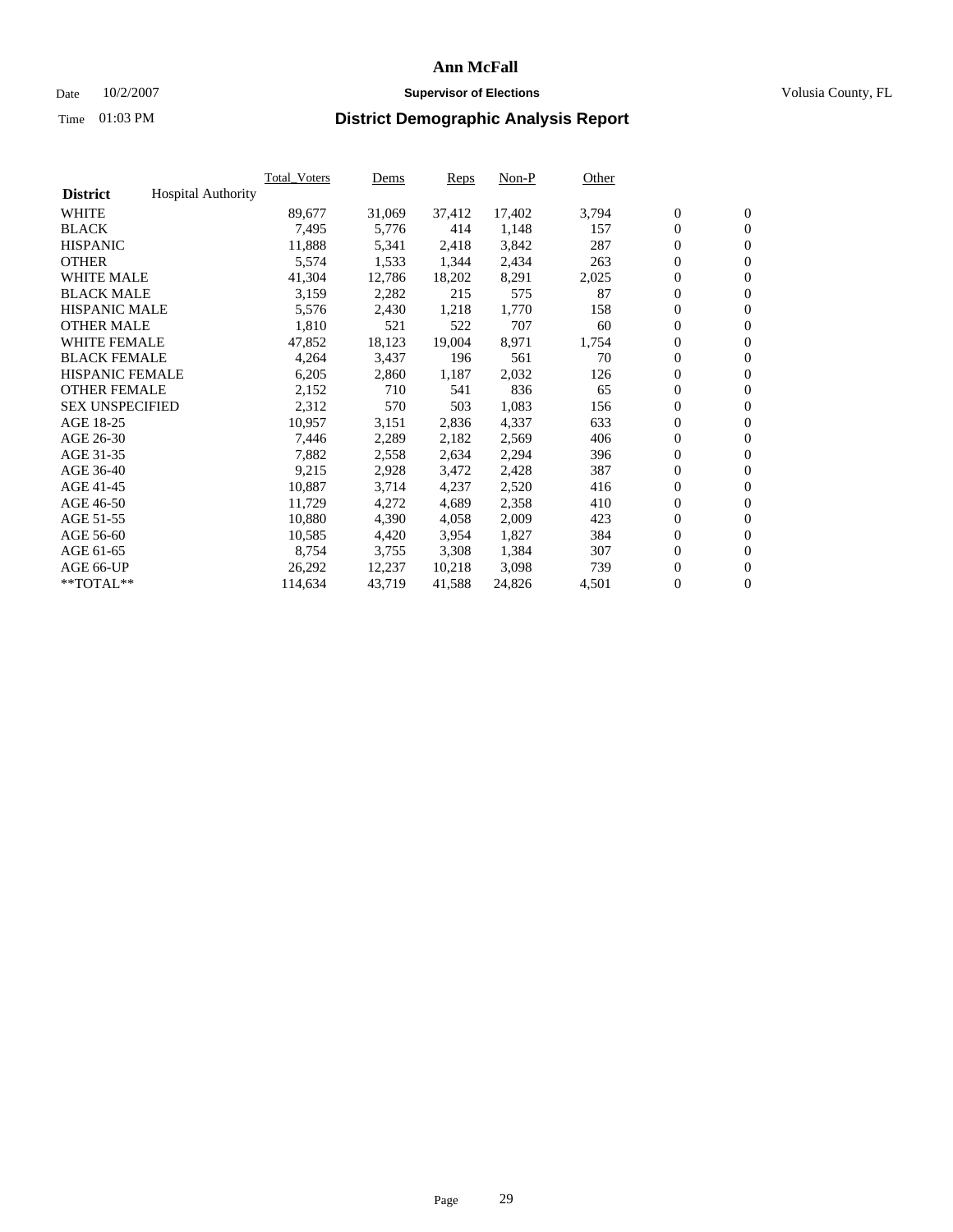## Date  $10/2/2007$  **Supervisor of Elections Supervisor of Elections** Volusia County, FL

|                        | <b>Total Voters</b>   | Dems | Reps | Non-P          | Other          |                  |                  |  |
|------------------------|-----------------------|------|------|----------------|----------------|------------------|------------------|--|
| <b>District</b>        | Florida House Seat 21 |      |      |                |                |                  |                  |  |
| <b>WHITE</b>           | 2,002                 | 775  | 838  | 320            | 69             | $\boldsymbol{0}$ | $\mathbf{0}$     |  |
| <b>BLACK</b>           | 167                   | 144  | 9    | 13             |                | 0                | $\mathbf{0}$     |  |
| <b>HISPANIC</b>        | 146                   | 48   | 34   | 60             | 4              | 0                | $\mathbf{0}$     |  |
| <b>OTHER</b>           | 104                   | 32   | 26   | 43             | 3              | 0                | $\boldsymbol{0}$ |  |
| <b>WHITE MALE</b>      | 969                   | 339  | 435  | 165            | 30             | 0                | $\Omega$         |  |
| <b>BLACK MALE</b>      | 66                    | 56   | 4    | 6              | $\overline{0}$ | 0                | $\Omega$         |  |
| <b>HISPANIC MALE</b>   | 77                    | 26   | 18   | 31             | 2              | 0                | 0                |  |
| <b>OTHER MALE</b>      | 35                    | 11   | 11   | 13             | $\theta$       | 0                | 0                |  |
| WHITE FEMALE           | 1,024                 | 431  | 401  | 153            | 39             | 0                | 0                |  |
| <b>BLACK FEMALE</b>    | 101                   | 88   | 5    | $\overline{7}$ |                | 0                | $\mathbf{0}$     |  |
| <b>HISPANIC FEMALE</b> | 66                    | 21   | 16   | 27             | 2              | 0                | $\Omega$         |  |
| <b>OTHER FEMALE</b>    | 41                    | 16   | 10   | 13             | $\overline{c}$ | 0                | $\boldsymbol{0}$ |  |
| <b>SEX UNSPECIFIED</b> | 40                    | 11   | 7    | 21             |                | 0                | $\Omega$         |  |
| AGE 18-25              | 246                   | 60   | 86   | 92             | 8              | 0                | 0                |  |
| AGE 26-30              | 150                   | 35   | 59   | 51             | 5              | 0                | $\Omega$         |  |
| AGE 31-35              | 131                   | 36   | 61   | 30             | 4              | 0                | 0                |  |
| AGE 36-40              | 157                   | 46   | 57   | 49             | 5              | 0                | $\mathbf{0}$     |  |
| AGE 41-45              | 204                   | 75   | 90   | 30             | 9              | 0                | 0                |  |
| AGE 46-50              | 230                   | 102  | 87   | 34             |                | 0                | $\mathbf{0}$     |  |
| AGE 51-55              | 248                   | 107  | 92   | 41             | 8              | 0                | $\Omega$         |  |
| AGE 56-60              | 231                   | 95   | 100  | 29             |                | 0                | $\theta$         |  |
| AGE 61-65              | 244                   | 119  | 85   | 33             |                | 0                | 0                |  |
| AGE 66-UP              | 578                   | 324  | 190  | 47             | 17             | 0                | $_{0}$           |  |
| **TOTAL**              | 2,419                 | 999  | 907  | 436            | 77             | 0                | $\mathbf{0}$     |  |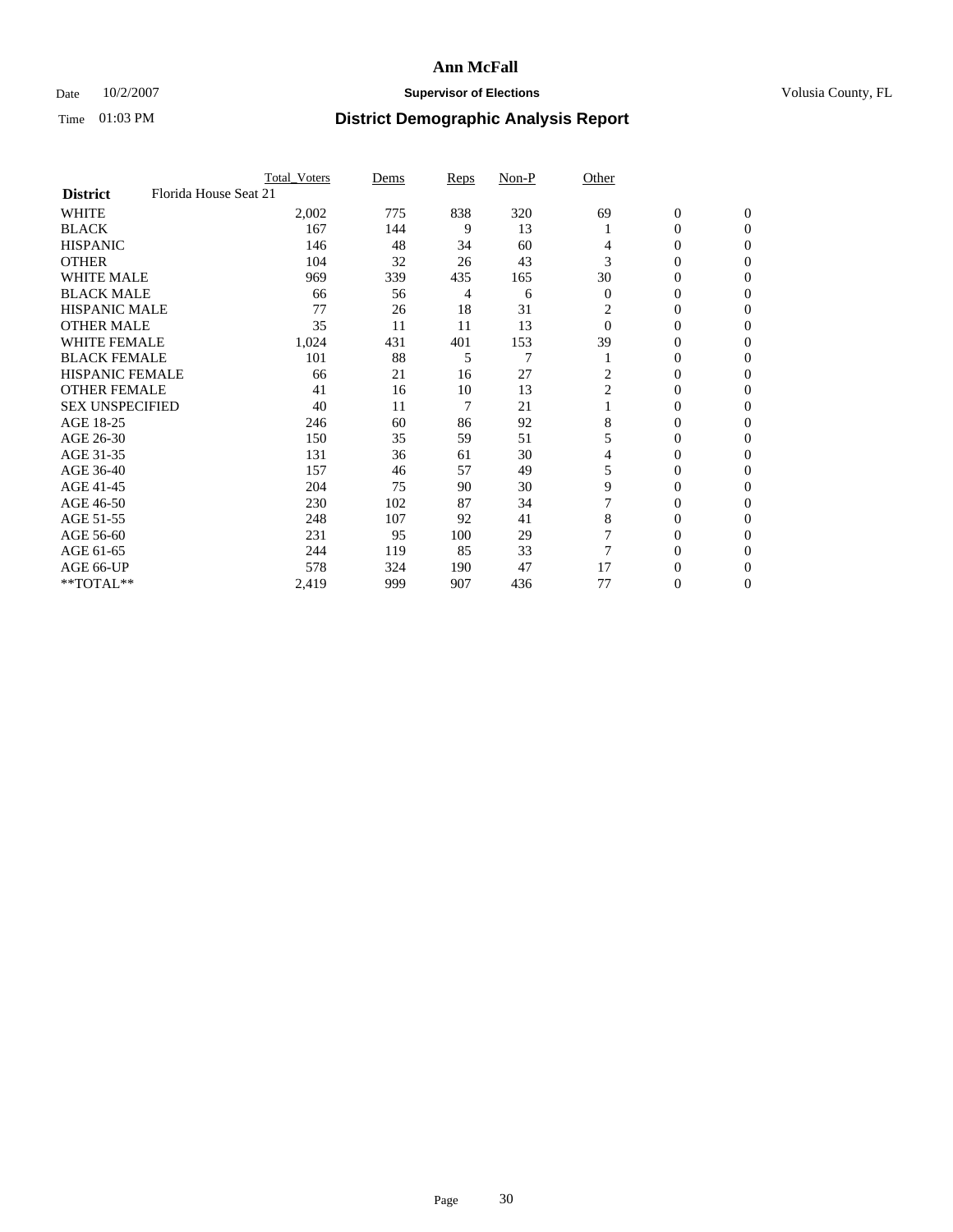### Date  $10/2/2007$  **Supervisor of Elections** Volusia County, FL

|                                          | <b>Total Voters</b> | Dems  | Reps  | Non-P | Other |                  |                  |  |
|------------------------------------------|---------------------|-------|-------|-------|-------|------------------|------------------|--|
| Florida House Seat 25<br><b>District</b> |                     |       |       |       |       |                  |                  |  |
| <b>WHITE</b>                             | 14,684              | 5,082 | 5,849 | 3,090 | 663   | $\boldsymbol{0}$ | $\mathbf{0}$     |  |
| <b>BLACK</b>                             | 963                 | 713   | 63    | 160   | 27    | $\mathbf{0}$     | $\mathbf{0}$     |  |
| <b>HISPANIC</b>                          | 3,118               | 1,471 | 625   | 956   | 66    | 0                | $\mathbf{0}$     |  |
| <b>OTHER</b>                             | 1,009               | 286   | 234   | 441   | 48    | 0                | $\mathbf{0}$     |  |
| <b>WHITE MALE</b>                        | 6,772               | 2,066 | 2,826 | 1,516 | 364   | 0                | $\mathbf{0}$     |  |
| <b>BLACK MALE</b>                        | 435                 | 306   | 35    | 79    | 15    | 0                | $\boldsymbol{0}$ |  |
| <b>HISPANIC MALE</b>                     | 1,474               | 669   | 324   | 446   | 35    | 0                | $\mathbf{0}$     |  |
| <b>OTHER MALE</b>                        | 336                 | 111   | 89    | 125   | 11    | $\boldsymbol{0}$ | $\mathbf{0}$     |  |
| <b>WHITE FEMALE</b>                      | 7,815               | 2,983 | 2,982 | 1,557 | 293   | 0                | $\mathbf{0}$     |  |
| <b>BLACK FEMALE</b>                      | 519                 | 399   | 28    | 80    | 12    | $\boldsymbol{0}$ | $\mathbf{0}$     |  |
| <b>HISPANIC FEMALE</b>                   | 1,620               | 787   | 298   | 504   | 31    | $\boldsymbol{0}$ | $\mathbf{0}$     |  |
| <b>OTHER FEMALE</b>                      | 402                 | 123   | 100   | 169   | 10    | 0                | $\mathbf{0}$     |  |
| <b>SEX UNSPECIFIED</b>                   | 401                 | 108   | 89    | 171   | 33    | 0                | $\mathbf{0}$     |  |
| AGE 18-25                                | 1,857               | 523   | 438   | 791   | 105   | 0                | $\mathbf{0}$     |  |
| AGE 26-30                                | 1,379               | 419   | 388   | 487   | 85    | $\mathbf{0}$     | $\mathbf{0}$     |  |
| AGE 31-35                                | 1,513               | 486   | 472   | 476   | 79    | 0                | $\mathbf{0}$     |  |
| AGE 36-40                                | 1,742               | 539   | 651   | 471   | 81    | 0                | $\mathbf{0}$     |  |
| AGE 41-45                                | 1,880               | 647   | 694   | 466   | 73    | $\boldsymbol{0}$ | $\mathbf{0}$     |  |
| AGE 46-50                                | 1,983               | 710   | 767   | 428   | 78    | 0                | $\mathbf{0}$     |  |
| AGE 51-55                                | 1,839               | 750   | 642   | 387   | 60    | $\boldsymbol{0}$ | $\mathbf{0}$     |  |
| AGE 56-60                                | 1,829               | 761   | 658   | 344   | 66    | 0                | $\mathbf{0}$     |  |
| AGE 61-65                                | 1,435               | 624   | 514   | 240   | 57    | $\mathbf{0}$     | $\mathbf{0}$     |  |
| AGE 66-UP                                | 4,316               | 2,093 | 1,547 | 556   | 120   | 0                | $\mathbf{0}$     |  |
| **TOTAL**                                | 19,774              | 7,552 | 6,771 | 4,647 | 804   | 0                | $\overline{0}$   |  |
|                                          |                     |       |       |       |       |                  |                  |  |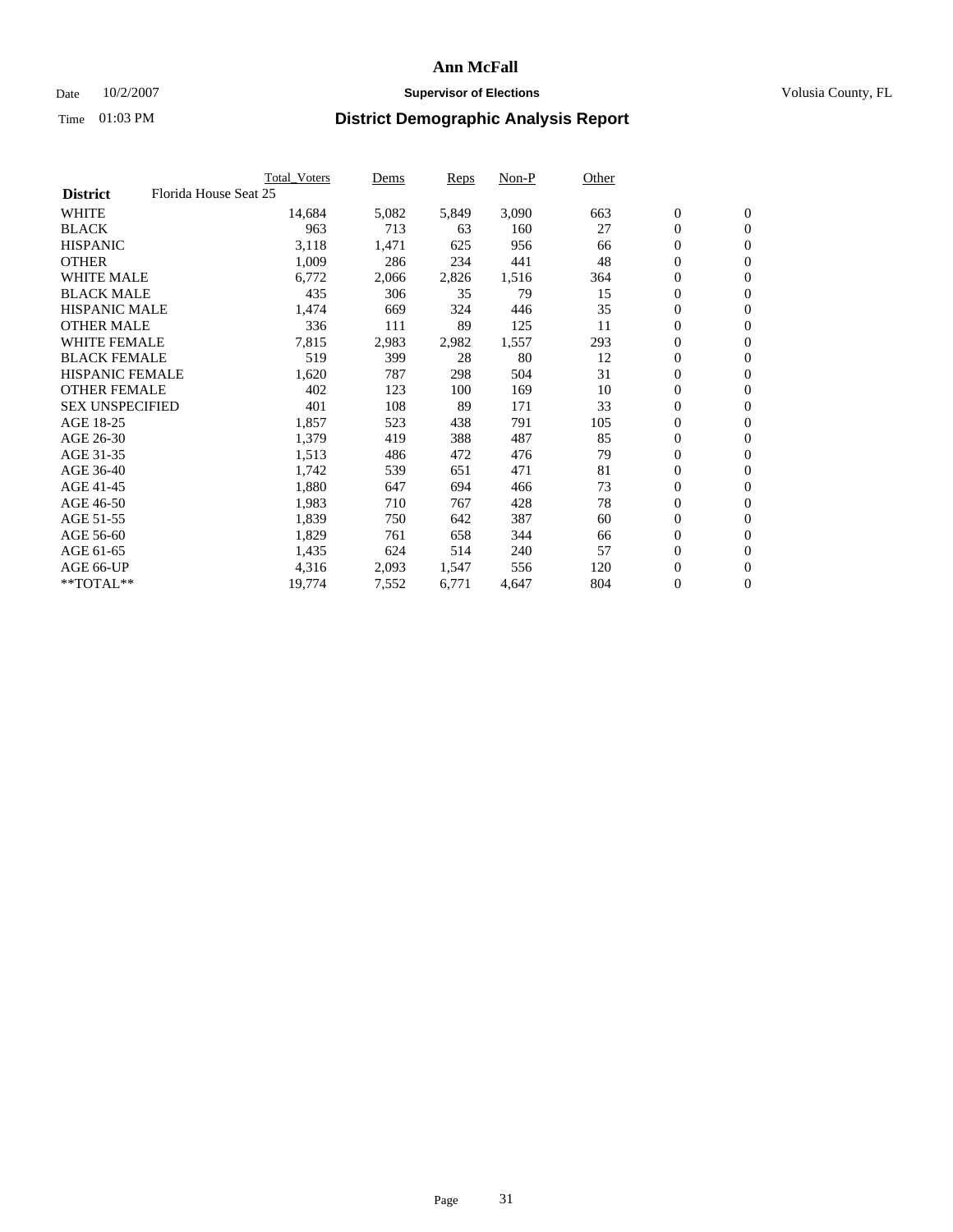### Date  $10/2/2007$  **Supervisor of Elections** Volusia County, FL

|                        |                       | <b>Total_Voters</b> | Dems   | <b>Reps</b> | Non-P  | Other |                  |                |  |
|------------------------|-----------------------|---------------------|--------|-------------|--------|-------|------------------|----------------|--|
| <b>District</b>        | Florida House Seat 26 |                     |        |             |        |       |                  |                |  |
| <b>WHITE</b>           |                       | 82,989              | 29,172 | 35,529      | 15,192 | 3,096 | $\overline{0}$   | $\mathbf{0}$   |  |
| <b>BLACK</b>           |                       | 2,934               | 2,154  | 212         | 494    | 74    | $\overline{0}$   | $\mathbf{0}$   |  |
| <b>HISPANIC</b>        |                       | 5,115               | 2,229  | 1,138       | 1,631  | 117   | $\boldsymbol{0}$ | $\mathbf{0}$   |  |
| <b>OTHER</b>           |                       | 4,345               | 1,179  | 1,223       | 1,735  | 208   | $\boldsymbol{0}$ | $\mathbf{0}$   |  |
| <b>WHITE MALE</b>      |                       | 37,970              | 11,955 | 17,119      | 7,253  | 1,643 | 0                | $\mathbf{0}$   |  |
| <b>BLACK MALE</b>      |                       | 1,277               | 852    | 114         | 267    | 44    | $\boldsymbol{0}$ | $\mathbf{0}$   |  |
| <b>HISPANIC MALE</b>   |                       | 2,387               | 993    | 576         | 756    | 62    | $\overline{0}$   | $\mathbf{0}$   |  |
| <b>OTHER MALE</b>      |                       | 1,521               | 399    | 502         | 567    | 53    | $\overline{0}$   | $\mathbf{0}$   |  |
| <b>WHITE FEMALE</b>    |                       | 44,534              | 17,072 | 18,207      | 7,812  | 1,443 | $\mathbf{0}$     | $\mathbf{0}$   |  |
| <b>BLACK FEMALE</b>    |                       | 1,632               | 1,279  | 97          | 226    | 30    | $\boldsymbol{0}$ | $\mathbf{0}$   |  |
| <b>HISPANIC FEMALE</b> |                       | 2,684               | 1,215  | 554         | 862    | 53    | $\boldsymbol{0}$ | $\mathbf{0}$   |  |
| <b>OTHER FEMALE</b>    |                       | 1,659               | 562    | 480         | 570    | 47    | 0                | $\mathbf{0}$   |  |
| <b>SEX UNSPECIFIED</b> |                       | 1,719               | 407    | 453         | 739    | 120   | $\boldsymbol{0}$ | $\mathbf{0}$   |  |
| AGE 18-25              |                       | 7,804               | 2,209  | 2,332       | 2,829  | 434   | $\boldsymbol{0}$ | $\mathbf{0}$   |  |
| AGE 26-30              |                       | 4,891               | 1,405  | 1,608       | 1,617  | 261   | $\overline{0}$   | $\mathbf{0}$   |  |
| AGE 31-35              |                       | 5,117               | 1,552  | 1,874       | 1,434  | 257   | $\overline{0}$   | $\mathbf{0}$   |  |
| AGE 36-40              |                       | 6,547               | 1,957  | 2,706       | 1,637  | 247   | $\boldsymbol{0}$ | $\mathbf{0}$   |  |
| AGE 41-45              |                       | 8,062               | 2,538  | 3,421       | 1,818  | 285   | $\boldsymbol{0}$ | $\mathbf{0}$   |  |
| AGE 46-50              |                       | 9,108               | 3,077  | 3,941       | 1,790  | 300   | 0                | $\mathbf{0}$   |  |
| AGE 51-55              |                       | 9,217               | 3,537  | 3,724       | 1,600  | 356   | $\boldsymbol{0}$ | $\mathbf{0}$   |  |
| AGE 56-60              |                       | 9,631               | 3,826  | 3,816       | 1,656  | 333   | $\overline{0}$   | $\mathbf{0}$   |  |
| AGE 61-65              |                       | 8,474               | 3,289  | 3,483       | 1,413  | 289   | $\mathbf{0}$     | $\mathbf{0}$   |  |
| AGE 66-UP              |                       | 26,530              | 11,343 | 11,197      | 3,257  | 733   | $\boldsymbol{0}$ | $\mathbf{0}$   |  |
| **TOTAL**              |                       | 95,383              | 34,734 | 38,102      | 19,052 | 3,495 | 0                | $\overline{0}$ |  |
|                        |                       |                     |        |             |        |       |                  |                |  |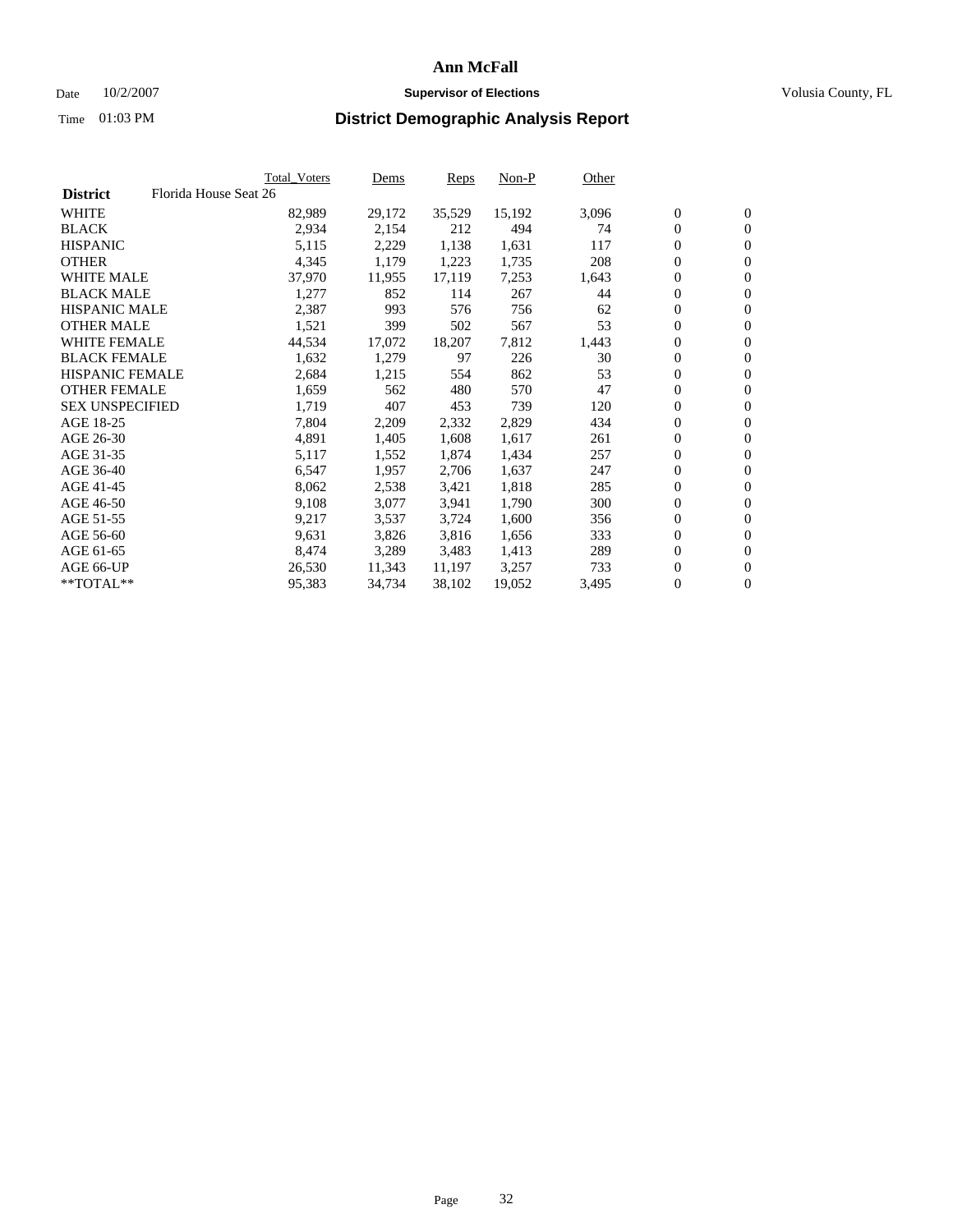### Date  $10/2/2007$  **Supervisor of Elections** Volusia County, FL

|                        |                       | Total_Voters | Dems   | <b>Reps</b> | Non-P  | Other |                  |                |  |
|------------------------|-----------------------|--------------|--------|-------------|--------|-------|------------------|----------------|--|
| <b>District</b>        | Florida House Seat 27 |              |        |             |        |       |                  |                |  |
| <b>WHITE</b>           |                       | 50,081       | 20,519 | 16,857      | 10,762 | 1,943 | $\overline{0}$   | $\mathbf{0}$   |  |
| <b>BLACK</b>           |                       | 14,125       | 11,466 | 496         | 1,980  | 183   | $\overline{0}$   | $\mathbf{0}$   |  |
| <b>HISPANIC</b>        |                       | 1,341        | 564    | 245         | 486    | 46    | $\boldsymbol{0}$ | $\mathbf{0}$   |  |
| <b>OTHER</b>           |                       | 4,044        | 1,482  | 698         | 1,716  | 148   | $\boldsymbol{0}$ | $\mathbf{0}$   |  |
| <b>WHITE MALE</b>      |                       | 22,932       | 8,320  | 8,306       | 5,224  | 1,082 | 0                | $\mathbf{0}$   |  |
| <b>BLACK MALE</b>      |                       | 5,580        | 4,320  | 255         | 898    | 107   | $\boldsymbol{0}$ | $\mathbf{0}$   |  |
| <b>HISPANIC MALE</b>   |                       | 627          | 254    | 115         | 233    | 25    | $\overline{0}$   | $\mathbf{0}$   |  |
| <b>OTHER MALE</b>      |                       | 1,198        | 452    | 270         | 437    | 39    | $\overline{0}$   | $\mathbf{0}$   |  |
| <b>WHITE FEMALE</b>    |                       | 26,820       | 12,077 | 8,451       | 5,451  | 841   | $\mathbf{0}$     | $\mathbf{0}$   |  |
| <b>BLACK FEMALE</b>    |                       | 8,402        | 7,042  | 236         | 1,050  | 74    | $\boldsymbol{0}$ | $\mathbf{0}$   |  |
| HISPANIC FEMALE        |                       | 698          | 303    | 129         | 246    | 20    | $\boldsymbol{0}$ | $\mathbf{0}$   |  |
| <b>OTHER FEMALE</b>    |                       | 1,463        | 631    | 264         | 539    | 29    | 0                | $\mathbf{0}$   |  |
| <b>SEX UNSPECIFIED</b> |                       | 1,871        | 632    | 270         | 866    | 103   | $\boldsymbol{0}$ | $\mathbf{0}$   |  |
| AGE 18-25              |                       | 8,587        | 3,836  | 1,392       | 3,016  | 343   | $\boldsymbol{0}$ | $\mathbf{0}$   |  |
| AGE 26-30              |                       | 4,644        | 1,964  | 884         | 1,595  | 201   | $\overline{0}$   | $\mathbf{0}$   |  |
| AGE 31-35              |                       | 4,166        | 1,786  | 994         | 1,208  | 178   | $\overline{0}$   | $\mathbf{0}$   |  |
| AGE 36-40              |                       | 4,624        | 2,005  | 1,209       | 1,242  | 168   | $\boldsymbol{0}$ | $\mathbf{0}$   |  |
| AGE 41-45              |                       | 5,466        | 2,484  | 1,533       | 1,249  | 200   | $\boldsymbol{0}$ | $\mathbf{0}$   |  |
| AGE 46-50              |                       | 6,345        | 3,092  | 1,750       | 1,291  | 212   | 0                | $\mathbf{0}$   |  |
| AGE 51-55              |                       | 6,060        | 3,121  | 1,635       | 1,128  | 176   | $\boldsymbol{0}$ | $\mathbf{0}$   |  |
| AGE 56-60              |                       | 6,078        | 3,072  | 1,670       | 1,135  | 201   | $\overline{0}$   | $\mathbf{0}$   |  |
| AGE 61-65              |                       | 5,102        | 2,579  | 1,484       | 861    | 178   | $\mathbf{0}$     | $\mathbf{0}$   |  |
| AGE 66-UP              |                       | 18,512       | 10,089 | 5,742       | 2,218  | 463   | $\boldsymbol{0}$ | $\mathbf{0}$   |  |
| **TOTAL**              |                       | 69,591       | 34,031 | 18,296      | 14,944 | 2,320 | 0                | $\overline{0}$ |  |
|                        |                       |              |        |             |        |       |                  |                |  |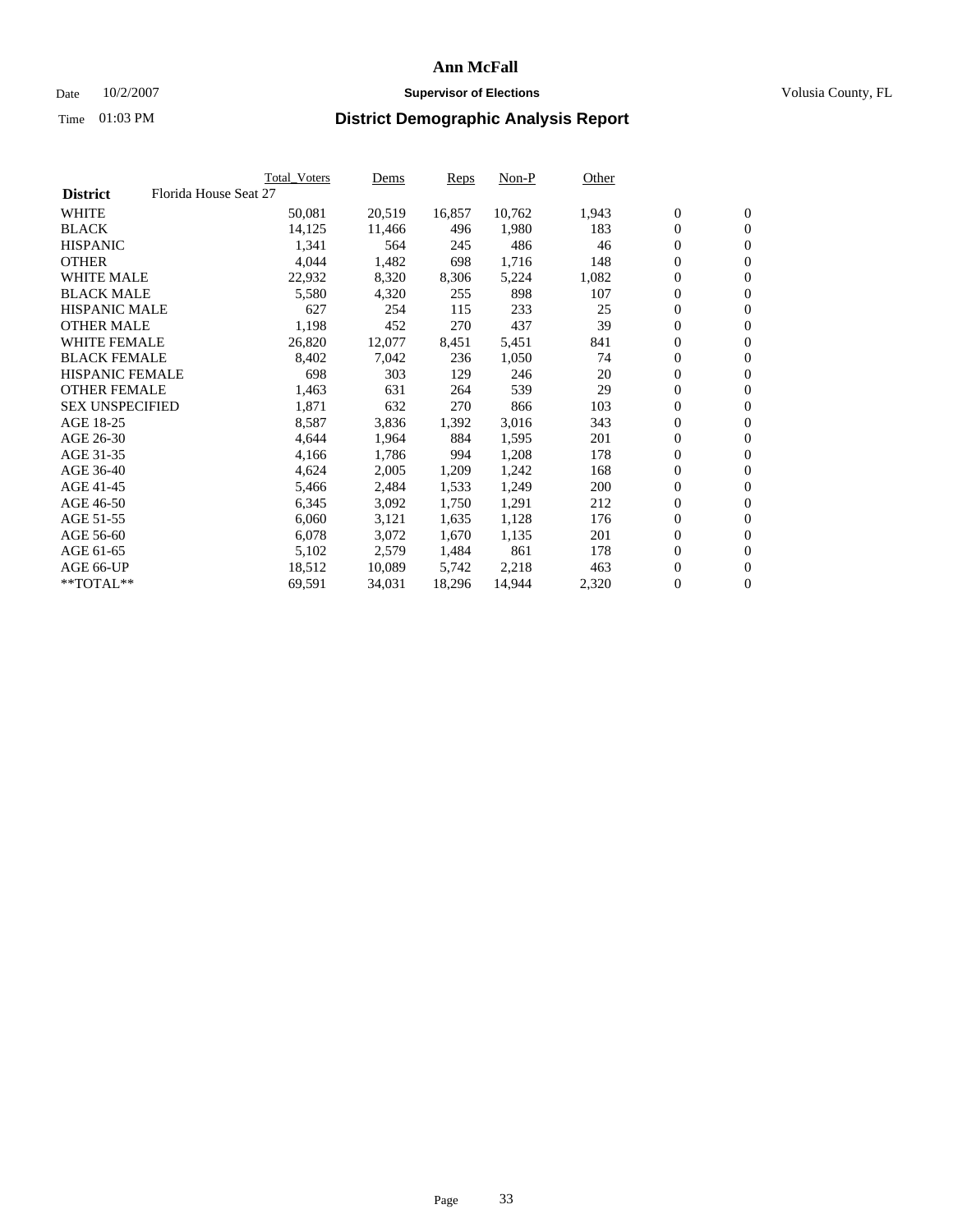### Date  $10/2/2007$  **Supervisor of Elections** Volusia County, FL

|                        |                       | <b>Total_Voters</b> | Dems   | <b>Reps</b> | Non-P  | Other |                  |                |  |
|------------------------|-----------------------|---------------------|--------|-------------|--------|-------|------------------|----------------|--|
| <b>District</b>        | Florida House Seat 28 |                     |        |             |        |       |                  |                |  |
| <b>WHITE</b>           |                       | 87,125              | 30,617 | 35,012      | 18,699 | 2,797 | $\overline{0}$   | $\mathbf{0}$   |  |
| <b>BLACK</b>           |                       | 3,283               | 2,521  | 181         | 519    | 62    | $\overline{0}$   | $\mathbf{0}$   |  |
| <b>HISPANIC</b>        |                       | 3,811               | 1,632  | 815         | 1,267  | 97    | $\boldsymbol{0}$ | $\mathbf{0}$   |  |
| <b>OTHER</b>           |                       | 3,979               | 1,005  | 972         | 1,803  | 199   | 0                | $\mathbf{0}$   |  |
| <b>WHITE MALE</b>      |                       | 40,330              | 12,777 | 17,014      | 9,038  | 1,501 | 0                | $\mathbf{0}$   |  |
| <b>BLACK MALE</b>      |                       | 1,481               | 1,051  | 102         | 293    | 35    | $\boldsymbol{0}$ | $\mathbf{0}$   |  |
| <b>HISPANIC MALE</b>   |                       | 1,735               | 727    | 381         | 569    | 58    | $\overline{0}$   | $\mathbf{0}$   |  |
| <b>OTHER MALE</b>      |                       | 1,333               | 341    | 380         | 558    | 54    | $\overline{0}$   | $\mathbf{0}$   |  |
| <b>WHITE FEMALE</b>    |                       | 46,176              | 17,645 | 17,772      | 9,480  | 1,279 | $\mathbf{0}$     | $\mathbf{0}$   |  |
| <b>BLACK FEMALE</b>    |                       | 1,772               | 1,447  | 77          | 222    | 26    | $\boldsymbol{0}$ | $\mathbf{0}$   |  |
| HISPANIC FEMALE        |                       | 2,039               | 889    | 424         | 687    | 39    | $\boldsymbol{0}$ | $\mathbf{0}$   |  |
| <b>OTHER FEMALE</b>    |                       | 1,531               | 470    | 395         | 618    | 48    | 0                | $\mathbf{0}$   |  |
| <b>SEX UNSPECIFIED</b> |                       | 1,801               | 428    | 435         | 823    | 115   | $\boldsymbol{0}$ | $\mathbf{0}$   |  |
| AGE 18-25              |                       | 8,171               | 2,378  | 2,169       | 3,196  | 428   | $\boldsymbol{0}$ | $\mathbf{0}$   |  |
| AGE 26-30              |                       | 5,197               | 1,570  | 1,423       | 1,996  | 208   | $\overline{0}$   | $\mathbf{0}$   |  |
| AGE 31-35              |                       | 5,241               | 1,575  | 1,768       | 1,683  | 215   | $\overline{0}$   | $\mathbf{0}$   |  |
| AGE 36-40              |                       | 6,430               | 1,981  | 2,409       | 1,805  | 235   | $\boldsymbol{0}$ | $\mathbf{0}$   |  |
| AGE 41-45              |                       | 7,942               | 2,645  | 3,116       | 1,952  | 229   | $\boldsymbol{0}$ | $\mathbf{0}$   |  |
| AGE 46-50              |                       | 9,284               | 3,268  | 3,722       | 2,064  | 230   | 0                | $\mathbf{0}$   |  |
| AGE 51-55              |                       | 9,354               | 3,689  | 3,536       | 1,858  | 271   | $\boldsymbol{0}$ | $\mathbf{0}$   |  |
| AGE 56-60              |                       | 9,676               | 3,829  | 3,536       | 2,003  | 308   | $\overline{0}$   | $\mathbf{0}$   |  |
| AGE 61-65              |                       | 8,677               | 3,292  | 3,410       | 1,695  | 280   | $\mathbf{0}$     | $\mathbf{0}$   |  |
| AGE 66-UP              |                       | 28,219              | 11,544 | 11,890      | 4,034  | 751   | $\boldsymbol{0}$ | $\mathbf{0}$   |  |
| **TOTAL**              |                       | 98,198              | 35,775 | 36,980      | 22,288 | 3,155 | 0                | $\overline{0}$ |  |
|                        |                       |                     |        |             |        |       |                  |                |  |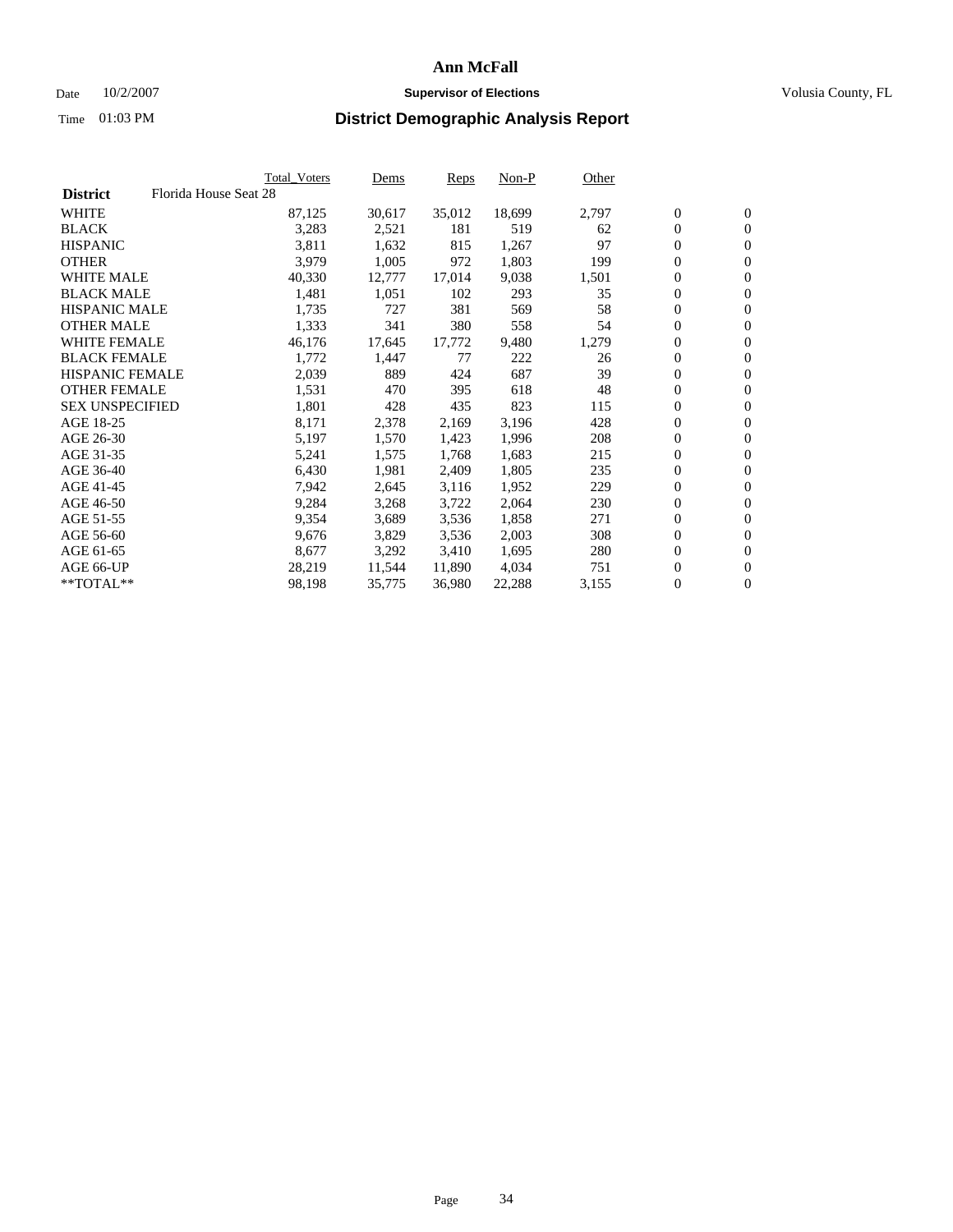### Date  $10/2/2007$  **Supervisor of Elections** Volusia County, FL

|                                          | <b>Total Voters</b> | Dems  | Reps  | Non-P | Other |                  |                |  |
|------------------------------------------|---------------------|-------|-------|-------|-------|------------------|----------------|--|
| Florida House Seat 33<br><b>District</b> |                     |       |       |       |       |                  |                |  |
| <b>WHITE</b>                             | 4,745               | 1,461 | 2,094 | 987   | 203   | $\boldsymbol{0}$ | $\mathbf{0}$   |  |
| <b>BLACK</b>                             | 422                 | 316   | 25    | 71    | 10    | $\mathbf{0}$     | $\mathbf{0}$   |  |
| <b>HISPANIC</b>                          | 854                 | 358   | 171   | 305   | 20    | 0                | $\mathbf{0}$   |  |
| <b>OTHER</b>                             | 338                 | 90    | 80    | 143   | 25    | 0                | $\mathbf{0}$   |  |
| <b>WHITE MALE</b>                        | 2,261               | 599   | 1,074 | 487   | 101   | 0                | $\mathbf{0}$   |  |
| <b>BLACK MALE</b>                        | 178                 | 128   | 10    | 36    | 4     | 0                | $\mathbf{0}$   |  |
| <b>HISPANIC MALE</b>                     | 404                 | 161   | 89    | 142   | 12    | 0                | $\mathbf{0}$   |  |
| <b>OTHER MALE</b>                        | 118                 | 35    | 28    | 50    | 5     | $\mathbf{0}$     | $\mathbf{0}$   |  |
| <b>WHITE FEMALE</b>                      | 2,451               | 855   | 1,006 | 489   | 101   | 0                | $\mathbf{0}$   |  |
| <b>BLACK FEMALE</b>                      | 238                 | 183   | 15    | 34    | 6     | $\boldsymbol{0}$ | $\mathbf{0}$   |  |
| <b>HISPANIC FEMALE</b>                   | 437                 | 193   | 81    | 155   | 8     | $\boldsymbol{0}$ | $\mathbf{0}$   |  |
| <b>OTHER FEMALE</b>                      | 122                 | 31    | 34    | 51    | 6     | 0                | $\mathbf{0}$   |  |
| <b>SEX UNSPECIFIED</b>                   | 150                 | 40    | 33    | 62    | 15    | $\boldsymbol{0}$ | $\mathbf{0}$   |  |
| AGE 18-25                                | 700                 | 203   | 160   | 289   | 48    | 0                | $\mathbf{0}$   |  |
| AGE 26-30                                | 437                 | 133   | 127   | 153   | 24    | $\mathbf{0}$     | $\mathbf{0}$   |  |
| AGE 31-35                                | 492                 | 146   | 148   | 164   | 34    | 0                | $\mathbf{0}$   |  |
| AGE 36-40                                | 516                 | 160   | 203   | 132   | 21    | 0                | $\mathbf{0}$   |  |
| AGE 41-45                                | 691                 | 222   | 265   | 165   | 39    | $\boldsymbol{0}$ | $\mathbf{0}$   |  |
| AGE 46-50                                | 723                 | 230   | 333   | 138   | 22    | 0                | $\mathbf{0}$   |  |
| AGE 51-55                                | 646                 | 243   | 255   | 132   | 16    | $\boldsymbol{0}$ | $\mathbf{0}$   |  |
| AGE 56-60                                | 613                 | 235   | 253   | 110   | 15    | $\mathbf{0}$     | $\mathbf{0}$   |  |
| AGE 61-65                                | 481                 | 212   | 178   | 77    | 14    | $\mathbf{0}$     | $\mathbf{0}$   |  |
| AGE 66-UP                                | 1,060               | 441   | 448   | 146   | 25    | $\boldsymbol{0}$ | $\mathbf{0}$   |  |
| $*$ TOTAL $**$                           | 6,359               | 2,225 | 2,370 | 1,506 | 258   | 0                | $\overline{0}$ |  |
|                                          |                     |       |       |       |       |                  |                |  |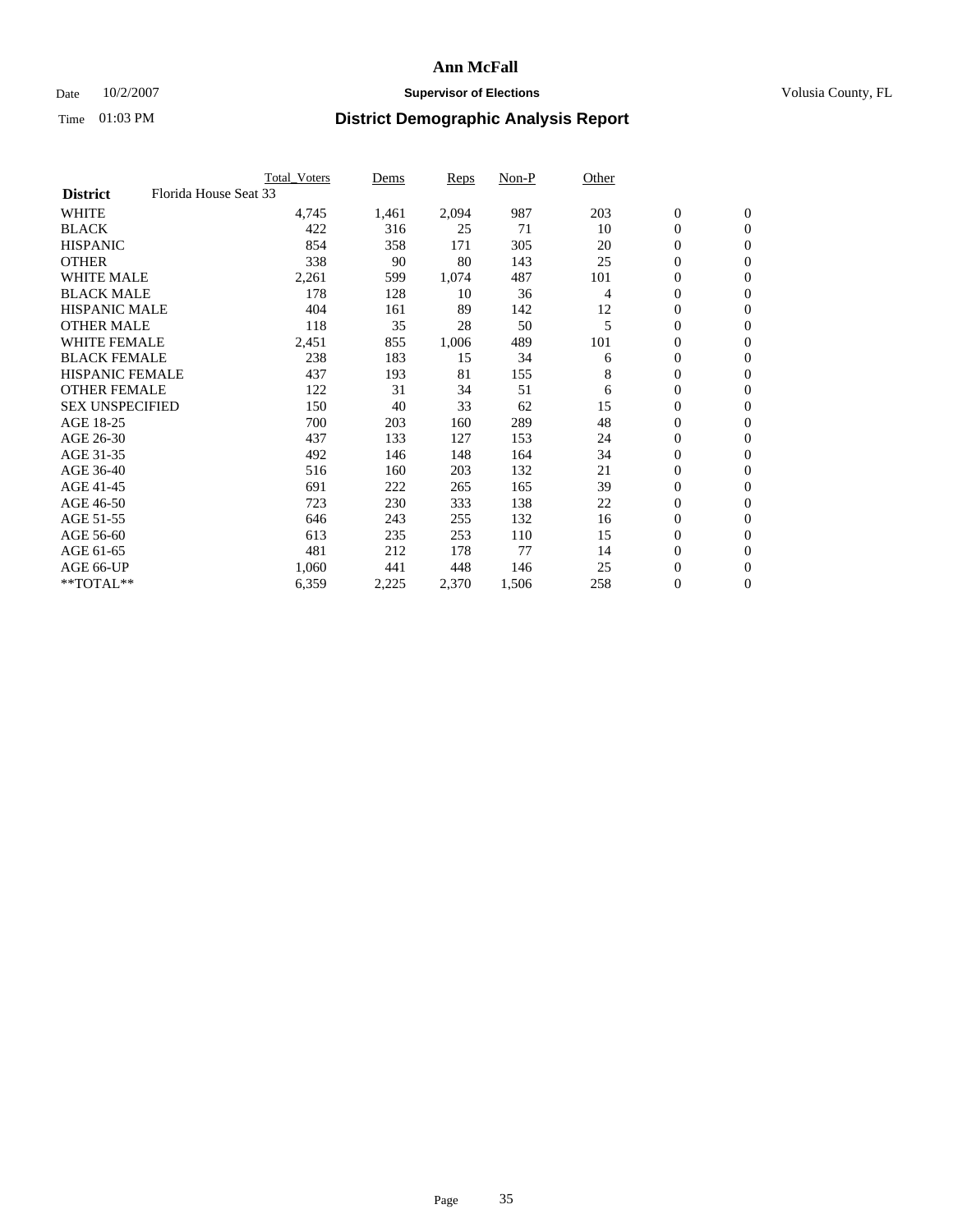### Date  $10/2/2007$  **Supervisor of Elections** Volusia County, FL

|                        |                         | Total_Voters | Dems   | <b>Reps</b> | Non-P  | Other |                  |                |  |
|------------------------|-------------------------|--------------|--------|-------------|--------|-------|------------------|----------------|--|
| <b>District</b>        | School Board District 1 |              |        |             |        |       |                  |                |  |
| <b>WHITE</b>           |                         | 45,461       | 16,619 | 18,858      | 8,170  | 1,814 | $\overline{0}$   | $\mathbf{0}$   |  |
| <b>BLACK</b>           |                         | 3,505        | 2,830  | 155         | 464    | 56    | $\overline{0}$   | $\mathbf{0}$   |  |
| <b>HISPANIC</b>        |                         | 1,971        | 758    | 421         | 719    | 73    | $\boldsymbol{0}$ | $\mathbf{0}$   |  |
| <b>OTHER</b>           |                         | 2,336        | 673    | 618         | 945    | 100   | 0                | $\mathbf{0}$   |  |
| <b>WHITE MALE</b>      |                         | 20,720       | 6,784  | 9,083       | 3,903  | 950   | 0                | $\mathbf{0}$   |  |
| <b>BLACK MALE</b>      |                         | 1,372        | 1,054  | 71          | 211    | 36    | $\boldsymbol{0}$ | $\mathbf{0}$   |  |
| <b>HISPANIC MALE</b>   |                         | 905          | 343    | 207         | 317    | 38    | $\overline{0}$   | $\mathbf{0}$   |  |
| <b>OTHER MALE</b>      |                         | 740          | 205    | 239         | 266    | 30    | $\overline{0}$   | $\mathbf{0}$   |  |
| <b>WHITE FEMALE</b>    |                         | 24,491       | 9,755  | 9,688       | 4,190  | 858   | $\overline{0}$   | $\mathbf{0}$   |  |
| <b>BLACK FEMALE</b>    |                         | 2,101        | 1,753  | 81          | 247    | 20    | $\boldsymbol{0}$ | $\mathbf{0}$   |  |
| HISPANIC FEMALE        |                         | 1,049        | 410    | 211         | 395    | 33    | $\boldsymbol{0}$ | $\mathbf{0}$   |  |
| <b>OTHER FEMALE</b>    |                         | 897          | 319    | 240         | 311    | 27    | 0                | $\mathbf{0}$   |  |
| <b>SEX UNSPECIFIED</b> |                         | 998          | 257    | 232         | 458    | 51    | $\boldsymbol{0}$ | $\mathbf{0}$   |  |
| AGE 18-25              |                         | 4,702        | 1,332  | 1,345       | 1,782  | 243   | $\boldsymbol{0}$ | $\mathbf{0}$   |  |
| AGE 26-30              |                         | 3,120        | 950    | 967         | 1,010  | 193   | $\overline{0}$   | $\mathbf{0}$   |  |
| AGE 31-35              |                         | 3,222        | 1,031  | 1,164       | 867    | 160   | $\overline{0}$   | $\mathbf{0}$   |  |
| AGE 36-40              |                         | 3,900        | 1,278  | 1,480       | 987    | 155   | $\boldsymbol{0}$ | $\mathbf{0}$   |  |
| AGE 41-45              |                         | 4,628        | 1,548  | 1,916       | 988    | 176   | $\boldsymbol{0}$ | $\mathbf{0}$   |  |
| AGE 46-50              |                         | 5,163        | 1,954  | 2,070       | 962    | 177   | 0                | $\mathbf{0}$   |  |
| AGE 51-55              |                         | 5,055        | 2,107  | 1,940       | 806    | 202   | $\boldsymbol{0}$ | $\mathbf{0}$   |  |
| AGE 56-60              |                         | 5,105        | 2,223  | 1,921       | 769    | 192   | $\overline{0}$   | $\mathbf{0}$   |  |
| AGE 61-65              |                         | 4,447        | 1,967  | 1,679       | 641    | 160   | $\mathbf{0}$     | $\mathbf{0}$   |  |
| AGE 66-UP              |                         | 13,928       | 6,488  | 5,570       | 1,485  | 385   | $\boldsymbol{0}$ | $\mathbf{0}$   |  |
| **TOTAL**              |                         | 53,273       | 20,880 | 20,052      | 10,298 | 2,043 | 0                | $\overline{0}$ |  |
|                        |                         |              |        |             |        |       |                  |                |  |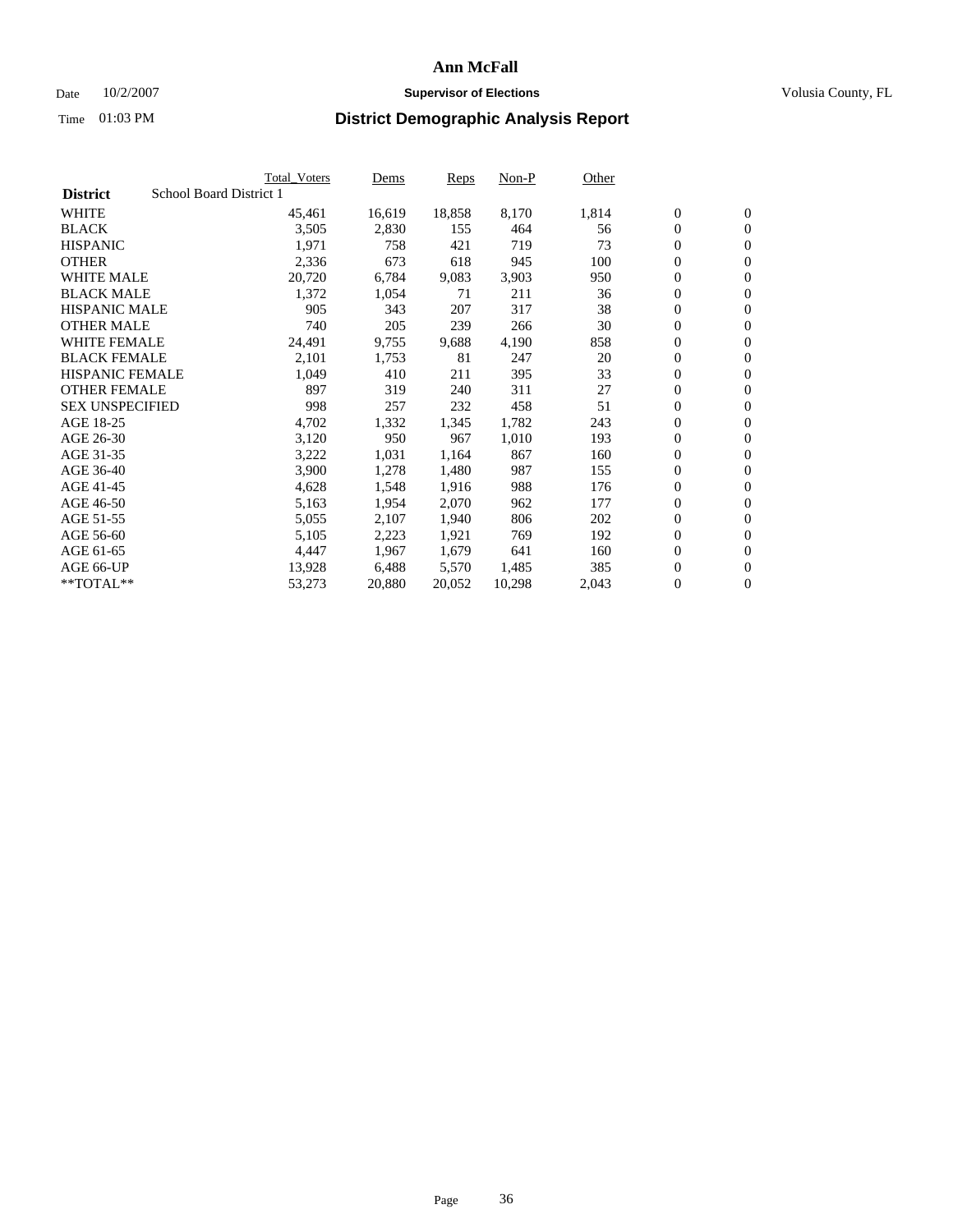#### Date  $10/2/2007$  **Supervisor of Elections** Volusia County, FL

|                        |                         | Total_Voters | Dems   | <b>Reps</b> | Non-P  | Other |                  |                  |  |
|------------------------|-------------------------|--------------|--------|-------------|--------|-------|------------------|------------------|--|
| <b>District</b>        | School Board District 2 |              |        |             |        |       |                  |                  |  |
| <b>WHITE</b>           |                         | 39,335       | 15,229 | 14,272      | 8,376  | 1,458 | $\overline{0}$   | $\mathbf{0}$     |  |
| <b>BLACK</b>           |                         | 8,701        | 7,004  | 303         | 1,283  | 111   | $\overline{0}$   | $\mathbf{0}$     |  |
| <b>HISPANIC</b>        |                         | 913          | 367    | 185         | 333    | 28    | $\boldsymbol{0}$ | $\mathbf{0}$     |  |
| <b>OTHER</b>           |                         | 2,857        | 1,003  | 528         | 1,218  | 108   | 0                | $\mathbf{0}$     |  |
| <b>WHITE MALE</b>      |                         | 18,307       | 6,322  | 7,043       | 4,105  | 837   | 0                | $\mathbf{0}$     |  |
| <b>BLACK MALE</b>      |                         | 3,507        | 2,684  | 160         | 604    | 59    | $\boldsymbol{0}$ | $\boldsymbol{0}$ |  |
| <b>HISPANIC MALE</b>   |                         | 431          | 170    | 84          | 162    | 15    | $\overline{0}$   | $\mathbf{0}$     |  |
| <b>OTHER MALE</b>      |                         | 950          | 337    | 219         | 364    | 30    | $\overline{0}$   | $\mathbf{0}$     |  |
| <b>WHITE FEMALE</b>    |                         | 20,746       | 8,813  | 7,132       | 4,198  | 603   | $\mathbf{0}$     | $\mathbf{0}$     |  |
| <b>BLACK FEMALE</b>    |                         | 5,100        | 4,251  | 140         | 659    | 50    | $\boldsymbol{0}$ | $\mathbf{0}$     |  |
| <b>HISPANIC FEMALE</b> |                         | 473          | 194    | 98          | 168    | 13    | $\boldsymbol{0}$ | $\boldsymbol{0}$ |  |
| <b>OTHER FEMALE</b>    |                         | 1,036        | 426    | 188         | 402    | 20    | 0                | $\mathbf{0}$     |  |
| <b>SEX UNSPECIFIED</b> |                         | 1,256        | 406    | 224         | 548    | 78    | $\boldsymbol{0}$ | $\mathbf{0}$     |  |
| AGE 18-25              |                         | 5,975        | 2,766  | 971         | 2,027  | 211   | $\boldsymbol{0}$ | $\mathbf{0}$     |  |
| AGE 26-30              |                         | 3,035        | 1,223  | 652         | 1,036  | 124   | $\overline{0}$   | $\mathbf{0}$     |  |
| AGE 31-35              |                         | 2,679        | 1,063  | 729         | 786    | 101   | $\overline{0}$   | $\mathbf{0}$     |  |
| AGE 36-40              |                         | 3,092        | 1,258  | 890         | 826    | 118   | $\boldsymbol{0}$ | $\boldsymbol{0}$ |  |
| AGE 41-45              |                         | 3,759        | 1,611  | 1,153       | 864    | 131   | $\boldsymbol{0}$ | $\mathbf{0}$     |  |
| AGE 46-50              |                         | 4,455        | 1,978  | 1,408       | 924    | 145   | 0                | $\mathbf{0}$     |  |
| AGE 51-55              |                         | 4,411        | 2,091  | 1,327       | 864    | 129   | $\boldsymbol{0}$ | $\boldsymbol{0}$ |  |
| AGE 56-60              |                         | 4,860        | 2,211  | 1,484       | 995    | 170   | $\overline{0}$   | $\mathbf{0}$     |  |
| AGE 61-65              |                         | 4,278        | 1,865  | 1,427       | 828    | 158   | $\mathbf{0}$     | $\mathbf{0}$     |  |
| AGE 66-UP              |                         | 15,257       | 7,534  | 5,246       | 2,059  | 418   | $\boldsymbol{0}$ | $\boldsymbol{0}$ |  |
| **TOTAL**              |                         | 51,806       | 23,603 | 15,288      | 11,210 | 1,705 | 0                | $\overline{0}$   |  |
|                        |                         |              |        |             |        |       |                  |                  |  |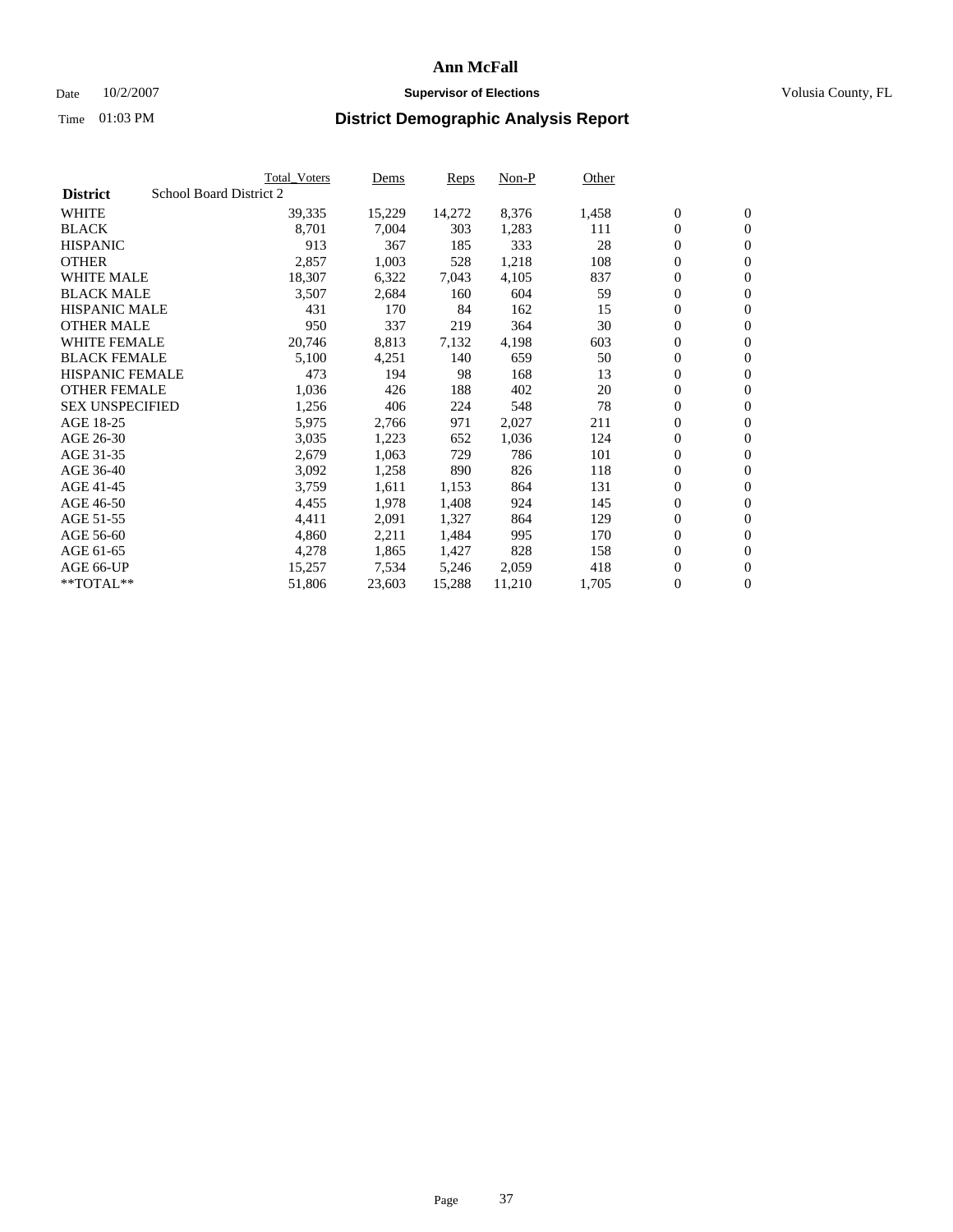### Date  $10/2/2007$  **Supervisor of Elections Supervisor of Elections** Volusia County, FL

|                        |                         | <b>Total_Voters</b> | Dems   | Reps   | Non-P  | Other |                  |                  |  |
|------------------------|-------------------------|---------------------|--------|--------|--------|-------|------------------|------------------|--|
| <b>District</b>        | School Board District 3 |                     |        |        |        |       |                  |                  |  |
| <b>WHITE</b>           |                         | 60,804              | 22,127 | 23,696 | 13,192 | 1,789 | $\boldsymbol{0}$ | $\mathbf{0}$     |  |
| <b>BLACK</b>           |                         | 1,633               | 1,298  | 83     | 230    | 22    | $\overline{0}$   | $\mathbf{0}$     |  |
| <b>HISPANIC</b>        |                         | 708                 | 244    | 183    | 266    | 15    | $\overline{0}$   | $\mathbf{0}$     |  |
| <b>OTHER</b>           |                         | 2,312               | 593    | 564    | 1,036  | 119   | 0                | $\overline{0}$   |  |
| <b>WHITE MALE</b>      |                         | 27,965              | 9,147  | 11,517 | 6,363  | 938   | $\overline{0}$   | $\mathbf{0}$     |  |
| <b>BLACK MALE</b>      |                         | 734                 | 544    | 45     | 129    | 16    | $\boldsymbol{0}$ | $\boldsymbol{0}$ |  |
| <b>HISPANIC MALE</b>   |                         | 312                 | 93     | 81     | 129    | 9     | 0                | $\mathbf{0}$     |  |
| <b>OTHER MALE</b>      |                         | 749                 | 196    | 223    | 303    | 27    | 0                | $\mathbf{0}$     |  |
| <b>WHITE FEMALE</b>    |                         | 32,397              | 12,833 | 12,022 | 6,701  | 841   | 0                | $\mathbf{0}$     |  |
| <b>BLACK FEMALE</b>    |                         | 880                 | 739    | 36     | 100    | 5     | $\overline{0}$   | $\mathbf{0}$     |  |
| <b>HISPANIC FEMALE</b> |                         | 387                 | 148    | 100    | 133    | 6     | 0                | $\mathbf{0}$     |  |
| <b>OTHER FEMALE</b>    |                         | 879                 | 273    | 239    | 336    | 31    | 0                | $\overline{0}$   |  |
| <b>SEX UNSPECIFIED</b> |                         | 1,154               | 289    | 263    | 530    | 72    | $\boldsymbol{0}$ | $\boldsymbol{0}$ |  |
| AGE 18-25              |                         | 5,063               | 1,494  | 1,305  | 2,003  | 261   | 0                | $\mathbf{0}$     |  |
| AGE 26-30              |                         | 3,175               | 974    | 829    | 1,252  | 120   | 0                | $\mathbf{0}$     |  |
| AGE 31-35              |                         | 3,173               | 947    | 1,022  | 1,070  | 134   | 0                | $\mathbf{0}$     |  |
| AGE 36-40              |                         | 4,024               | 1,221  | 1,501  | 1,170  | 132   | $\boldsymbol{0}$ | $\mathbf{0}$     |  |
| AGE 41-45              |                         | 5,097               | 1,665  | 2,007  | 1,299  | 126   | 0                | $\mathbf{0}$     |  |
| AGE 46-50              |                         | 6,113               | 2,140  | 2,424  | 1,392  | 157   | $\overline{0}$   | $\mathbf{0}$     |  |
| AGE 51-55              |                         | 6,477               | 2,595  | 2,455  | 1,254  | 173   | 0                | $\mathbf{0}$     |  |
| AGE 56-60              |                         | 6,623               | 2,658  | 2,443  | 1,335  | 187   | $\overline{0}$   | $\overline{0}$   |  |
| AGE 61-65              |                         | 6,066               | 2,350  | 2,369  | 1,166  | 181   | 0                | $\boldsymbol{0}$ |  |
| AGE 66-UP              |                         | 19,643              | 8,218  | 8,170  | 2,781  | 474   | 0                | $\bf{0}$         |  |
| $*$ TOTAL $**$         |                         | 65,457              | 24,262 | 24,526 | 14,724 | 1,945 | 0                | $\boldsymbol{0}$ |  |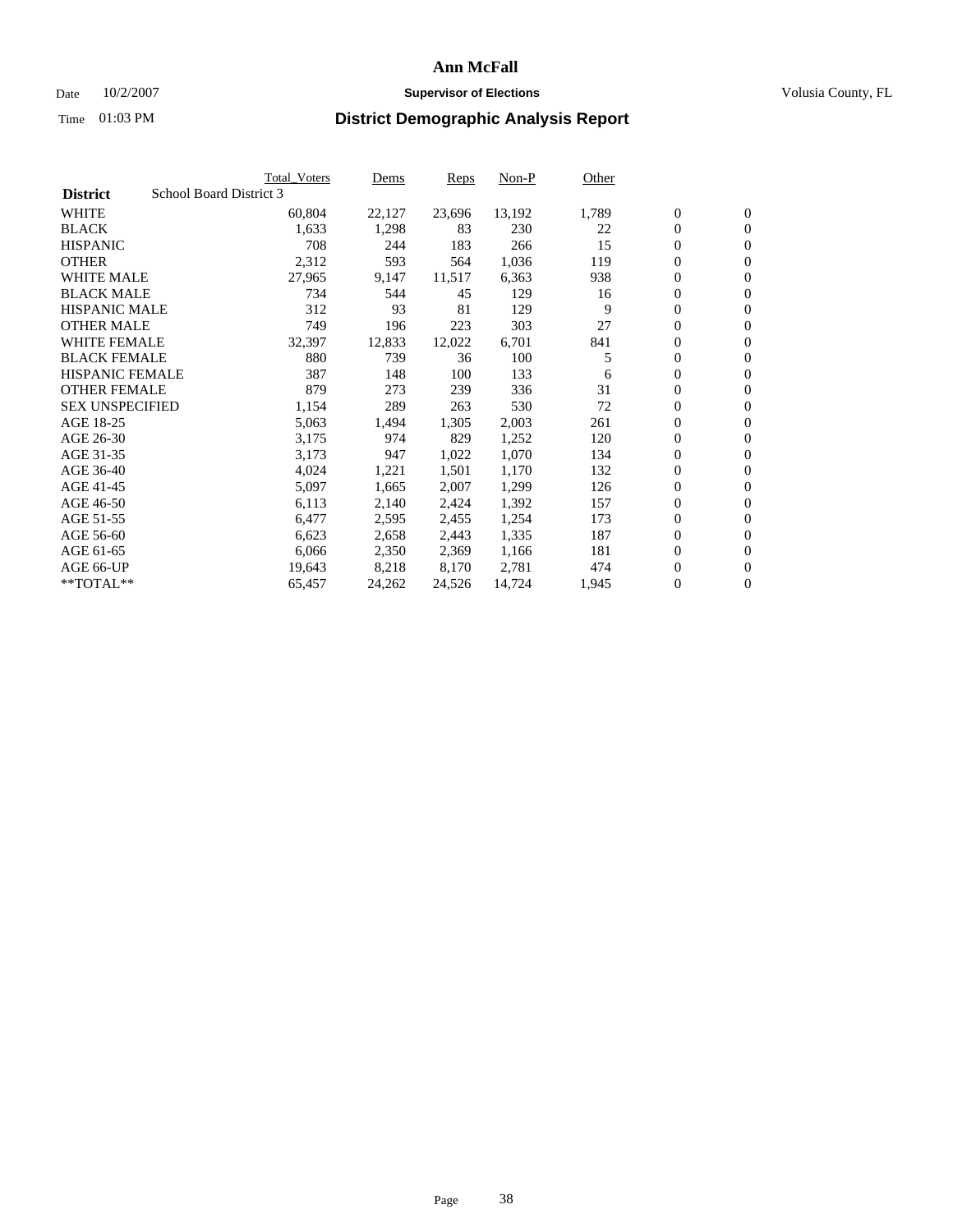#### Date  $10/2/2007$  **Supervisor of Elections** Volusia County, FL

|                        | Total_Voters            | Dems   | <b>Reps</b> | Non-P  | Other |                  |                  |  |
|------------------------|-------------------------|--------|-------------|--------|-------|------------------|------------------|--|
| <b>District</b>        | School Board District 4 |        |             |        |       |                  |                  |  |
| <b>WHITE</b>           | 51,031                  | 18,813 | 20,606      | 9,909  | 1,703 | $\overline{0}$   | $\mathbf{0}$     |  |
| <b>BLACK</b>           | 4,067                   | 3,231  | 187         | 584    | 65    | $\overline{0}$   | $\mathbf{0}$     |  |
| <b>HISPANIC</b>        | 871                     | 350    | 242         | 258    | 21    | $\boldsymbol{0}$ | $\mathbf{0}$     |  |
| <b>OTHER</b>           | 3,059                   | 931    | 794         | 1,196  | 138   | 0                | $\mathbf{0}$     |  |
| <b>WHITE MALE</b>      | 23,287                  | 7,631  | 9,915       | 4,827  | 914   | 0                | $\mathbf{0}$     |  |
| <b>BLACK MALE</b>      | 1,620                   | 1,201  | 101         | 276    | 42    | $\boldsymbol{0}$ | $\boldsymbol{0}$ |  |
| <b>HISPANIC MALE</b>   | 385                     | 136    | 121         | 115    | 13    | $\overline{0}$   | $\mathbf{0}$     |  |
| <b>OTHER MALE</b>      | 1,026                   | 288    | 319         | 378    | 41    | $\overline{0}$   | $\mathbf{0}$     |  |
| <b>WHITE FEMALE</b>    | 27,424                  | 11,079 | 10,565      | 5,002  | 778   | $\overline{0}$   | $\mathbf{0}$     |  |
| <b>BLACK FEMALE</b>    | 2,420                   | 2,009  | 86          | 302    | 23    | $\overline{0}$   | $\mathbf{0}$     |  |
| <b>HISPANIC FEMALE</b> | 473                     | 206    | 116         | 143    | 8     | $\boldsymbol{0}$ | $\boldsymbol{0}$ |  |
| <b>OTHER FEMALE</b>    | 1,153                   | 421    | 319         | 386    | 27    | 0                | $\mathbf{0}$     |  |
| <b>SEX UNSPECIFIED</b> | 1,240                   | 354    | 287         | 518    | 81    | $\boldsymbol{0}$ | $\mathbf{0}$     |  |
| AGE 18-25              | 5,276                   | 1,767  | 1,446       | 1,812  | 251   | $\boldsymbol{0}$ | $\mathbf{0}$     |  |
| AGE 26-30              | 2,987                   | 1,027  | 815         | 1,012  | 133   | $\overline{0}$   | $\mathbf{0}$     |  |
| AGE 31-35              | 2,886                   | 1,002  | 917         | 832    | 135   | $\overline{0}$   | $\mathbf{0}$     |  |
| AGE 36-40              | 3,614                   | 1,245  | 1,372       | 883    | 114   | $\boldsymbol{0}$ | $\mathbf{0}$     |  |
| AGE 41-45              | 4,477                   | 1,605  | 1,720       | 993    | 159   | $\boldsymbol{0}$ | $\mathbf{0}$     |  |
| AGE 46-50              | 5,312                   | 2,046  | 2,062       | 1,065  | 139   | 0                | $\mathbf{0}$     |  |
| AGE 51-55              | 5,476                   | 2,305  | 1,999       | 1,015  | 157   | $\boldsymbol{0}$ | $\boldsymbol{0}$ |  |
| AGE 56-60              | 5,879                   | 2,463  | 2,120       | 1,107  | 189   | $\overline{0}$   | $\mathbf{0}$     |  |
| AGE 61-65              | 5,250                   | 2,114  | 2,033       | 927    | 176   | $\mathbf{0}$     | $\mathbf{0}$     |  |
| AGE 66-UP              | 17,869                  | 7,751  | 7,343       | 2,301  | 474   | $\boldsymbol{0}$ | $\boldsymbol{0}$ |  |
| **TOTAL**              | 59,028                  | 23,325 | 21,829      | 11,947 | 1,927 | 0                | $\overline{0}$   |  |
|                        |                         |        |             |        |       |                  |                  |  |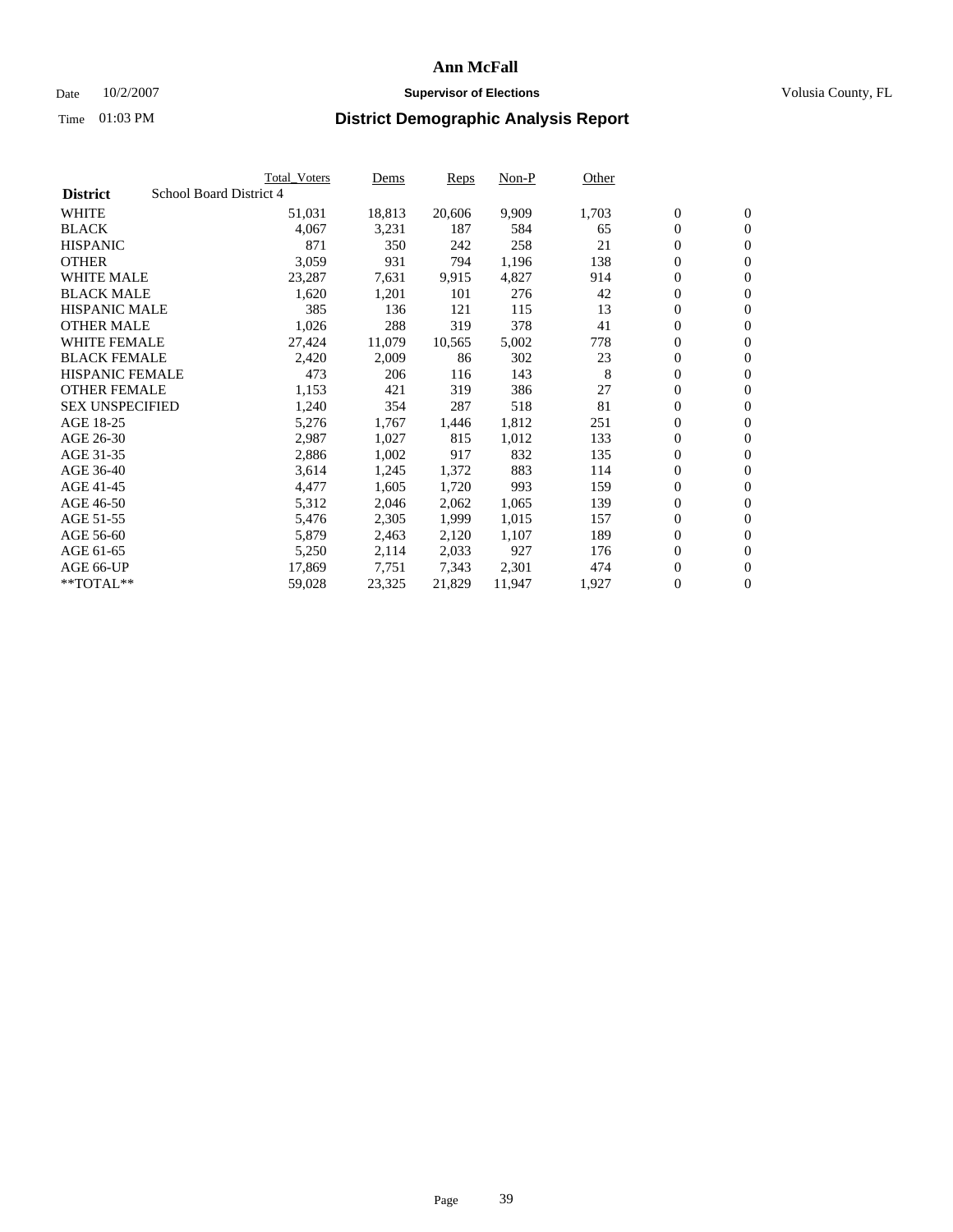#### Date  $10/2/2007$  **Supervisor of Elections** Volusia County, FL

|                        |                         | Total_Voters | Dems   | <b>Reps</b> | Non-P  | Other |                  |                  |  |
|------------------------|-------------------------|--------------|--------|-------------|--------|-------|------------------|------------------|--|
| <b>District</b>        | School Board District 5 |              |        |             |        |       |                  |                  |  |
| <b>WHITE</b>           |                         | 44,995       | 14,838 | 18,747      | 9,403  | 2,007 | $\overline{0}$   | $\mathbf{0}$     |  |
| <b>BLACK</b>           |                         | 3,988        | 2,951  | 258         | 676    | 103   | $\overline{0}$   | $\mathbf{0}$     |  |
| <b>HISPANIC</b>        |                         | 9,922        | 4,583  | 1,997       | 3,129  | 213   | $\boldsymbol{0}$ | $\mathbf{0}$     |  |
| <b>OTHER</b>           |                         | 3,255        | 874    | 729         | 1,486  | 166   | $\boldsymbol{0}$ | $\mathbf{0}$     |  |
| <b>WHITE MALE</b>      |                         | 20,955       | 6,172  | 9,216       | 4,485  | 1,082 | 0                | $\mathbf{0}$     |  |
| <b>BLACK MALE</b>      |                         | 1,784        | 1,230  | 143         | 359    | 52    | $\boldsymbol{0}$ | $\boldsymbol{0}$ |  |
| <b>HISPANIC MALE</b>   |                         | 4,671        | 2,088  | 1,010       | 1,454  | 119   | $\overline{0}$   | $\mathbf{0}$     |  |
| <b>OTHER MALE</b>      |                         | 1,076        | 323    | 280         | 439    | 34    | $\overline{0}$   | $\mathbf{0}$     |  |
| <b>WHITE FEMALE</b>    |                         | 23,762       | 8,583  | 9,412       | 4,851  | 916   | $\overline{0}$   | $\mathbf{0}$     |  |
| <b>BLACK FEMALE</b>    |                         | 2,163        | 1,686  | 115         | 311    | 51    | $\boldsymbol{0}$ | $\mathbf{0}$     |  |
| HISPANIC FEMALE        |                         | 5,162        | 2,450  | 977         | 1,642  | 93    | $\boldsymbol{0}$ | $\boldsymbol{0}$ |  |
| <b>OTHER FEMALE</b>    |                         | 1,253        | 394    | 297         | 525    | 37    | 0                | $\mathbf{0}$     |  |
| <b>SEX UNSPECIFIED</b> |                         | 1,334        | 320    | 281         | 628    | 105   | $\boldsymbol{0}$ | $\mathbf{0}$     |  |
| AGE 18-25              |                         | 6,349        | 1,850  | 1,510       | 2,589  | 400   | $\boldsymbol{0}$ | $\mathbf{0}$     |  |
| AGE 26-30              |                         | 4,381        | 1,352  | 1,226       | 1,589  | 214   | $\overline{0}$   | $\mathbf{0}$     |  |
| AGE 31-35              |                         | 4,700        | 1,538  | 1,485       | 1,440  | 237   | $\overline{0}$   | $\mathbf{0}$     |  |
| AGE 36-40              |                         | 5,386        | 1,686  | 1,992       | 1,470  | 238   | $\boldsymbol{0}$ | $\boldsymbol{0}$ |  |
| AGE 41-45              |                         | 6,284        | 2,182  | 2,323       | 1,536  | 243   | $\boldsymbol{0}$ | $\mathbf{0}$     |  |
| AGE 46-50              |                         | 6,630        | 2,361  | 2,636       | 1,402  | 231   | 0                | $\mathbf{0}$     |  |
| AGE 51-55              |                         | 5,945        | 2,349  | 2,163       | 1,207  | 226   | $\boldsymbol{0}$ | $\boldsymbol{0}$ |  |
| AGE 56-60              |                         | 5,591        | 2,263  | 2,065       | 1,071  | 192   | $\overline{0}$   | $\mathbf{0}$     |  |
| AGE 61-65              |                         | 4,372        | 1,819  | 1,646       | 757    | 150   | $\mathbf{0}$     | $\mathbf{0}$     |  |
| AGE 66-UP              |                         | 12,518       | 5,843  | 4,685       | 1,632  | 358   | $\boldsymbol{0}$ | $\boldsymbol{0}$ |  |
| **TOTAL**              |                         | 62,160       | 23,246 | 21,731      | 14,694 | 2,489 | 0                | $\overline{0}$   |  |
|                        |                         |              |        |             |        |       |                  |                  |  |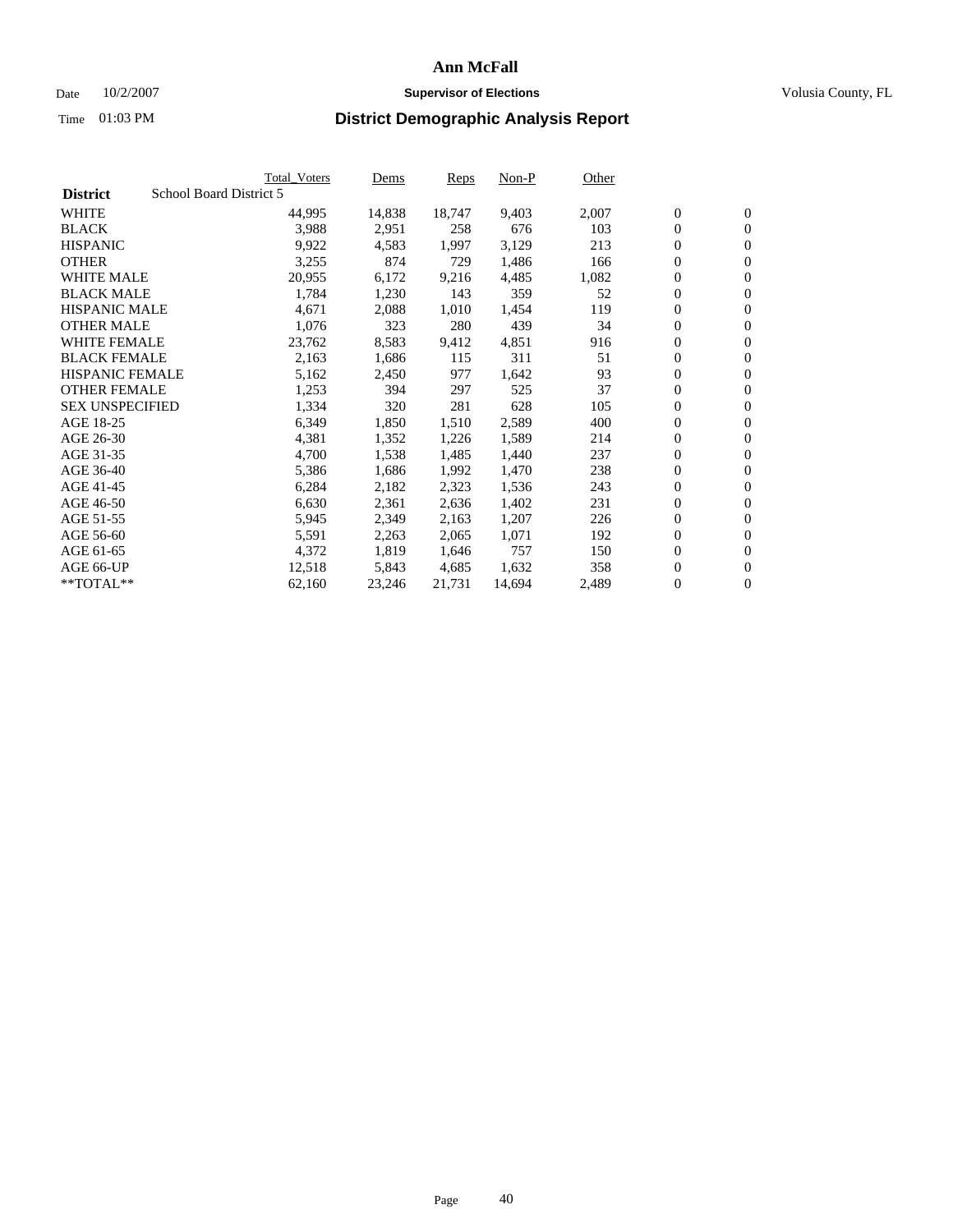### Date  $10/2/2007$  **Supervisor of Elections Supervisor of Elections** Volusia County, FL

|                        |                       | Total_Voters | Dems   | <b>Reps</b> | Non-P | Other |                  |                  |  |
|------------------------|-----------------------|--------------|--------|-------------|-------|-------|------------------|------------------|--|
| <b>District</b>        | Florida Senate Seat 1 |              |        |             |       |       |                  |                  |  |
| <b>WHITE</b>           |                       | 5,622        | 2,135  | 1,864       | 1,385 | 238   | $\overline{0}$   | $\mathbf{0}$     |  |
| <b>BLACK</b>           |                       | 9,441        | 7,726  | 308         | 1,300 | 107   | $\overline{0}$   | $\mathbf{0}$     |  |
| <b>HISPANIC</b>        |                       | 319          | 136    | 56          | 121   | 6     | $\boldsymbol{0}$ | $\mathbf{0}$     |  |
| <b>OTHER</b>           |                       | 1,266        | 539    | 138         | 538   | 51    | $\boldsymbol{0}$ | $\mathbf{0}$     |  |
| <b>WHITE MALE</b>      |                       | 2,668        | 852    | 979         | 690   | 147   | 0                | $\mathbf{0}$     |  |
| <b>BLACK MALE</b>      |                       | 3,712        | 2,893  | 161         | 592   | 66    | $\boldsymbol{0}$ | $\boldsymbol{0}$ |  |
| <b>HISPANIC MALE</b>   |                       | 158          | 58     | 28          | 69    | 3     | $\overline{0}$   | $\mathbf{0}$     |  |
| <b>OTHER MALE</b>      |                       | 345          | 161    | 49          | 124   | 11    | $\overline{0}$   | $\mathbf{0}$     |  |
| <b>WHITE FEMALE</b>    |                       | 2,927        | 1,276  | 875         | 687   | 89    | $\overline{0}$   | $\mathbf{0}$     |  |
| <b>BLACK FEMALE</b>    |                       | 5,632        | 4,760  | 145         | 688   | 39    | $\overline{0}$   | $\mathbf{0}$     |  |
| <b>HISPANIC FEMALE</b> |                       | 159          | 77     | 28          | 51    | 3     | $\boldsymbol{0}$ | $\boldsymbol{0}$ |  |
| <b>OTHER FEMALE</b>    |                       | 440          | 215    | 55          | 161   | 9     | 0                | $\mathbf{0}$     |  |
| <b>SEX UNSPECIFIED</b> |                       | 607          | 244    | 46          | 282   | 35    | $\overline{0}$   | $\mathbf{0}$     |  |
| AGE 18-25              |                       | 3,677        | 2,099  | 316         | 1,146 | 116   | $\boldsymbol{0}$ | $\mathbf{0}$     |  |
| AGE 26-30              |                       | 1,408        | 771    | 152         | 448   | 37    | $\overline{0}$   | $\mathbf{0}$     |  |
| AGE 31-35              |                       | 1,159        | 647    | 184         | 290   | 38    | $\overline{0}$   | $\mathbf{0}$     |  |
| AGE 36-40              |                       | 1,211        | 708    | 184         | 286   | 33    | $\boldsymbol{0}$ | $\mathbf{0}$     |  |
| AGE 41-45              |                       | 1,361        | 851    | 231         | 246   | 33    | $\boldsymbol{0}$ | $\mathbf{0}$     |  |
| AGE 46-50              |                       | 1,538        | 971    | 292         | 240   | 35    | 0                | $\mathbf{0}$     |  |
| AGE 51-55              |                       | 1,372        | 903    | 226         | 210   | 33    | $\boldsymbol{0}$ | $\boldsymbol{0}$ |  |
| AGE 56-60              |                       | 1,207        | 829    | 194         | 164   | 20    | $\overline{0}$   | $\mathbf{0}$     |  |
| AGE 61-65              |                       | 940          | 655    | 153         | 116   | 16    | $\mathbf{0}$     | $\mathbf{0}$     |  |
| AGE 66-UP              |                       | 2,771        | 2,100  | 433         | 197   | 41    | $\boldsymbol{0}$ | $\boldsymbol{0}$ |  |
| **TOTAL**              |                       | 16,648       | 10,536 | 2,366       | 3,344 | 402   | 0                | $\overline{0}$   |  |
|                        |                       |              |        |             |       |       |                  |                  |  |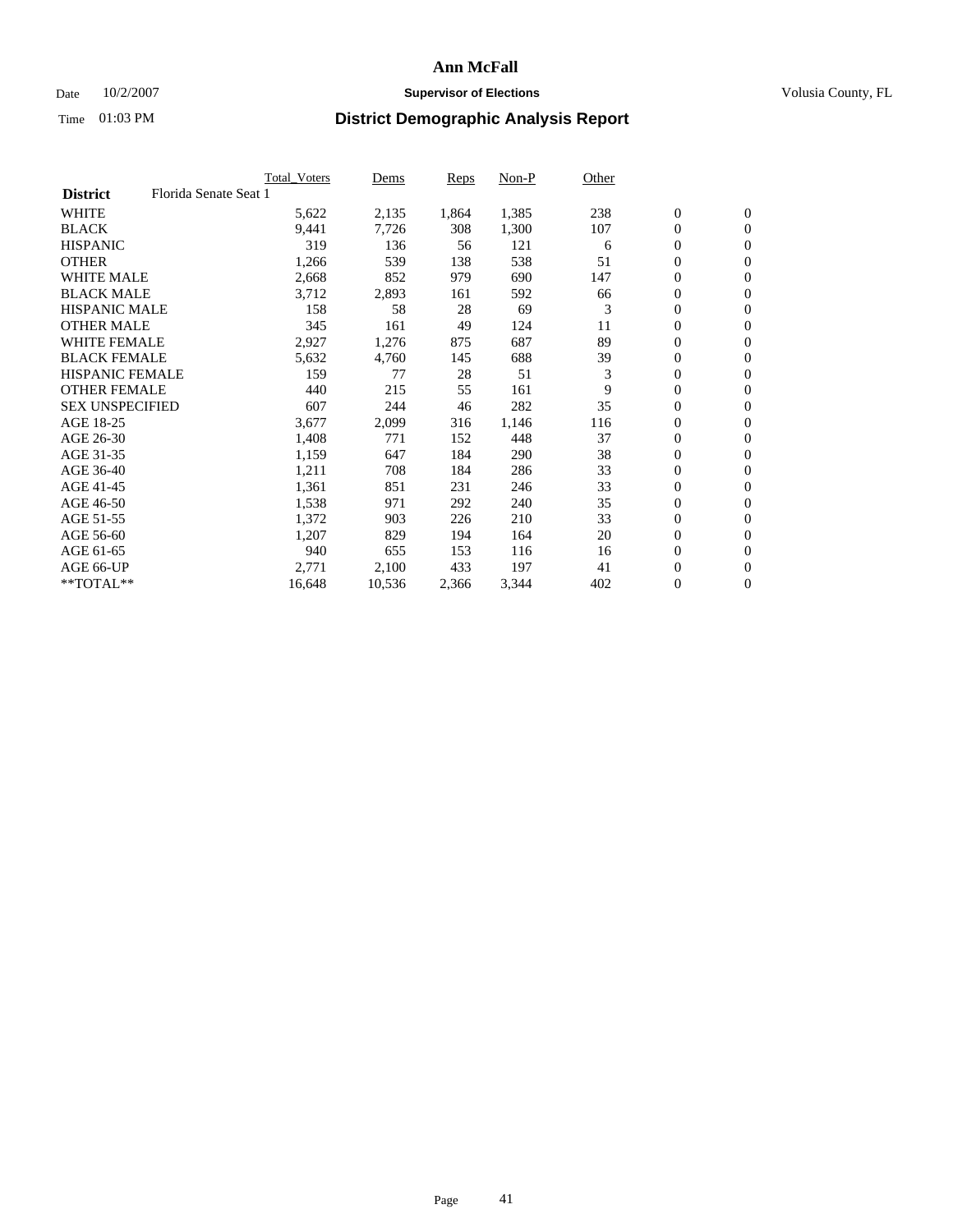#### Date  $10/2/2007$  **Supervisor of Elections** Volusia County, FL

|                        |                       | Total_Voters | Dems   | <b>Reps</b> | Non-P  | Other |                  |                  |  |
|------------------------|-----------------------|--------------|--------|-------------|--------|-------|------------------|------------------|--|
| <b>District</b>        | Florida Senate Seat 7 |              |        |             |        |       |                  |                  |  |
| <b>WHITE</b>           |                       | 146,820      | 54,491 | 57,119      | 30,344 | 4,866 | $\boldsymbol{0}$ | $\mathbf{0}$     |  |
| <b>BLACK</b>           |                       | 5,645        | 4,348  | 301         | 900    | 96    | $\boldsymbol{0}$ | $\mathbf{0}$     |  |
| <b>HISPANIC</b>        |                       | 4,299        | 1,776  | 945         | 1,461  | 117   | $\boldsymbol{0}$ | $\boldsymbol{0}$ |  |
| <b>OTHER</b>           |                       | 7,019        | 1,968  | 1,751       | 2,971  | 329   | $\boldsymbol{0}$ | $\mathbf{0}$     |  |
| <b>WHITE MALE</b>      |                       | 67,760       | 22,572 | 27,831      | 14,731 | 2,626 | 0                | $\mathbf{0}$     |  |
| <b>BLACK MALE</b>      |                       | 2,437        | 1,751  | 163         | 473    | 50    | $\boldsymbol{0}$ | $\boldsymbol{0}$ |  |
| <b>HISPANIC MALE</b>   |                       | 1,961        | 783    | 455         | 648    | 75    | $\overline{0}$   | $\mathbf{0}$     |  |
| <b>OTHER MALE</b>      |                       | 2,409        | 652    | 709         | 955    | 93    | $\overline{0}$   | $\mathbf{0}$     |  |
| <b>WHITE FEMALE</b>    |                       | 78,040       | 31,579 | 28,923      | 15,330 | 2,208 | $\mathbf{0}$     | $\mathbf{0}$     |  |
| <b>BLACK FEMALE</b>    |                       | 3,156        | 2,555  | 135         | 421    | 45    | $\boldsymbol{0}$ | $\mathbf{0}$     |  |
| <b>HISPANIC FEMALE</b> |                       | 2,288        | 972    | 480         | 795    | 41    | $\boldsymbol{0}$ | $\boldsymbol{0}$ |  |
| <b>OTHER FEMALE</b>    |                       | 2,685        | 905    | 708         | 999    | 73    | 0                | $\mathbf{0}$     |  |
| <b>SEX UNSPECIFIED</b> |                       | 3,047        | 814    | 712         | 1,324  | 197   | $\boldsymbol{0}$ | $\mathbf{0}$     |  |
| AGE 18-25              |                       | 13,303       | 4,092  | 3,487       | 5,058  | 666   | $\boldsymbol{0}$ | $\mathbf{0}$     |  |
| AGE 26-30              |                       | 8,475        | 2,614  | 2,341       | 3,136  | 384   | $\overline{0}$   | $\mathbf{0}$     |  |
| AGE 31-35              |                       | 8,382        | 2,619  | 2,761       | 2,626  | 376   | $\overline{0}$   | $\mathbf{0}$     |  |
| AGE 36-40              |                       | 10,434       | 3,323  | 3,846       | 2,882  | 383   | $\boldsymbol{0}$ | $\boldsymbol{0}$ |  |
| AGE 41-45              |                       | 13,037       | 4,371  | 5,076       | 3,147  | 443   | $\boldsymbol{0}$ | $\mathbf{0}$     |  |
| AGE 46-50              |                       | 15,295       | 5,541  | 5,990       | 3,313  | 451   | 0                | $\mathbf{0}$     |  |
| AGE 51-55              |                       | 15,660       | 6,388  | 5,807       | 3,003  | 462   | $\boldsymbol{0}$ | $\boldsymbol{0}$ |  |
| AGE 56-60              |                       | 16,448       | 6,708  | 5,911       | 3,284  | 545   | $\overline{0}$   | $\mathbf{0}$     |  |
| AGE 61-65              |                       | 14,491       | 5,760  | 5,522       | 2,723  | 486   | $\mathbf{0}$     | $\boldsymbol{0}$ |  |
| AGE 66-UP              |                       | 48,252       | 21,166 | 19,373      | 6,501  | 1,212 | $\boldsymbol{0}$ | $\boldsymbol{0}$ |  |
| **TOTAL**              |                       | 163,783      | 62,583 | 60,116      | 35,676 | 5,408 | 0                | $\overline{0}$   |  |
|                        |                       |              |        |             |        |       |                  |                  |  |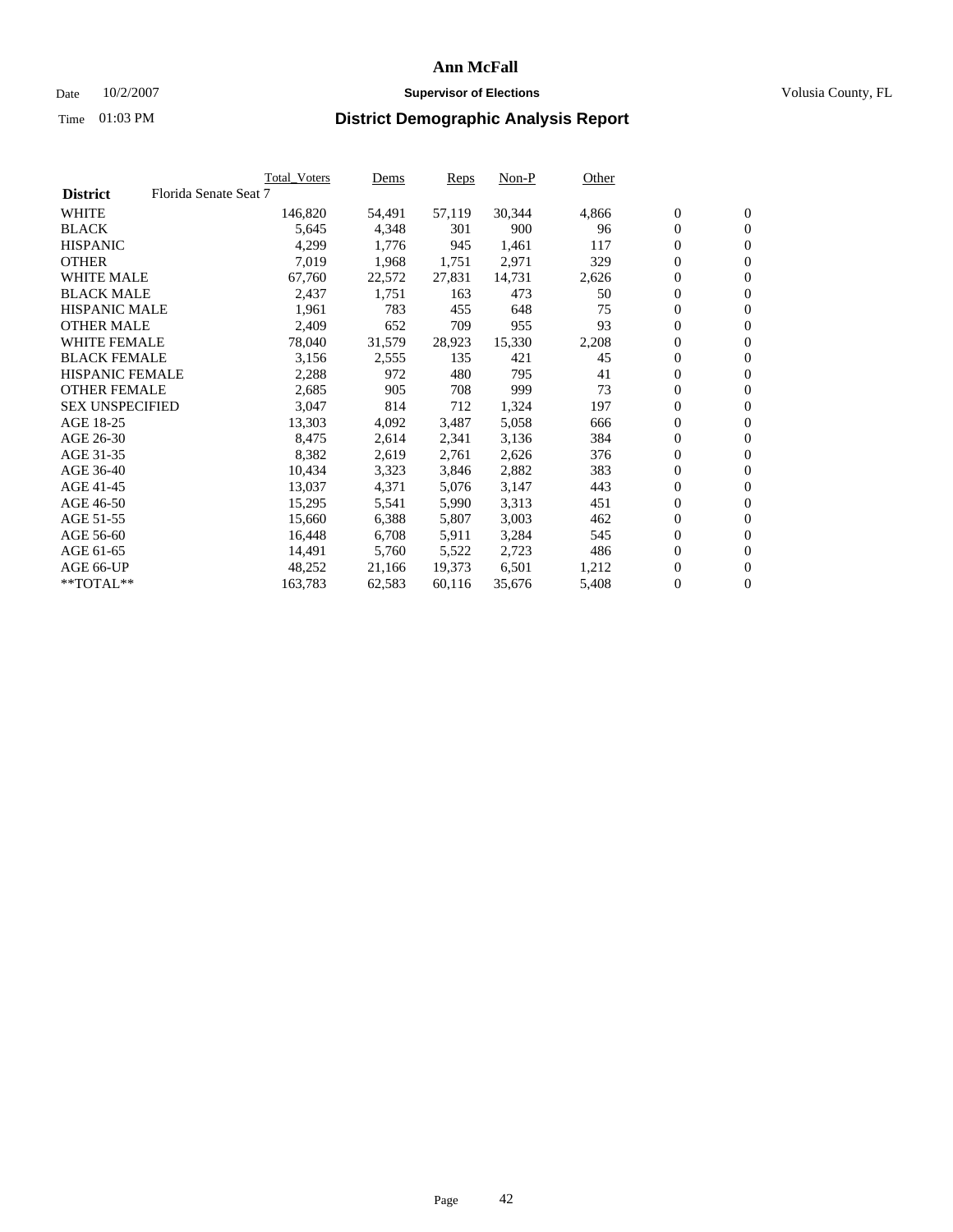### Date  $10/2/2007$  **Supervisor of Elections Supervisor of Elections** Volusia County, FL

|                        | <b>Total Voters</b>   | Dems  | Reps   | Non-P | Other |                  |                  |  |
|------------------------|-----------------------|-------|--------|-------|-------|------------------|------------------|--|
| <b>District</b>        | Florida Senate Seat 8 |       |        |       |       |                  |                  |  |
| <b>WHITE</b>           | 22,245                | 7,608 | 9,557  | 4,322 | 758   | $\mathbf{0}$     | $\mathbf{0}$     |  |
| <b>BLACK</b>           | 670                   | 494   | 40     | 117   | 19    | $\mathbf{0}$     | $\mathbf{0}$     |  |
| <b>HISPANIC</b>        | 369                   | 129   | 113    | 117   | 10    | 0                | $\overline{0}$   |  |
| <b>OTHER</b>           | 1,311                 | 388   | 345    | 526   | 52    | 0                | $\mathbf{0}$     |  |
| <b>WHITE MALE</b>      | 10,223                | 3,084 | 4,633  | 2,106 | 400   | 0                | $\mathbf{0}$     |  |
| <b>BLACK MALE</b>      | 289                   | 201   | 20     | 58    | 10    | 0                | $\boldsymbol{0}$ |  |
| <b>HISPANIC MALE</b>   | 184                   | 54    | 63     | 60    |       | 0                | $\mathbf{0}$     |  |
| <b>OTHER MALE</b>      | 435                   | 128   | 134    | 159   | 14    | $\mathbf{0}$     | $\mathbf{0}$     |  |
| <b>WHITE FEMALE</b>    | 11,863                | 4,477 | 4,859  | 2,175 | 352   | 0                | $\mathbf{0}$     |  |
| <b>BLACK FEMALE</b>    | 375                   | 290   | 20     | 56    | 9     | $\boldsymbol{0}$ | $\mathbf{0}$     |  |
| <b>HISPANIC FEMALE</b> | 182                   | 73    | 49     | 57    | 3     | $\boldsymbol{0}$ | $\boldsymbol{0}$ |  |
| <b>OTHER FEMALE</b>    | 467                   | 169   | 123    | 163   | 12    | 0                | $\mathbf{0}$     |  |
| <b>SEX UNSPECIFIED</b> | 577                   | 143   | 154    | 248   | 32    | 0                | $\mathbf{0}$     |  |
| AGE 18-25              | 2,243                 | 621   | 736    | 776   | 110   | 0                | $\mathbf{0}$     |  |
| AGE 26-30              | 1,097                 | 329   | 360    | 357   | 51    | $\mathbf{0}$     | $\mathbf{0}$     |  |
| AGE 31-35              | 1,087                 | 312   | 397    | 329   | 49    | 0                | $\mathbf{0}$     |  |
| AGE 36-40              | 1,375                 | 382   | 634    | 317   | 42    | 0                | $\mathbf{0}$     |  |
| AGE 41-45              | 1,795                 | 564   | 770    | 397   | 64    | 0                | $\mathbf{0}$     |  |
| AGE 46-50              | 2,167                 | 737   | 947    | 434   | 49    | 0                | $\mathbf{0}$     |  |
| AGE 51-55              | 2,232                 | 814   | 924    | 429   | 65    | $\boldsymbol{0}$ | $\boldsymbol{0}$ |  |
| AGE 56-60              | 2,526                 | 959   | 1,025  | 462   | 80    | 0                | $\mathbf{0}$     |  |
| AGE 61-65              | 2,472                 | 911   | 1,028  | 453   | 80    | $\mathbf{0}$     | $\mathbf{0}$     |  |
| AGE 66-UP              | 7,600                 | 2,990 | 3,233  | 1,128 | 249   | 0                | $\boldsymbol{0}$ |  |
| $*$ TOTAL $**$         | 24,595                | 8,619 | 10,055 | 5,082 | 839   | 0                | $\boldsymbol{0}$ |  |
|                        |                       |       |        |       |       |                  |                  |  |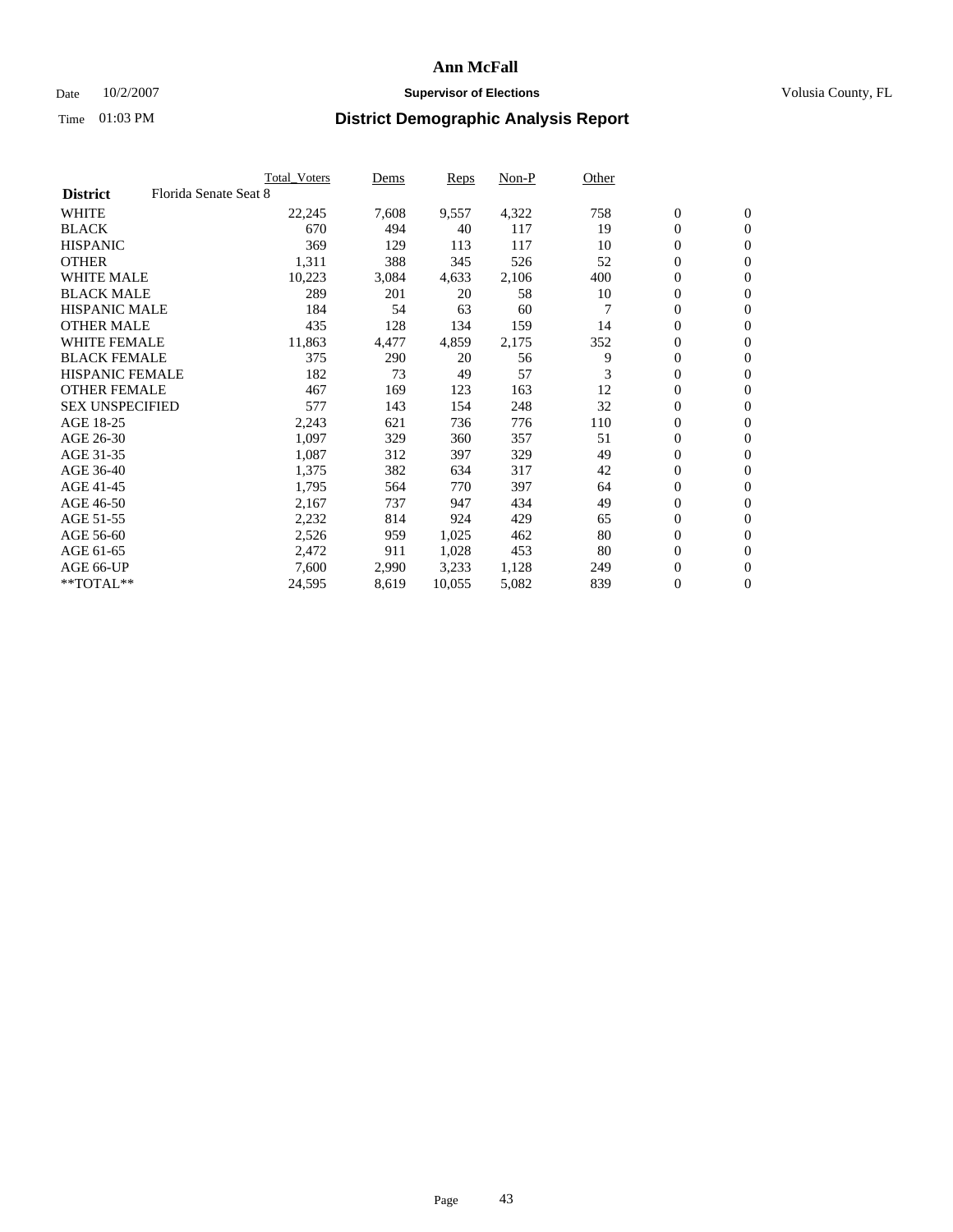#### Date  $10/2/2007$  **Supervisor of Elections** Volusia County, FL

|                        |                        | Total_Voters | Dems   | <b>Reps</b> | Non-P  | Other |                  |                  |  |
|------------------------|------------------------|--------------|--------|-------------|--------|-------|------------------|------------------|--|
| <b>District</b>        | Florida Senate Seat 20 |              |        |             |        |       |                  |                  |  |
| <b>WHITE</b>           |                        | 66,939       | 23,392 | 27,639      | 12,999 | 2,909 | $\overline{0}$   | $\mathbf{0}$     |  |
| <b>BLACK</b>           |                        | 6,138        | 4,746  | 337         | 920    | 135   | $\overline{0}$   | $\mathbf{0}$     |  |
| <b>HISPANIC</b>        |                        | 9,398        | 4,261  | 1,914       | 3,006  | 217   | $\boldsymbol{0}$ | $\mathbf{0}$     |  |
| <b>OTHER</b>           |                        | 4,223        | 1,179  | 999         | 1,846  | 199   | $\boldsymbol{0}$ | $\mathbf{0}$     |  |
| <b>WHITE MALE</b>      |                        | 30,583       | 9,548  | 13,331      | 6,156  | 1,548 | 0                | $\mathbf{0}$     |  |
| <b>BLACK MALE</b>      |                        | 2,579        | 1,868  | 176         | 456    | 79    | $\boldsymbol{0}$ | $\boldsymbol{0}$ |  |
| <b>HISPANIC MALE</b>   |                        | 4,401        | 1,935  | 957         | 1,400  | 109   | $\overline{0}$   | $\mathbf{0}$     |  |
| <b>OTHER MALE</b>      |                        | 1,352        | 408    | 388         | 512    | 44    | $\overline{0}$   | $\mathbf{0}$     |  |
| <b>WHITE FEMALE</b>    |                        | 35,990       | 13,731 | 14,162      | 6,750  | 1,347 | $\mathbf{0}$     | $\mathbf{0}$     |  |
| <b>BLACK FEMALE</b>    |                        | 3,501        | 2,833  | 158         | 454    | 56    | $\boldsymbol{0}$ | $\mathbf{0}$     |  |
| <b>HISPANIC FEMALE</b> |                        | 4,915        | 2,286  | 945         | 1,578  | 106   | $\boldsymbol{0}$ | $\boldsymbol{0}$ |  |
| <b>OTHER FEMALE</b>    |                        | 1,626        | 544    | 397         | 637    | 48    | 0                | $\mathbf{0}$     |  |
| <b>SEX UNSPECIFIED</b> |                        | 1,751        | 425    | 375         | 828    | 123   | $\boldsymbol{0}$ | $\mathbf{0}$     |  |
| AGE 18-25              |                        | 8,142        | 2,397  | 2,038       | 3,233  | 474   | $\boldsymbol{0}$ | $\mathbf{0}$     |  |
| AGE 26-30              |                        | 5,718        | 1,812  | 1,636       | 1,958  | 312   | $\overline{0}$   | $\mathbf{0}$     |  |
| AGE 31-35              |                        | 6,032        | 2,003  | 1,975       | 1,750  | 304   | $\overline{0}$   | $\mathbf{0}$     |  |
| AGE 36-40              |                        | 6,996        | 2,275  | 2,571       | 1,851  | 299   | $\boldsymbol{0}$ | $\boldsymbol{0}$ |  |
| AGE 41-45              |                        | 8,052        | 2,825  | 3,042       | 1,890  | 295   | $\boldsymbol{0}$ | $\mathbf{0}$     |  |
| AGE 46-50              |                        | 8,673        | 3,230  | 3,371       | 1,758  | 314   | 0                | $\mathbf{0}$     |  |
| AGE 51-55              |                        | 8,100        | 3,342  | 2,927       | 1,504  | 327   | $\boldsymbol{0}$ | $\boldsymbol{0}$ |  |
| AGE 56-60              |                        | 7,877        | 3,322  | 2,903       | 1,367  | 285   | $\overline{0}$   | $\mathbf{0}$     |  |
| AGE 61-65              |                        | 6,510        | 2,789  | 2,451       | 1,027  | 243   | $\mathbf{0}$     | $\boldsymbol{0}$ |  |
| AGE 66-UP              |                        | 20,592       | 9,578  | 7,975       | 2,432  | 607   | $\boldsymbol{0}$ | $\boldsymbol{0}$ |  |
| **TOTAL**              |                        | 86,698       | 33,578 | 30,889      | 18,771 | 3,460 | 0                | $\overline{0}$   |  |
|                        |                        |              |        |             |        |       |                  |                  |  |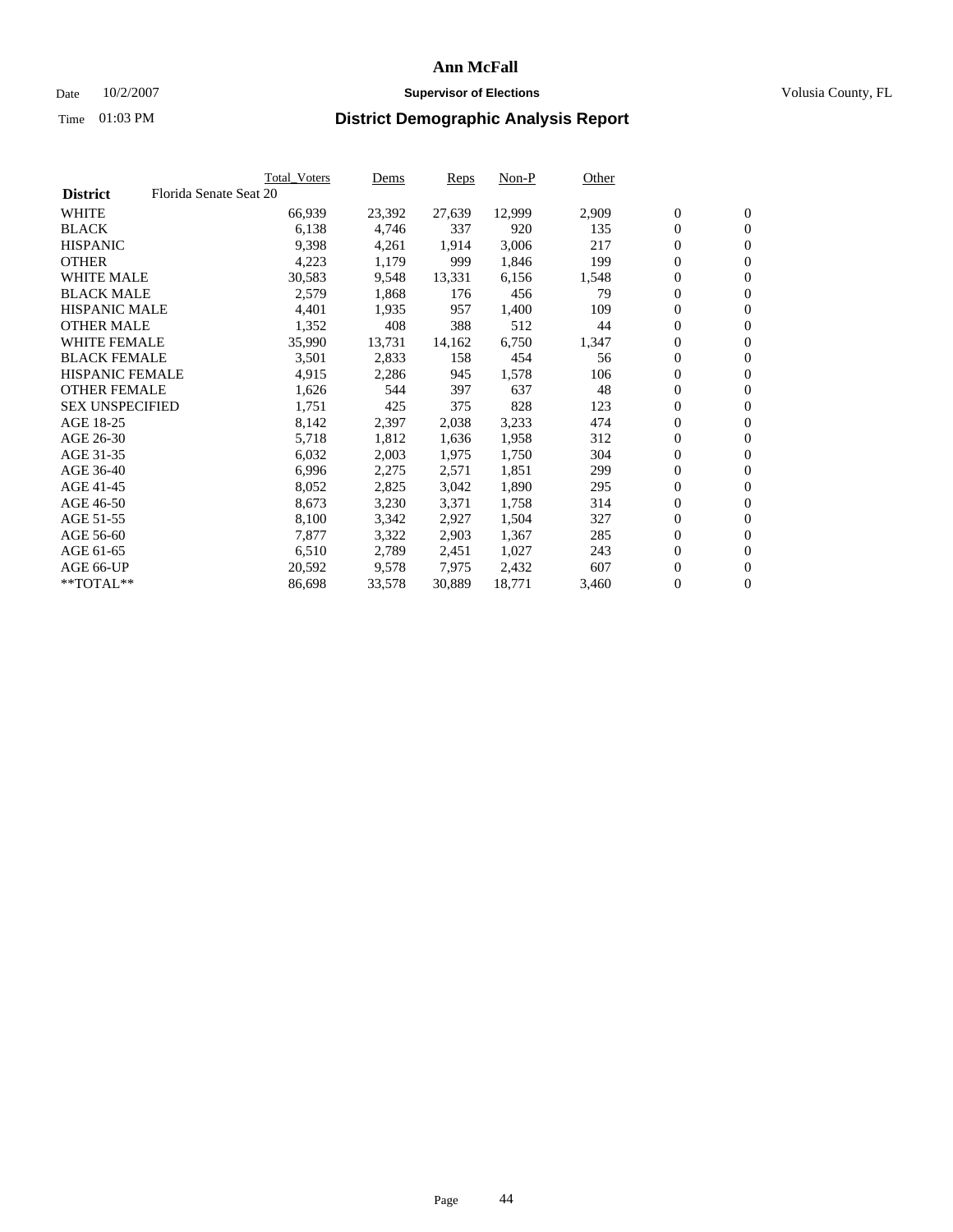### Date  $10/2/2007$  **Supervisor of Elections Supervisor of Elections** Volusia County, FL

|                                       | <b>Total Voters</b> | Dems  | Reps  | Non-P | Other    |                  |                  |  |
|---------------------------------------|---------------------|-------|-------|-------|----------|------------------|------------------|--|
| Daytona Bch Zone 1<br><b>District</b> |                     |       |       |       |          |                  |                  |  |
| <b>WHITE</b>                          | 4,421               | 1,808 | 1,478 | 948   | 187      | $\boldsymbol{0}$ | $\boldsymbol{0}$ |  |
| <b>BLACK</b>                          | 643                 | 502   | 19    | 107   | 15       | $\mathbf{0}$     | $\mathbf{0}$     |  |
| <b>HISPANIC</b>                       | 100                 | 43    | 19    | 37    |          | $\mathbf{0}$     | $\mathbf{0}$     |  |
| <b>OTHER</b>                          | 310                 | 103   | 71    | 120   | 16       | 0                | $\overline{0}$   |  |
| <b>WHITE MALE</b>                     | 2,056               | 741   | 742   | 464   | 109      | 0                | $\mathbf{0}$     |  |
| <b>BLACK MALE</b>                     | 276                 | 202   | 12    | 51    | 11       | 0                | $\boldsymbol{0}$ |  |
| <b>HISPANIC MALE</b>                  | 50                  | 16    | 13    | 21    | $\Omega$ | 0                | $\mathbf{0}$     |  |
| <b>OTHER MALE</b>                     | 121                 | 39    | 31    | 47    | 4        | 0                | $\mathbf{0}$     |  |
| <b>WHITE FEMALE</b>                   | 2,334               | 1,055 | 730   | 473   | 76       | 0                | $\mathbf{0}$     |  |
| <b>BLACK FEMALE</b>                   | 359                 | 294   | 7     | 54    | 4        | $\mathbf{0}$     | $\mathbf{0}$     |  |
| <b>HISPANIC FEMALE</b>                | 50                  | 27    | 6     | 16    |          | 0                | $\mathbf{0}$     |  |
| <b>OTHER FEMALE</b>                   | 118                 | 47    | 28    | 39    | 4        | $\overline{0}$   | $\mathbf{0}$     |  |
| <b>SEX UNSPECIFIED</b>                | 110                 | 35    | 18    | 47    | 10       | 0                | $\mathbf{0}$     |  |
| AGE 18-25                             | 501                 | 190   | 81    | 206   | 24       | 0                | $\mathbf{0}$     |  |
| AGE 26-30                             | 361                 | 137   | 85    | 117   | 22       | 0                | $\mathbf{0}$     |  |
| AGE 31-35                             | 290                 | 109   | 76    | 87    | 18       | 0                | $\mathbf{0}$     |  |
| AGE 36-40                             | 315                 | 116   | 105   | 76    | 18       | $\boldsymbol{0}$ | $\mathbf{0}$     |  |
| AGE 41-45                             | 401                 | 156   | 133   | 93    | 19       | 0                | $\mathbf{0}$     |  |
| AGE 46-50                             | 466                 | 209   | 140   | 98    | 19       | $\mathbf{0}$     | $\mathbf{0}$     |  |
| AGE 51-55                             | 515                 | 238   | 148   | 109   | 20       | $\overline{0}$   | $\mathbf{0}$     |  |
| AGE 56-60                             | 522                 | 224   | 155   | 125   | 18       | 0                | $\mathbf{0}$     |  |
| AGE 61-65                             | 429                 | 197   | 124   | 95    | 13       | 0                | $\mathbf{0}$     |  |
| AGE 66-UP                             | 1,674               | 880   | 540   | 206   | 48       | 0                | 0                |  |
| **TOTAL**                             | 5,474               | 2,456 | 1,587 | 1,212 | 219      | $\boldsymbol{0}$ | $\boldsymbol{0}$ |  |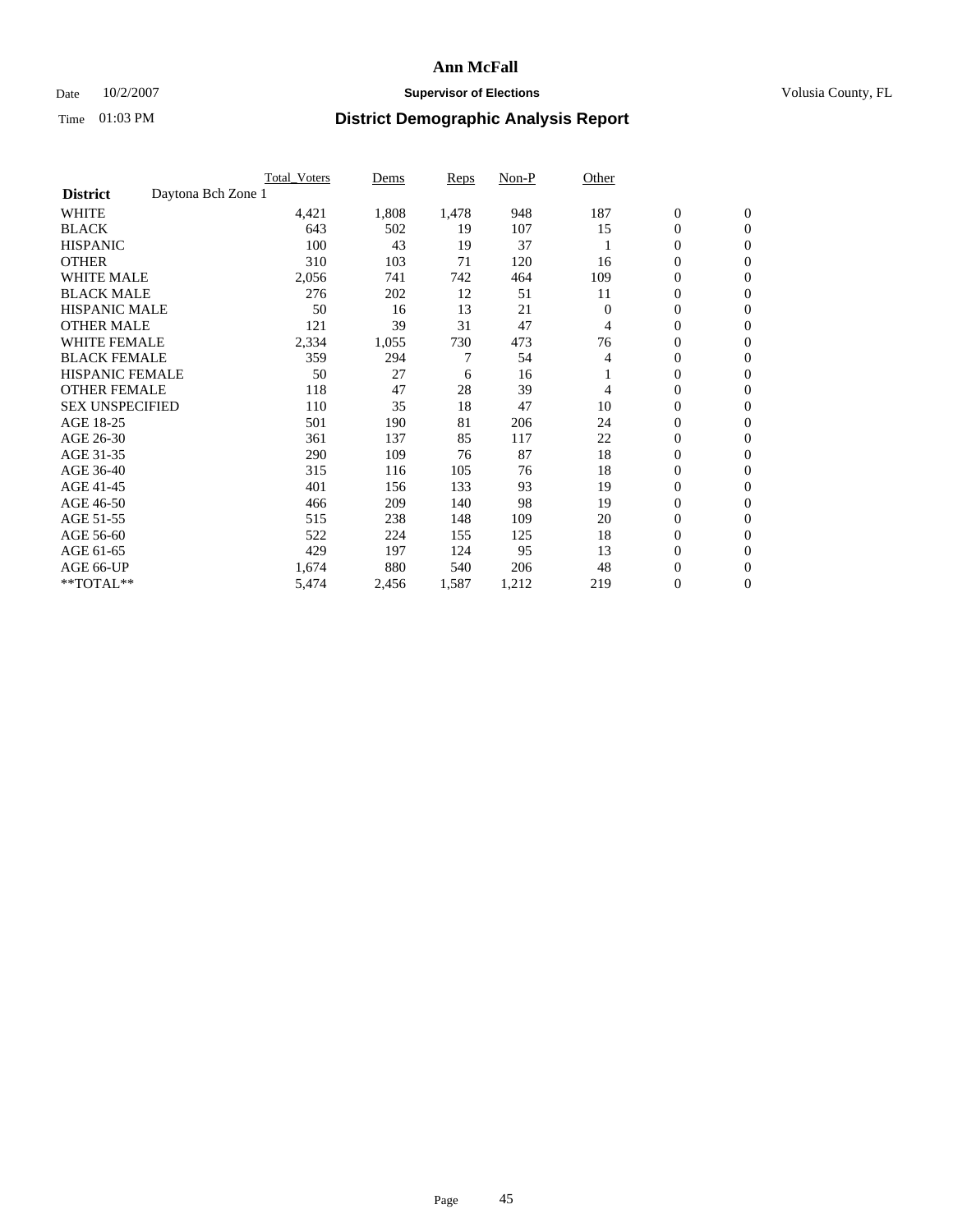### Date  $10/2/2007$  **Supervisor of Elections Supervisor of Elections** Volusia County, FL

|                                       | <b>Total Voters</b> | Dems  | Reps  | Non-P | Other          |                  |                  |  |
|---------------------------------------|---------------------|-------|-------|-------|----------------|------------------|------------------|--|
| Daytona Bch Zone 2<br><b>District</b> |                     |       |       |       |                |                  |                  |  |
| <b>WHITE</b>                          | 3,718               | 1,597 | 1,252 | 738   | 131            | $\boldsymbol{0}$ | $\boldsymbol{0}$ |  |
| <b>BLACK</b>                          | 1,132               | 923   | 45    | 150   | 14             | 0                | $\mathbf{0}$     |  |
| <b>HISPANIC</b>                       | 103                 | 38    | 27    | 33    | 5              | $\mathbf{0}$     | $\mathbf{0}$     |  |
| <b>OTHER</b>                          | 314                 | 117   | 51    | 135   | 11             | 0                | $\overline{0}$   |  |
| <b>WHITE MALE</b>                     | 1,779               | 697   | 639   | 371   | 72             | 0                | $\mathbf{0}$     |  |
| <b>BLACK MALE</b>                     | 446                 | 333   | 26    | 81    | 6              | 0                | $\mathbf{0}$     |  |
| <b>HISPANIC MALE</b>                  | 49                  | 19    | 13    | 15    | $\overline{c}$ | 0                | $\mathbf{0}$     |  |
| <b>OTHER MALE</b>                     | 101                 | 37    | 20    | 41    | 3              | 0                | $\mathbf{0}$     |  |
| <b>WHITE FEMALE</b>                   | 1,913               | 890   | 601   | 364   | 58             | 0                | $\Omega$         |  |
| <b>BLACK FEMALE</b>                   | 678                 | 585   | 19    | 67    |                | $\mathbf{0}$     | $\mathbf{0}$     |  |
| <b>HISPANIC FEMALE</b>                | 54                  | 19    | 14    | 18    | 3              | 0                | $\mathbf{0}$     |  |
| <b>OTHER FEMALE</b>                   | 122                 | 53    | 24    | 44    |                | 0                | $\mathbf{0}$     |  |
| <b>SEX UNSPECIFIED</b>                | 125                 | 42    | 19    | 55    | 9              | 0                | $\mathbf{0}$     |  |
| AGE 18-25                             | 471                 | 212   | 81    | 153   | 25             | 0                | $\mathbf{0}$     |  |
| AGE 26-30                             | 299                 | 140   | 46    | 105   | 8              | 0                | $\mathbf{0}$     |  |
| AGE 31-35                             | 306                 | 127   | 64    | 105   | 10             | 0                | $\mathbf{0}$     |  |
| AGE 36-40                             | 293                 | 113   | 80    | 92    | 8              | $\mathbf{0}$     | $\mathbf{0}$     |  |
| AGE 41-45                             | 410                 | 193   | 103   | 98    | 16             | 0                | $\mathbf{0}$     |  |
| AGE 46-50                             | 493                 | 239   | 144   | 93    | 17             | 0                | $\mathbf{0}$     |  |
| AGE 51-55                             | 490                 | 246   | 133   | 98    | 13             | 0                | $\mathbf{0}$     |  |
| AGE 56-60                             | 507                 | 266   | 137   | 86    | 18             | 0                | $\mathbf{0}$     |  |
| AGE 61-65                             | 422                 | 213   | 135   | 66    | 8              | 0                | $\mathbf{0}$     |  |
| AGE 66-UP                             | 1,576               | 926   | 452   | 160   | 38             | 0                | 0                |  |
| **TOTAL**                             | 5,267               | 2,675 | 1,375 | 1,056 | 161            | 0                | $\boldsymbol{0}$ |  |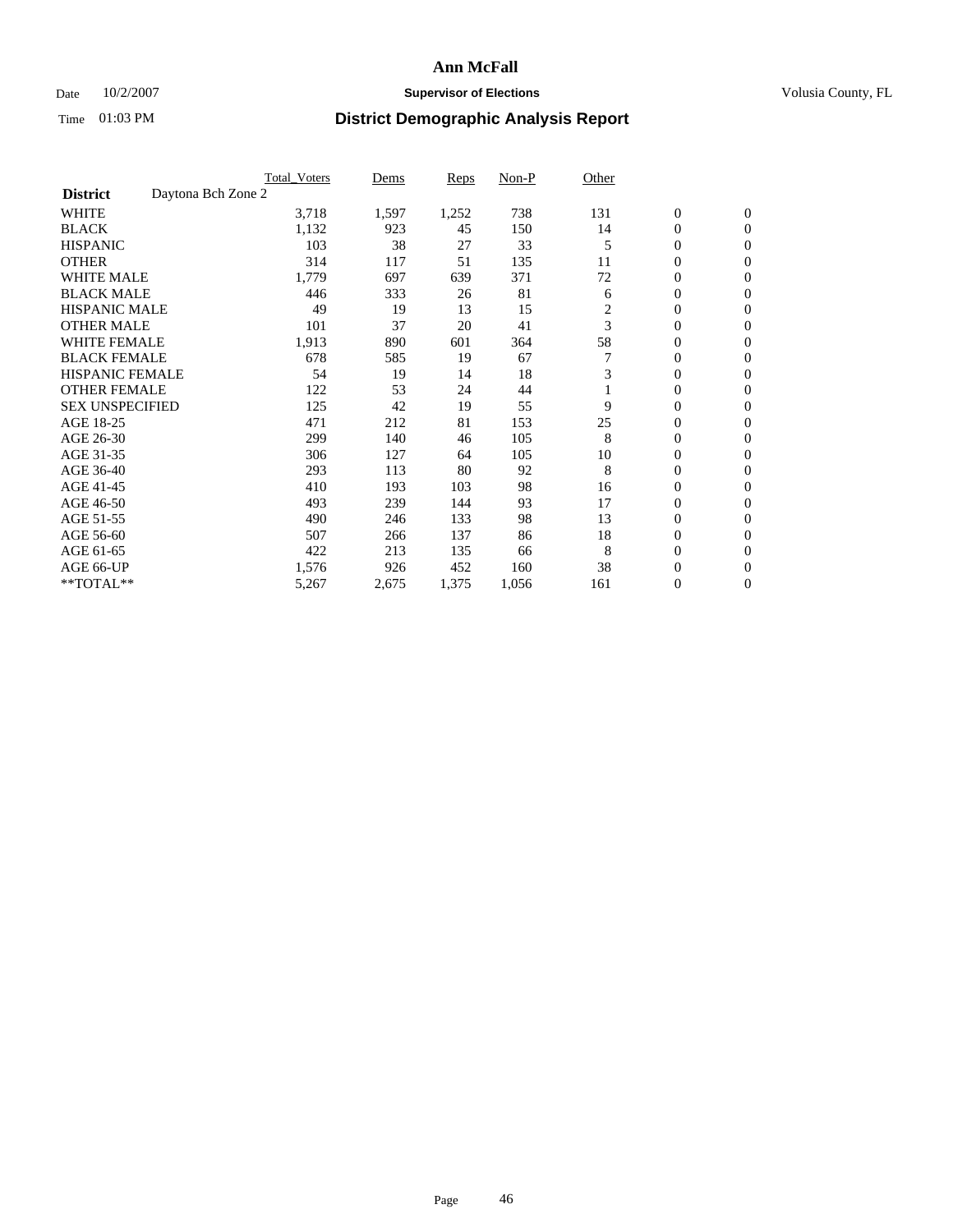#### Date  $10/2/2007$  **Supervisor of Elections** Volusia County, FL

|                        | <b>Total Voters</b> | Dems  | Reps  | Non-P | Other    |                  |                  |
|------------------------|---------------------|-------|-------|-------|----------|------------------|------------------|
| <b>District</b>        | Daytona Bch Zone 3  |       |       |       |          |                  |                  |
| <b>WHITE</b>           | 3,354               | 1,451 | 959   | 788   | 156      | $\boldsymbol{0}$ | $\mathbf{0}$     |
| <b>BLACK</b>           | 1,335               | 1,024 | 39    | 260   | 12       | 0                | $\mathbf{0}$     |
| <b>HISPANIC</b>        | 78                  | 33    | 12    | 30    | 3        | 0                | $\mathbf{0}$     |
| <b>OTHER</b>           | 413                 | 149   | 48    | 203   | 13       | 0                | $\mathbf{0}$     |
| <b>WHITE MALE</b>      | 1,706               | 663   | 521   | 422   | 100      | 0                | $\mathbf{0}$     |
| <b>BLACK MALE</b>      | 361                 | 267   | 15    | 73    | 6        | 0                | $\mathbf{0}$     |
| <b>HISPANIC MALE</b>   | 38                  | 19    | 3     | 14    | 2        | 0                | $\mathbf{0}$     |
| <b>OTHER MALE</b>      | 89                  | 36    | 19    | 34    | $\Omega$ | $\mathbf{0}$     | $\mathbf{0}$     |
| <b>WHITE FEMALE</b>    | 1,617               | 777   | 431   | 355   | 54       | 0                | $\mathbf{0}$     |
| <b>BLACK FEMALE</b>    | 955                 | 745   | 24    | 180   | 6        | $\boldsymbol{0}$ | $\mathbf{0}$     |
| <b>HISPANIC FEMALE</b> | 39                  | 13    | 9     | 16    |          | 0                | $\mathbf{0}$     |
| <b>OTHER FEMALE</b>    | 148                 | 60    | 12    | 71    | 5        | 0                | $\mathbf{0}$     |
| <b>SEX UNSPECIFIED</b> | 227                 | 77    | 24    | 116   | 10       | 0                | $\mathbf{0}$     |
| AGE 18-25              | 1,241               | 737   | 90    | 390   | 24       | 0                | $\mathbf{0}$     |
| AGE 26-30              | 293                 | 115   | 46    | 114   | 18       | $\mathbf{0}$     | $\mathbf{0}$     |
| AGE 31-35              | 225                 | 96    | 53    | 68    | 8        | 0                | $\mathbf{0}$     |
| AGE 36-40              | 268                 | 104   | 58    | 93    | 13       | 0                | $\mathbf{0}$     |
| AGE 41-45              | 311                 | 148   | 73    | 78    | 12       | 0                | $\mathbf{0}$     |
| AGE 46-50              | 439                 | 194   | 109   | 112   | 24       | 0                | $\mathbf{0}$     |
| AGE 51-55              | 437                 | 236   | 101   | 87    | 13       | $\boldsymbol{0}$ | $\mathbf{0}$     |
| AGE 56-60              | 488                 | 236   | 128   | 109   | 15       | 0                | $\mathbf{0}$     |
| AGE 61-65              | 334                 | 145   | 94    | 75    | 20       | $\mathbf{0}$     | $\mathbf{0}$     |
| AGE 66-UP              | 1,144               | 646   | 306   | 155   | 37       | 0                | $\mathbf{0}$     |
| **TOTAL**              | 5,180               | 2,657 | 1,058 | 1,281 | 184      | 0                | $\boldsymbol{0}$ |
|                        |                     |       |       |       |          |                  |                  |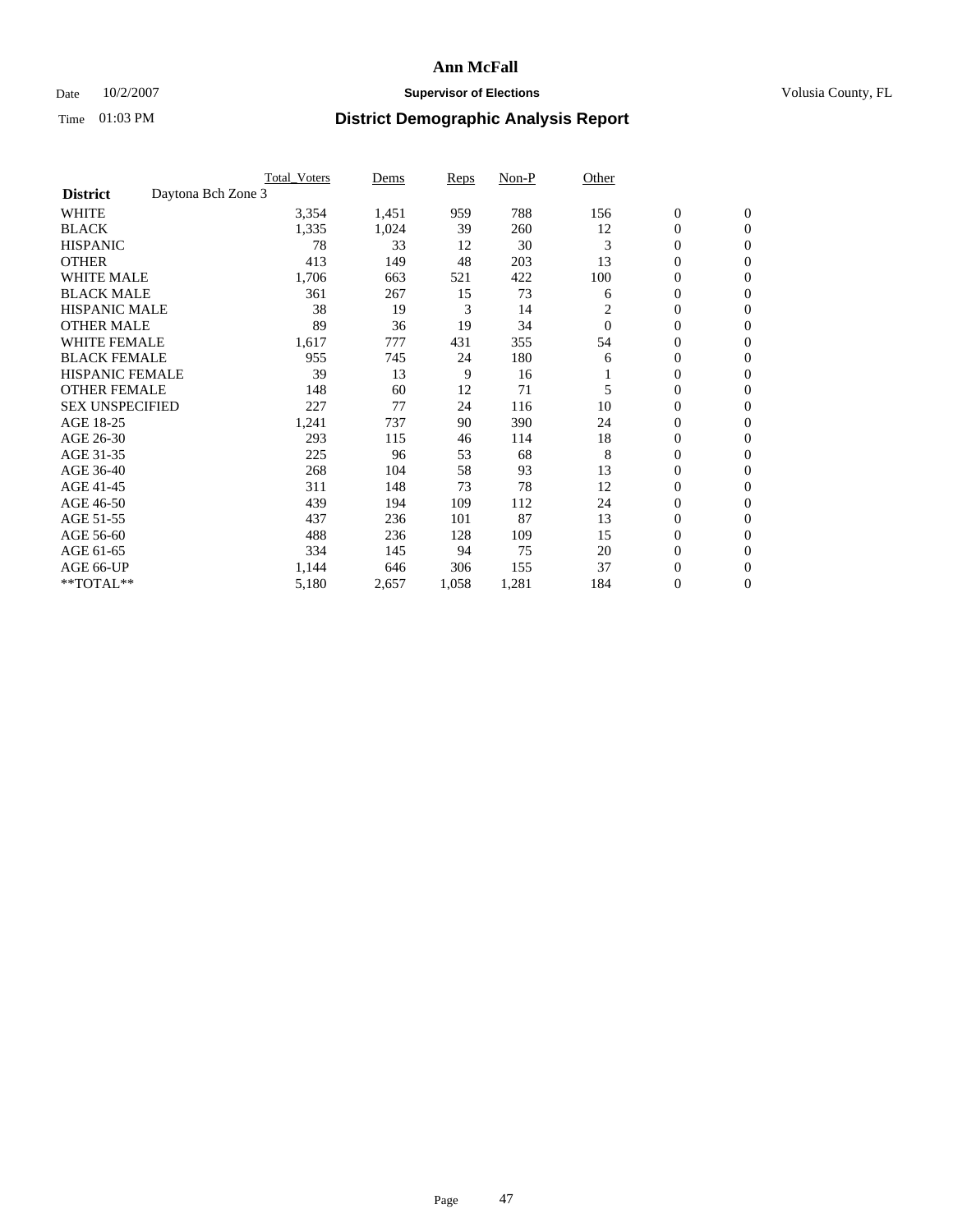### Date  $10/2/2007$  **Supervisor of Elections Supervisor of Elections** Volusia County, FL

|                        | <b>Total Voters</b> | Dems  | Reps  | Non-P | Other          |                  |                  |  |
|------------------------|---------------------|-------|-------|-------|----------------|------------------|------------------|--|
| <b>District</b>        | Daytona Bch Zone 4  |       |       |       |                |                  |                  |  |
| <b>WHITE</b>           | 5,338               | 1,664 | 2,443 | 1,041 | 190            | $\boldsymbol{0}$ | $\mathbf{0}$     |  |
| <b>BLACK</b>           | 415                 | 314   | 17    | 75    | 9              | 0                | $\mathbf{0}$     |  |
| <b>HISPANIC</b>        | 140                 | 51    | 40    | 48    |                | 0                | $\mathbf{0}$     |  |
| <b>OTHER</b>           | 480                 | 113   | 146   | 208   | 13             | 0                | $\mathbf{0}$     |  |
| <b>WHITE MALE</b>      | 2,564               | 696   | 1,211 | 543   | 114            | 0                | $\mathbf{0}$     |  |
| <b>BLACK MALE</b>      | 179                 | 126   | 12    | 37    | 4              | 0                | $\mathbf{0}$     |  |
| <b>HISPANIC MALE</b>   | 67                  | 23    | 19    | 24    |                | 0                | $\mathbf{0}$     |  |
| <b>OTHER MALE</b>      | 131                 | 26    | 47    | 54    | 4              | $\mathbf{0}$     | $\mathbf{0}$     |  |
| <b>WHITE FEMALE</b>    | 2,742               | 958   | 1,219 | 491   | 74             | 0                | $\mathbf{0}$     |  |
| <b>BLACK FEMALE</b>    | 233                 | 187   | 5     | 36    | 5              | $\mathbf{0}$     | $\mathbf{0}$     |  |
| <b>HISPANIC FEMALE</b> | 70                  | 26    | 20    | 24    | $\mathbf{0}$   | 0                | $\mathbf{0}$     |  |
| <b>OTHER FEMALE</b>    | 134                 | 43    | 41    | 46    | 4              | 0                | $\mathbf{0}$     |  |
| <b>SEX UNSPECIFIED</b> | 253                 | 57    | 72    | 117   |                | 0                | 0                |  |
| AGE 18-25              | 932                 | 240   | 316   | 345   | 31             | 0                | $\Omega$         |  |
| AGE 26-30              | 410                 | 117   | 131   | 150   | 12             | $\mathbf{0}$     | $\mathbf{0}$     |  |
| AGE 31-35              | 334                 | 97    | 136   | 84    | 17             | 0                | $\mathbf{0}$     |  |
| AGE 36-40              | 313                 | 99    | 120   | 87    | $\overline{7}$ | 0                | $\mathbf{0}$     |  |
| AGE 41-45              | 322                 | 107   | 133   | 71    | 11             | 0                | $\mathbf{0}$     |  |
| AGE 46-50              | 404                 | 134   | 183   | 79    | 8              | 0                | $\Omega$         |  |
| AGE 51-55              | 405                 | 152   | 166   | 76    | 11             | $\boldsymbol{0}$ | $\mathbf{0}$     |  |
| AGE 56-60              | 566                 | 203   | 220   | 117   | 26             | 0                | $\mathbf{0}$     |  |
| AGE 61-65              | 543                 | 197   | 225   | 98    | 23             | $\mathbf{0}$     | $\mathbf{0}$     |  |
| AGE 66-UP              | 2,143               | 796   | 1,015 | 265   | 67             | 0                | $\boldsymbol{0}$ |  |
| **TOTAL**              | 6,373               | 2,142 | 2,646 | 1,372 | 213            | 0                | $\boldsymbol{0}$ |  |
|                        |                     |       |       |       |                |                  |                  |  |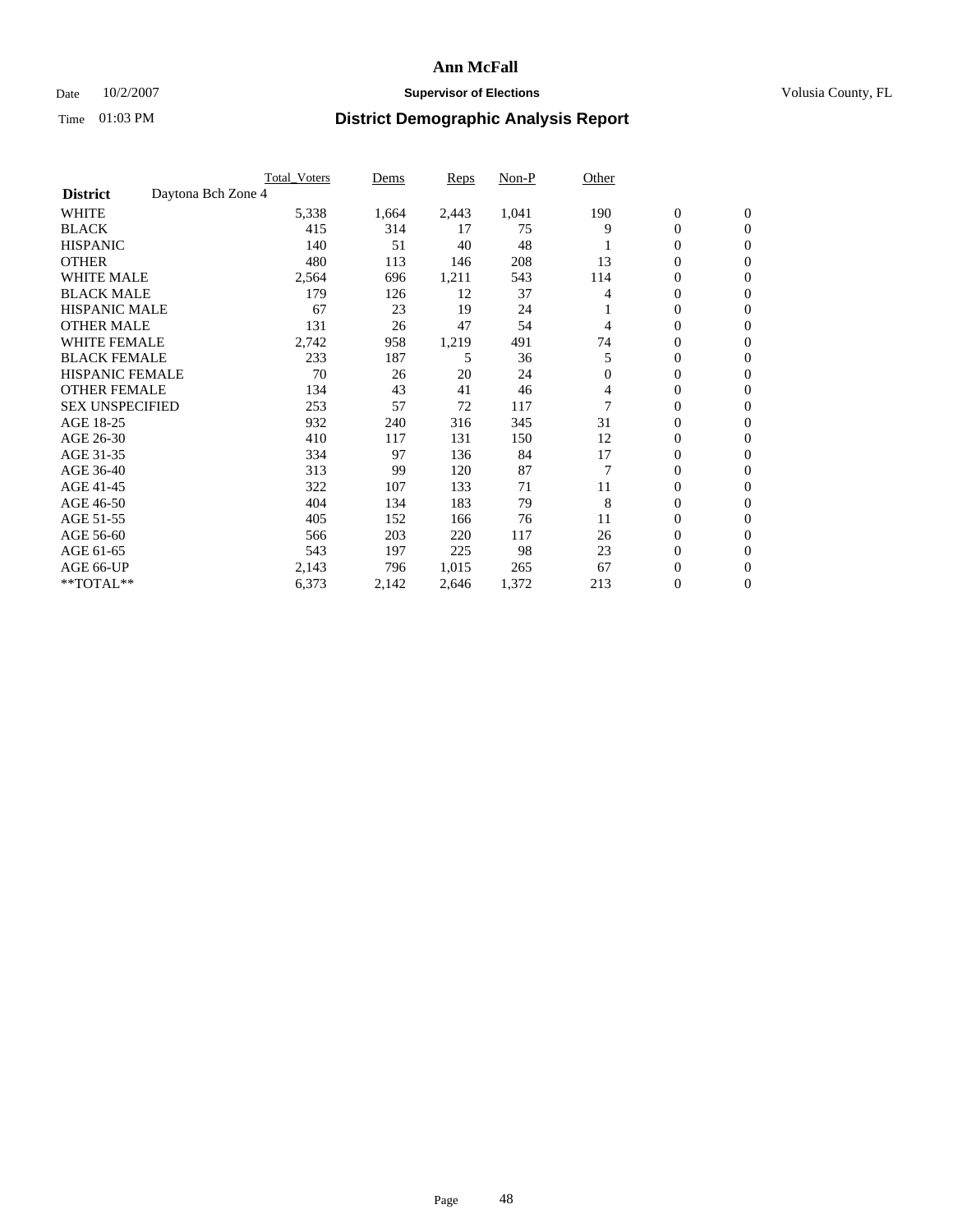### Date  $10/2/2007$  **Supervisor of Elections Supervisor of Elections** Volusia County, FL

|                        | <b>Total Voters</b> | Dems  | Reps | Non-P | Other          |                  |                  |  |
|------------------------|---------------------|-------|------|-------|----------------|------------------|------------------|--|
| <b>District</b>        | Daytona Bch Zone 5  |       |      |       |                |                  |                  |  |
| <b>WHITE</b>           | 1,820               | 750   | 559  | 437   | 74             | $\boldsymbol{0}$ | $\mathbf{0}$     |  |
| <b>BLACK</b>           | 3,092               | 2,573 | 102  | 381   | 36             | 0                | $\mathbf{0}$     |  |
| <b>HISPANIC</b>        | 113                 | 48    | 20   | 41    | 4              | 0                | $\mathbf{0}$     |  |
| <b>OTHER</b>           | 403                 | 191   | 47   | 145   | 20             | 0                | $\mathbf{0}$     |  |
| <b>WHITE MALE</b>      | 849                 | 303   | 297  | 203   | 46             | 0                | $\mathbf{0}$     |  |
| <b>BLACK MALE</b>      | 1,175               | 925   | 52   | 172   | 26             | 0                | $\boldsymbol{0}$ |  |
| <b>HISPANIC MALE</b>   | 56                  | 24    | 10   | 20    | $\overline{c}$ | 0                | $\mathbf{0}$     |  |
| <b>OTHER MALE</b>      | 102                 | 53    | 13   | 30    | 6              | $\mathbf{0}$     | $\mathbf{0}$     |  |
| <b>WHITE FEMALE</b>    | 962                 | 445   | 260  | 230   | 27             | 0                | $\mathbf{0}$     |  |
| <b>BLACK FEMALE</b>    | 1,890               | 1,624 | 50   | 206   | 10             | $\boldsymbol{0}$ | $\mathbf{0}$     |  |
| <b>HISPANIC FEMALE</b> | 56                  | 23    | 10   | 21    | 2              | $\boldsymbol{0}$ | $\boldsymbol{0}$ |  |
| <b>OTHER FEMALE</b>    | 153                 | 80    | 20   | 50    | 3              | 0                | $\mathbf{0}$     |  |
| <b>SEX UNSPECIFIED</b> | 185                 | 85    | 16   | 72    | 12             | 0                | $\mathbf{0}$     |  |
| AGE 18-25              | 917                 | 487   | 104  | 296   | 30             | 0                | $\mathbf{0}$     |  |
| AGE 26-30              | 499                 | 281   | 51   | 148   | 19             | $\mathbf{0}$     | $\mathbf{0}$     |  |
| AGE 31-35              | 427                 | 259   | 64   | 91    | 13             | 0                | $\mathbf{0}$     |  |
| AGE 36-40              | 432                 | 282   | 47   | 94    | 9              | 0                | $\mathbf{0}$     |  |
| AGE 41-45              | 485                 | 333   | 67   | 74    | 11             | 0                | $\mathbf{0}$     |  |
| AGE 46-50              | 520                 | 353   | 79   | 80    | 8              | 0                | $\mathbf{0}$     |  |
| AGE 51-55              | 469                 | 334   | 57   | 67    | 11             | $\boldsymbol{0}$ | $\boldsymbol{0}$ |  |
| AGE 56-60              | 413                 | 307   | 53   | 44    | 9              | 0                | $\mathbf{0}$     |  |
| AGE 61-65              | 333                 | 241   | 45   | 38    | 9              | $\mathbf{0}$     | $\mathbf{0}$     |  |
| AGE 66-UP              | 933                 | 685   | 161  | 72    | 15             | 0                | $\boldsymbol{0}$ |  |
| **TOTAL**              | 5,428               | 3,562 | 728  | 1,004 | 134            | 0                | $\boldsymbol{0}$ |  |
|                        |                     |       |      |       |                |                  |                  |  |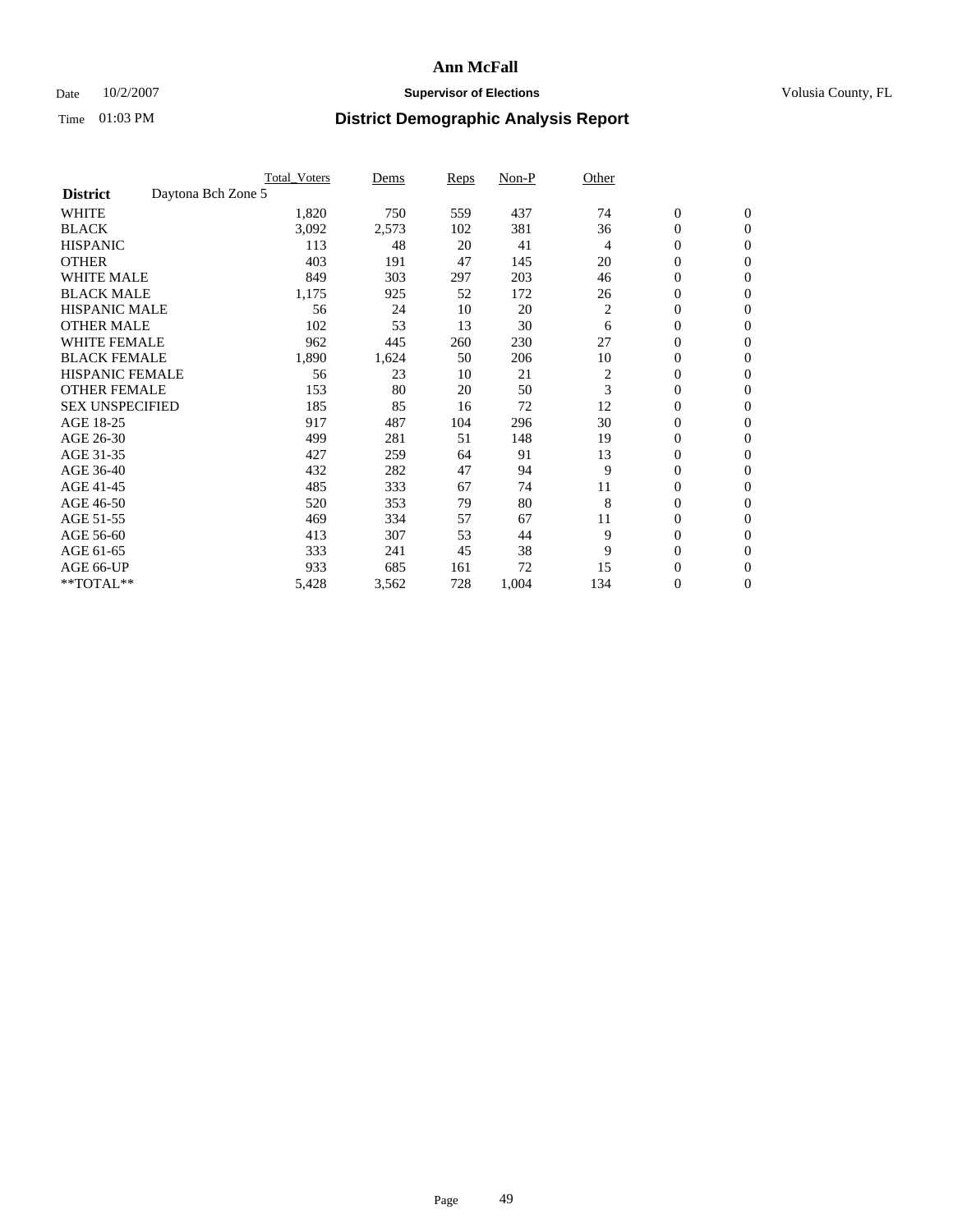### Date  $10/2/2007$  **Supervisor of Elections Supervisor of Elections** Volusia County, FL

|                                       | <b>Total Voters</b> | Dems  | Reps | Non-P | Other          |                  |                  |  |
|---------------------------------------|---------------------|-------|------|-------|----------------|------------------|------------------|--|
| Daytona Bch Zone 6<br><b>District</b> |                     |       |      |       |                |                  |                  |  |
| <b>WHITE</b>                          | 1,256               | 547   | 353  | 302   | 54             | $\boldsymbol{0}$ | $\boldsymbol{0}$ |  |
| <b>BLACK</b>                          | 3,824               | 3,137 | 120  | 520   | 47             | 0                | $\mathbf{0}$     |  |
| <b>HISPANIC</b>                       | 105                 | 45    | 11   | 47    | $\overline{c}$ | 0                | $\mathbf{0}$     |  |
| <b>OTHER</b>                          | 405                 | 179   | 28   | 191   | 7              | 0                | $\overline{0}$   |  |
| <b>WHITE MALE</b>                     | 603                 | 218   | 191  | 154   | 40             | 0                | $\mathbf{0}$     |  |
| <b>BLACK MALE</b>                     | 1,735               | 1,364 | 65   | 278   | 28             | 0                | $\mathbf{0}$     |  |
| <b>HISPANIC MALE</b>                  | 54                  | 20    | 5    | 28    |                | 0                | $\Omega$         |  |
| <b>OTHER MALE</b>                     | 133                 | 68    | 10   | 51    | 4              | 0                | $\mathbf{0}$     |  |
| <b>WHITE FEMALE</b>                   | 650                 | 327   | 162  | 147   | 14             | 0                | $\Omega$         |  |
| <b>BLACK FEMALE</b>                   | 2,049               | 1,744 | 53   | 234   | 18             | 0                | $\mathbf{0}$     |  |
| <b>HISPANIC FEMALE</b>                | 50                  | 25    | 6    | 18    |                | 0                | $\mathbf{0}$     |  |
| <b>OTHER FEMALE</b>                   | 120                 | 65    | 10   | 45    | $\Omega$       | 0                | $\mathbf{0}$     |  |
| <b>SEX UNSPECIFIED</b>                | 196                 | 77    | 10   | 105   | 4              | 0                | $\mathbf{0}$     |  |
| AGE 18-25                             | 1,276               | 760   | 88   | 389   | 39             | 0                | $\mathbf{0}$     |  |
| AGE 26-30                             | 477                 | 281   | 39   | 149   | 8              | 0                | $\mathbf{0}$     |  |
| AGE 31-35                             | 368                 | 224   | 42   | 92    | 10             | 0                | $\mathbf{0}$     |  |
| AGE 36-40                             | 413                 | 271   | 42   | 89    | 11             | 0                | $\mathbf{0}$     |  |
| AGE 41-45                             | 413                 | 289   | 36   | 79    | 9              | 0                | $\mathbf{0}$     |  |
| AGE 46-50                             | 487                 | 345   | 58   | 73    | 11             | 0                | $\mathbf{0}$     |  |
| AGE 51-55                             | 456                 | 328   | 48   | 72    | 8              | 0                | $\mathbf{0}$     |  |
| AGE 56-60                             | 401                 | 309   | 44   | 46    | 2              | 0                | $\mathbf{0}$     |  |
| AGE 61-65                             | 309                 | 246   | 28   | 31    | 4              | 0                | $\mathbf{0}$     |  |
| AGE 66-UP                             | 987                 | 853   | 87   | 39    | 8              | 0                | 0                |  |
| **TOTAL**                             | 5,590               | 3,908 | 512  | 1,060 | 110            | 0                | $\boldsymbol{0}$ |  |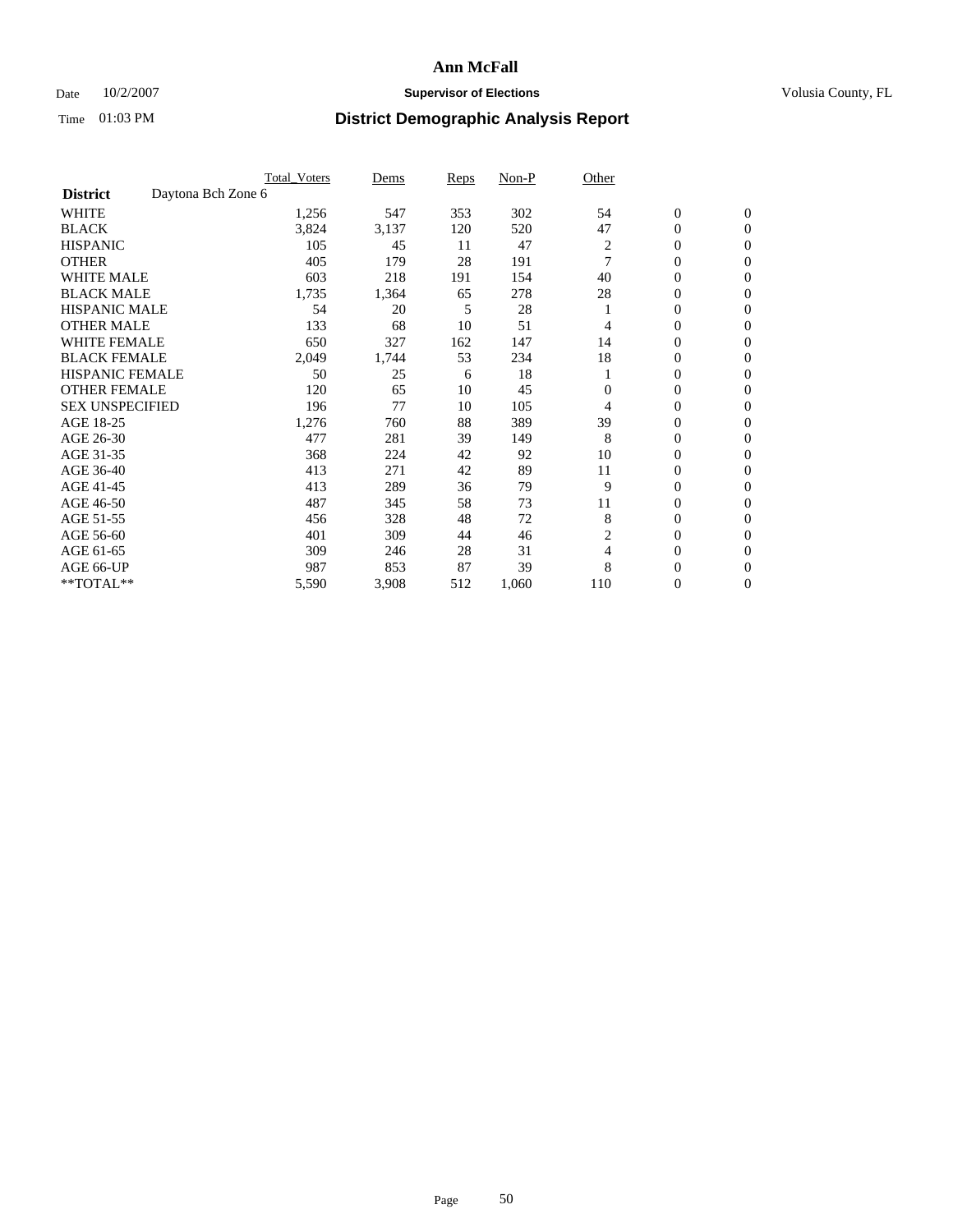### Date  $10/2/2007$  **Supervisor of Elections Supervisor of Elections** Volusia County, FL

|                        |                    | <b>Total Voters</b> | Dems  | Reps  | Non-P | Other |                  |                  |  |
|------------------------|--------------------|---------------------|-------|-------|-------|-------|------------------|------------------|--|
| <b>District</b>        | Deltona District 1 |                     |       |       |       |       |                  |                  |  |
| <b>WHITE</b>           |                    | 4,742               | 1,684 | 1,723 | 1,127 | 208   | $\boldsymbol{0}$ | $\boldsymbol{0}$ |  |
| <b>BLACK</b>           |                    | 716                 | 524   | 41    | 133   | 18    | $\mathbf{0}$     | $\mathbf{0}$     |  |
| <b>HISPANIC</b>        |                    | 1,580               | 698   | 290   | 555   | 37    | $\mathbf{0}$     | $\mathbf{0}$     |  |
| <b>OTHER</b>           |                    | 442                 | 105   | 72    | 248   | 17    | 0                | $\mathbf{0}$     |  |
| <b>WHITE MALE</b>      |                    | 2,218               | 729   | 859   | 517   | 113   | 0                | $\mathbf{0}$     |  |
| <b>BLACK MALE</b>      |                    | 338                 | 231   | 26    | 71    | 10    | 0                | $\mathbf{0}$     |  |
| <b>HISPANIC MALE</b>   |                    | 728                 | 312   | 146   | 252   | 18    | 0                | $\mathbf{0}$     |  |
| <b>OTHER MALE</b>      |                    | 129                 | 34    | 25    | 66    | 4     | 0                | $\mathbf{0}$     |  |
| <b>WHITE FEMALE</b>    |                    | 2,499               | 948   | 857   | 599   | 95    | 0                | $\mathbf{0}$     |  |
| <b>BLACK FEMALE</b>    |                    | 375                 | 292   | 15    | 60    | 8     | $\mathbf{0}$     | $\mathbf{0}$     |  |
| <b>HISPANIC FEMALE</b> |                    | 835                 | 379   | 141   | 296   | 19    | 0                | $\mathbf{0}$     |  |
| <b>OTHER FEMALE</b>    |                    | 165                 | 44    | 36    | 81    | 4     | 0                | $\mathbf{0}$     |  |
| <b>SEX UNSPECIFIED</b> |                    | 193                 | 42    | 21    | 121   | 9     | $\boldsymbol{0}$ | $\mathbf{0}$     |  |
| AGE 18-25              |                    | 991                 | 299   | 203   | 434   | 55    | 0                | $\mathbf{0}$     |  |
| AGE 26-30              |                    | 693                 | 216   | 154   | 292   | 31    | 0                | $\mathbf{0}$     |  |
| AGE 31-35              |                    | 680                 | 239   | 191   | 224   | 26    | 0                | $\mathbf{0}$     |  |
| AGE 36-40              |                    | 747                 | 266   | 235   | 212   | 34    | $\boldsymbol{0}$ | $\mathbf{0}$     |  |
| AGE 41-45              |                    | 867                 | 327   | 276   | 236   | 28    | 0                | $\mathbf{0}$     |  |
| AGE 46-50              |                    | 914                 | 371   | 325   | 192   | 26    | $\mathbf{0}$     | $\mathbf{0}$     |  |
| AGE 51-55              |                    | 675                 | 301   | 195   | 152   | 27    | $\overline{0}$   | $\mathbf{0}$     |  |
| AGE 56-60              |                    | 562                 | 263   | 161   | 116   | 22    | $\boldsymbol{0}$ | $\mathbf{0}$     |  |
| AGE 61-65              |                    | 378                 | 181   | 112   | 77    | 8     | 0                | $\mathbf{0}$     |  |
| AGE 66-UP              |                    | 971                 | 546   | 274   | 128   | 23    | 0                | 0                |  |
| $*$ TOTAL $**$         |                    | 7,480               | 3,011 | 2,126 | 2,063 | 280   | 0                | $\boldsymbol{0}$ |  |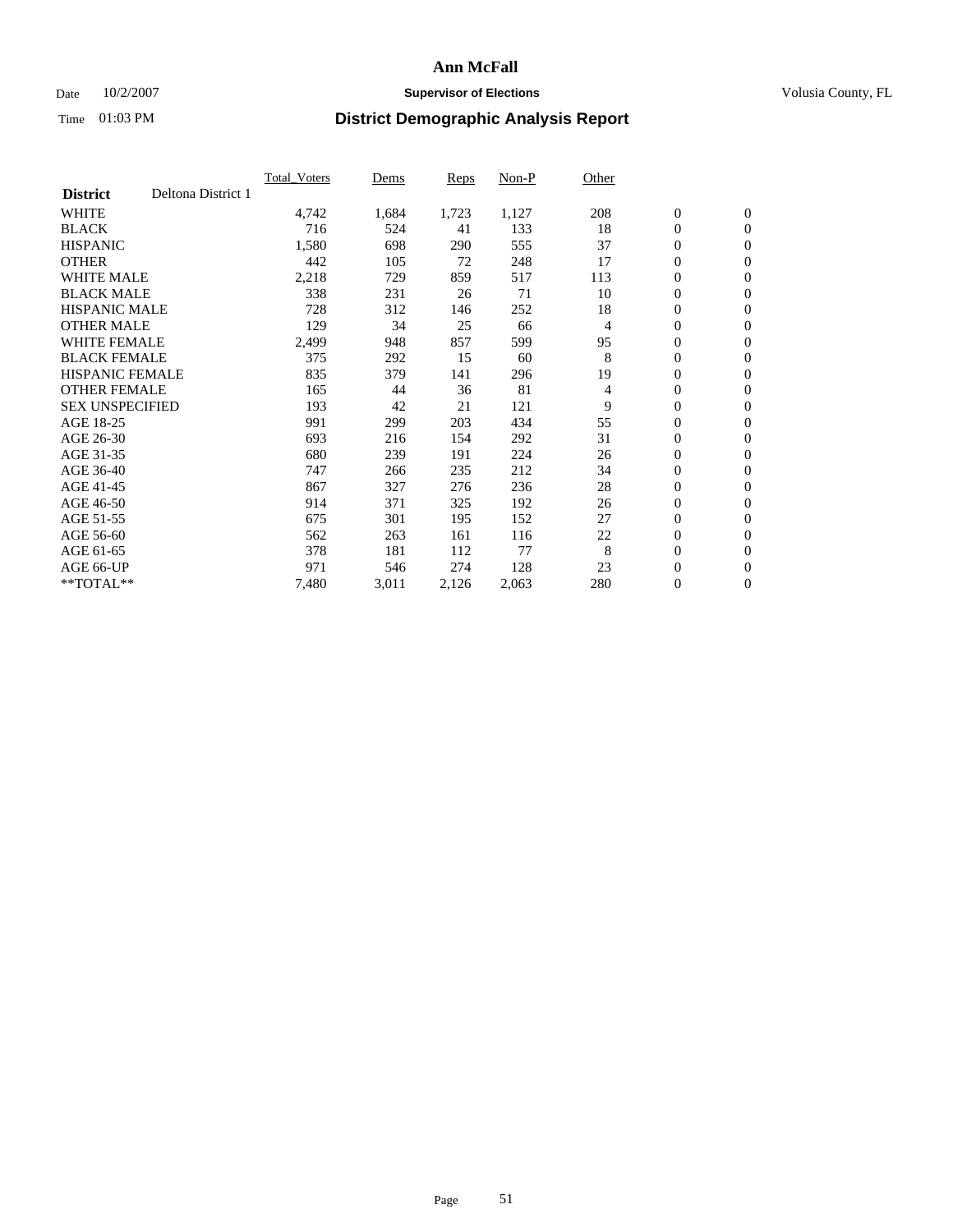### Date  $10/2/2007$  **Supervisor of Elections Supervisor of Elections** Volusia County, FL

|                        |                    | <b>Total Voters</b> | Dems  | Reps  | Non-P | Other |                  |                  |  |
|------------------------|--------------------|---------------------|-------|-------|-------|-------|------------------|------------------|--|
| <b>District</b>        | Deltona District 2 |                     |       |       |       |       |                  |                  |  |
| <b>WHITE</b>           |                    | 6,015               | 2,003 | 2,508 | 1,254 | 250   | $\boldsymbol{0}$ | $\mathbf{0}$     |  |
| <b>BLACK</b>           |                    | 558                 | 422   | 41    | 77    | 18    | $\mathbf{0}$     | $\mathbf{0}$     |  |
| <b>HISPANIC</b>        |                    | 1,541               | 726   | 324   | 459   | 32    | 0                | $\mathbf{0}$     |  |
| <b>OTHER</b>           |                    | 430                 | 129   | 93    | 185   | 23    | 0                | $\mathbf{0}$     |  |
| <b>WHITE MALE</b>      |                    | 2,771               | 861   | 1,183 | 594   | 133   | 0                | $\mathbf{0}$     |  |
| <b>BLACK MALE</b>      |                    | 248                 | 166   | 28    | 43    | 11    | 0                | $\boldsymbol{0}$ |  |
| <b>HISPANIC MALE</b>   |                    | 744                 | 343   | 150   | 231   | 20    | 0                | $\mathbf{0}$     |  |
| <b>OTHER MALE</b>      |                    | 152                 | 51    | 37    | 59    | 5     | $\mathbf{0}$     | $\mathbf{0}$     |  |
| <b>WHITE FEMALE</b>    |                    | 3,214               | 1,132 | 1,314 | 652   | 116   | 0                | $\mathbf{0}$     |  |
| <b>BLACK FEMALE</b>    |                    | 305                 | 251   | 13    | 34    | 7     | $\mathbf{0}$     | $\mathbf{0}$     |  |
| <b>HISPANIC FEMALE</b> |                    | 784                 | 375   | 174   | 223   | 12    | 0                | $\boldsymbol{0}$ |  |
| <b>OTHER FEMALE</b>    |                    | 168                 | 65    | 36    | 63    | 4     | 0                | $\mathbf{0}$     |  |
| <b>SEX UNSPECIFIED</b> |                    | 158                 | 36    | 31    | 76    | 15    | $\boldsymbol{0}$ | $\mathbf{0}$     |  |
| AGE 18-25              |                    | 842                 | 273   | 189   | 318   | 62    | 0                | $\mathbf{0}$     |  |
| AGE 26-30              |                    | 551                 | 179   | 158   | 192   | 22    | $\mathbf{0}$     | $\mathbf{0}$     |  |
| AGE 31-35              |                    | 604                 | 212   | 182   | 177   | 33    | 0                | $\mathbf{0}$     |  |
| AGE 36-40              |                    | 677                 | 201   | 250   | 196   | 30    | 0                | $\mathbf{0}$     |  |
| AGE 41-45              |                    | 879                 | 307   | 321   | 223   | 28    | $\boldsymbol{0}$ | $\mathbf{0}$     |  |
| AGE 46-50              |                    | 897                 | 334   | 337   | 195   | 31    | 0                | $\mathbf{0}$     |  |
| AGE 51-55              |                    | 851                 | 320   | 333   | 162   | 36    | $\boldsymbol{0}$ | $\boldsymbol{0}$ |  |
| AGE 56-60              |                    | 755                 | 318   | 259   | 152   | 26    | 0                | $\mathbf{0}$     |  |
| AGE 61-65              |                    | 593                 | 250   | 220   | 109   | 14    | $\mathbf{0}$     | $\mathbf{0}$     |  |
| AGE 66-UP              |                    | 1,895               | 886   | 717   | 251   | 41    | $\boldsymbol{0}$ | $\boldsymbol{0}$ |  |
| $*$ TOTAL $**$         |                    | 8,544               | 3,280 | 2,966 | 1,975 | 323   | 0                | $\overline{0}$   |  |
|                        |                    |                     |       |       |       |       |                  |                  |  |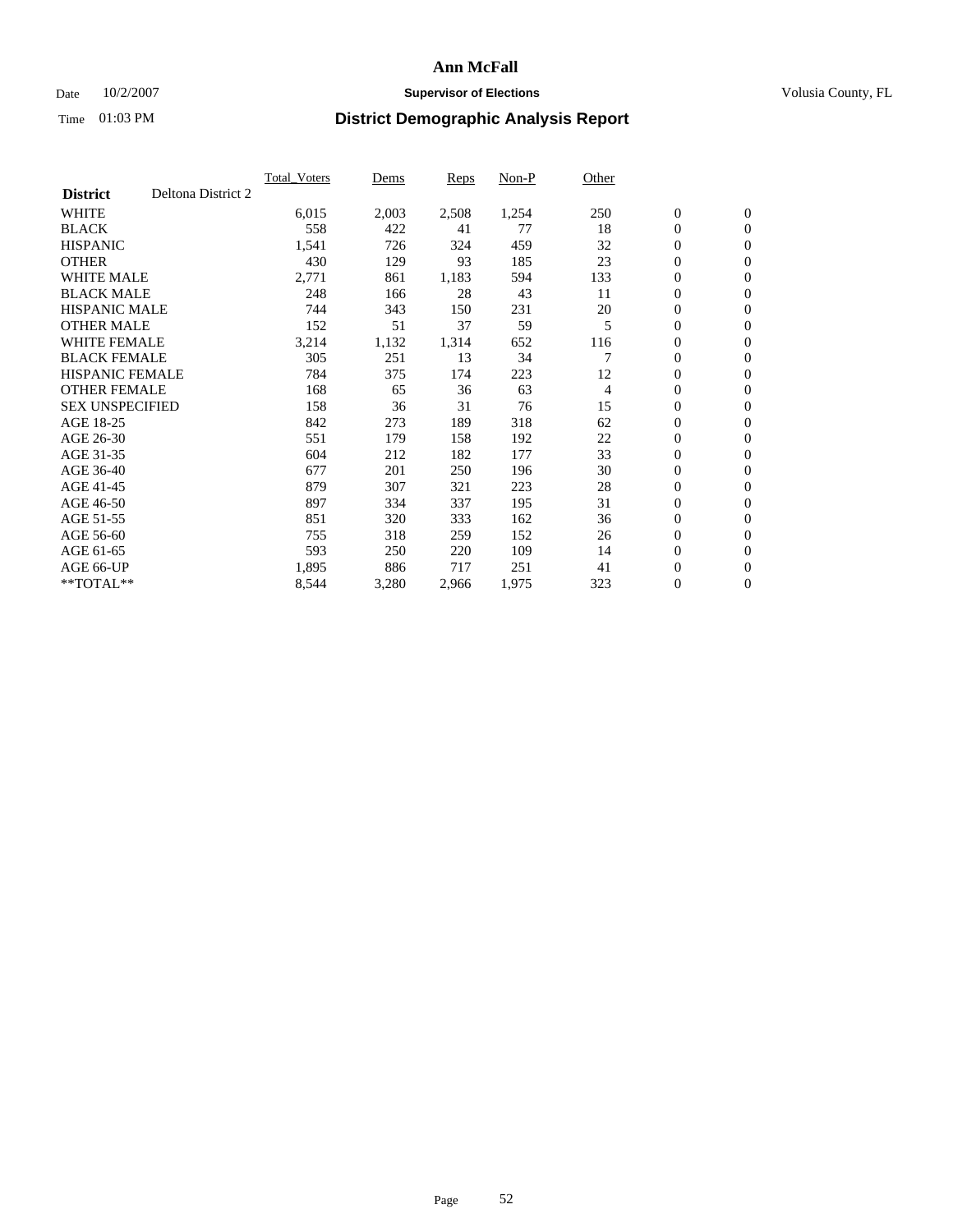#### Date  $10/2/2007$  **Supervisor of Elections** Volusia County, FL

|                        |                    | <b>Total Voters</b> | Dems  | Reps  | Non-P | Other |                  |                |  |
|------------------------|--------------------|---------------------|-------|-------|-------|-------|------------------|----------------|--|
| <b>District</b>        | Deltona District 3 |                     |       |       |       |       |                  |                |  |
| <b>WHITE</b>           |                    | 4,930               | 1,736 | 1,873 | 1,107 | 214   | $\boldsymbol{0}$ | $\mathbf{0}$   |  |
| <b>BLACK</b>           |                    | 427                 | 327   | 23    | 64    | 13    | $\mathbf{0}$     | $\mathbf{0}$   |  |
| <b>HISPANIC</b>        |                    | 1,497               | 710   | 296   | 464   | 27    | 0                | $\mathbf{0}$   |  |
| <b>OTHER</b>           |                    | 393                 | 112   | 81    | 180   | 20    | 0                | $\mathbf{0}$   |  |
| <b>WHITE MALE</b>      |                    | 2,205               | 705   | 870   | 516   | 114   | 0                | $\mathbf{0}$   |  |
| <b>BLACK MALE</b>      |                    | 181                 | 134   | 11    | 28    | 8     | $\boldsymbol{0}$ | $\mathbf{0}$   |  |
| <b>HISPANIC MALE</b>   |                    | 711                 | 327   | 153   | 217   | 14    | 0                | $\mathbf{0}$   |  |
| <b>OTHER MALE</b>      |                    | 140                 | 52    | 34    | 50    | 4     | $\mathbf{0}$     | $\mathbf{0}$   |  |
| <b>WHITE FEMALE</b>    |                    | 2,702               | 1,024 | 993   | 587   | 98    | 0                | $\mathbf{0}$   |  |
| <b>BLACK FEMALE</b>    |                    | 245                 | 192   | 12    | 36    | 5     | $\mathbf{0}$     | $\mathbf{0}$   |  |
| <b>HISPANIC FEMALE</b> |                    | 773                 | 375   | 140   | 245   | 13    | $\boldsymbol{0}$ | $\mathbf{0}$   |  |
| <b>OTHER FEMALE</b>    |                    | 152                 | 43    | 36    | 70    | 3     | 0                | $\mathbf{0}$   |  |
| <b>SEX UNSPECIFIED</b> |                    | 138                 | 33    | 24    | 66    | 15    | $\mathbf{0}$     | $\mathbf{0}$   |  |
| AGE 18-25              |                    | 725                 | 221   | 149   | 314   | 41    | 0                | $\mathbf{0}$   |  |
| AGE 26-30              |                    | 554                 | 169   | 145   | 204   | 36    | $\mathbf{0}$     | $\mathbf{0}$   |  |
| AGE 31-35              |                    | 586                 | 202   | 164   | 195   | 25    | 0                | $\mathbf{0}$   |  |
| AGE 36-40              |                    | 649                 | 229   | 238   | 156   | 26    | 0                | $\mathbf{0}$   |  |
| AGE 41-45              |                    | 697                 | 246   | 234   | 192   | 25    | 0                | $\mathbf{0}$   |  |
| AGE 46-50              |                    | 687                 | 267   | 233   | 163   | 24    | 0                | $\mathbf{0}$   |  |
| AGE 51-55              |                    | 601                 | 250   | 194   | 136   | 21    | $\boldsymbol{0}$ | $\mathbf{0}$   |  |
| AGE 56-60              |                    | 632                 | 268   | 205   | 135   | 24    | $\mathbf{0}$     | $\mathbf{0}$   |  |
| AGE 61-65              |                    | 468                 | 225   | 137   | 89    | 17    | $\mathbf{0}$     | $\mathbf{0}$   |  |
| AGE 66-UP              |                    | 1,648               | 808   | 574   | 231   | 35    | $\boldsymbol{0}$ | $\mathbf{0}$   |  |
| $*$ TOTAL $**$         |                    | 7,247               | 2,885 | 2,273 | 1,815 | 274   | 0                | $\overline{0}$ |  |
|                        |                    |                     |       |       |       |       |                  |                |  |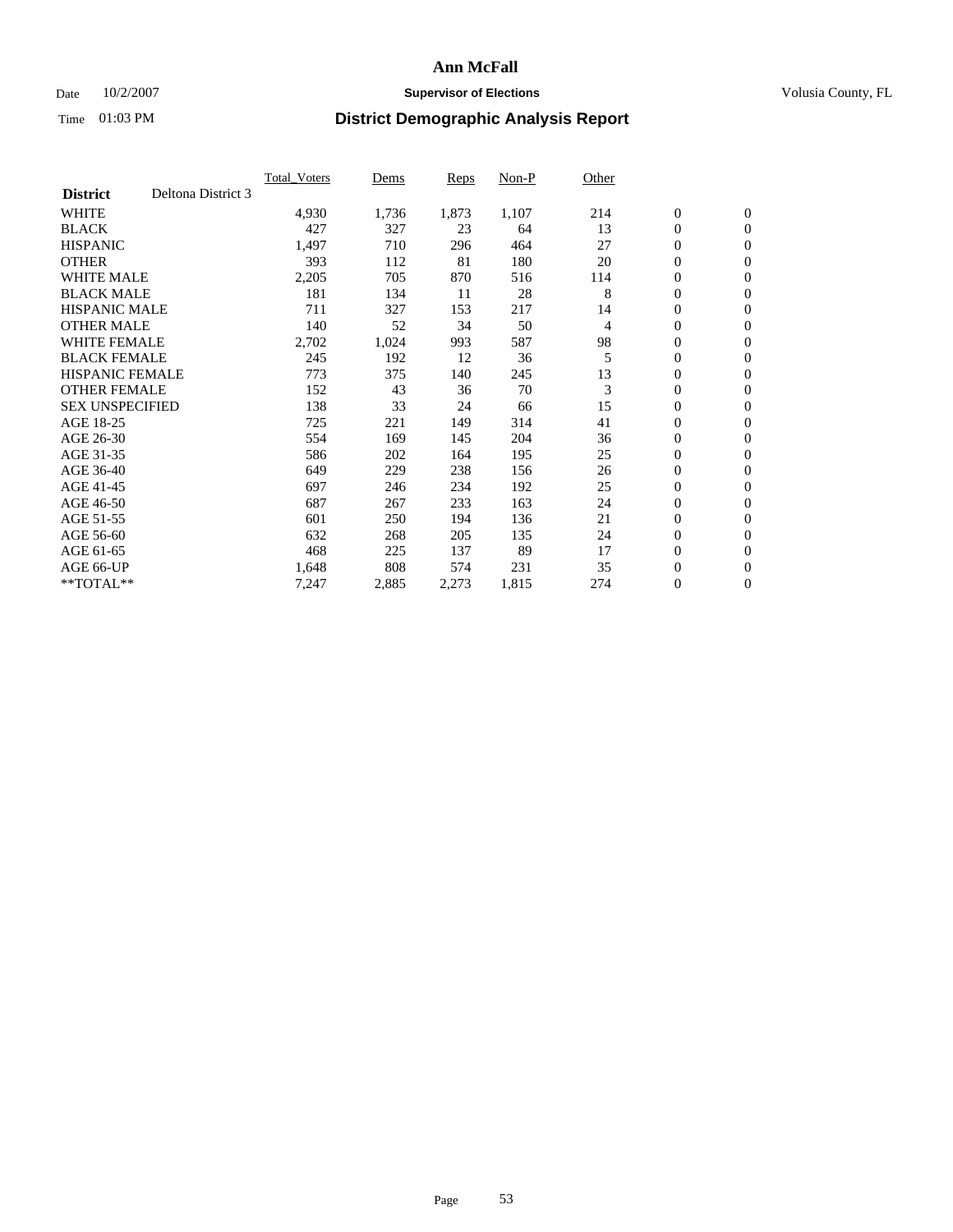### Date  $10/2/2007$  **Supervisor of Elections Supervisor of Elections** Volusia County, FL

|                        |                    | <b>Total_Voters</b> | Dems  | <b>Reps</b> | Non-P | Other |                  |                  |  |
|------------------------|--------------------|---------------------|-------|-------------|-------|-------|------------------|------------------|--|
| <b>District</b>        | Deltona District 4 |                     |       |             |       |       |                  |                  |  |
| <b>WHITE</b>           |                    | 4,680               | 1,722 | 1,767       | 951   | 240   | $\boldsymbol{0}$ | $\boldsymbol{0}$ |  |
| <b>BLACK</b>           |                    | 462                 | 344   | 24          | 83    | 11    | $\overline{0}$   | $\mathbf{0}$     |  |
| <b>HISPANIC</b>        |                    | 1,557               | 784   | 283         | 454   | 36    | $\overline{0}$   | $\mathbf{0}$     |  |
| <b>OTHER</b>           |                    | 386                 | 126   | 74          | 172   | 14    | 0                | $\mathbf{0}$     |  |
| <b>WHITE MALE</b>      |                    | 2,138               | 684   | 861         | 460   | 133   | $\overline{0}$   | $\mathbf{0}$     |  |
| <b>BLACK MALE</b>      |                    | 218                 | 153   | 14          | 45    | 6     | $\boldsymbol{0}$ | $\boldsymbol{0}$ |  |
| <b>HISPANIC MALE</b>   |                    | 719                 | 348   | 146         | 205   | 20    | 0                | $\mathbf{0}$     |  |
| <b>OTHER MALE</b>      |                    | 111                 | 40    | 25          | 43    | 3     | 0                | $\mathbf{0}$     |  |
| <b>WHITE FEMALE</b>    |                    | 2,507               | 1,022 | 894         | 486   | 105   | 0                | $\mathbf{0}$     |  |
| <b>BLACK FEMALE</b>    |                    | 236                 | 184   | 10          | 37    | 5     | $\overline{0}$   | $\mathbf{0}$     |  |
| <b>HISPANIC FEMALE</b> |                    | 827                 | 429   | 137         | 245   | 16    | 0                | $\mathbf{0}$     |  |
| <b>OTHER FEMALE</b>    |                    | 156                 | 66    | 31          | 55    | 4     | $\overline{0}$   | $\mathbf{0}$     |  |
| <b>SEX UNSPECIFIED</b> |                    | 173                 | 50    | 30          | 84    | 9     | $\boldsymbol{0}$ | $\boldsymbol{0}$ |  |
| AGE 18-25              |                    | 701                 | 216   | 143         | 302   | 40    | 0                | $\mathbf{0}$     |  |
| AGE 26-30              |                    | 550                 | 180   | 141         | 197   | 32    | $\boldsymbol{0}$ | $\mathbf{0}$     |  |
| AGE 31-35              |                    | 544                 | 185   | 165         | 155   | 39    | 0                | $\mathbf{0}$     |  |
| AGE 36-40              |                    | 595                 | 197   | 183         | 182   | 33    | $\boldsymbol{0}$ | $\mathbf{0}$     |  |
| AGE 41-45              |                    | 635                 | 255   | 205         | 158   | 17    | $\mathbf{0}$     | $\mathbf{0}$     |  |
| AGE 46-50              |                    | 680                 | 277   | 236         | 136   | 31    | $\overline{0}$   | $\mathbf{0}$     |  |
| AGE 51-55              |                    | 616                 | 268   | 192         | 133   | 23    | 0                | $\mathbf{0}$     |  |
| AGE 56-60              |                    | 640                 | 287   | 209         | 126   | 18    | $\boldsymbol{0}$ | $\mathbf{0}$     |  |
| AGE 61-65              |                    | 495                 | 233   | 170         | 74    | 18    | 0                | $\boldsymbol{0}$ |  |
| AGE 66-UP              |                    | 1,629               | 878   | 504         | 197   | 50    | 0                | $\mathbf{0}$     |  |
| $*$ TOTAL $**$         |                    | 7,085               | 2,976 | 2,148       | 1,660 | 301   | 0                | $\boldsymbol{0}$ |  |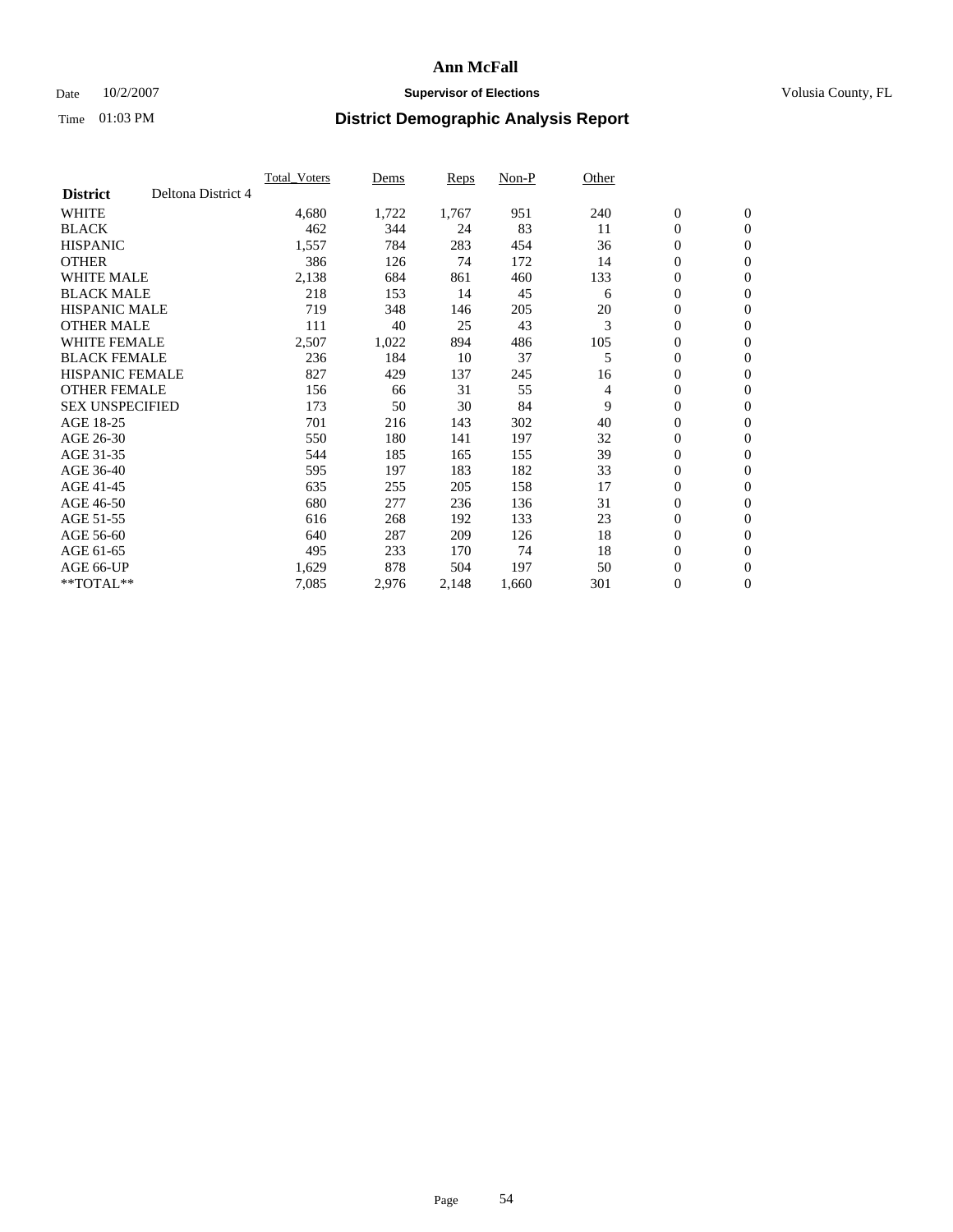### Date  $10/2/2007$  **Supervisor of Elections Supervisor of Elections** Volusia County, FL

|                        |                    | <b>Total Voters</b> | Dems  | Reps  | Non-P | Other |                  |                  |  |
|------------------------|--------------------|---------------------|-------|-------|-------|-------|------------------|------------------|--|
| <b>District</b>        | Deltona District 5 |                     |       |       |       |       |                  |                  |  |
| <b>WHITE</b>           |                    | 5,664               | 1,947 | 2,240 | 1,193 | 284   | $\boldsymbol{0}$ | $\mathbf{0}$     |  |
| <b>BLACK</b>           |                    | 735                 | 540   | 57    | 127   | 11    | $\mathbf{0}$     | $\mathbf{0}$     |  |
| <b>HISPANIC</b>        |                    | 1,655               | 777   | 325   | 518   | 35    | 0                | $\mathbf{0}$     |  |
| <b>OTHER</b>           |                    | 475                 | 127   | 94    | 229   | 25    | 0                | $\mathbf{0}$     |  |
| <b>WHITE MALE</b>      |                    | 2,696               | 847   | 1,140 | 549   | 160   | 0                | $\mathbf{0}$     |  |
| <b>BLACK MALE</b>      |                    | 324                 | 223   | 31    | 67    | 3     | 0                | $\boldsymbol{0}$ |  |
| <b>HISPANIC MALE</b>   |                    | 776                 | 362   | 160   | 235   | 19    | 0                | $\mathbf{0}$     |  |
| <b>OTHER MALE</b>      |                    | 151                 | 41    | 41    | 65    | 4     | $\mathbf{0}$     | $\mathbf{0}$     |  |
| <b>WHITE FEMALE</b>    |                    | 2,935               | 1,090 | 1,085 | 636   | 124   | 0                | $\mathbf{0}$     |  |
| <b>BLACK FEMALE</b>    |                    | 401                 | 308   | 26    | 59    | 8     | $\mathbf{0}$     | $\mathbf{0}$     |  |
| <b>HISPANIC FEMALE</b> |                    | 865                 | 410   | 162   | 278   | 15    | 0                | $\mathbf{0}$     |  |
| <b>OTHER FEMALE</b>    |                    | 184                 | 63    | 31    | 85    | 5     | 0                | $\mathbf{0}$     |  |
| <b>SEX UNSPECIFIED</b> |                    | 197                 | 47    | 40    | 93    | 17    | 0                | $\mathbf{0}$     |  |
| AGE 18-25              |                    | 980                 | 283   | 226   | 399   | 72    | 0                | $\mathbf{0}$     |  |
| AGE 26-30              |                    | 651                 | 220   | 177   | 228   | 26    | $\mathbf{0}$     | $\mathbf{0}$     |  |
| AGE 31-35              |                    | 715                 | 245   | 228   | 216   | 26    | 0                | $\mathbf{0}$     |  |
| AGE 36-40              |                    | 793                 | 274   | 269   | 216   | 34    | 0                | $\mathbf{0}$     |  |
| AGE 41-45              |                    | 901                 | 345   | 303   | 212   | 41    | $\boldsymbol{0}$ | $\mathbf{0}$     |  |
| AGE 46-50              |                    | 944                 | 358   | 336   | 225   | 25    | 0                | $\mathbf{0}$     |  |
| AGE 51-55              |                    | 840                 | 365   | 267   | 170   | 38    | $\boldsymbol{0}$ | $\mathbf{0}$     |  |
| AGE 56-60              |                    | 711                 | 312   | 231   | 137   | 31    | 0                | $\mathbf{0}$     |  |
| AGE 61-65              |                    | 539                 | 243   | 184   | 96    | 16    | $\mathbf{0}$     | $\mathbf{0}$     |  |
| AGE 66-UP              |                    | 1,454               | 745   | 495   | 168   | 46    | $\boldsymbol{0}$ | $\mathbf{0}$     |  |
| $*$ TOTAL $**$         |                    | 8,529               | 3,391 | 2,716 | 2,067 | 355   | 0                | $\mathbf{0}$     |  |
|                        |                    |                     |       |       |       |       |                  |                  |  |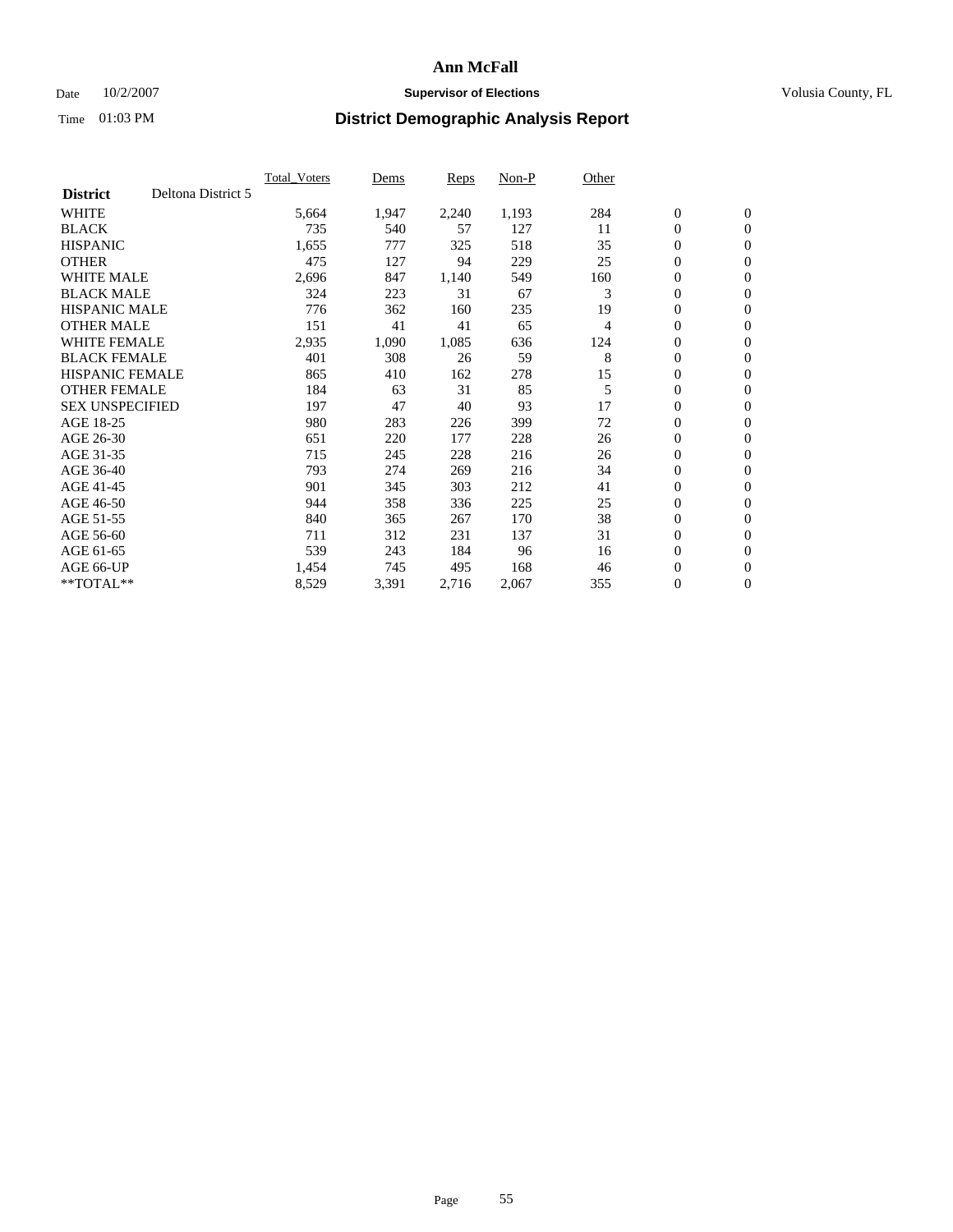#### Date  $10/2/2007$  **Supervisor of Elections** Volusia County, FL

|                        |                    | <b>Total Voters</b> | Dems  | Reps  | Non-P | Other |                  |              |  |
|------------------------|--------------------|---------------------|-------|-------|-------|-------|------------------|--------------|--|
| <b>District</b>        | Deltona District 6 |                     |       |       |       |       |                  |              |  |
| <b>WHITE</b>           |                    | 5,367               | 1,678 | 2,254 | 1,197 | 238   | $\boldsymbol{0}$ | $\mathbf{0}$ |  |
| <b>BLACK</b>           |                    | 637                 | 469   | 35    | 118   | 15    | $\mathbf{0}$     | $\mathbf{0}$ |  |
| <b>HISPANIC</b>        |                    | 1,342               | 602   | 257   | 450   | 33    | 0                | $\mathbf{0}$ |  |
| <b>OTHER</b>           |                    | 421                 | 100   | 91    | 197   | 33    | 0                | $\mathbf{0}$ |  |
| <b>WHITE MALE</b>      |                    | 2,532               | 698   | 1,131 | 588   | 115   | 0                | $\mathbf{0}$ |  |
| <b>BLACK MALE</b>      |                    | 265                 | 185   | 15    | 59    | 6     | 0                | $\mathbf{0}$ |  |
| <b>HISPANIC MALE</b>   |                    | 630                 | 268   | 137   | 204   | 21    | 0                | $\mathbf{0}$ |  |
| <b>OTHER MALE</b>      |                    | 149                 | 42    | 37    | 65    | 5     | $\mathbf{0}$     | $\mathbf{0}$ |  |
| <b>WHITE FEMALE</b>    |                    | 2,797               | 972   | 1,106 | 597   | 122   | 0                | $\mathbf{0}$ |  |
| <b>BLACK FEMALE</b>    |                    | 363                 | 277   | 20    | 57    | 9     | $\mathbf{0}$     | $\mathbf{0}$ |  |
| <b>HISPANIC FEMALE</b> |                    | 696                 | 327   | 119   | 238   | 12    | 0                | $\mathbf{0}$ |  |
| <b>OTHER FEMALE</b>    |                    | 152                 | 38    | 35    | 70    | 9     | 0                | $\mathbf{0}$ |  |
| <b>SEX UNSPECIFIED</b> |                    | 183                 | 42    | 37    | 84    | 20    | 0                | $\mathbf{0}$ |  |
| AGE 18-25              |                    | 972                 | 298   | 214   | 389   | 71    | 0                | $\mathbf{0}$ |  |
| AGE 26-30              |                    | 649                 | 206   | 180   | 231   | 32    | $\mathbf{0}$     | $\mathbf{0}$ |  |
| AGE 31-35              |                    | 706                 | 216   | 227   | 222   | 41    | 0                | $\mathbf{0}$ |  |
| AGE 36-40              |                    | 711                 | 230   | 269   | 185   | 27    | 0                | $\mathbf{0}$ |  |
| AGE 41-45              |                    | 928                 | 332   | 322   | 228   | 46    | 0                | $\mathbf{0}$ |  |
| AGE 46-50              |                    | 919                 | 314   | 393   | 180   | 32    | 0                | $\mathbf{0}$ |  |
| AGE 51-55              |                    | 751                 | 304   | 276   | 151   | 20    | $\boldsymbol{0}$ | $\mathbf{0}$ |  |
| AGE 56-60              |                    | 654                 | 278   | 228   | 136   | 12    | 0                | $\mathbf{0}$ |  |
| AGE 61-65              |                    | 488                 | 216   | 171   | 83    | 18    | $\mathbf{0}$     | $\mathbf{0}$ |  |
| AGE 66-UP              |                    | 989                 | 455   | 357   | 157   | 20    | $\boldsymbol{0}$ | $\mathbf{0}$ |  |
| $*$ TOTAL $**$         |                    | 7,767               | 2,849 | 2,637 | 1,962 | 319   | 0                | $\mathbf{0}$ |  |
|                        |                    |                     |       |       |       |       |                  |              |  |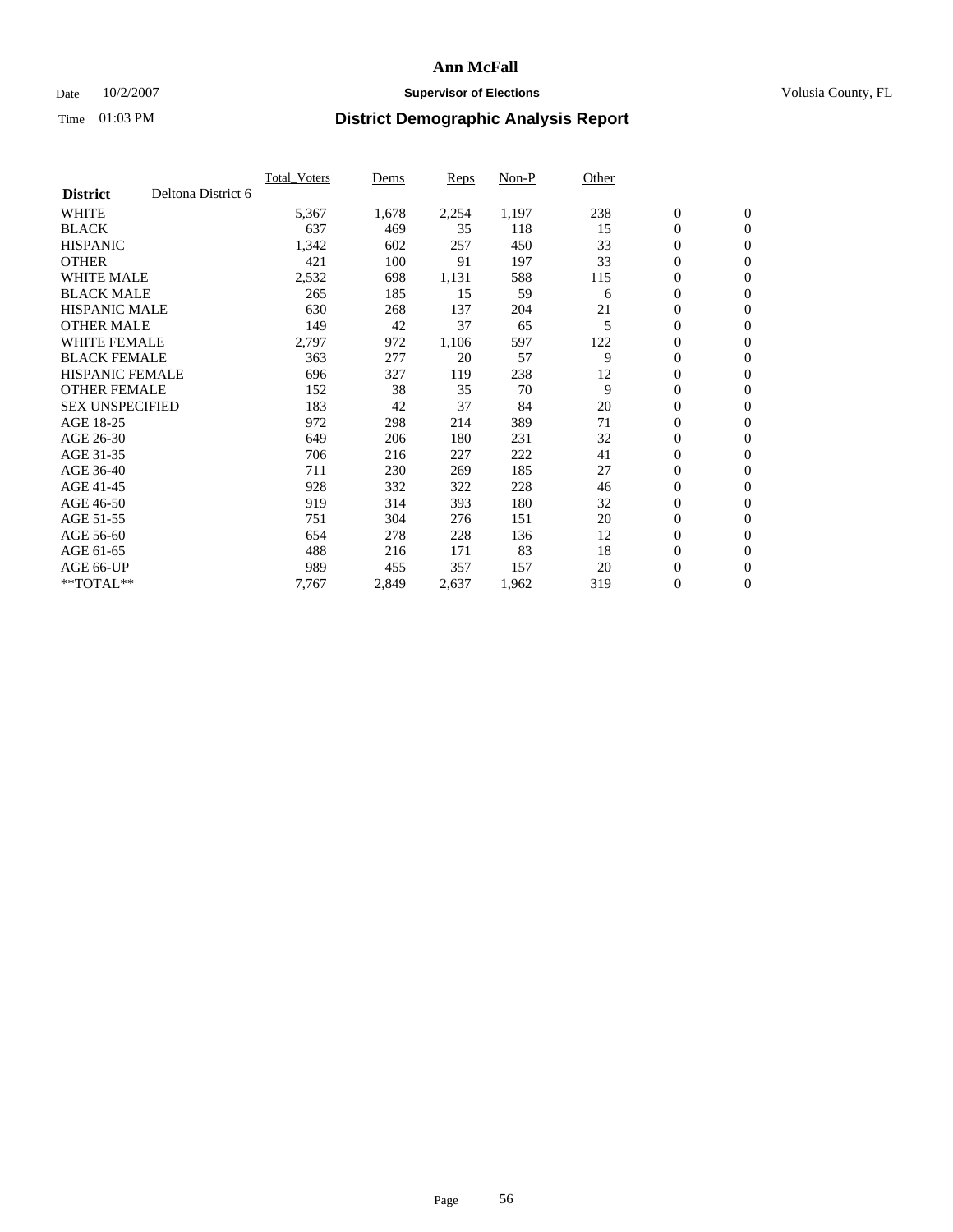### Date  $10/2/2007$  **Supervisor of Elections Supervisor of Elections** Volusia County, FL

|                        |                  | <b>Total Voters</b> | Dems  | Reps | Non-P | Other    |                  |              |  |
|------------------------|------------------|---------------------|-------|------|-------|----------|------------------|--------------|--|
| <b>District</b>        | Edgewater Ward 1 |                     |       |      |       |          |                  |              |  |
| <b>WHITE</b>           |                  | 2,668               | 1,077 | 896  | 628   | 67       | $\boldsymbol{0}$ | $\mathbf{0}$ |  |
| <b>BLACK</b>           |                  | 26                  | 16    | 3    | 5     | 2        | 0                | $\mathbf{0}$ |  |
| <b>HISPANIC</b>        |                  | 30                  | 14    |      | 9     | $\Omega$ | 0                | $\Omega$     |  |
| <b>OTHER</b>           |                  | 74                  | 20    | 12   | 40    | 2        | $\overline{0}$   | $\theta$     |  |
| <b>WHITE MALE</b>      |                  | 1,190               | 432   | 430  | 290   | 38       | 0                | 0            |  |
| <b>BLACK MALE</b>      |                  | 15                  | 6     | 2    | 5     | 2        | 0                | 0            |  |
| <b>HISPANIC MALE</b>   |                  | 11                  |       | 2    |       | $\Omega$ | 0                |              |  |
| <b>OTHER MALE</b>      |                  | 24                  | 8     |      | 9     | $\Omega$ | 0                | 0            |  |
| <b>WHITE FEMALE</b>    |                  | 1,460               | 636   | 461  | 334   | 29       | 0                | 0            |  |
| <b>BLACK FEMALE</b>    |                  | 10                  | 9     |      | 0     | $\Omega$ | 0                | 0            |  |
| <b>HISPANIC FEMALE</b> |                  | 19                  | 9     |      | 5     | 0        | 0                | $\Omega$     |  |
| <b>OTHER FEMALE</b>    |                  | 30                  | 9     | 4    | 16    |          | 0                | $\theta$     |  |
| <b>SEX UNSPECIFIED</b> |                  | 39                  | 13    | 6    | 19    |          | 0                | $\theta$     |  |
| AGE 18-25              |                  | 257                 | 66    | 55   | 125   | 11       | 0                | $_{0}$       |  |
| AGE 26-30              |                  | 130                 | 44    | 32   | 47    |          | 0                | 0            |  |
| AGE 31-35              |                  | 165                 | 45    | 48   | 64    | 8        | 0                |              |  |
| AGE 36-40              |                  | 170                 | 55    | 59   | 52    | 4        | 0                | 0            |  |
| AGE 41-45              |                  | 229                 | 88    | 75   | 58    | 8        | 0                | 0            |  |
| AGE 46-50              |                  | 279                 | 107   | 94   | 72    | 6        | 0                | $\Omega$     |  |
| AGE 51-55              |                  | 267                 | 115   | 82   | 64    | 6        | 0                | $\theta$     |  |
| AGE 56-60              |                  | 254                 | 108   | 79   | 62    | 5        | 0                | $\theta$     |  |
| AGE 61-65              |                  | 248                 | 111   | 92   | 42    | 3        | 0                | 0            |  |
| AGE 66-UP              |                  | 799                 | 388   | 302  | 96    | 13       | 0                |              |  |
| **TOTAL**              |                  | 2,798               | 1,127 | 918  | 682   | 71       | 0                | 0            |  |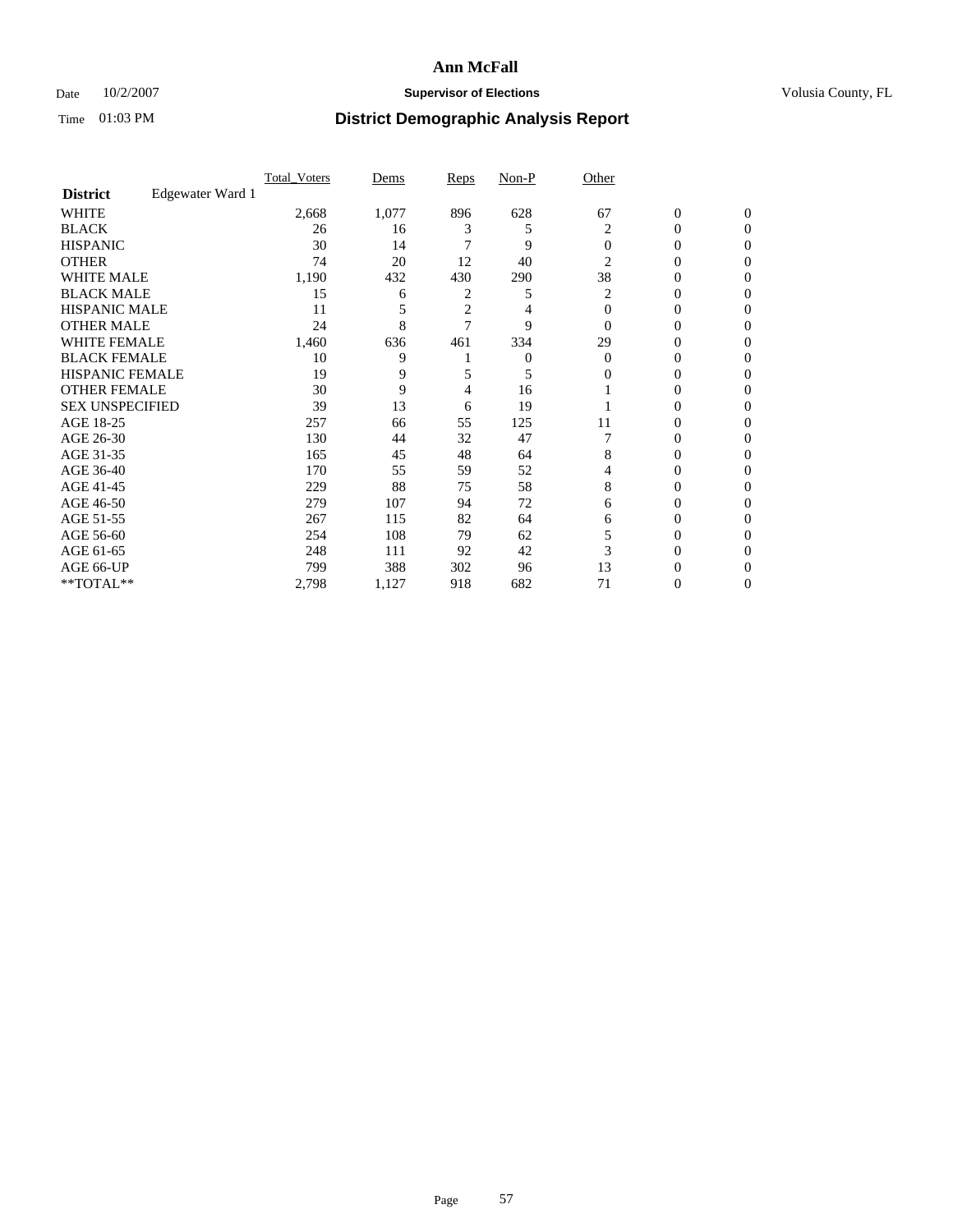### Date  $10/2/2007$  **Supervisor of Elections Supervisor of Elections** Volusia County, FL

|                        |                  | <b>Total_Voters</b> | Dems  | <b>Reps</b>  | Non-P | Other          |                  |                |  |
|------------------------|------------------|---------------------|-------|--------------|-------|----------------|------------------|----------------|--|
| <b>District</b>        | Edgewater Ward 2 |                     |       |              |       |                |                  |                |  |
| <b>WHITE</b>           |                  | 3,295               | 1,235 | 1,124        | 846   | 90             | $\boldsymbol{0}$ | $\mathbf{0}$   |  |
| <b>BLACK</b>           |                  | 59                  | 49    |              | 8     |                | 0                | $\mathbf{0}$   |  |
| <b>HISPANIC</b>        |                  | 49                  | 17    | 9            | 23    | 0              | 0                | $\Omega$       |  |
| <b>OTHER</b>           |                  | 114                 | 28    | 28           | 53    |                | $\overline{0}$   | $\Omega$       |  |
| <b>WHITE MALE</b>      |                  | 1,507               | 511   | 562          | 387   | 47             | 0                | $\Omega$       |  |
| <b>BLACK MALE</b>      |                  | 26                  | 21    | $\mathbf{0}$ | 4     |                | 0                | 0              |  |
| <b>HISPANIC MALE</b>   |                  | 23                  | 8     | 5            | 10    |                | 0                | 0              |  |
| <b>OTHER MALE</b>      |                  | 41                  | 12    | 13           | 14    | 2              | $\overline{0}$   | 0              |  |
| WHITE FEMALE           |                  | 1,770               | 717   | 557          | 454   | 42             | 0                | 0              |  |
| <b>BLACK FEMALE</b>    |                  | 33                  | 28    |              | 4     | $\Omega$       | $\overline{0}$   | $\mathbf{0}$   |  |
| <b>HISPANIC FEMALE</b> |                  | 24                  | 9     | 4            | 11    | 0              | 0                | $\Omega$       |  |
| <b>OTHER FEMALE</b>    |                  | 41                  | 11    | 9            | 19    | $\mathfrak{2}$ | 0                | $\Omega$       |  |
| <b>SEX UNSPECIFIED</b> |                  | 52                  | 12    | 11           | 27    | 2              | $\overline{0}$   | $\Omega$       |  |
| AGE 18-25              |                  | 340                 | 98    | 75           | 147   | 20             | 0                | 0              |  |
| AGE 26-30              |                  | 230                 | 67    | 59           | 100   | 4              | 0                | $\Omega$       |  |
| AGE 31-35              |                  | 201                 | 56    | 65           | 73    |                | 0                | 0              |  |
| AGE 36-40              |                  | 263                 | 86    | 89           | 81    |                | 0                | 0              |  |
| AGE 41-45              |                  | 300                 | 104   | 109          | 82    |                | 0                | 0              |  |
| AGE 46-50              |                  | 337                 | 115   | 120          | 95    |                | 0                | $\Omega$       |  |
| AGE 51-55              |                  | 352                 | 136   | 125          | 82    | 9              | 0                | $\Omega$       |  |
| AGE 56-60              |                  | 369                 | 140   | 129          | 90    | 10             | 0                | $\Omega$       |  |
| AGE 61-65              |                  | 302                 | 122   | 108          | 66    | 6              | 0                | 0              |  |
| AGE 66-UP              |                  | 823                 | 405   | 283          | 114   | 21             | 0                | $\theta$       |  |
| **TOTAL**              |                  | 3,517               | 1,329 | 1,162        | 930   | 96             | 0                | $\overline{0}$ |  |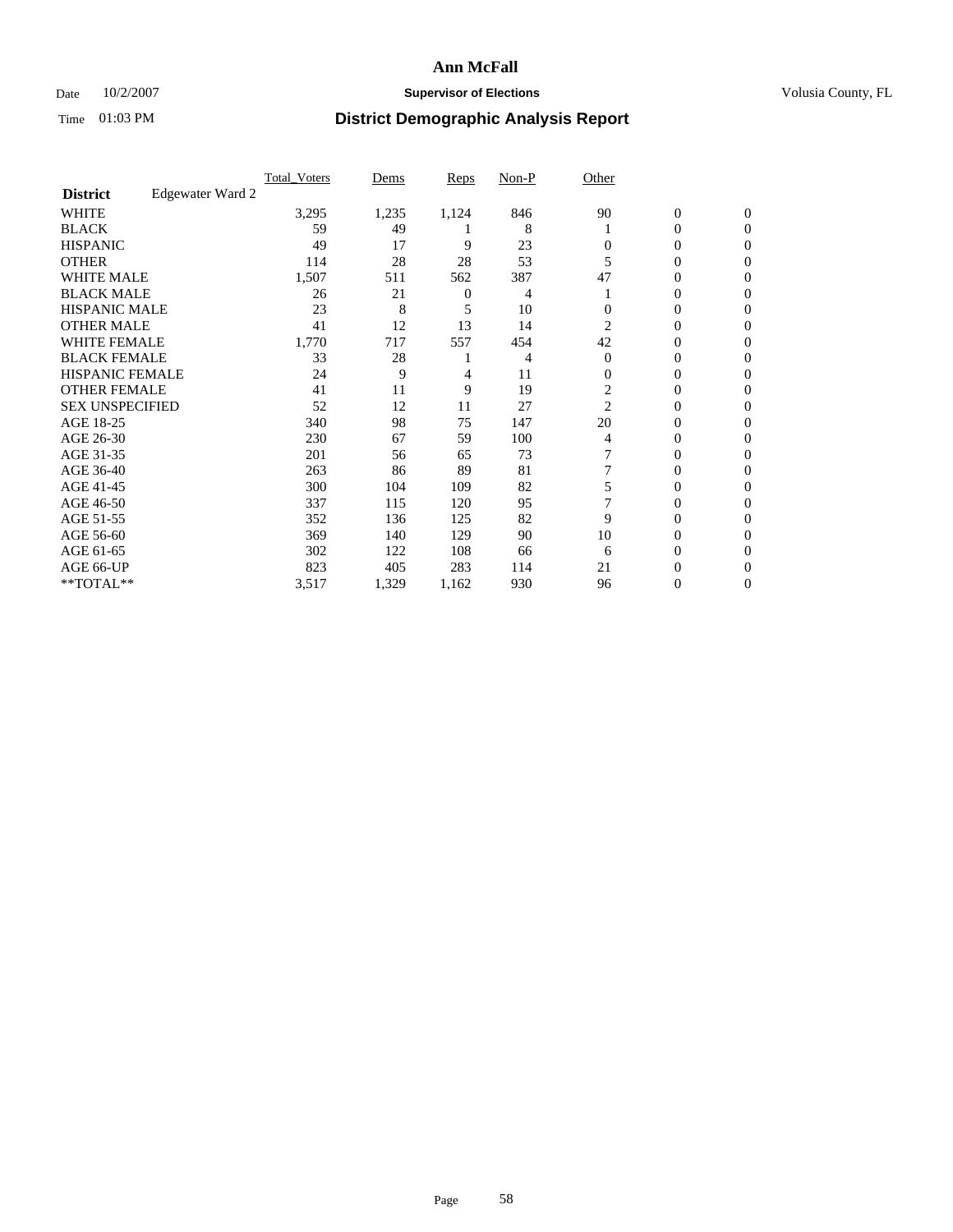### Date  $10/2/2007$  **Supervisor of Elections Supervisor of Elections** Volusia County, FL

|                        |                  | <b>Total Voters</b> | Dems           | Reps  | Non-P | Other    |                  |                  |  |
|------------------------|------------------|---------------------|----------------|-------|-------|----------|------------------|------------------|--|
| <b>District</b>        | Edgewater Ward 3 |                     |                |       |       |          |                  |                  |  |
| <b>WHITE</b>           |                  | 3,265               | 1,261          | 1,093 | 805   | 106      | $\boldsymbol{0}$ | $\mathbf{0}$     |  |
| <b>BLACK</b>           |                  | 74                  | 57             |       | 14    | 2        | 0                | $\mathbf{0}$     |  |
| <b>HISPANIC</b>        |                  | 33                  | 10             | 9     | 13    |          | 0                | $\mathbf{0}$     |  |
| <b>OTHER</b>           |                  | 122                 | 39             | 21    | 58    | 4        | $\overline{0}$   | $\boldsymbol{0}$ |  |
| <b>WHITE MALE</b>      |                  | 1,451               | 494            | 528   | 378   | 51       | 0                | $\theta$         |  |
| <b>BLACK MALE</b>      |                  | 41                  | 32             |       | 7     |          | 0                | $\Omega$         |  |
| <b>HISPANIC MALE</b>   |                  | 14                  | $\overline{2}$ | 4     | 7     |          | 0                | 0                |  |
| <b>OTHER MALE</b>      |                  | 37                  | 17             | 7     | 13    | 0        | 0                | 0                |  |
| <b>WHITE FEMALE</b>    |                  | 1,792               | 759            | 559   | 419   | 55       | 0                | 0                |  |
| <b>BLACK FEMALE</b>    |                  | 30                  | 23             | 0     |       | $\Omega$ | 0                | $\mathbf{0}$     |  |
| <b>HISPANIC FEMALE</b> |                  | 18                  | 7              | 5     | 6     | 0        | 0                | $\Omega$         |  |
| <b>OTHER FEMALE</b>    |                  | 46                  | 12             | 12    | 21    |          | 0                | $\boldsymbol{0}$ |  |
| <b>SEX UNSPECIFIED</b> |                  | 65                  | 21             | 8     | 32    | 4        | 0                | $\Omega$         |  |
| AGE 18-25              |                  | 303                 | 90             | 61    | 134   | 18       | 0                | 0                |  |
| AGE 26-30              |                  | 206                 | 56             | 51    | 93    | 6        | 0                | $\Omega$         |  |
| AGE 31-35              |                  | 246                 | 67             | 67    | 99    | 13       | 0                | 0                |  |
| AGE 36-40              |                  | 255                 | 87             | 96    | 66    | 6        | 0                | $\mathbf{0}$     |  |
| AGE 41-45              |                  | 270                 | 89             | 103   | 70    | 8        | 0                | 0                |  |
| AGE 46-50              |                  | 326                 | 120            | 113   | 86    |          | 0                | $\mathbf{0}$     |  |
| AGE 51-55              |                  | 346                 | 140            | 121   | 76    | 9        | 0                | $\Omega$         |  |
| AGE 56-60              |                  | 357                 | 154            | 114   | 76    | 13       | 0                | $\theta$         |  |
| AGE 61-65              |                  | 283                 | 104            | 111   | 58    | 10       | 0                | 0                |  |
| AGE 66-UP              |                  | 902                 | 460            | 287   | 132   | 23       | 0                | $_{0}$           |  |
| **TOTAL**              |                  | 3,494               | 1,367          | 1,124 | 890   | 113      | 0                | $\mathbf{0}$     |  |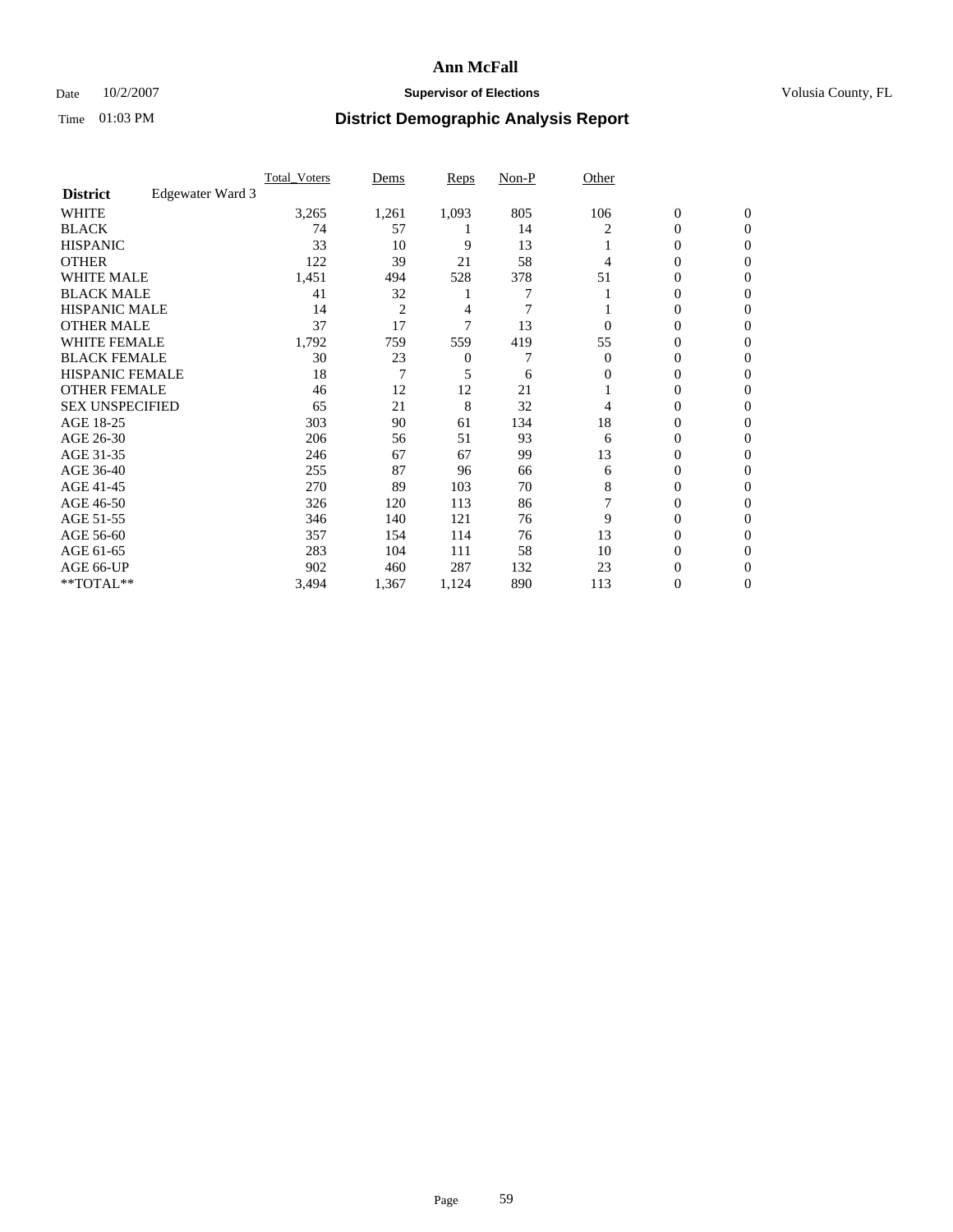### Date  $10/2/2007$  **Supervisor of Elections Supervisor of Elections** Volusia County, FL

|                        |                  | <b>Total Voters</b> | Dems  | Reps           | Non-P | Other    |                  |              |  |
|------------------------|------------------|---------------------|-------|----------------|-------|----------|------------------|--------------|--|
| <b>District</b>        | Edgewater Ward 4 |                     |       |                |       |          |                  |              |  |
| <b>WHITE</b>           |                  | 3,461               | 1,324 | 1,206          | 831   | 100      | $\boldsymbol{0}$ | $\mathbf{0}$ |  |
| <b>BLACK</b>           |                  | 45                  | 28    | 5              | 10    | 2        | 0                | $\mathbf{0}$ |  |
| <b>HISPANIC</b>        |                  | 27                  | 11    | 5              | 10    |          | 0                | $\mathbf{0}$ |  |
| <b>OTHER</b>           |                  | 89                  | 21    | 12             | 53    |          | $\overline{0}$   | $\theta$     |  |
| <b>WHITE MALE</b>      |                  | 1,583               | 564   | 576            | 399   | 44       | 0                | $\theta$     |  |
| <b>BLACK MALE</b>      |                  | 18                  | 10    | 2              | 5     |          | 0                | 0            |  |
| <b>HISPANIC MALE</b>   |                  | 11                  | 3     | $\overline{c}$ | 5     |          | 0                | 0            |  |
| <b>OTHER MALE</b>      |                  | 25                  | 9     | 6              | 8     | 2        | 0                | 0            |  |
| <b>WHITE FEMALE</b>    |                  | 1,846               | 753   | 615            | 422   | 56       | 0                | 0            |  |
| <b>BLACK FEMALE</b>    |                  | 27                  | 18    | 3              | 5     |          | 0                | 0            |  |
| <b>HISPANIC FEMALE</b> |                  | 16                  | 8     | 3              | 5     | 0        | 0                | $\Omega$     |  |
| <b>OTHER FEMALE</b>    |                  | 29                  | 8     | 5              | 16    | $\Omega$ | 0                | $\theta$     |  |
| <b>SEX UNSPECIFIED</b> |                  | 67                  | 11    | 16             | 39    |          | 0                | $\theta$     |  |
| AGE 18-25              |                  | 290                 | 91    | 63             | 124   | 12       | 0                | 0            |  |
| AGE 26-30              |                  | 212                 | 55    | 51             | 98    | 8        | 0                | 0            |  |
| AGE 31-35              |                  | 243                 | 73    | 68             | 96    | 6        | 0                | 0            |  |
| AGE 36-40              |                  | 241                 | 75    | 83             | 79    | 4        | 0                | 0            |  |
| AGE 41-45              |                  | 291                 | 107   | 91             | 87    | 6        | 0                | 0            |  |
| AGE 46-50              |                  | 341                 | 128   | 131            | 76    | 6        | 0                | $\mathbf{0}$ |  |
| AGE 51-55              |                  | 345                 | 150   | 107            | 80    | 8        | 0                | $\Omega$     |  |
| AGE 56-60              |                  | 274                 | 134   | 81             | 50    | 9        | 0                | $\theta$     |  |
| AGE 61-65              |                  | 300                 | 126   | 98             | 61    | 15       | 0                | 0            |  |
| AGE 66-UP              |                  | 1,085               | 445   | 455            | 153   | 32       | 0                |              |  |
| **TOTAL**              |                  | 3,622               | 1,384 | 1,228          | 904   | 106      | 0                | $\mathbf{0}$ |  |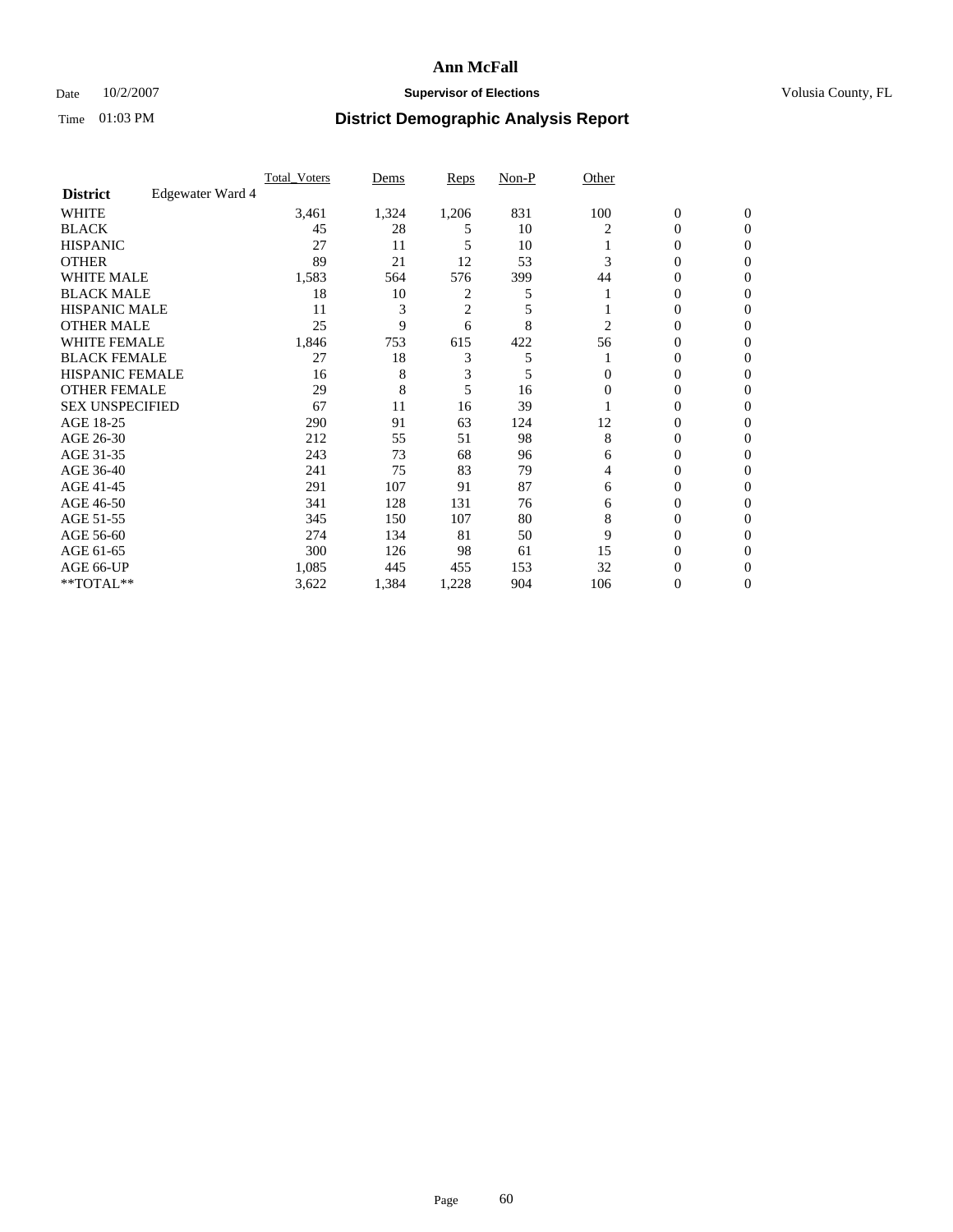### Date  $10/2/2007$  **Supervisor of Elections Supervisor of Elections** Volusia County, FL

|                        |                   | <b>Total Voters</b> | Dems | Reps | Non-P | Other    |                  |              |  |
|------------------------|-------------------|---------------------|------|------|-------|----------|------------------|--------------|--|
| <b>District</b>        | Holly Hill Zone 1 |                     |      |      |       |          |                  |              |  |
| <b>WHITE</b>           |                   | 1,190               | 532  | 316  | 298   | 44       | $\boldsymbol{0}$ | $\mathbf{0}$ |  |
| <b>BLACK</b>           |                   | 96                  | 72   | 8    | 15    |          | 0                | $\mathbf{0}$ |  |
| <b>HISPANIC</b>        |                   | 25                  | 9    | 2    | 11    | 3        | 0                | $\Omega$     |  |
| <b>OTHER</b>           |                   | 70                  | 21   | 16   | 28    |          | $\overline{0}$   | $\theta$     |  |
| <b>WHITE MALE</b>      |                   | 563                 | 224  | 173  | 146   | 20       | 0                | 0            |  |
| <b>BLACK MALE</b>      |                   | 42                  | 29   | 5    |       |          | 0                | 0            |  |
| <b>HISPANIC MALE</b>   |                   | 10                  | 4    |      | 5     | $\theta$ | 0                |              |  |
| <b>OTHER MALE</b>      |                   | 21                  | 3    |      | 9     | 2        | 0                | 0            |  |
| <b>WHITE FEMALE</b>    |                   | 621                 | 304  | 142  | 151   | 24       | 0                | 0            |  |
| <b>BLACK FEMALE</b>    |                   | 54                  | 43   | 3    | 8     | $\Omega$ | 0                | 0            |  |
| <b>HISPANIC FEMALE</b> |                   | 15                  | 5    |      | 6     | 3        | 0                | $\Omega$     |  |
| <b>OTHER FEMALE</b>    |                   | 24                  | 8    |      | 8     |          | 0                | $\theta$     |  |
| <b>SEX UNSPECIFIED</b> |                   | 31                  | 14   | 3    | 12    | 2        | 0                | $\theta$     |  |
| AGE 18-25              |                   | 134                 | 51   | 29   | 47    |          | 0                | $_{0}$       |  |
| AGE 26-30              |                   | 95                  | 37   | 14   | 40    | 4        | 0                | 0            |  |
| AGE 31-35              |                   | 84                  | 31   | 19   | 28    | 6        | 0                |              |  |
| AGE 36-40              |                   | 100                 | 43   | 25   | 30    | 2        | 0                | 0            |  |
| AGE 41-45              |                   | 133                 | 49   | 40   | 40    | 4        | 0                | 0            |  |
| AGE 46-50              |                   | 145                 | 65   | 36   | 35    | 9        | 0                | $\Omega$     |  |
| AGE 51-55              |                   | 161                 | 84   | 34   | 35    | 8        | 0                | $\theta$     |  |
| AGE 56-60              |                   | 146                 | 62   | 42   | 39    | 3        | 0                | $\theta$     |  |
| AGE 61-65              |                   | 101                 | 46   | 29   | 21    |          | 0                | 0            |  |
| AGE 66-UP              |                   | 282                 | 166  | 74   | 37    |          | 0                |              |  |
| **TOTAL**              |                   | 1,381               | 634  | 342  | 352   | 53       | 0                | 0            |  |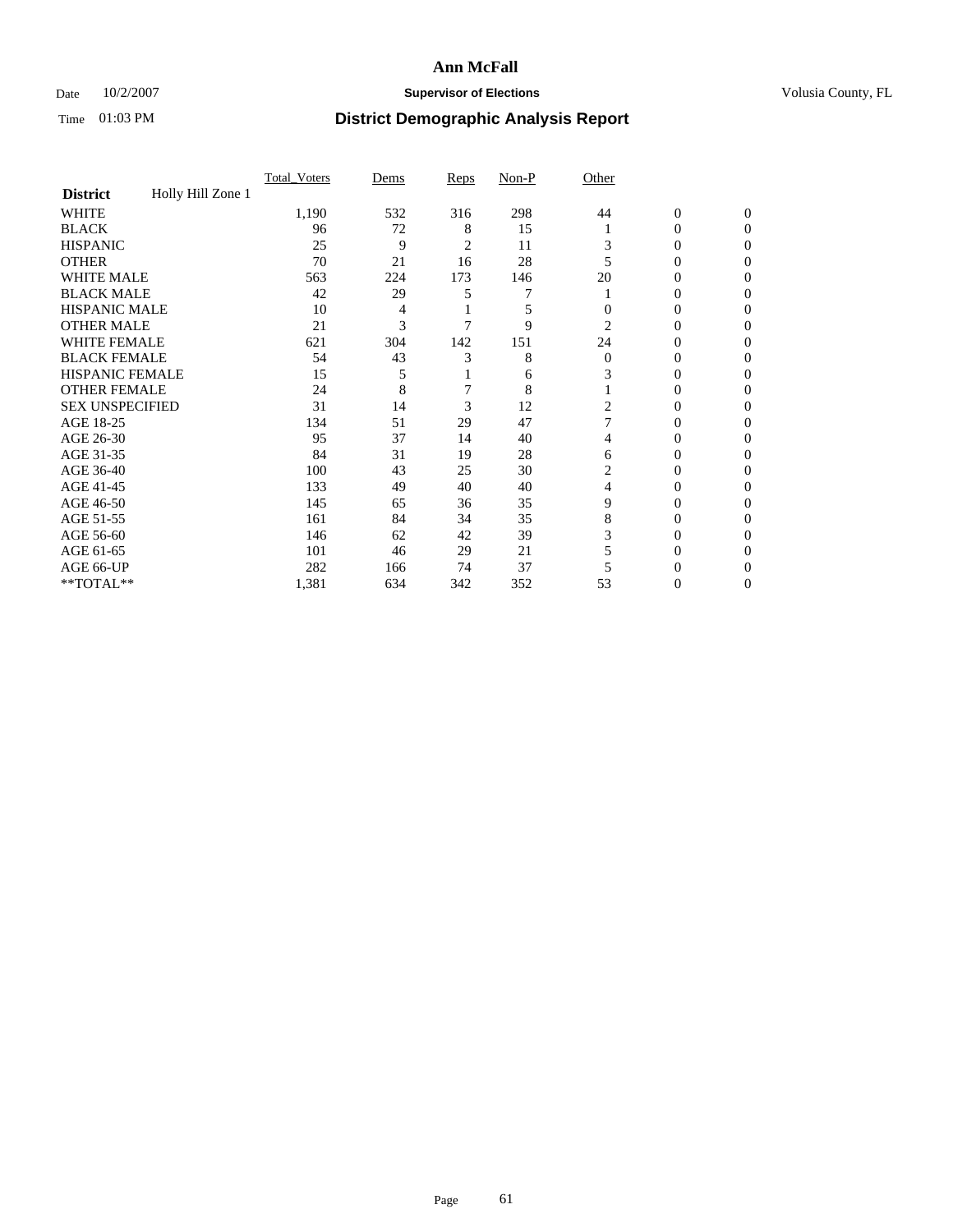### Date  $10/2/2007$  **Supervisor of Elections Supervisor of Elections** Volusia County, FL

|                        |                   | Total Voters | Dems | Reps | Non-P | Other          |                  |                  |
|------------------------|-------------------|--------------|------|------|-------|----------------|------------------|------------------|
| <b>District</b>        | Holly Hill Zone 2 |              |      |      |       |                |                  |                  |
| <b>WHITE</b>           |                   | 1,413        | 643  | 393  | 323   | 54             | $\boldsymbol{0}$ | $\mathbf{0}$     |
| <b>BLACK</b>           |                   | 144          | 114  | 3    | 24    | 3              | 0                | $\Omega$         |
| <b>HISPANIC</b>        |                   | 28           | 12   | 10   | 6     | $\overline{0}$ | 0                | $\mathbf{0}$     |
| <b>OTHER</b>           |                   | 74           | 25   | 15   | 30    | 4              | $\overline{0}$   | $\theta$         |
| WHITE MALE             |                   | 649          | 264  | 196  | 162   | 27             | 0                | $\Omega$         |
| <b>BLACK MALE</b>      |                   | 60           | 50   |      | 9     | $\theta$       | 0                | 0                |
| <b>HISPANIC MALE</b>   |                   | 15           | 5    |      | 3     | $\Omega$       | 0                | 0                |
| <b>OTHER MALE</b>      |                   | 22           | 6    | 5    | 8     | 3              | 0                | $\Omega$         |
| <b>WHITE FEMALE</b>    |                   | 752          | 374  | 194  | 159   | 25             | 0                | $\Omega$         |
| <b>BLACK FEMALE</b>    |                   | 84           | 64   | 2    | 15    | 3              | $\overline{0}$   | $\overline{0}$   |
| <b>HISPANIC FEMALE</b> |                   | 13           | 7    | 3    | 3     | $\mathbf{0}$   | $\overline{0}$   | 0                |
| <b>OTHER FEMALE</b>    |                   | 28           | 10   | 9    | 8     |                | 0                | 0                |
| <b>SEX UNSPECIFIED</b> |                   | 36           | 14   | 4    | 16    | 2              | 0                | 0                |
| AGE 18-25              |                   | 165          | 65   | 38   | 57    | 5              | 0                | $\mathbf{0}$     |
| AGE 26-30              |                   | 115          | 47   | 21   | 40    |                | 0                | $\Omega$         |
| AGE 31-35              |                   | 131          | 59   | 26   | 42    | 4              | 0                | $\boldsymbol{0}$ |
| AGE 36-40              |                   | 145          | 57   | 35   | 44    | 9              | 0                | $\mathbf{0}$     |
| AGE 41-45              |                   | 201          | 84   | 61   | 45    | 11             | 0                | $\Omega$         |
| AGE 46-50              |                   | 198          | 93   | 49   | 49    |                | 0                | $\mathbf{0}$     |
| AGE 51-55              |                   | 164          | 83   | 41   | 35    | 5              | 0                | $\Omega$         |
| AGE 56-60              |                   | 164          | 79   | 44   | 33    | 8              | 0                | $\mathbf{0}$     |
| AGE 61-65              |                   | 96           | 54   | 24   | 16    | 2              | $\overline{0}$   | $\boldsymbol{0}$ |
| AGE 66-UP              |                   | 280          | 173  | 82   | 22    | 3              | 0                | 0                |
| **TOTAL**              |                   | 1,659        | 794  | 421  | 383   | 61             | 0                | $\mathbf{0}$     |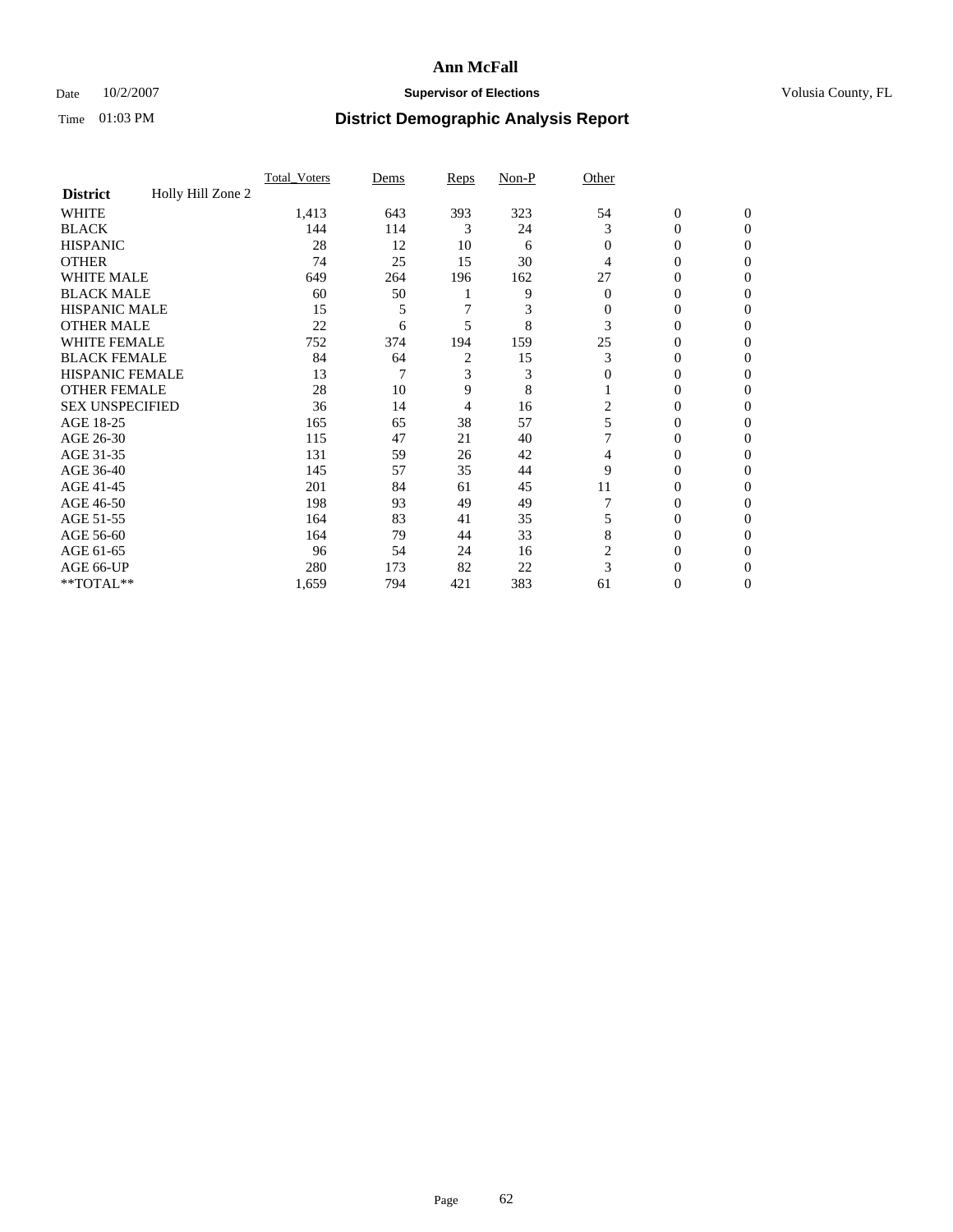### Date  $10/2/2007$  **Supervisor of Elections Supervisor of Elections** Volusia County, FL

|                        |                   | <b>Total Voters</b> | Dems | Reps | Non-P          | Other    |                  |              |  |
|------------------------|-------------------|---------------------|------|------|----------------|----------|------------------|--------------|--|
| <b>District</b>        | Holly Hill Zone 3 |                     |      |      |                |          |                  |              |  |
| <b>WHITE</b>           |                   | 1,485               | 631  | 496  | 297            | 61       | $\boldsymbol{0}$ | $\mathbf{0}$ |  |
| <b>BLACK</b>           |                   | 105                 | 82   | 4    | 18             |          | 0                | $\mathbf{0}$ |  |
| <b>HISPANIC</b>        |                   | 13                  | 5    |      | $\overline{7}$ | 0        | 0                | $\Omega$     |  |
| <b>OTHER</b>           |                   | 77                  | 26   | 11   | 38             | 2        | 0                | $\theta$     |  |
| <b>WHITE MALE</b>      |                   | 608                 | 234  | 216  | 130            | 28       | 0                | 0            |  |
| <b>BLACK MALE</b>      |                   | 44                  | 32   | 2    | 9              |          | 0                | 0            |  |
| <b>HISPANIC MALE</b>   |                   | 4                   |      |      | 2              |          | 0                |              |  |
| <b>OTHER MALE</b>      |                   | 24                  | 10   | 4    | 9              |          | 0                | 0            |  |
| <b>WHITE FEMALE</b>    |                   | 866                 | 391  | 278  | 166            | 31       | 0                | 0            |  |
| <b>BLACK FEMALE</b>    |                   | 60                  | 50   | 2    | 8              | $\Omega$ | 0                | 0            |  |
| <b>HISPANIC FEMALE</b> |                   | 9                   | 4    | 0    | 5              | 0        | 0                | $\Omega$     |  |
| <b>OTHER FEMALE</b>    |                   | 34                  | 10   | 6    | 18             | $\Omega$ | 0                | 0            |  |
| <b>SEX UNSPECIFIED</b> |                   | 31                  | 12   | 3    | 13             | 3        | 0                | 0            |  |
| AGE 18-25              |                   | 105                 | 32   | 22   | 46             | 5        | 0                |              |  |
| AGE 26-30              |                   | 76                  | 26   | 14   | 31             |          | 0                | 0            |  |
| AGE 31-35              |                   | 73                  | 28   | 18   | 26             |          | 0                |              |  |
| AGE 36-40              |                   | 81                  | 26   | 23   | 28             | 4        | 0                | 0            |  |
| AGE 41-45              |                   | 96                  | 40   | 26   | 27             | 3        | 0                | 0            |  |
| AGE 46-50              |                   | 116                 | 47   | 35   | 26             | 8        | 0                | 0            |  |
| AGE 51-55              |                   | 121                 | 60   | 37   | 22             | 2        | 0                | $\theta$     |  |
| AGE 56-60              |                   | 144                 | 65   | 42   | 30             |          | 0                | 0            |  |
| AGE 61-65              |                   | 129                 | 67   | 31   | 25             | 6        | 0                | 0            |  |
| AGE 66-UP              |                   | 739                 | 353  | 264  | 99             | 23       | 0                |              |  |
| **TOTAL**              |                   | 1,680               | 744  | 512  | 360            | 64       | 0                | 0            |  |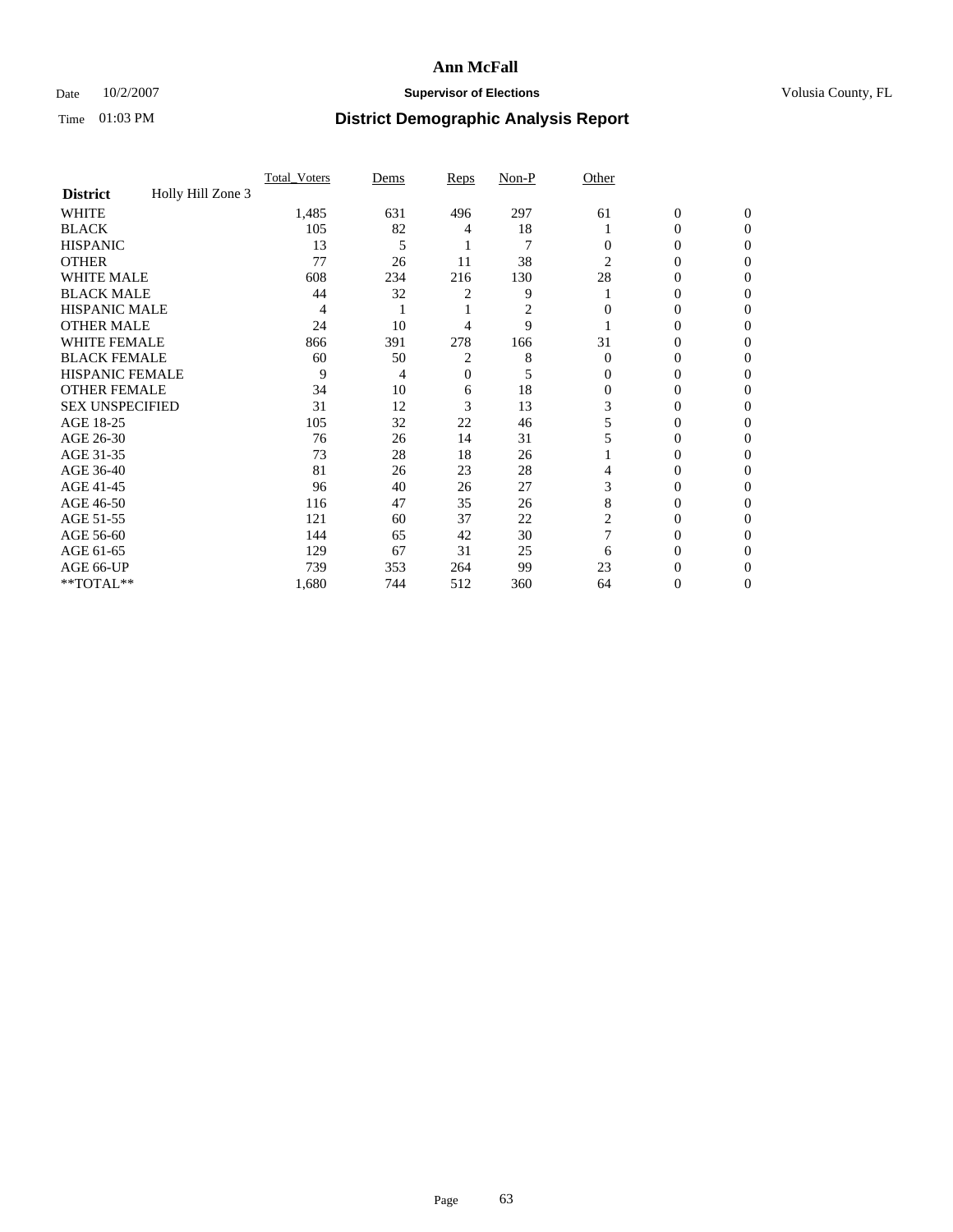### Date  $10/2/2007$  **Supervisor of Elections Supervisor of Elections** Volusia County, FL

|                        |                   | Total Voters | Dems | <b>Reps</b>    | Non-P          | Other |                  |              |  |
|------------------------|-------------------|--------------|------|----------------|----------------|-------|------------------|--------------|--|
| <b>District</b>        | Holly Hill Zone 4 |              |      |                |                |       |                  |              |  |
| <b>WHITE</b>           |                   | 1,281        | 552  | 407            | 268            | 54    | $\boldsymbol{0}$ | $\mathbf{0}$ |  |
| <b>BLACK</b>           |                   | 200          | 151  |                | 37             | 5     | 0                | $\mathbf{0}$ |  |
| <b>HISPANIC</b>        |                   | 25           | 18   | 4              | $\overline{2}$ |       | 0                | $\Omega$     |  |
| <b>OTHER</b>           |                   | 68           | 21   | 11             | 31             |       | $\overline{0}$   | $\Omega$     |  |
| <b>WHITE MALE</b>      |                   | 557          | 217  | 187            | 123            | 30    | 0                | 0            |  |
| <b>BLACK MALE</b>      |                   | 62           | 43   | 4              | 13             | 2     | 0                | 0            |  |
| <b>HISPANIC MALE</b>   |                   | 14           | 11   | 2              | $\mathbf{0}$   |       | 0                | 0            |  |
| <b>OTHER MALE</b>      |                   | 20           | 5    | 5              | 9              |       | $\overline{0}$   | 0            |  |
| WHITE FEMALE           |                   | 719          | 333  | 219            | 143            | 24    | 0                | 0            |  |
| <b>BLACK FEMALE</b>    |                   | 136          | 106  | 3              | 24             | 3     | 0                | 0            |  |
| <b>HISPANIC FEMALE</b> |                   | 11           |      | 2              | $\overline{c}$ | 0     | 0                | $\Omega$     |  |
| <b>OTHER FEMALE</b>    |                   | 26           | 12   | $\overline{2}$ | 11             |       | 0                | $\Omega$     |  |
| <b>SEX UNSPECIFIED</b> |                   | 29           | 8    | 5              | 13             | 3     | 0                | $\Omega$     |  |
| AGE 18-25              |                   | 215          | 74   | 48             | 77             | 16    | 0                | $_{0}$       |  |
| AGE 26-30              |                   | 132          | 56   | 27             | 44             | 5     | 0                | 0            |  |
| AGE 31-35              |                   | 87           | 34   | 21             | 28             | 4     | 0                | 0            |  |
| AGE 36-40              |                   | 122          | 49   | 33             | 33             |       | 0                | 0            |  |
| AGE 41-45              |                   | 144          | 61   | 38             | 37             | 8     | 0                | 0            |  |
| AGE 46-50              |                   | 156          | 68   | 55             | 26             |       | 0                | $\Omega$     |  |
| AGE 51-55              |                   | 153          | 71   | 41             | 38             | 3     | 0                | $\Omega$     |  |
| AGE 56-60              |                   | 120          | 67   | 33             | 14             | 6     | 0                | $\Omega$     |  |
| AGE 61-65              |                   | 78           | 35   | 26             | 15             | 2     | 0                | 0            |  |
| AGE 66-UP              |                   | 367          | 227  | 107            | 26             | 7     |                  |              |  |
| **TOTAL**              |                   | 1,574        | 742  | 429            | 338            | 65    | 0                | 0            |  |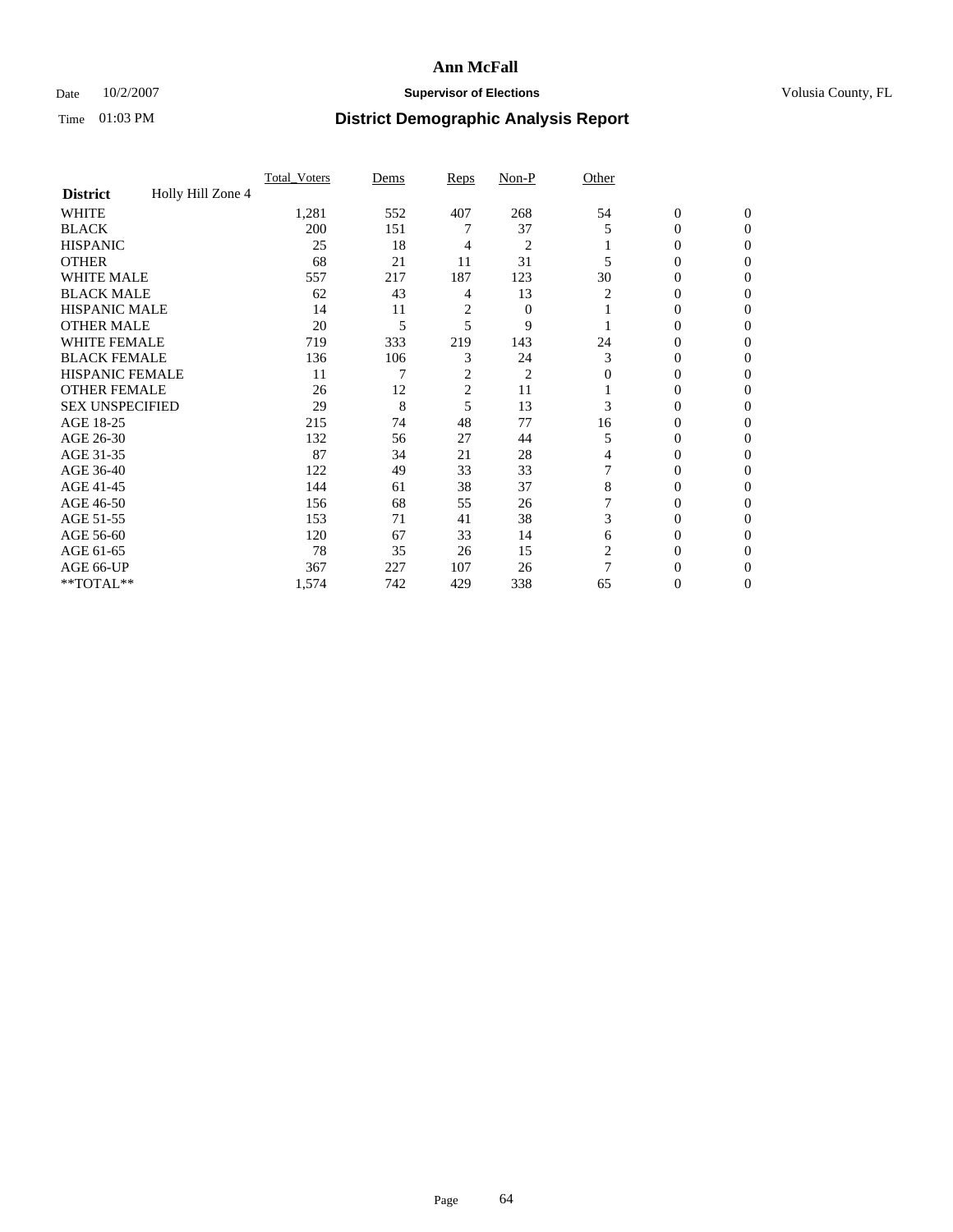### Date  $10/2/2007$  **Supervisor of Elections Supervisor of Elections** Volusia County, FL

|                                      | Total Voters | Dems           | <b>Reps</b>    | Non-P | Other    |                |              |  |
|--------------------------------------|--------------|----------------|----------------|-------|----------|----------------|--------------|--|
| New Smyrna Zone 1<br><b>District</b> |              |                |                |       |          |                |              |  |
| <b>WHITE</b>                         | 3,539        | 1,188          | 1,594          | 669   | 88       | $\overline{0}$ | $\mathbf{0}$ |  |
| <b>BLACK</b>                         | 5            | 4              | $^{(1)}$       |       | $\Omega$ | 0              | $\Omega$     |  |
| <b>HISPANIC</b>                      | 23           | 6              | 8              | 8     |          | 0              | $\Omega$     |  |
| <b>OTHER</b>                         | 103          | 23             | 33             | 39    | 8        | 0              | 0            |  |
| <b>WHITE MALE</b>                    | 1,647        | 468            | 779            | 352   | 48       | 0              | 0            |  |
| <b>BLACK MALE</b>                    | 2            |                | 0              |       | $\Omega$ | 0              | 0            |  |
| <b>HISPANIC MALE</b>                 | 10           | $\overline{2}$ | $\overline{c}$ | 6     |          | 0              |              |  |
| <b>OTHER MALE</b>                    | 35           |                | 16             | 12    | 0        | 0              | 0            |  |
| <b>WHITE FEMALE</b>                  | 1,861        | 709            | 805            | 308   | 39       | 0              | 0            |  |
| <b>BLACK FEMALE</b>                  | 3            | 3              | 0              | 0     | $\Omega$ | 0              | 0            |  |
| <b>HISPANIC FEMALE</b>               | 13           |                | 6              | 2     |          |                | 0            |  |
| <b>OTHER FEMALE</b>                  | 37           | 11             | 13             | 11    | 2        | 0              | 0            |  |
| <b>SEX UNSPECIFIED</b>               | 62           | 16             | 14             | 25    |          | 0              | 0            |  |
| AGE 18-25                            | 202          | 60             | 41             | 93    | 8        | 0              | $\theta$     |  |
| AGE 26-30                            | 142          | 39             | 39             | 54    | 10       | 0              | 0            |  |
| AGE 31-35                            | 99           | 22             | 37             | 31    | 9        | 0              | 0            |  |
| AGE 36-40                            | 159          | 37             | 60             | 53    | 9        | 0              | 0            |  |
| AGE 41-45                            | 190          | 66             | 87             | 34    | 3        | $_{0}$         | 0            |  |
| AGE 46-50                            | 330          | 118            | 140            | 64    | 8        | 0              | 0            |  |
| AGE 51-55                            | 354          | 129            | 155            | 63    |          | 0              | $\Omega$     |  |
| AGE 56-60                            | 448          | 160            | 200            | 83    | 5        | 0              | 0            |  |
| AGE 61-65                            | 370          | 117            | 184            | 62    |          | 0              |              |  |
| AGE 66-UP                            | 1,376        | 473            | 692            | 180   | 31       |                |              |  |
| **TOTAL**                            | 3,670        | 1,221          | 1,635          | 717   | 97       | 0              | 0            |  |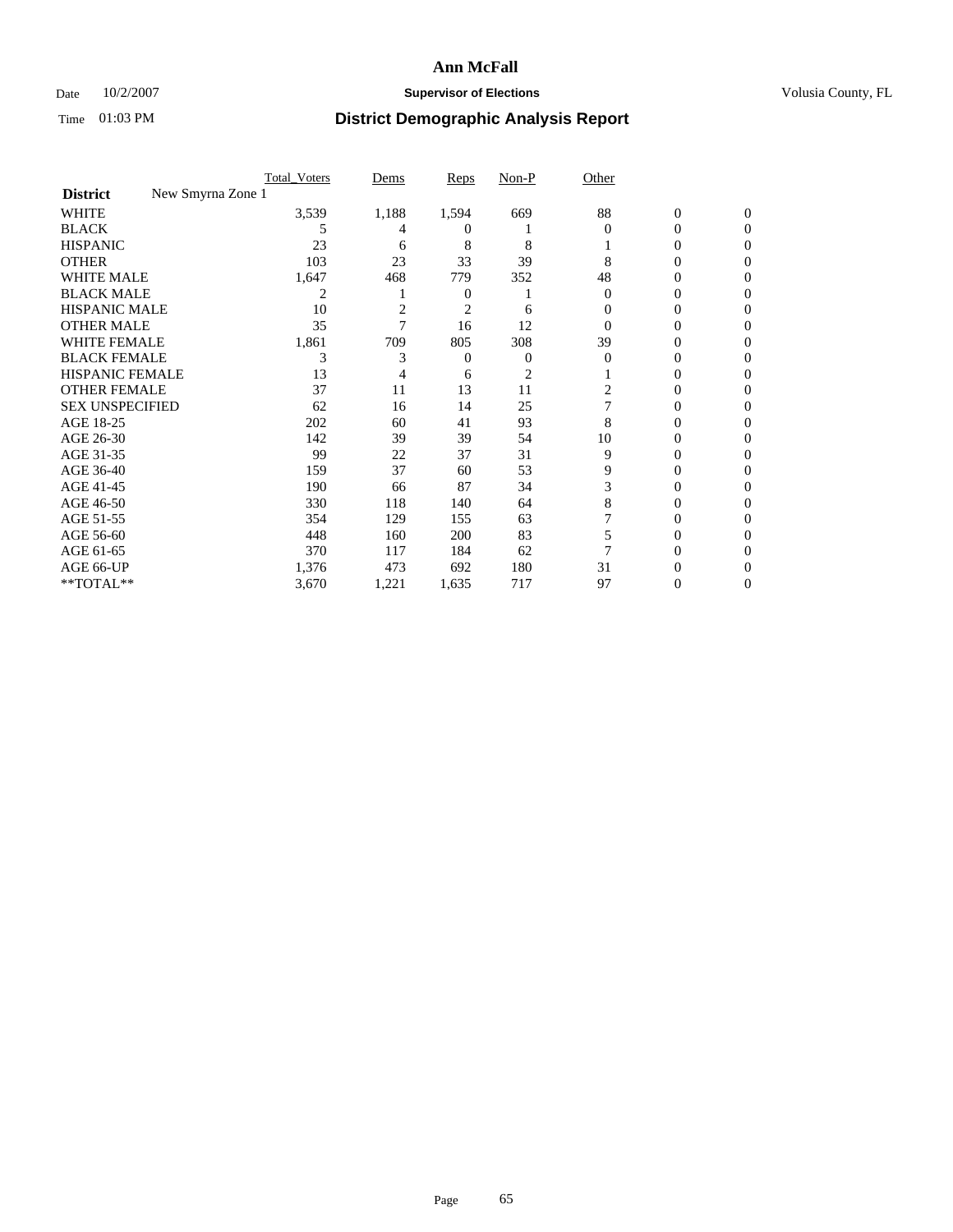### Date  $10/2/2007$  **Supervisor of Elections Supervisor of Elections** Volusia County, FL

|                                      | <b>Total_Voters</b> | Dems  | <b>Reps</b> | Non-P | Other    |                  |              |  |
|--------------------------------------|---------------------|-------|-------------|-------|----------|------------------|--------------|--|
| New Smyrna Zone 2<br><b>District</b> |                     |       |             |       |          |                  |              |  |
| <b>WHITE</b>                         | 3,114               | 1,201 | 1,201       | 621   | 91       | $\boldsymbol{0}$ | $\mathbf{0}$ |  |
| <b>BLACK</b>                         | 13                  | 8     | $\theta$    | 5     | $\Omega$ | 0                | $\Omega$     |  |
| <b>HISPANIC</b>                      | 24                  | 4     | 6           | 14    | 0        | 0                | $\Omega$     |  |
| <b>OTHER</b>                         | 81                  | 18    | 23          | 37    | 3        | 0                | 0            |  |
| <b>WHITE MALE</b>                    | 1,381               | 482   | 538         | 307   | 54       | 0                | 0            |  |
| <b>BLACK MALE</b>                    | 6                   | 3     | 0           | 3     | $\Omega$ | 0                | 0            |  |
| <b>HISPANIC MALE</b>                 | 14                  |       | 4           | 9     | 0        | 0                | $\theta$     |  |
| <b>OTHER MALE</b>                    | 25                  | 3     | 10          | 11    |          | 0                | 0            |  |
| WHITE FEMALE                         | 1,706               | 709   | 650         | 310   | 37       | 0                | 0            |  |
| <b>BLACK FEMALE</b>                  |                     | 5     | 0           |       | $\Omega$ | 0                | 0            |  |
| <b>HISPANIC FEMALE</b>               | 10                  |       | 2           | 5     | 0        | 0                | 0            |  |
| <b>OTHER FEMALE</b>                  | 31                  | 9     | 9           | 13    | $\Omega$ | 0                | 0            |  |
| <b>SEX UNSPECIFIED</b>               | 52                  | 16    | 17          | 17    | 2        | 0                | 0            |  |
| AGE 18-25                            | 169                 | 54    | 43          | 67    | 5        | 0                | $\theta$     |  |
| AGE 26-30                            | 113                 | 32    | 28          | 51    | 2        | 0                | 0            |  |
| AGE 31-35                            | 137                 | 40    | 37          | 56    | 4        | 0                | 0            |  |
| AGE 36-40                            | 122                 | 36    | 43          | 41    | 2        | 0                | 0            |  |
| AGE 41-45                            | 193                 | 56    | 85          | 46    | 6        | 0                | 0            |  |
| AGE 46-50                            | 291                 | 93    | 109         | 74    | 15       | 0                | 0            |  |
| AGE 51-55                            | 292                 | 125   | 96          | 57    | 14       | 0                | $\Omega$     |  |
| AGE 56-60                            | 326                 | 111   | 138         | 70    |          | 0                | $\Omega$     |  |
| AGE 61-65                            | 326                 | 122   | 132         | 64    | 8        | 0                | $\theta$     |  |
| AGE 66-UP                            | 1,263               | 562   | 519         | 151   | 31       |                  |              |  |
| **TOTAL**                            | 3,232               | 1,231 | 1,230       | 677   | 94       | 0                | 0            |  |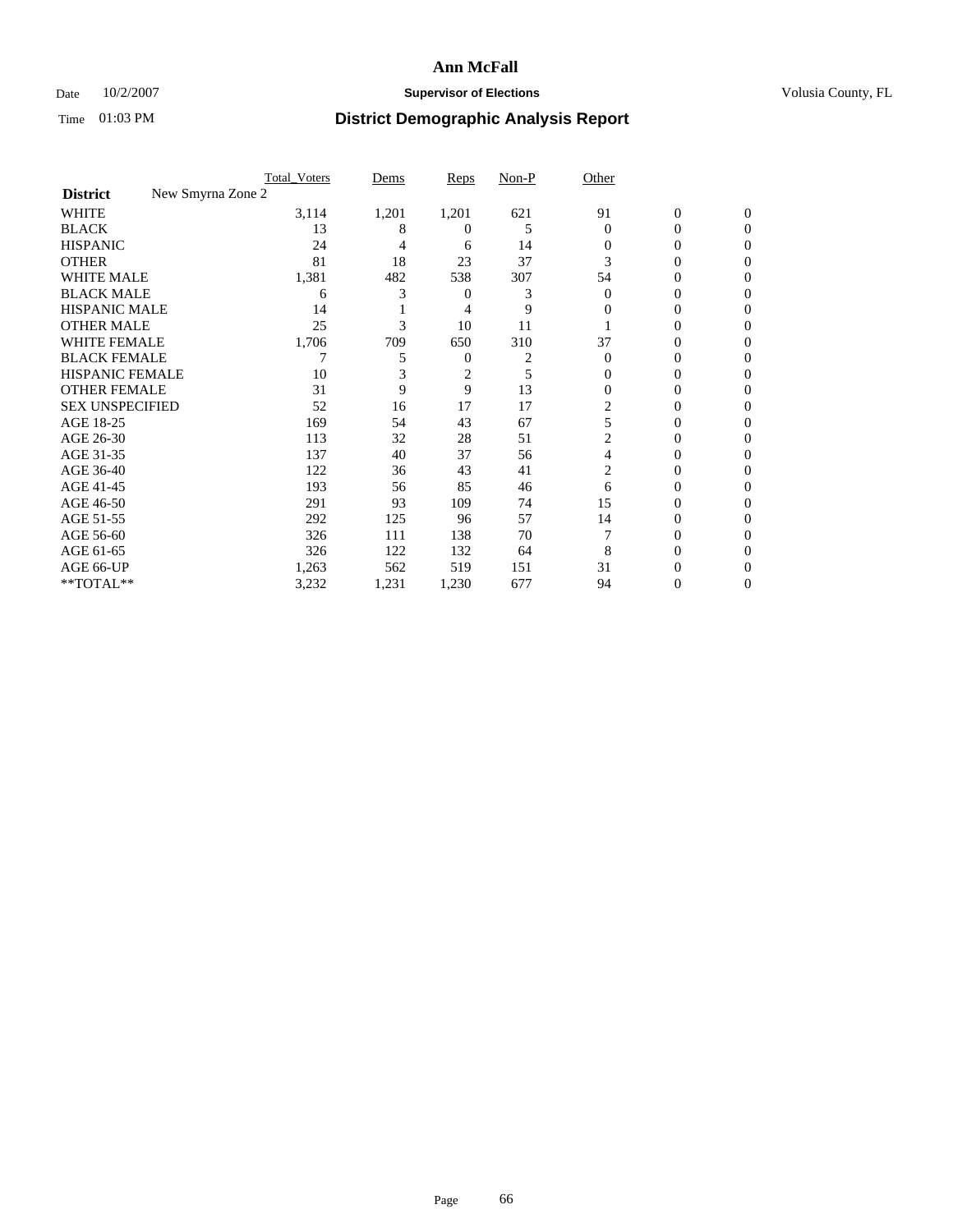### Date  $10/2/2007$  **Supervisor of Elections Supervisor of Elections** Volusia County, FL

|                                      | <b>Total Voters</b> | Dems           | Reps           | Non-P | Other          |                  |              |  |
|--------------------------------------|---------------------|----------------|----------------|-------|----------------|------------------|--------------|--|
| New Smyrna Zone 3<br><b>District</b> |                     |                |                |       |                |                  |              |  |
| <b>WHITE</b>                         | 3,739               | 1,251          | 1,563          | 811   | 114            | $\boldsymbol{0}$ | $\mathbf{0}$ |  |
| <b>BLACK</b>                         | 28                  | 17             | 3              | 8     | 0              | 0                | $\mathbf{0}$ |  |
| <b>HISPANIC</b>                      | 21                  | 6              |                | 8     | $\Omega$       | 0                | $\mathbf{0}$ |  |
| <b>OTHER</b>                         | 127                 | 25             | 29             | 62    | 11             | 0                | $\theta$     |  |
| <b>WHITE MALE</b>                    | 1,744               | 511            | 762            | 416   | 55             | 0                | $\theta$     |  |
| <b>BLACK MALE</b>                    | 12                  | 7              |                | 4     | $\overline{0}$ | 0                | 0            |  |
| <b>HISPANIC MALE</b>                 | 11                  | 4              | $\overline{c}$ | 5     | $\Omega$       | 0                | 0            |  |
| <b>OTHER MALE</b>                    | 37                  | 12             | 7              | 16    | 2              | 0                | 0            |  |
| <b>WHITE FEMALE</b>                  | 1,970               | 731            | 792            | 388   | 59             | 0                | 0            |  |
| <b>BLACK FEMALE</b>                  | 16                  | 10             | $\overline{c}$ | 4     | $\Omega$       | 0                | 0            |  |
| <b>HISPANIC FEMALE</b>               | 10                  | $\overline{2}$ | 5              | 3     | 0              | 0                | $\Omega$     |  |
| <b>OTHER FEMALE</b>                  | 42                  | 9              | 15             | 13    | 5              | 0                | $\theta$     |  |
| <b>SEX UNSPECIFIED</b>               | 73                  | 13             | 16             | 40    | 4              | 0                | $\theta$     |  |
| AGE 18-25                            | 250                 | 51             | 64             | 114   | 21             | 0                | 0            |  |
| AGE 26-30                            | 197                 | 65             | 44             | 82    | 6              | 0                | 0            |  |
| AGE 31-35                            | 148                 | 52             | 33             | 58    | 5              | 0                | 0            |  |
| AGE 36-40                            | 195                 | 72             | 65             | 51    |                | 0                | 0            |  |
| AGE 41-45                            | 260                 | 92             | 93             | 67    | 8              | 0                | 0            |  |
| AGE 46-50                            | 360                 | 124            | 140            | 87    | 9              | 0                | $\mathbf{0}$ |  |
| AGE 51-55                            | 362                 | 147            | 134            | 72    | 9              | 0                | $\Omega$     |  |
| AGE 56-60                            | 358                 | 139            | 137            | 72    | 10             | 0                | $\theta$     |  |
| AGE 61-65                            | 411                 | 134            | 176            | 91    | 10             | 0                | 0            |  |
| AGE 66-UP                            | 1,374               | 423            | 716            | 195   | 40             | 0                |              |  |
| **TOTAL**                            | 3,915               | 1,299          | 1,602          | 889   | 125            | 0                | $\mathbf{0}$ |  |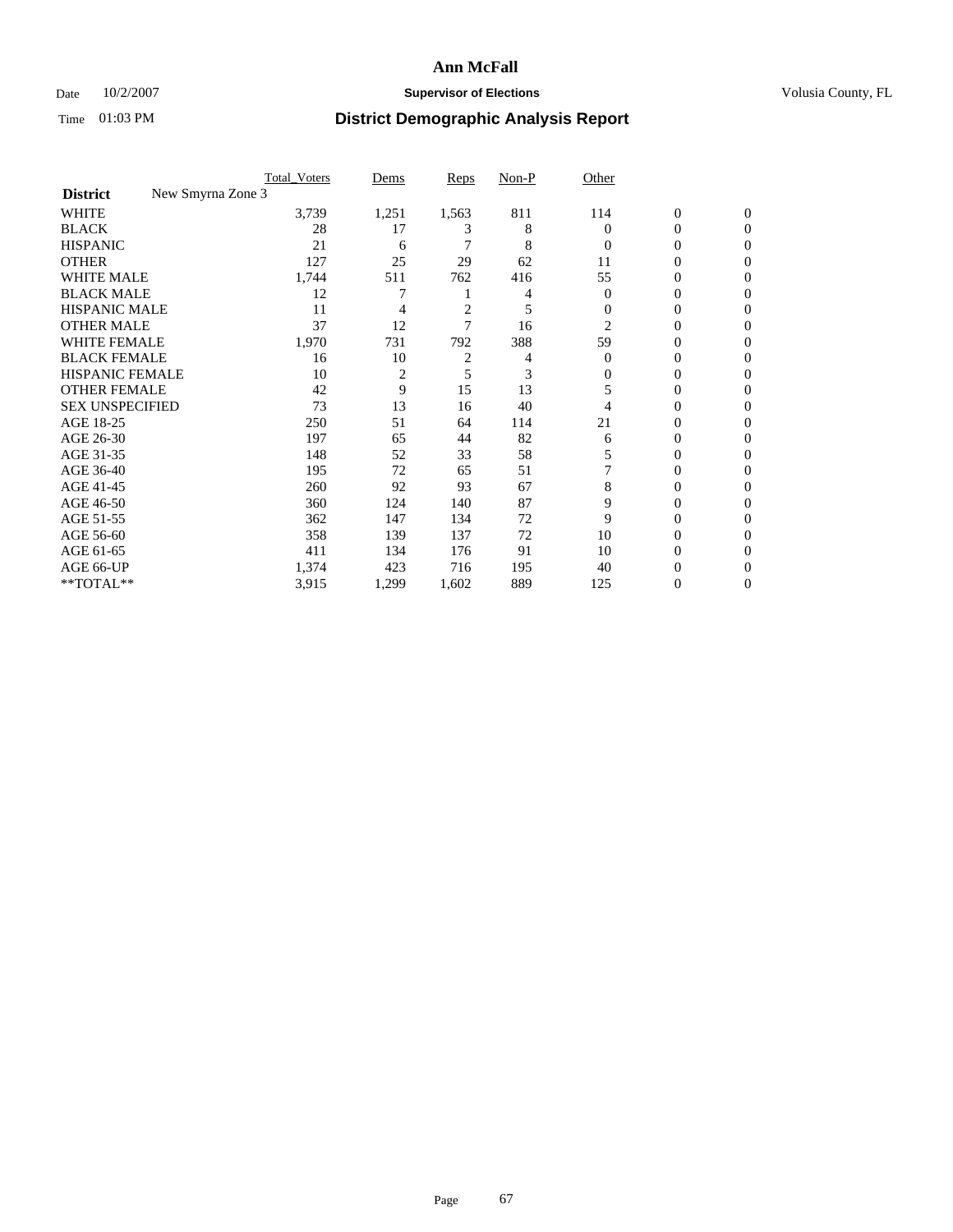### Date  $10/2/2007$  **Supervisor of Elections Supervisor of Elections** Volusia County, FL

|                                      | <b>Total_Voters</b> | Dems  | <b>Reps</b> | Non-P | Other          |                  |                |  |
|--------------------------------------|---------------------|-------|-------------|-------|----------------|------------------|----------------|--|
| New Smyrna Zone 4<br><b>District</b> |                     |       |             |       |                |                  |                |  |
| <b>WHITE</b>                         | 3,586               | 1,326 | 1,467       | 710   | 83             | $\boldsymbol{0}$ | $\mathbf{0}$   |  |
| <b>BLACK</b>                         | 602                 | 495   | 18          | 83    | 6              | 0                | $\mathbf{0}$   |  |
| <b>HISPANIC</b>                      | 40                  | 16    | 6           | 18    | 0              | 0                | $\overline{0}$ |  |
| <b>OTHER</b>                         | 128                 | 36    | 26          | 61    |                | $\overline{0}$   | $\Omega$       |  |
| <b>WHITE MALE</b>                    | 1,589               | 546   | 675         | 324   | 44             | 0                | $\Omega$       |  |
| <b>BLACK MALE</b>                    | 243                 | 177   | 11          | 50    | 5              | 0                | $\Omega$       |  |
| <b>HISPANIC MALE</b>                 | 15                  | 6     | 3           | 6     |                | 0                | 0              |  |
| <b>OTHER MALE</b>                    | 35                  | 9     | 9           | 17    | $\Omega$       | 0                | 0              |  |
| <b>WHITE FEMALE</b>                  | 1,977               | 771   | 788         | 379   | 39             | 0                | 0              |  |
| <b>BLACK FEMALE</b>                  | 352                 | 311   |             | 33    |                | 0                | $\mathbf{0}$   |  |
| <b>HISPANIC FEMALE</b>               | 25                  | 10    | 3           | 12    | $\Omega$       | 0                | $\Omega$       |  |
| <b>OTHER FEMALE</b>                  | 59                  | 19    | 13          | 25    | $\overline{c}$ | 0                | $\Omega$       |  |
| <b>SEX UNSPECIFIED</b>               | 61                  | 24    | 8           | 26    | 3              | $\overline{0}$   | $\Omega$       |  |
| AGE 18-25                            | 308                 | 114   | 60          | 126   | 8              | 0                | 0              |  |
| AGE 26-30                            | 229                 | 92    | 56          | 76    | 5              | 0                | $\Omega$       |  |
| AGE 31-35                            | 217                 | 82    | 78          | 53    | 4              | 0                | 0              |  |
| AGE 36-40                            | 242                 | 94    | 80          | 59    | 9              | 0                | 0              |  |
| AGE 41-45                            | 266                 | 113   | 85          | 62    | 6              | 0                | 0              |  |
| AGE 46-50                            | 300                 | 127   | 104         | 62    |                | 0                | $\mathbf{0}$   |  |
| AGE 51-55                            | 375                 | 172   | 128         | 68    |                | 0                | $\Omega$       |  |
| AGE 56-60                            | 389                 | 168   | 130         | 85    | 6              | 0                | $\Omega$       |  |
| AGE 61-65                            | 387                 | 192   | 110         | 80    | 5              | 0                | 0              |  |
| AGE 66-UP                            | 1,643               | 719   | 686         | 201   | 37             | 0                | $\theta$       |  |
| **TOTAL**                            | 4,356               | 1,873 | 1,517       | 872   | 94             | 0                | $\overline{0}$ |  |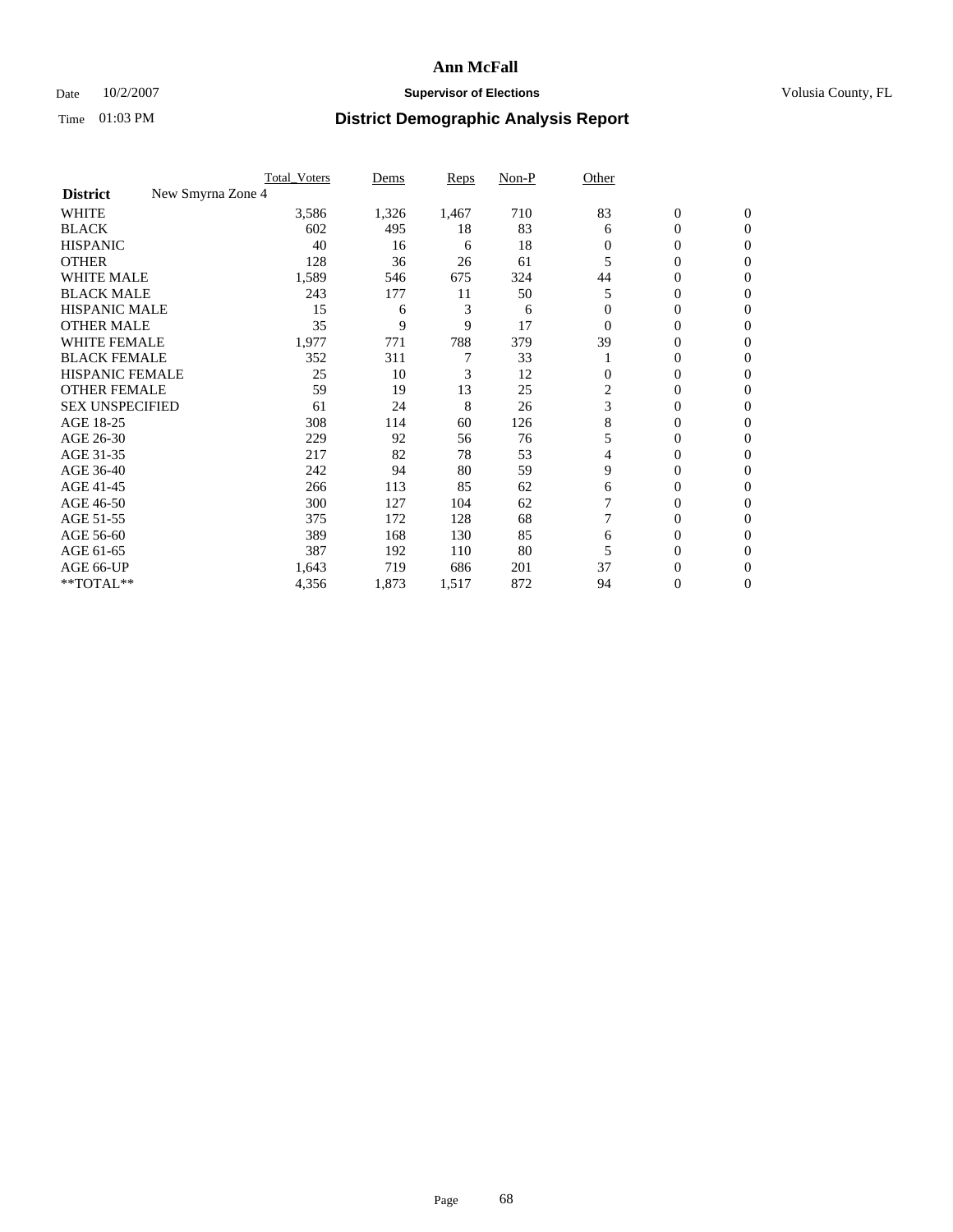### Date  $10/2/2007$  **Supervisor of Elections Supervisor of Elections** Volusia County, FL

|                        | <b>Total Voters</b> | Dems  | Reps  | Non-P | Other          |                  |                |  |
|------------------------|---------------------|-------|-------|-------|----------------|------------------|----------------|--|
| <b>District</b>        | Ormond Bch Zone 1   |       |       |       |                |                  |                |  |
| <b>WHITE</b>           | 6,531               | 2,419 | 2,828 | 1,108 | 176            | $\boldsymbol{0}$ | $\mathbf{0}$   |  |
| <b>BLACK</b>           | 57                  | 45    | 5     | 5     | 2              | 0                | $\mathbf{0}$   |  |
| <b>HISPANIC</b>        | 87                  | 38    | 23    | 24    | 2              | 0                | $\mathbf{0}$   |  |
| <b>OTHER</b>           | 288                 | 91    | 92    | 95    | 10             | 0                | $\overline{0}$ |  |
| <b>WHITE MALE</b>      | 3,023               | 1,020 | 1,351 | 558   | 94             | 0                | $\mathbf{0}$   |  |
| <b>BLACK MALE</b>      | 27                  | 21    | 2     | 2     | 2              | 0                | $\mathbf{0}$   |  |
| <b>HISPANIC MALE</b>   | 30                  | 7     | 11    | 11    |                | 0                | $\Omega$       |  |
| <b>OTHER MALE</b>      | 121                 | 39    | 42    | 37    | 3              | 0                | 0              |  |
| <b>WHITE FEMALE</b>    | 3,481               | 1,393 | 1,462 | 544   | 82             | 0                | $\Omega$       |  |
| <b>BLACK FEMALE</b>    | 30                  | 24    | 3     | 3     | $\Omega$       | 0                | $\mathbf{0}$   |  |
| <b>HISPANIC FEMALE</b> | 51                  | 27    | 10    | 13    |                | 0                | $\mathbf{0}$   |  |
| <b>OTHER FEMALE</b>    | 100                 | 33    | 34    | 31    | $\overline{c}$ | 0                | $\mathbf{0}$   |  |
| <b>SEX UNSPECIFIED</b> | 100                 | 29    | 33    | 33    | 5              | 0                | $\overline{0}$ |  |
| AGE 18-25              | 562                 | 177   | 182   | 182   | 21             | 0                | 0              |  |
| AGE 26-30              | 245                 | 72    | 92    | 68    | 13             | 0                | $\overline{0}$ |  |
| AGE 31-35              | 283                 | 83    | 108   | 78    | 14             | 0                | 0              |  |
| AGE 36-40              | 467                 | 146   | 202   | 100   | 19             | 0                | $\overline{0}$ |  |
| AGE 41-45              | 570                 | 190   | 247   | 117   | 16             | 0                | $\overline{0}$ |  |
| AGE 46-50              | 646                 | 226   | 282   | 126   | 12             | 0                | $\mathbf{0}$   |  |
| AGE 51-55              | 722                 | 273   | 313   | 117   | 19             | 0                | $\mathbf{0}$   |  |
| AGE 56-60              | 708                 | 302   | 284   | 112   | 10             | 0                | $\overline{0}$ |  |
| AGE 61-65              | 594                 | 216   | 271   | 89    | 18             | 0                | $\Omega$       |  |
| AGE 66-UP              | 2,166               | 908   | 967   | 243   | 48             | 0                | 0              |  |
| **TOTAL**              | 6,963               | 2,593 | 2,948 | 1,232 | 190            | 0                | 0              |  |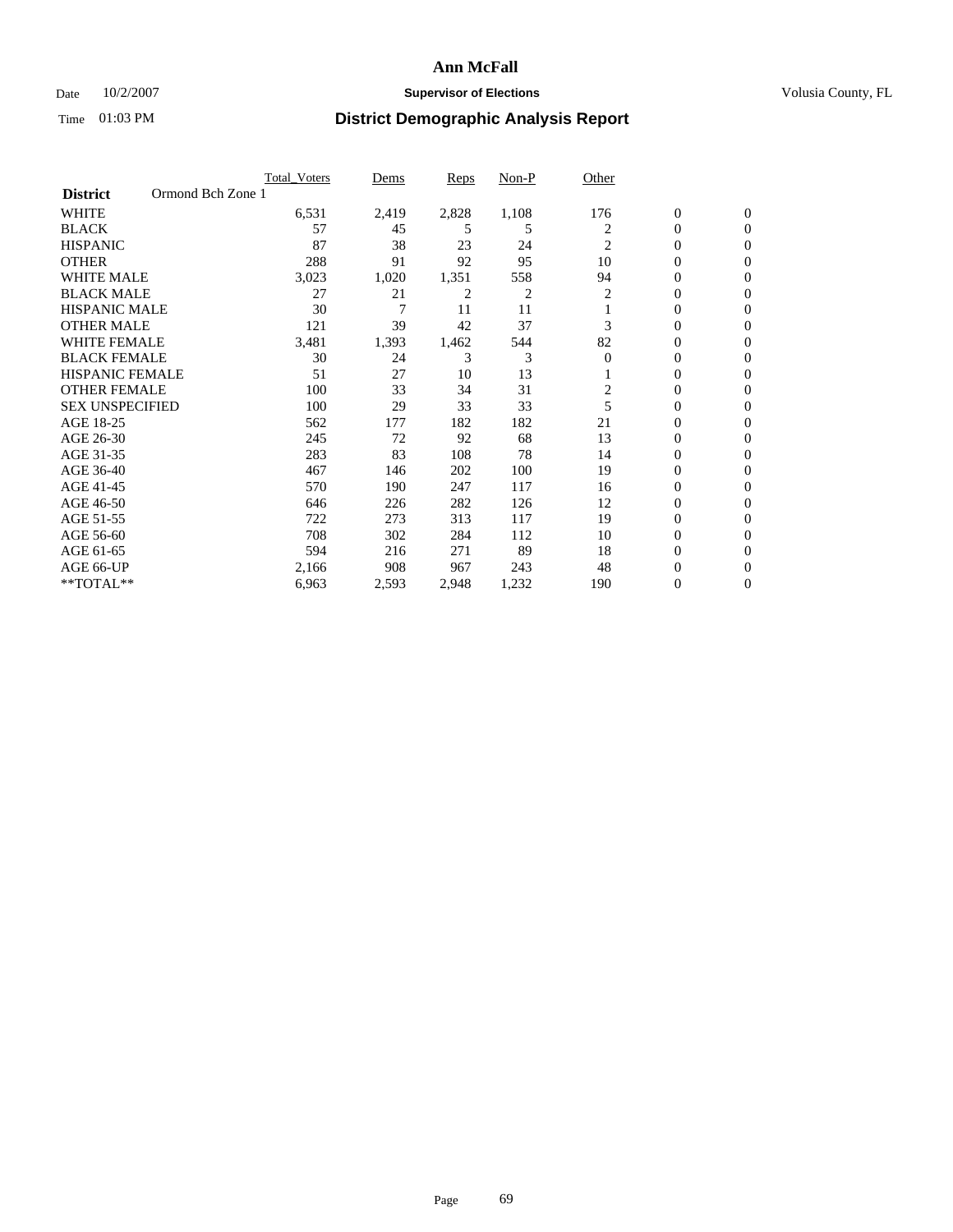### Date  $10/2/2007$  **Supervisor of Elections Supervisor of Elections** Volusia County, FL

|                        |                   | <b>Total Voters</b> | Dems  | Reps  | Non-P | Other    |                  |                  |
|------------------------|-------------------|---------------------|-------|-------|-------|----------|------------------|------------------|
| <b>District</b>        | Ormond Bch Zone 2 |                     |       |       |       |          |                  |                  |
| <b>WHITE</b>           |                   | 4,346               | 1,761 | 1,581 | 858   | 146      | $\boldsymbol{0}$ | $\boldsymbol{0}$ |
| <b>BLACK</b>           |                   | 326                 | 244   | 31    | 47    | 4        | $\mathbf{0}$     | $\mathbf{0}$     |
| <b>HISPANIC</b>        |                   | 74                  | 32    | 21    | 19    | 2        | $\mathbf{0}$     | $\mathbf{0}$     |
| <b>OTHER</b>           |                   | 288                 | 94    | 75    | 104   | 15       | 0                | $\overline{0}$   |
| <b>WHITE MALE</b>      |                   | 1,921               | 688   | 733   | 422   | 78       | 0                | $\overline{0}$   |
| <b>BLACK MALE</b>      |                   | 134                 | 89    | 15    | 27    | 3        | 0                | $\overline{0}$   |
| <b>HISPANIC MALE</b>   |                   | 21                  | 8     | 6     | 5     | 2        | 0                | $\Omega$         |
| <b>OTHER MALE</b>      |                   | 90                  | 26    | 28    | 33    | 3        | 0                | $\mathbf{0}$     |
| <b>WHITE FEMALE</b>    |                   | 2,406               | 1,065 | 843   | 430   | 68       | 0                | $\Omega$         |
| <b>BLACK FEMALE</b>    |                   | 191                 | 154   | 16    | 20    |          | $\mathbf{0}$     | $\mathbf{0}$     |
| <b>HISPANIC FEMALE</b> |                   | 51                  | 23    | 14    | 14    | $\Omega$ | 0                | $\mathbf{0}$     |
| <b>OTHER FEMALE</b>    |                   | 118                 | 50    | 36    | 31    |          | 0                | $\overline{0}$   |
| <b>SEX UNSPECIFIED</b> |                   | 102                 | 28    | 17    | 46    | 11       | 0                | $\overline{0}$   |
| AGE 18-25              |                   | 353                 | 122   | 89    | 122   | 20       | 0                | $\overline{0}$   |
| AGE 26-30              |                   | 296                 | 92    | 70    | 121   | 13       | 0                | $\overline{0}$   |
| AGE 31-35              |                   | 289                 | 109   | 78    | 87    | 15       | 0                | $\overline{0}$   |
| AGE 36-40              |                   | 367                 | 126   | 135   | 96    | 10       | $\boldsymbol{0}$ | $\mathbf{0}$     |
| AGE 41-45              |                   | 417                 | 132   | 164   | 100   | 21       | 0                | $\overline{0}$   |
| AGE 46-50              |                   | 470                 | 191   | 162   | 103   | 14       | 0                | $\mathbf{0}$     |
| AGE 51-55              |                   | 474                 | 221   | 149   | 90    | 14       | 0                | $\mathbf{0}$     |
| AGE 56-60              |                   | 505                 | 221   | 165   | 106   | 13       | 0                | $\overline{0}$   |
| AGE 61-65              |                   | 424                 | 196   | 150   | 63    | 15       | 0                | $\mathbf{0}$     |
| AGE 66-UP              |                   | 1,439               | 721   | 546   | 140   | 32       | 0                | 0                |
| **TOTAL**              |                   | 5,034               | 2,131 | 1,708 | 1,028 | 167      | 0                | $\boldsymbol{0}$ |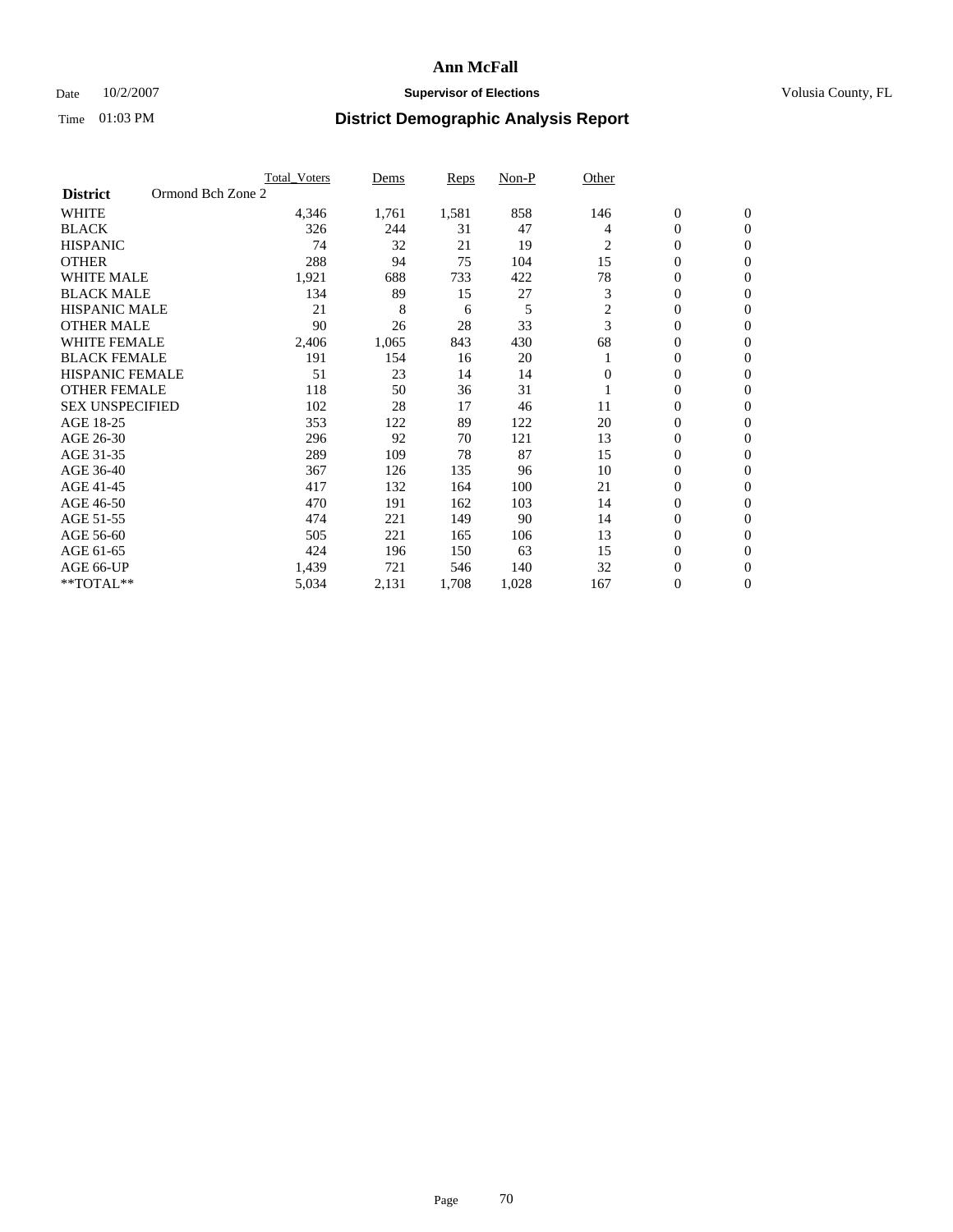### Date  $10/2/2007$  **Supervisor of Elections Supervisor of Elections** Volusia County, FL

|                                      | <b>Total Voters</b> | Dems  | Reps  | Non-P | Other |                  |                  |  |
|--------------------------------------|---------------------|-------|-------|-------|-------|------------------|------------------|--|
| Ormond Bch Zone 3<br><b>District</b> |                     |       |       |       |       |                  |                  |  |
| <b>WHITE</b>                         | 7,411               | 2,367 | 3,579 | 1,248 | 217   | $\boldsymbol{0}$ | $\mathbf{0}$     |  |
| <b>BLACK</b>                         | 110                 | 74    | 9     | 22    | 5     | $\mathbf{0}$     | $\mathbf{0}$     |  |
| <b>HISPANIC</b>                      | 111                 | 32    | 42    | 35    | 2     | 0                | $\mathbf{0}$     |  |
| <b>OTHER</b>                         | 393                 | 114   | 126   | 134   | 19    | 0                | $\overline{0}$   |  |
| <b>WHITE MALE</b>                    | 3,467               | 1,010 | 1,740 | 618   | 99    | 0                | $\mathbf{0}$     |  |
| <b>BLACK MALE</b>                    | 58                  | 38    | 5     | 12    | 3     | 0                | $\mathbf{0}$     |  |
| <b>HISPANIC MALE</b>                 | 59                  | 16    | 24    | 18    |       | 0                | $\Omega$         |  |
| <b>OTHER MALE</b>                    | 153                 | 39    | 53    | 56    | 5     | 0                | 0                |  |
| <b>WHITE FEMALE</b>                  | 3,903               | 1,345 | 1,823 | 619   | 116   | 0                | $\Omega$         |  |
| <b>BLACK FEMALE</b>                  | 51                  | 35    | 4     | 10    | 2     | 0                | $\mathbf{0}$     |  |
| <b>HISPANIC FEMALE</b>               | 51                  | 16    | 17    | 17    |       | 0                | $\mathbf{0}$     |  |
| <b>OTHER FEMALE</b>                  | 162                 | 53    | 53    | 53    | 3     | 0                | $\mathbf{0}$     |  |
| <b>SEX UNSPECIFIED</b>               | 121                 | 35    | 37    | 36    | 13    | 0                | $\mathbf{0}$     |  |
| AGE 18-25                            | 705                 | 199   | 278   | 194   | 34    | 0                | $\mathbf{0}$     |  |
| AGE 26-30                            | 324                 | 87    | 133   | 89    | 15    | 0                | $\mathbf{0}$     |  |
| AGE 31-35                            | 333                 | 80    | 147   | 84    | 22    | 0                | $\mathbf{0}$     |  |
| AGE 36-40                            | 524                 | 115   | 304   | 89    | 16    | $\boldsymbol{0}$ | $\mathbf{0}$     |  |
| AGE 41-45                            | 680                 | 189   | 336   | 134   | 21    | 0                | $\mathbf{0}$     |  |
| AGE 46-50                            | 821                 | 240   | 415   | 148   | 18    | 0                | $\mathbf{0}$     |  |
| AGE 51-55                            | 868                 | 288   | 412   | 151   | 17    | 0                | $\mathbf{0}$     |  |
| AGE 56-60                            | 854                 | 312   | 376   | 145   | 21    | 0                | $\mathbf{0}$     |  |
| AGE 61-65                            | 777                 | 273   | 364   | 125   | 15    | 0                | $\mathbf{0}$     |  |
| AGE 66-UP                            | 2,139               | 804   | 991   | 280   | 64    | 0                | 0                |  |
| **TOTAL**                            | 8,025               | 2,587 | 3,756 | 1,439 | 243   | 0                | $\boldsymbol{0}$ |  |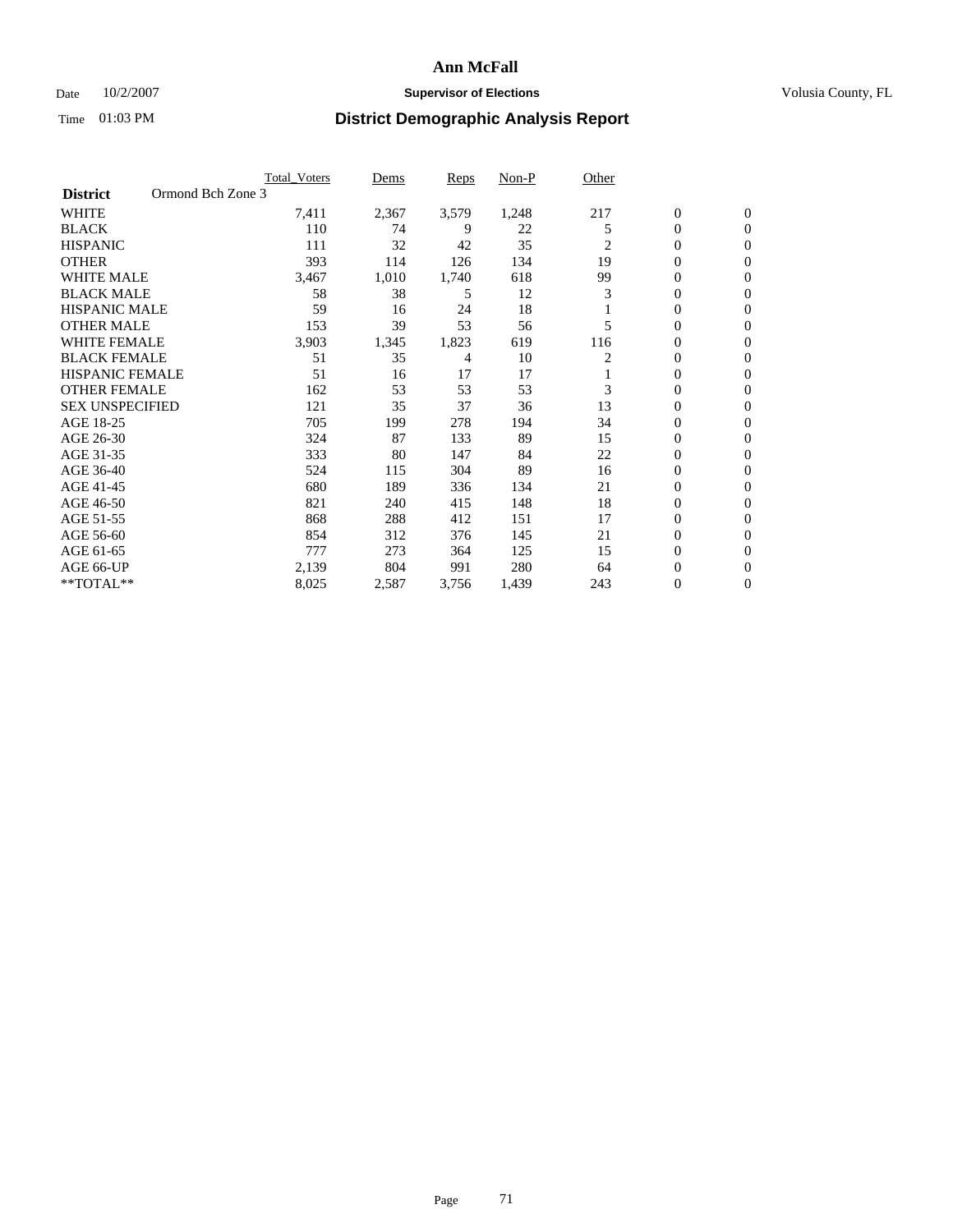### Date  $10/2/2007$  **Supervisor of Elections Supervisor of Elections** Volusia County, FL

|                        |                   | <b>Total Voters</b> | Dems  | Reps  | Non-P | Other          |                |                  |  |
|------------------------|-------------------|---------------------|-------|-------|-------|----------------|----------------|------------------|--|
| <b>District</b>        | Ormond Bch Zone 4 |                     |       |       |       |                |                |                  |  |
| <b>WHITE</b>           |                   | 6,027               | 2,255 | 2,424 | 1,106 | 242            | $\mathbf{0}$   | $\mathbf{0}$     |  |
| <b>BLACK</b>           |                   | 122                 | 85    | 9     | 23    | 5              | 0              | $\mathbf{0}$     |  |
| <b>HISPANIC</b>        |                   | 70                  | 30    | 13    | 26    |                | 0              | $\mathbf{0}$     |  |
| <b>OTHER</b>           |                   | 284                 | 84    | 69    | 117   | 14             | 0              | $\mathbf{0}$     |  |
| <b>WHITE MALE</b>      |                   | 2,597               | 882   | 1,080 | 502   | 133            | 0              | $\mathbf{0}$     |  |
| <b>BLACK MALE</b>      |                   | 58                  | 39    | 4     | 12    | 3              | 0              | $\mathbf{0}$     |  |
| <b>HISPANIC MALE</b>   |                   | 29                  | 10    | 8     | 10    |                | 0              | $\mathbf{0}$     |  |
| <b>OTHER MALE</b>      |                   | 100                 | 24    | 26    | 44    | 6              | $\mathbf{0}$   | $\mathbf{0}$     |  |
| <b>WHITE FEMALE</b>    |                   | 3,389               | 1,362 | 1,333 | 588   | 106            | 0              | $\mathbf{0}$     |  |
| <b>BLACK FEMALE</b>    |                   | 64                  | 46    | 5     | 11    | 2              | 0              | $\mathbf{0}$     |  |
| <b>HISPANIC FEMALE</b> |                   | 41                  | 20    | 5     | 16    | $\mathbf{0}$   | 0              | $\mathbf{0}$     |  |
| <b>OTHER FEMALE</b>    |                   | 130                 | 47    | 37    | 44    | $\overline{c}$ | 0              | $\Omega$         |  |
| <b>SEX UNSPECIFIED</b> |                   | 95                  | 24    | 17    | 45    | 9              | 0              | 0                |  |
| AGE 18-25              |                   | 422                 | 131   | 119   | 137   | 35             | 0              | $\Omega$         |  |
| AGE 26-30              |                   | 251                 | 81    | 84    | 77    | 9              | $\mathbf{0}$   | $\mathbf{0}$     |  |
| AGE 31-35              |                   | 250                 | 71    | 81    | 84    | 14             | 0              | $\mathbf{0}$     |  |
| AGE 36-40              |                   | 301                 | 78    | 143   | 72    | 8              | 0              | $\Omega$         |  |
| AGE 41-45              |                   | 454                 | 150   | 194   | 102   | 8              | 0              | $\mathbf{0}$     |  |
| AGE 46-50              |                   | 488                 | 187   | 200   | 91    | 10             | 0              | $\Omega$         |  |
| AGE 51-55              |                   | 523                 | 205   | 205   | 92    | 21             | $\mathbf{0}$   | $\mathbf{0}$     |  |
| AGE 56-60              |                   | 597                 | 245   | 220   | 105   | 27             | 0              | $\mathbf{0}$     |  |
| AGE 61-65              |                   | 557                 | 218   | 195   | 118   | 26             | $\overline{0}$ | $\mathbf{0}$     |  |
| AGE 66-UP              |                   | 2,660               | 1,088 | 1,074 | 394   | 104            | 0              | $\mathbf{0}$     |  |
| **TOTAL**              |                   | 6,503               | 2,454 | 2,515 | 1,272 | 262            | 0              | $\boldsymbol{0}$ |  |
|                        |                   |                     |       |       |       |                |                |                  |  |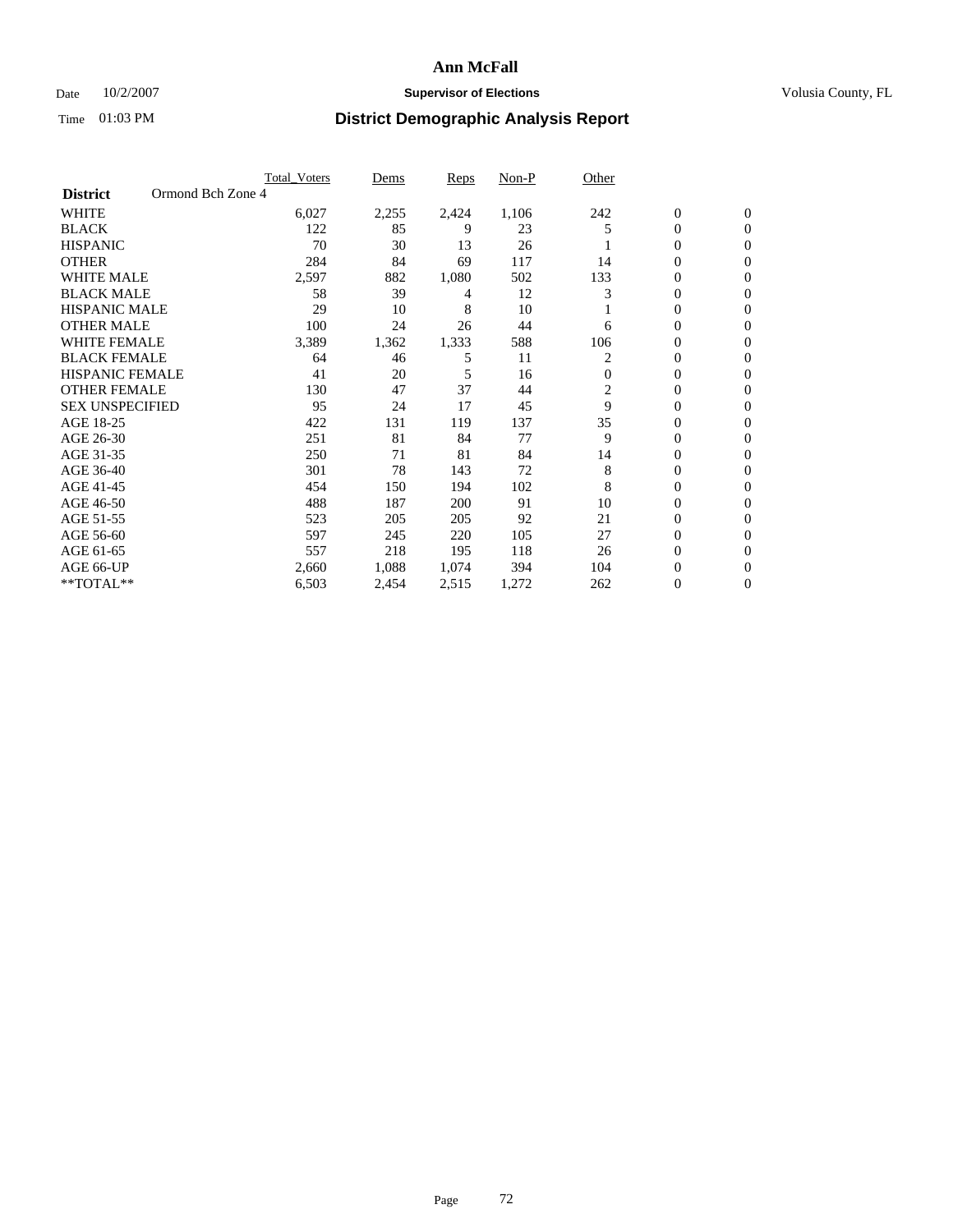#### Date  $10/2/2007$  **Supervisor of Elections Supervisor of Elections** Volusia County, FL

|                        | Total Voters           | Dems  | <b>Reps</b> | Non-P | Other          |                  |                |  |
|------------------------|------------------------|-------|-------------|-------|----------------|------------------|----------------|--|
| <b>District</b>        | Port Orange District 1 |       |             |       |                |                  |                |  |
| <b>WHITE</b>           | 6,200                  | 2,580 | 1,987       | 1,409 | 224            | $\boldsymbol{0}$ | $\mathbf{0}$   |  |
| <b>BLACK</b>           | 65                     | 47    | 5           | 11    | 2              | $\overline{0}$   | $\mathbf{0}$   |  |
| <b>HISPANIC</b>        | 97                     | 34    | 17          | 44    | $\overline{c}$ | $\overline{0}$   | $\mathbf{0}$   |  |
| <b>OTHER</b>           | 260                    | 79    | 67          | 103   | 11             | 0                | $\mathbf{0}$   |  |
| <b>WHITE MALE</b>      | 2,736                  | 1,023 | 956         | 648   | 109            | 0                | $\overline{0}$ |  |
| <b>BLACK MALE</b>      | 33                     | 23    | 3           | 7     | $\Omega$       | $\boldsymbol{0}$ | $\mathbf{0}$   |  |
| <b>HISPANIC MALE</b>   | 36                     | 14    | 8           | 13    |                | 0                | $\mathbf{0}$   |  |
| <b>OTHER MALE</b>      | 71                     | 18    | 21          | 31    |                | $\overline{0}$   | $\mathbf{0}$   |  |
| <b>WHITE FEMALE</b>    | 3,410                  | 1,538 | 1,014       | 745   | 113            | 0                | $\mathbf{0}$   |  |
| <b>BLACK FEMALE</b>    | 32                     | 24    | 2           | 4     | 2              | $\overline{0}$   | $\mathbf{0}$   |  |
| <b>HISPANIC FEMALE</b> | 59                     | 20    | 9           | 29    |                | 0                | $\mathbf{0}$   |  |
| <b>OTHER FEMALE</b>    | 99                     | 39    | 28          | 29    | 3              | 0                | $\Omega$       |  |
| <b>SEX UNSPECIFIED</b> | 146                    | 41    | 35          | 61    | 9              | $\overline{0}$   | $\mathbf{0}$   |  |
| AGE 18-25              | 465                    | 162   | 97          | 184   | 22             | 0                | $\Omega$       |  |
| AGE 26-30              | 361                    | 117   | 81          | 147   | 16             | $\overline{0}$   | $\mathbf{0}$   |  |
| AGE 31-35              | 307                    | 114   | 81          | 93    | 19             | $\overline{0}$   | $\mathbf{0}$   |  |
| AGE 36-40              | 374                    | 119   | 107         | 128   | 20             | $\boldsymbol{0}$ | $\overline{0}$ |  |
| AGE 41-45              | 488                    | 169   | 155         | 149   | 15             | $\boldsymbol{0}$ | $\overline{0}$ |  |
| AGE 46-50              | 581                    | 217   | 190         | 148   | 26             | 0                | $\Omega$       |  |
| AGE 51-55              | 596                    | 244   | 211         | 115   | 26             | $\boldsymbol{0}$ | $\mathbf{0}$   |  |
| AGE 56-60              | 616                    | 252   | 210         | 136   | 18             | $\overline{0}$   | $\mathbf{0}$   |  |
| AGE 61-65              | 618                    | 293   | 185         | 122   | 18             | $\overline{0}$   | $\mathbf{0}$   |  |
| AGE 66-UP              | 2,216                  | 1,053 | 759         | 345   | 59             | 0                | $\mathbf{0}$   |  |
| **TOTAL**              | 6,622                  | 2,740 | 2,076       | 1,567 | 239            | 0                | $\overline{0}$ |  |
|                        |                        |       |             |       |                |                  |                |  |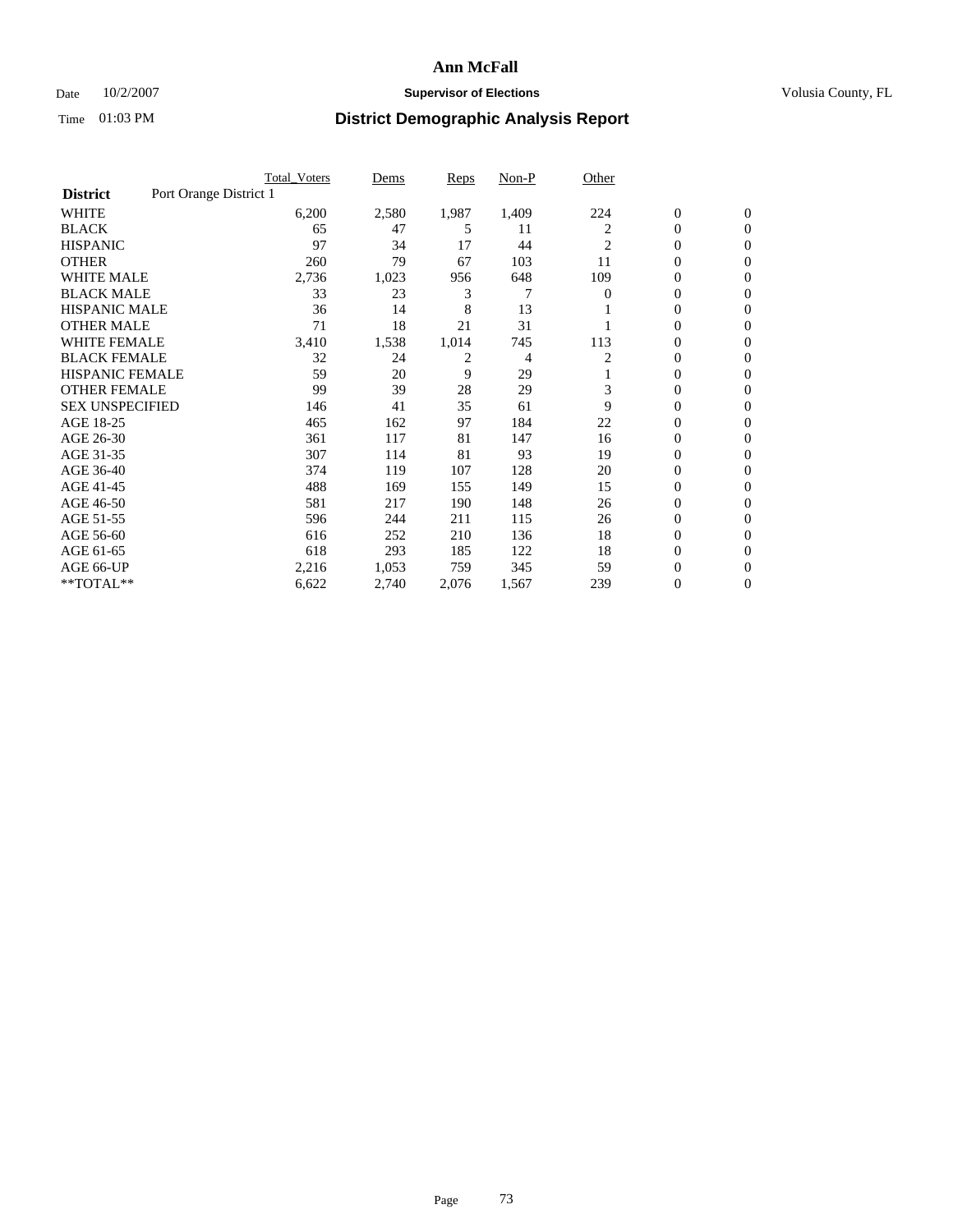#### Date  $10/2/2007$  **Supervisor of Elections Supervisor of Elections** Volusia County, FL

|                        |                        | <b>Total Voters</b> | Dems  | Reps  | Non-P | Other          |                  |                  |
|------------------------|------------------------|---------------------|-------|-------|-------|----------------|------------------|------------------|
| <b>District</b>        | Port Orange District 2 |                     |       |       |       |                |                  |                  |
| <b>WHITE</b>           |                        | 6,910               | 2,642 | 2,569 | 1,448 | 251            | $\boldsymbol{0}$ | $\mathbf{0}$     |
| <b>BLACK</b>           |                        | 211                 | 169   | 12    | 23    |                | 0                | $\mathbf{0}$     |
| <b>HISPANIC</b>        |                        | 135                 | 58    | 26    | 47    | 4              | 0                | $\overline{0}$   |
| <b>OTHER</b>           |                        | 375                 | 109   | 84    | 163   | 19             | 0                | $\overline{0}$   |
| <b>WHITE MALE</b>      |                        | 3,085               | 1,054 | 1,216 | 680   | 135            | 0                | $\overline{0}$   |
| <b>BLACK MALE</b>      |                        | 79                  | 61    | 5     | 12    |                | 0                | $\mathbf{0}$     |
| <b>HISPANIC MALE</b>   |                        | 64                  | 25    | 14    | 23    | $\overline{c}$ | 0                | $\mathbf{0}$     |
| <b>OTHER MALE</b>      |                        | 135                 | 39    | 35    | 56    | 5              | $\mathbf{0}$     | $\mathbf{0}$     |
| <b>WHITE FEMALE</b>    |                        | 3,768               | 1,568 | 1,331 | 758   | 111            | 0                | $\mathbf{0}$     |
| <b>BLACK FEMALE</b>    |                        | 131                 | 107   | 7     | 11    | 6              | $\mathbf{0}$     | $\overline{0}$   |
| <b>HISPANIC FEMALE</b> |                        | 70                  | 33    | 12    | 23    | 2              | 0                | $\mathbf{0}$     |
| <b>OTHER FEMALE</b>    |                        | 148                 | 52    | 27    | 66    | 3              | 0                | $\overline{0}$   |
| <b>SEX UNSPECIFIED</b> |                        | 151                 | 39    | 44    | 52    | 16             | 0                | $\overline{0}$   |
| AGE 18-25              |                        | 694                 | 211   | 196   | 258   | 29             | 0                | $\mathbf{0}$     |
| AGE 26-30              |                        | 502                 | 162   | 158   | 161   | 21             | $\mathbf{0}$     | $\mathbf{0}$     |
| AGE 31-35              |                        | 434                 | 137   | 157   | 123   | 17             | 0                | $\mathbf{0}$     |
| AGE 36-40              |                        | 465                 | 165   | 173   | 111   | 16             | 0                | $\overline{0}$   |
| AGE 41-45              |                        | 583                 | 189   | 233   | 132   | 29             | 0                | $\overline{0}$   |
| AGE 46-50              |                        | 712                 | 263   | 263   | 159   | 27             | 0                | $\overline{0}$   |
| AGE 51-55              |                        | 617                 | 255   | 235   | 110   | 17             | $\boldsymbol{0}$ | $\mathbf{0}$     |
| AGE 56-60              |                        | 769                 | 315   | 264   | 163   | 27             | $\mathbf{0}$     | $\mathbf{0}$     |
| AGE 61-65              |                        | 645                 | 254   | 233   | 132   | 26             | $\mathbf{0}$     | $\mathbf{0}$     |
| AGE 66-UP              |                        | 2,208               | 1,026 | 778   | 332   | 72             | 0                | $\mathbf{0}$     |
| **TOTAL**              |                        | 7,631               | 2,978 | 2,691 | 1,681 | 281            | 0                | $\boldsymbol{0}$ |
|                        |                        |                     |       |       |       |                |                  |                  |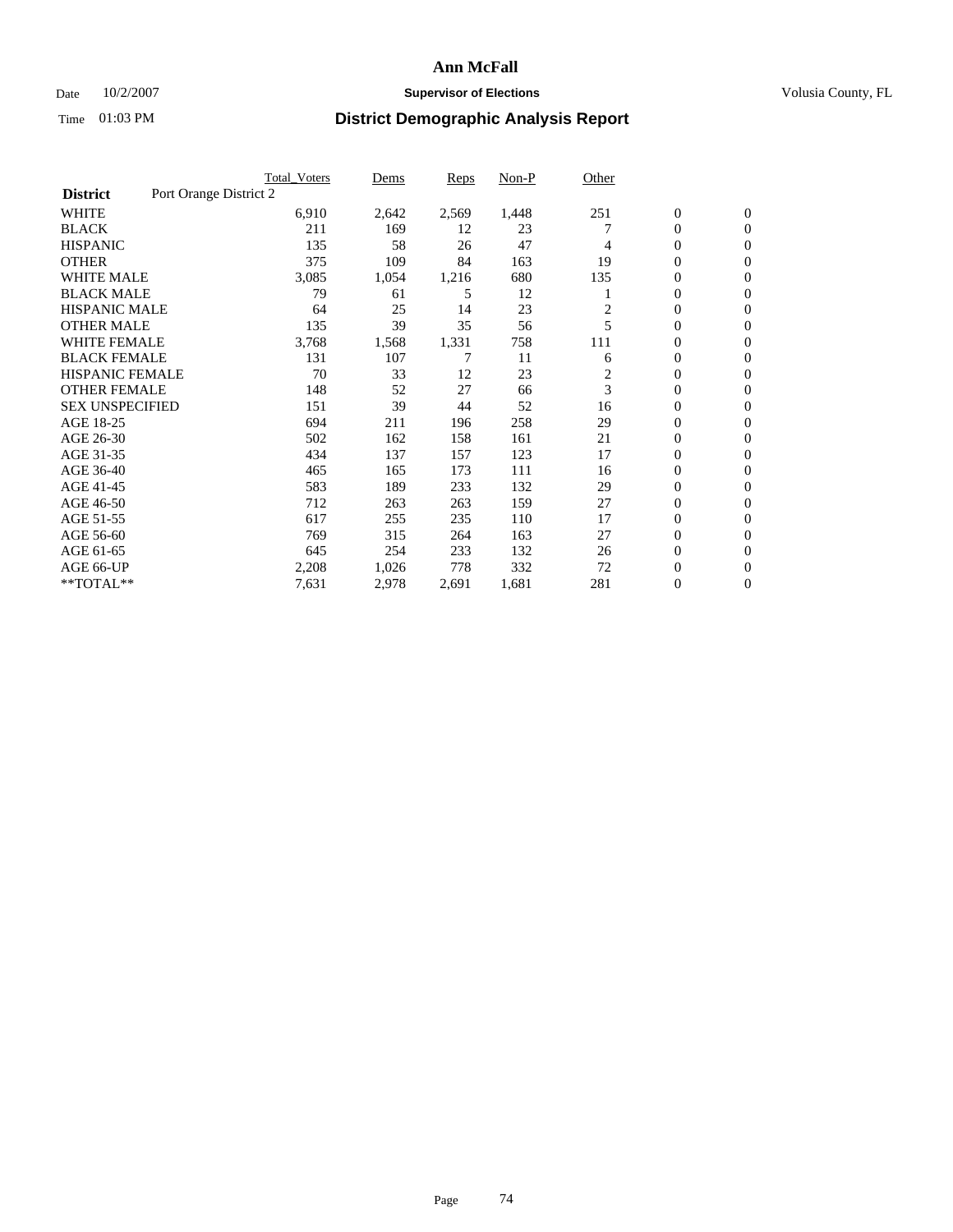### Date  $10/2/2007$  **Supervisor of Elections Supervisor of Elections** Volusia County, FL

|                                           | <b>Total_Voters</b> | Dems  | <b>Reps</b> | Non-P | Other |                  |                  |  |
|-------------------------------------------|---------------------|-------|-------------|-------|-------|------------------|------------------|--|
| Port Orange Distrcit 3<br><b>District</b> |                     |       |             |       |       |                  |                  |  |
| <b>WHITE</b>                              | 9,172               | 3,107 | 3,687       | 2,060 | 318   | $\boldsymbol{0}$ | $\mathbf{0}$     |  |
| <b>BLACK</b>                              | 176                 | 133   | 12          | 28    | 3     | $\overline{0}$   | $\mathbf{0}$     |  |
| <b>HISPANIC</b>                           | 181                 | 68    | 32          | 74    |       | $\overline{0}$   | $\mathbf{0}$     |  |
| <b>OTHER</b>                              | 425                 | 118   | 116         | 169   | 22    | 0                | $\mathbf{0}$     |  |
| <b>WHITE MALE</b>                         | 4,183               | 1,242 | 1,769       | 999   | 173   | $\overline{0}$   | $\mathbf{0}$     |  |
| <b>BLACK MALE</b>                         | 81                  | 60    | 7           | 13    |       | $\boldsymbol{0}$ | $\mathbf{0}$     |  |
| <b>HISPANIC MALE</b>                      | 73                  | 29    | 11          | 31    |       | 0                | $\Omega$         |  |
| <b>OTHER MALE</b>                         | 148                 | 36    | 46          | 62    | 4     | 0                | $\mathbf{0}$     |  |
| <b>WHITE FEMALE</b>                       | 4,924               | 1,849 | 1,895       | 1,039 | 141   | 0                | $\Omega$         |  |
| <b>BLACK FEMALE</b>                       | 95                  | 73    | 5           | 15    | 2     | $\overline{0}$   | $\mathbf{0}$     |  |
| <b>HISPANIC FEMALE</b>                    | 107                 | 39    | 20          | 43    | 5     | 0                | $\mathbf{0}$     |  |
| <b>OTHER FEMALE</b>                       | 159                 | 56    | 45          | 54    | 4     | $\overline{0}$   | $\mathbf{0}$     |  |
| <b>SEX UNSPECIFIED</b>                    | 184                 | 42    | 49          | 75    | 18    | $\boldsymbol{0}$ | $\mathbf{0}$     |  |
| AGE 18-25                                 | 851                 | 249   | 245         | 318   | 39    | $\overline{0}$   | $\mathbf{0}$     |  |
| AGE 26-30                                 | 499                 | 148   | 165         | 166   | 20    | 0                | $\mathbf{0}$     |  |
| AGE 31-35                                 | 532                 | 145   | 211         | 159   | 17    | 0                | $\overline{0}$   |  |
| AGE 36-40                                 | 646                 | 198   | 244         | 184   | 20    | $\boldsymbol{0}$ | $\mathbf{0}$     |  |
| AGE 41-45                                 | 779                 | 235   | 328         | 194   | 22    | $\overline{0}$   | $\mathbf{0}$     |  |
| AGE 46-50                                 | 806                 | 277   | 320         | 181   | 28    | $\overline{0}$   | $\mathbf{0}$     |  |
| AGE 51-55                                 | 866                 | 346   | 328         | 171   | 21    | 0                | $\mathbf{0}$     |  |
| AGE 56-60                                 | 904                 | 355   | 322         | 195   | 32    | $\boldsymbol{0}$ | $\mathbf{0}$     |  |
| AGE 61-65                                 | 885                 | 308   | 338         | 202   | 37    | 0                | $\mathbf{0}$     |  |
| AGE 66-UP                                 | 3,185               | 1,165 | 1,345       | 561   | 114   | 0                | 0                |  |
| **TOTAL**                                 | 9,954               | 3,426 | 3,847       | 2,331 | 350   | 0                | $\boldsymbol{0}$ |  |